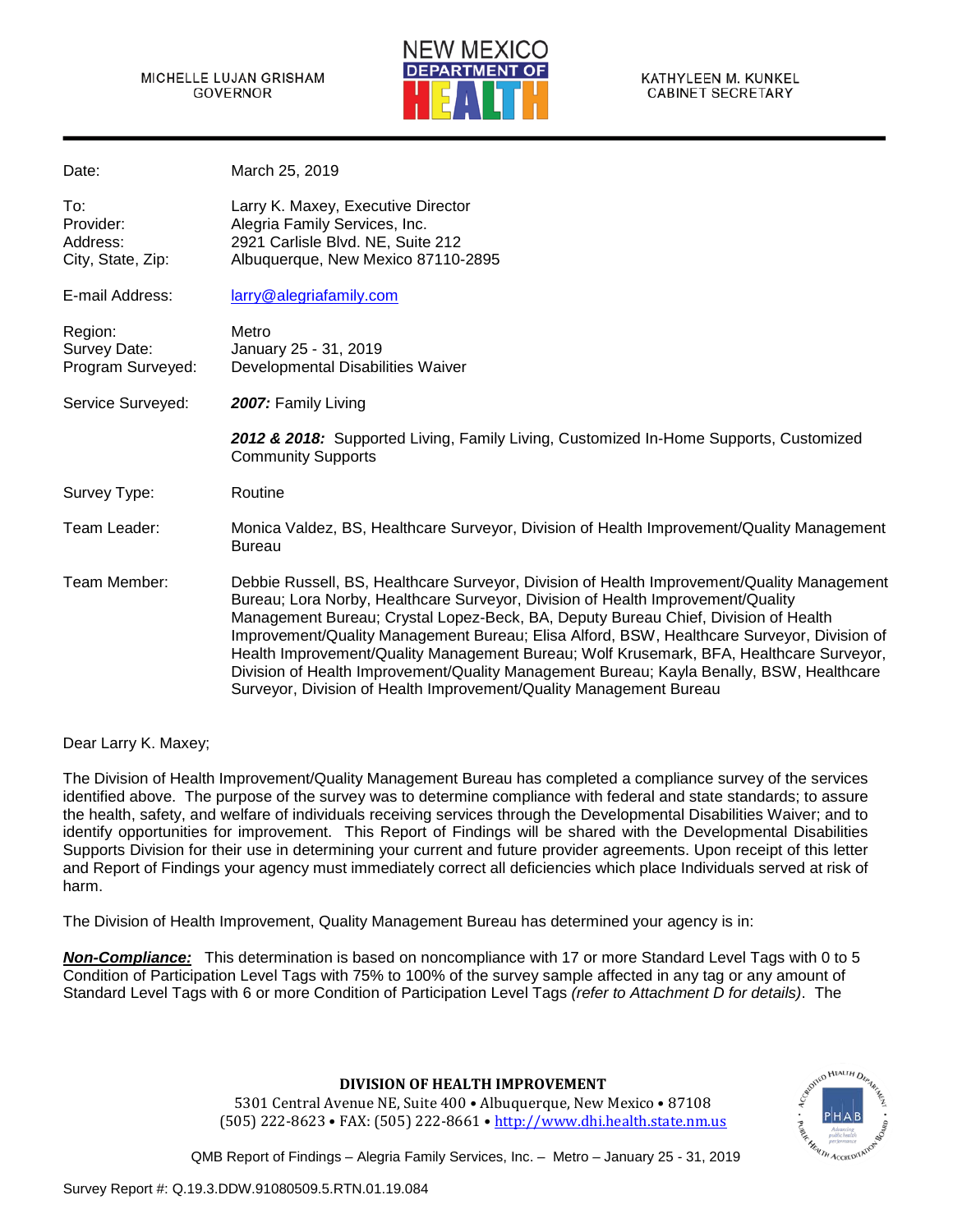attached QMB Report of Findings indicates Standard Level and Condition of Participation Level deficiencies identified and requires completion and implementation of a Plan of Correction.

The following tags are identified as Condition of Participation Level:

- Tag # 1A08.3 Administrative Case File: Individual Service Plan/ISP Components
- Tag # 1A32 Administrative Case File: Individual Service Plan Implementation
- Tag # LS14 Residential Delivery Site Case File (ISP and Healthcare requirements)
- Tag # 1A20 Direct Support Personnel Training
- Tag # 1A22 Agency Personnel Competency
- Tag # 1A25.1 Caregiver Criminal History Screening
- Tag# 1A26.1 Consolidated On-line Registry/Employ Abuse Registry
- Tag # 1A37 Individual Specific Training
- Tag # 1A08.2 Administrative Case File: Healthcare Requirements & Follow-up
- Tag # 1A09 Medication Delivery Routine Medication Administration
- Tag # 1A09.1 Medication Delivery PRN Medication Administration
- Tag # 1A31 Client Rights/Human Rights

The following tags are identified as Standard Level:

- Tag # 1A08 Administrative Case File
- Tag # 1A08.1 Administrative and Residential Case File: Progress Notes
- Tag # 1A32.1 Administrative Case File: Individual Service Plan Implementation
- Tag # 1A32.2 Individual Service Plan Implementation (Residential Implementation)
- Tag # 1A38 Living Care Arrangement / Community Inclusion Reporting Requirements
- Tag # 1A38.1 Living care Arrangement / Community Inclusion Reporting Requirements
- Tag # IS04 Community Life Engagement
- Tag # LS14.1 Residential Service Delivery Site Case File
- Tag # 1A26 Consolidated On-line Registry/Employee Abuse Registry
- Tag # 1A15.2 Administrative Case File: Healthcare Documentation (Therap and Required Plans)
- Tag # LS06 Family Living Requirements
- Tag # LS25 Residential Health and Safety
- Tag # IS30 Customized Community Supports Reimbursement
- Tag # LS26 Supported Living Reimbursement
- Tag # LS27 Family Living Reimbursement

### **Plan of Correction:**

The attached Report of Findings identifies the deficiencies found during your agency's on-site compliance review. You are required to complete and implement a Plan of Correction. Your agency has a total of 45 business days (10 business days to submit your POC for approval and 35 days to implement your *approved* Plan of Correction) from the receipt of this letter.

You were provided information during the exit meeting portion of your on-site survey. Please refer to this information (Attachment A) for specific instruction on completing your Plan of Correction. At a minimum your Plan of Correction should address the following for each Tag cited:

### **Corrective Action for Current Citation**:

• How is the deficiency going to be corrected? (i.e. obtained documents, retrain staff, individuals and/or staff no longer in service, void/adjusts completed, etc.) This can be specific to each deficiency cited or if possible an overall correction, i.e. all documents will be requested and filed as appropriate.

### **On-going Quality Assurance/Quality Improvement Processes:**

- What is going to be done on an ongoing basis? (i.e. file reviews, etc.)
- How many individuals is this going to effect? (i.e. percentage of individuals reviewed, number of files reviewed, etc.)
- How often will this be completed? (i.e. weekly, monthly, quarterly, etc.)
- Who is responsible? (responsible position within your agency)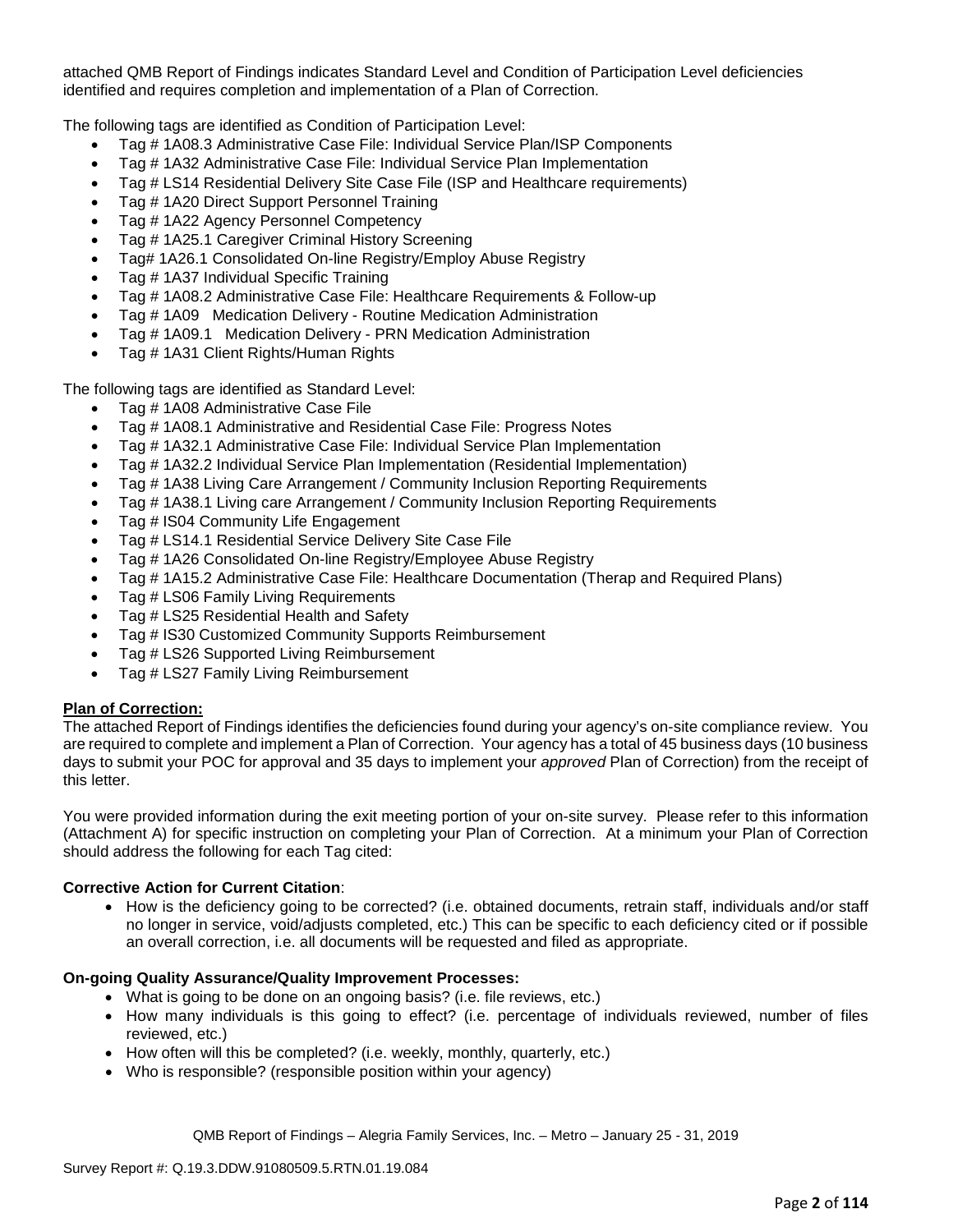- What steps will be taken if issues are found? (i.e. retraining, requesting documents, filing RORA, etc.)
- How is this integrated in your agency's QIS, QI Committee reviews and annual report?

### **Submission of your Plan of Correction:**

Please submit your agency's Plan of Correction in the available space on the two right-hand columns of the Report of Findings. *(See attachment "A" for additional guidance in completing the Plan of Correction)*.

Within 10 business days of receipt of this letter your agency Plan of Correction must be submitted to the parties below:

### **1. Quality Management Bureau, Attention: Amanda Castaneda, Plan of Correction Coordinator 1170 North Solano Suite D Las Cruces, New Mexico 88001**

#### **2. Developmental Disabilities Supports Division Regional Office for region of service surveyed**

Upon notification from QMB that your *Plan of Correction has been approved*, you must implement all remedies and corrective actions to come into compliance. If your Plan of Correction is denied, you must resubmit a revised plan as soon as possible for approval, as your POC approval and all remedies must be completed within 45 business days of the receipt of this letter.

Failure to submit your POC within the allotted 10 business days or complete and implement your Plan of Correction within the total 45 business days allowed may result in the imposition of a \$200 per day Civil Monetary Penalty until it is received, completed and/or implemented.

#### **Billing Deficiencies:**

If you have deficiencies noted in this report of findings under the *Service Domain: Medicaid Billing/Reimbursement*, you must complete a "Void/Adjust" claim or remit the identified overpayment via a check within 30 calendar days of the date of this letter to HSD/OIG/PIU, *though this is not the preferred method of payment*. If you choose to pay via check, please include a copy of this letter with the payment. Make the check payable to the New Mexico Human Services Department and mail to:

> Attention: *Lisa Medina-Lujan* HSD/OIG/Program Integrity Unit 1474 Rodeo Road Santa Fe, New Mexico 87505

If you have questions and would like to speak with someone at HSD/OIG/PIU, please contact:

*Lisa Medina-Lujan [\(Lisa.medina-lujan@state.nm.us\)](mailto:Lisa.medina-lujan@state.nm.us) OR Jennifer Goble [\(Jennifer.goble2@state.nm.us\)](mailto:Jennifer.goble2@state.nm.us)*

Please be advised that there is a one-week lag period for applying payments received by check to Void/Adjust claims. During this lag period, your other claim payments may be applied to the amount you owe even though you have sent a refund, reducing your payment amount. For this reason, we recommend that you allow the system to recover the overpayment instead of sending in a check.

### **Request for Informal Reconsideration of Findings (IRF):**

If you disagree with a finding of deficient practice, you have 10 business days upon receipt of this notice to request an IRF. Submit your request for an IRF in writing to:

> Request for Informal Reconsideration of Findings 5301 Central Ave NE Suite #400 Albuquerque, NM 87108 Attention: IRF request

See Attachment "C" for additional guidance in completing the request for Informal Reconsideration of Findings. The request for an IRF will not delay the implementation of your Plan of Correction which must be completed within 45 total business days (10 business days to submit your POC for approval and 35 days to implement your *approved* Plan of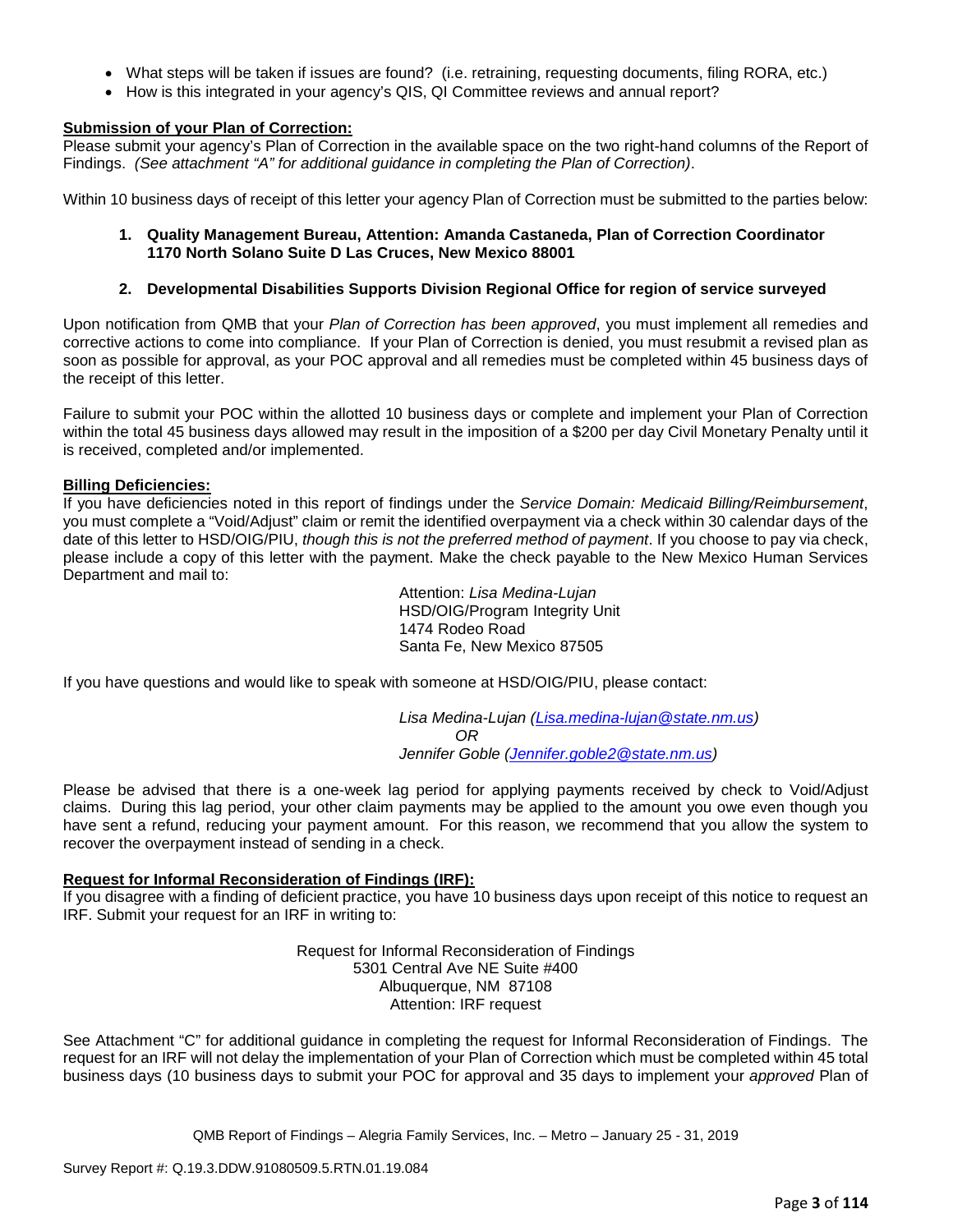Correction). Providers may not appeal the nature or interpretation of the standard or regulation, the team composition or sampling methodology. If the IRF approves the modification or removal of a finding, you will be advised of any changes.

Please call the Plan of Correction Coordinator Amanda Castaneda at 575-373-5716 if you have questions about the Report of Findings or Plan of Correction. Thank you for your cooperation and for the work you perform.

Sincerely,

Monica Valdez, BS

Monica Valdez, BS Team Lead/Healthcare Surveyor Division of Health Improvement Quality Management Bureau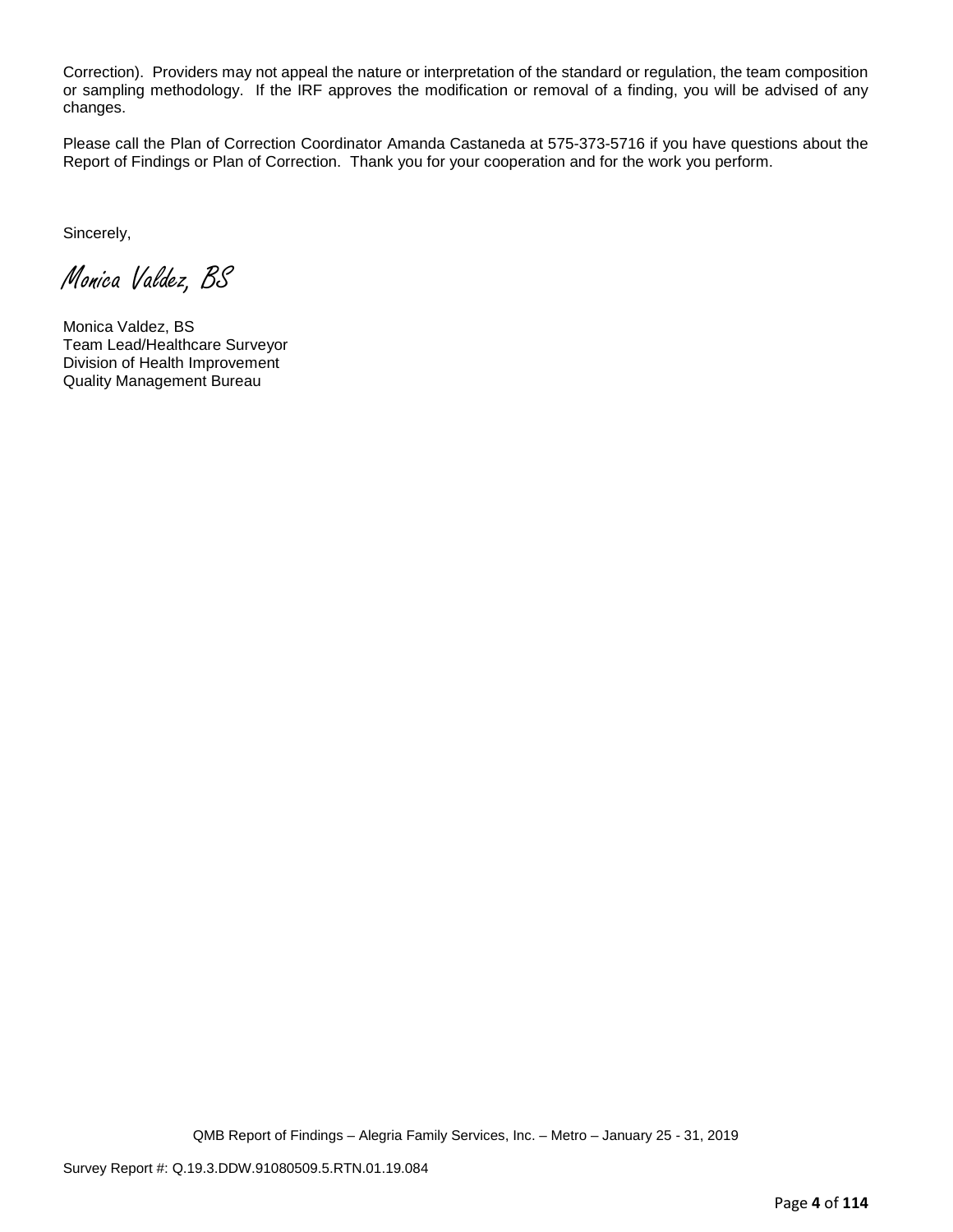#### **Survey Process Employed:**

Administrative Review Start Date: January 25, 2019

# Contact: **Alegria Family Services, Inc.**

Larry Maxey, Director

**DOH/DHI/QMB** Monica Valdez, BS, Team Lead/Healthcare Surveyor

On-site Entrance Conference Date: January 28, 2019

Exit Conference Date: January 31, 2019

Administrative Locations Visited 1

Total Sample Size 11

## Present: **Alegria Family Services, Inc.**

Susan Ng, Registered Nurse Maria Terrazas, Admin Anthony Everage, Service Coordinator Renecca Randle, Service Coordinator Richard Salazar, Network/IT Chrissy Fazio, Nursing Assistant Carol Marler, Training Coordinator/Compliance Larry Maxey, Director

### **DOH/DHI/QMB**

Monica Valdez, BS, Team Lead/Healthcare Surveyor Crystal Lopez-Beck, BA, Deputy Bureau Chief Lora Norby, Healthcare Surveyor Elisa Alford, BSW, Healthcare Surveyor Wolf Krusemark, BFA, Healthcare Surveyor Kayla Benally, BSW, Healthcare Surveyor

### Present: **Alegria Family Services, Inc.**

Carol Marler, Training Coordinator/Compliance Larry Maxey, Director Susan Ng, Registered Nurse Richard Salazar, Network/IT

## **DOH/DHI/QMB**

Monica Valdez, BS, Team Lead/Healthcare Surveyor Debbie Russell, BS, Healthcare Surveyor Crystal Lopez-Beck, BA, Deputy Bureau Chief Elisa Alford, BSW, Healthcare Surveyor Wolf Krusemark, BFA, Healthcare Surveyor Kayla Benally, BSW, Healthcare Surveyor

### **DDSD - Metro Regional Office**

Anna Zollinger, Community Inclusion Coordinator

- 
- 
- 1 *Jackson* Class Members
- 10 Non-*Jackson* Class Members
- 4 Supported Living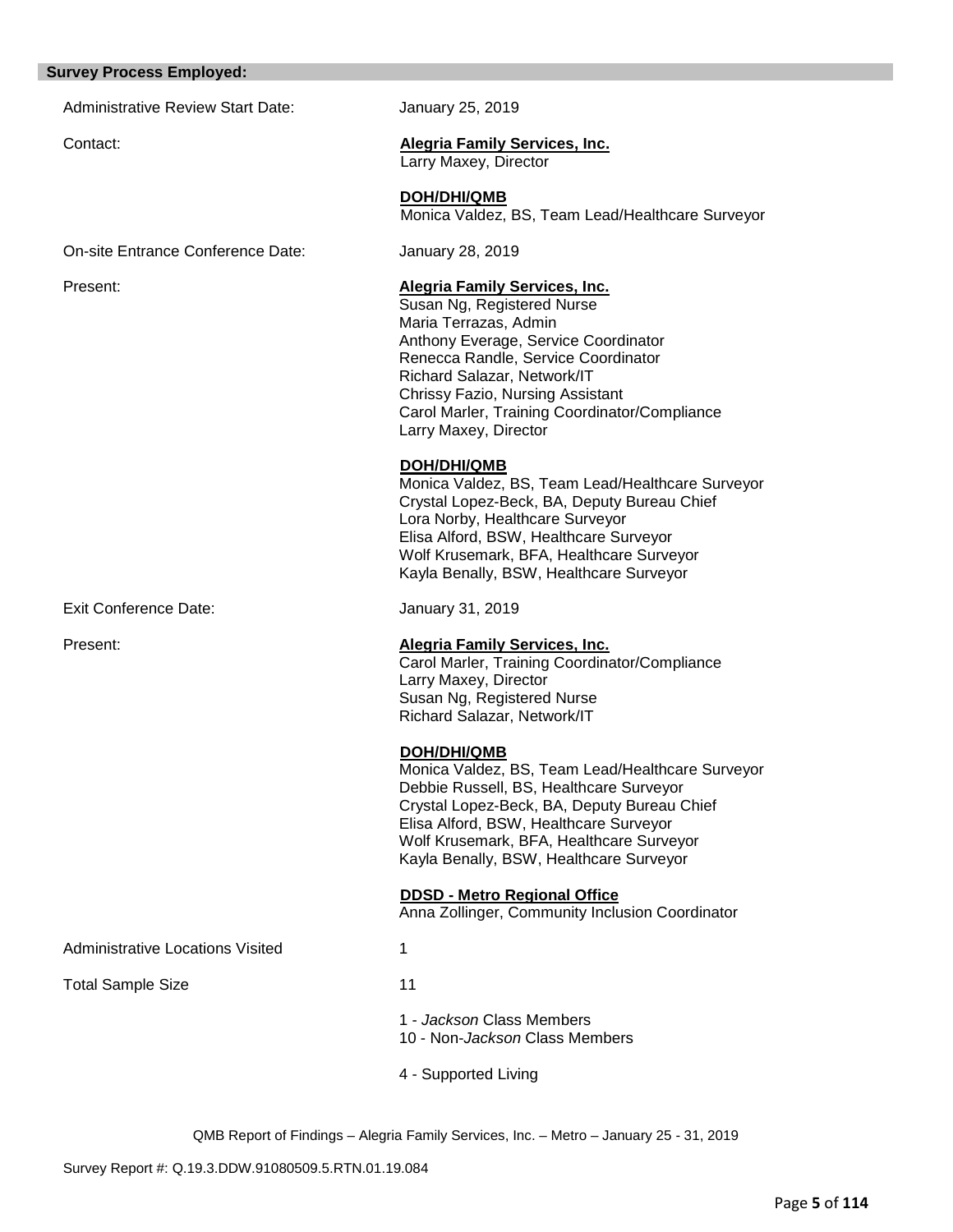|                                                              | 4 - Family Living<br>1 - Customized In-Home Supports<br>7 - Customized Community Supports |
|--------------------------------------------------------------|-------------------------------------------------------------------------------------------|
| <b>Total Homes Visited</b>                                   | $\overline{7}$                                                                            |
| <b>Supported Living Homes Visited</b><br>❖                   | 3<br>Note: The following Individuals share a SL<br>residence:<br>#3, 11<br>⋗              |
| <b>Family Living Homes Visited</b><br>❖                      | 4                                                                                         |
| Persons Served Records Reviewed                              | 11                                                                                        |
| Persons Served Interviewed                                   | 8                                                                                         |
| Persons Served Observed                                      | 2 (Two Individuals chose not to participate in the interview process)                     |
| Direct Support Personnel Interviewed                         | 14 (One Service Coordinator performs dual roles as a DSP)                                 |
| Direct Support Personnel Records Reviewed                    | 59 (One Service Coordinator performs dual roles as a DSP)                                 |
| Substitute Care/Respite Personnel<br><b>Records Reviewed</b> | 4                                                                                         |
| Service Coordinator Records Reviewed                         | 4 (One Service Coordinator performs dual roles as a DSP)                                  |
| Administrative Interviews                                    | 1                                                                                         |
| Administrative Processes and Records Reviewed:               |                                                                                           |

- Medicaid Billing/Reimbursement Records for all Services Provided
- Accreditation Records
- Oversight of Individual Funds
- Individual Medical and Program Case Files, including, but not limited to:
	- o Individual Service Plans
	- o Progress on Identified Outcomes
	- o Healthcare Plans
	- o Medication Administration Records
	- o Medical Emergency Response Plans
	- o Therapy Evaluations and Plans
	- o Healthcare Documentation Regarding Appointments and Required Follow-Up
	- o Other Required Health Information
- Internal Incident Management Reports and System Process / General Events Reports
- Personnel Files, including nursing and subcontracted staff
- Staff Training Records, Including Competency Interviews with Staff
- Agency Policy and Procedure Manual
- Caregiver Criminal History Screening Records
- Consolidated Online Registry/Employee Abuse Registry
- Human Rights Committee Notes and Meeting Minutes
- Evacuation Drills of Residences and Service Locations
- Quality Assurance / Improvement Plan

CC: Distribution List: DOH - Division of Health Improvement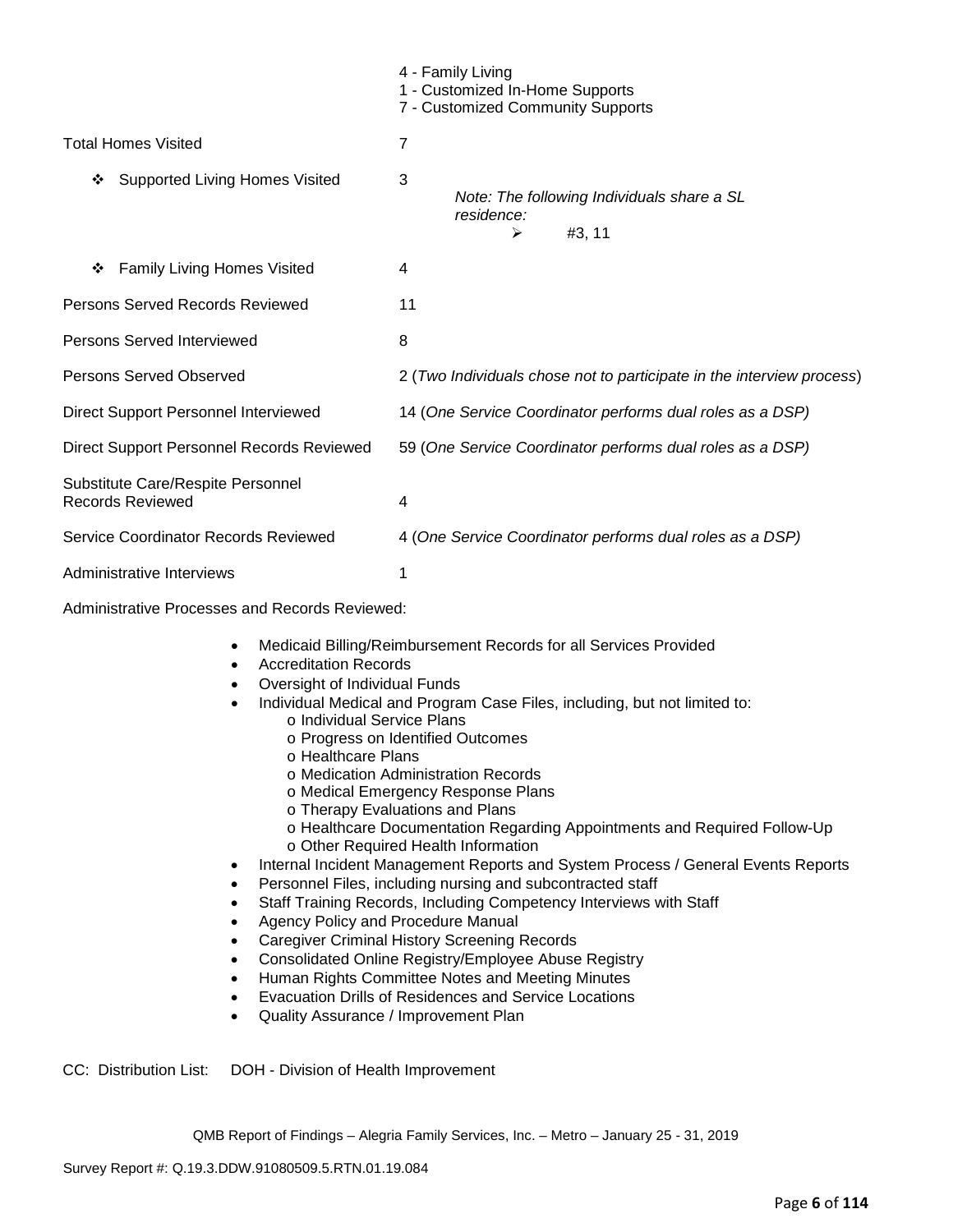DOH - Developmental Disabilities Supports Division DOH - Office of Internal Audit HSD - Medical Assistance Division NM Attorney General's Office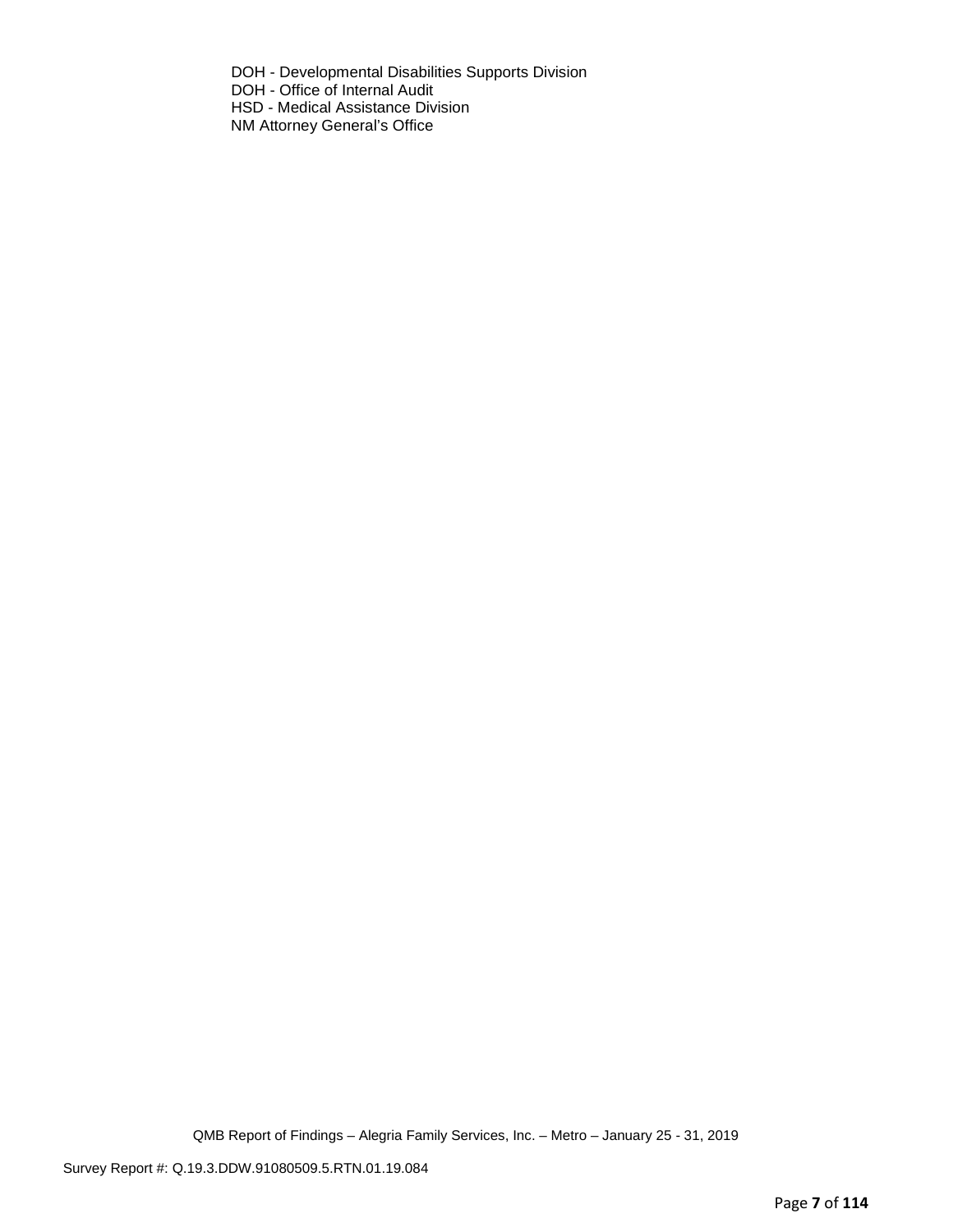## **Attachment A**

# **Provider Instructions for Completing the QMB Plan of Correction (POC) Process**

### *Introduction:*

After a QMB Compliance Survey, your QMB Report of Findings will be sent to you via e-mail.

Each provider must develop and implement a Plan of Correction (POC) that identifies specific quality assurance and quality improvement activities the agency will implement to correct deficiencies and prevent continued deficiencies and non-compliance.

Agencies must submit their Plan of Correction within ten (10) business days from the date you receive the QMB Report of Findings. (Providers who do not submit a POC within 10 business days may be referred to the DDSD Regional Office for purposes of contract management or the Internal Review Committee [IRC] for possible actions or sanctions).

Agencies must fully implement their approved Plan of Correction within 45 business days (10 business days to submit your POC for approval and 35 days to implement your approved Plan of Correction) from the date they receive the QMB Report of Findings. Providers who fail to complete a POC within the 45-business days allowed will be referred to the IRC for possible actions or sanctions.

If you have questions about the Plan of Correction process, call the Plan of Correction Coordinator at 575-373-5716 or email at AmandaE.Castaneda@state.nm.us. Requests for technical assistance must be requested through your Regional DDSD Office.

The POC process cannot resolve disputes regarding findings. If you wish to dispute a finding on the official Report of Findings, you must file an Informal Reconsideration of Findings (IRF) request within ten (10) business days of receiving your report. Please note that you must still submit a POC for findings that are in question (see Attachment C). *Instructions for Completing Agency POC:*

### *Required Content*

Your Plan of Correction should provide a step-by-step description of the methods to correct each deficient practice cited to prevent recurrence and information that ensures the regulation cited comes into and remains in compliance. The remedies noted in your POC are expected to be added to your Agency's required, annual Quality Assurance (QA) Plan.

If a deficiency has already been corrected since the on-site survey, the plan should state how it was corrected, the completion date (date the correction was accomplished), and how possible recurrence of the deficiency will be prevented.

*The following details should be considered when developing your Plan of Correction:*

#### *The Plan of Correction must address each deficiency cited in the Report of Findings unless otherwise noted with a "No Plan of Correction Required statement." The Plan of Correction must address the five (5) areas listed below:*

- 1. How the specific and realistic corrective action will be accomplished for individuals found to have been affected by the deficient practice.
- 2. How the agency will identify other individuals who have the potential to be affected by the same deficient practice, and how the agency will act to protect those individuals in similar situations.
- 3. What Quality Assurance measures will be put into place and what systemic changes made to ensure the deficient practice will not recur.
- 4. Indicate how the agency plans to monitor its performance to make certain solutions are sustained. The agency must develop a QA plan for ensuring correction is achieved and sustained. This QA plan must be implemented and the corrective action is evaluated for its effectiveness. The plan of correction is integrated into the agency quality assurance system; and
- 5. Include dates when corrective actions will be completed. The corrective action completion dates must be acceptable to the State.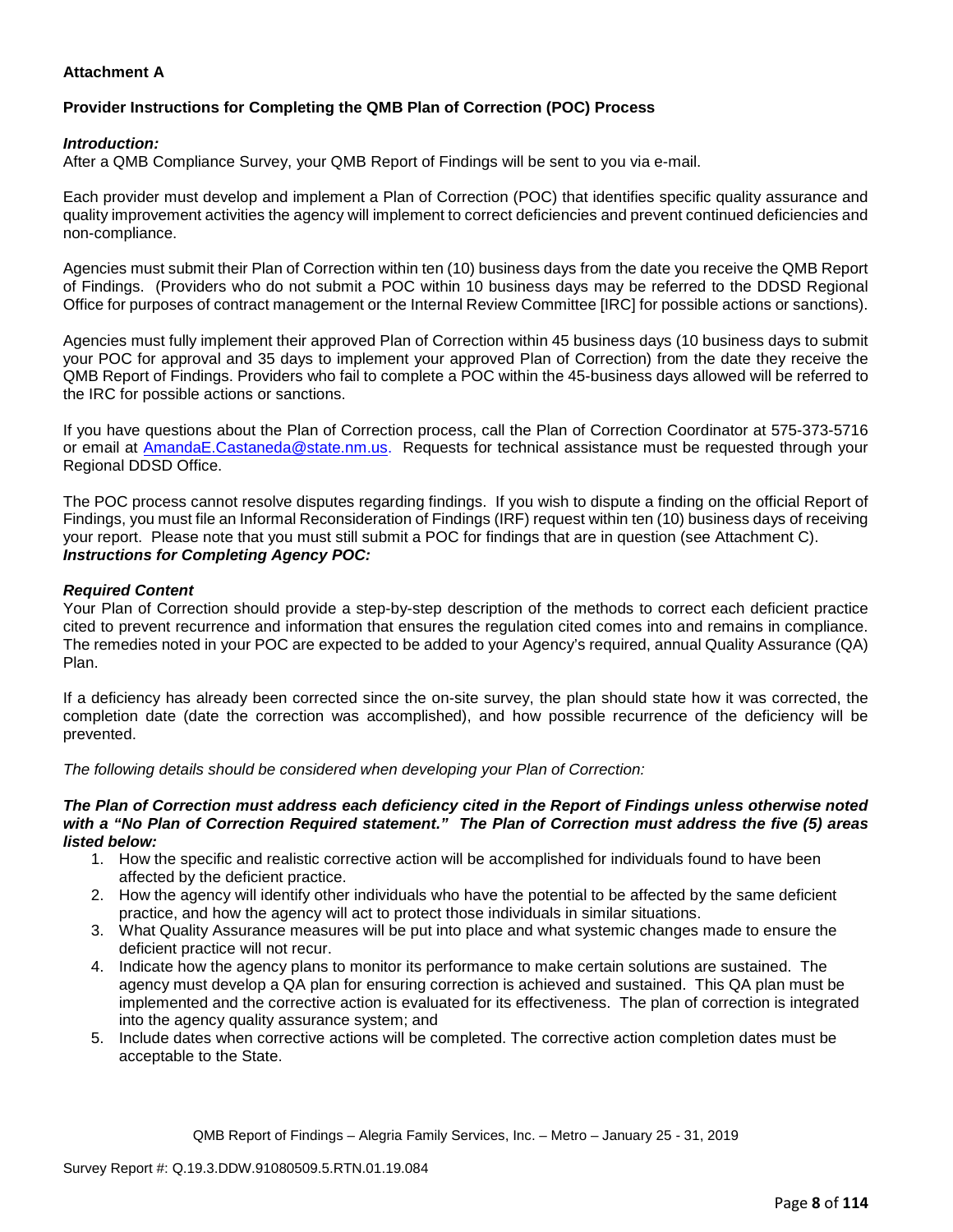*The following details should be considered when developing your Plan of Correction:*

- Details about how and when Individual Served, agency personnel and administrative and service delivery site files are audited by agency personnel to ensure they contain required documents;
- Information about how medication administration records are reviewed to verify they contain all required information before they are distributed to service sites, as they are being used, and after they are completed;
- Your processes for ensuring that all required agency personnel are trained on required DDSD required trainings;
- How accuracy in billing/reimbursement documentation is assured;
- How health, safety is assured;
- For Case Management providers, how Individual Service Plans are reviewed to verify they meet requirements, how the timeliness of level of care (LOC) packet submissions and consumer visits are tracked;
- Your process for gathering, analyzing and responding to quality data indicators; and,
- Details about Quality Targets in various areas, current status, analyses about why targets were not met, and remedies implemented.

*Note:* **Instruction or in-service of staff alone may not be a sufficient plan of correction.** This is a good first step toward correction, but additional steps must be taken to ensure the deficiency is corrected and will not recur.

### *Completion Dates*

- The plan of correction must include a **completion date** (entered in the far right-hand column) for each finding. Be sure the date is **realistic** in the amount of time your Agency will need to correct the deficiency; not to exceed 45 total business days.
- Direct care issues should be corrected immediately and monitored appropriately.
- Some deficiencies may require a staged plan to accomplish total correction.
- Deficiencies requiring replacement of equipment, etc., may require more time to accomplish correction but should show reasonable time frames.

### *Initial Submission of the Plan of Correction Requirements*

- 1. The Plan of Correction must be completed on the official QMB Survey Report of Findings/Plan of Correction Form and received by QMB within ten (10) business days from the date you received the report of findings.
- 2. For questions about the POC process, call the POC Coordinator, Amanda Castaneda at 575-373-5716 or email at AmandaE.Castaneda@state.nm.us for assistance.
- 3. For Technical Assistance (TA) in developing or implementing your POC, contact your Regional DDSD Office.
- 4. Submit your POC to Amanda Castaneda, POC Coordinator in any of the following ways:
	- a. Electronically at AmandaE.Castaneda@state.nm.us *(preferred method)*
	- b. Fax to 575-528-5019, or
	- c. Mail to POC Coordinator, 1170 North Solano Ste D, Las Cruces, New Mexico 88001
- 5. *Do not submit supporting documentation* (evidence of compliance) to QMB *until after* your POC has been approved by the QMB.
- 6. QMB will notify you when your POC has been "approved" or "denied."
	- a. During this time, whether your POC is "approved," or "denied," you will have a maximum of 45-business days from the date of receipt of your Report of Findings to correct all survey deficiencies.
	- b. If your POC is denied, it must be revised and resubmitted as soon as possible, as the 45-business day limit is in effect.
	- c. If your POC is denied a second time your agency may be referred to the Internal Review Committee.
	- d. You will receive written confirmation when your POC has been approved by QMB and a final deadline for completion of your POC.
	- e. Please note that all POC correspondence will be sent electronically unless otherwise requested.
- 7. Failure to submit your POC within 10 business days without prior approval of an extension by QMB will result in a referral to the Internal Review Committee and the possible implementation of monetary penalties and/or sanctions.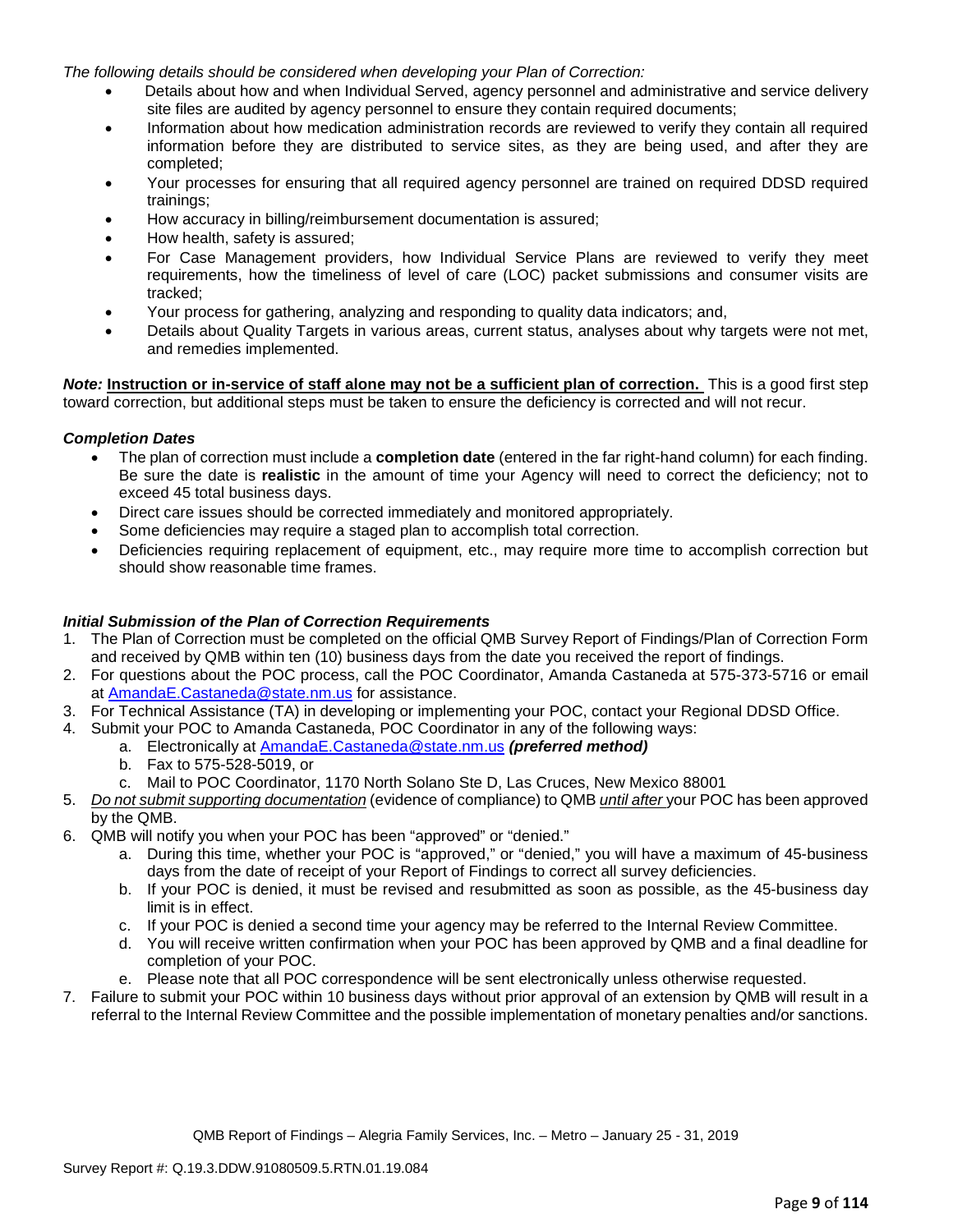### *POC Document Submission Requirements*

Once your POC has been approved by the QMB Plan of Correction Coordinator you must submit copies of documents as evidence that all deficiencies have been corrected, as follows.

- 1. Your internal documents are due within a *maximum* of 45-business days of receipt of your Report of Findings.
- 2. It is preferred that you submit your documents via USPS or other carrier (scanned and saved to CD/DVD disc, flash drive, etc.). If documents containing HIPAA Protected Health Information (PHI) documents must be submitted through S-Comm (Therap), Fax or Postal System, do not send PHI directly to NMDOH email accounts. If the documents do not contain protected Health information (PHI) then you may submit your documents electronically scanned and attached to e-mails.
- 3. All submitted documents *must be annotated*; please be sure the tag numbers and Identification numbers are indicated on each document submitted. Documents which are not annotated with the Tag number and Identification number may not be accepted.
- 4. Do not submit original documents; Please provide copies or scanned electronic files for evidence. Originals must be maintained in the agency file(s) per DDSD Standards.
- 5. In lieu of some documents, you may submit copies of file or home audit forms that clearly indicate cited deficiencies have been corrected, other attestations of correction must be approved by the Plan of Correction Coordinator prior to their submission.
- 6. When billing deficiencies are cited, you must provide documentation to justify billing and/or void and adjust forms submitted to Xerox State Healthcare, LLC for the deficiencies cited in the Report of Findings.

**Revisions, Modifications or Extensions to your Plan of Correction (post QMB approval) must be made in writing and submitted to the Plan of Correction Coordinator, prior to the due date and are approved on a case-by-case basis. No changes may be made to your POC or the timeframes for implementation without written approval of the POC Coordinator.**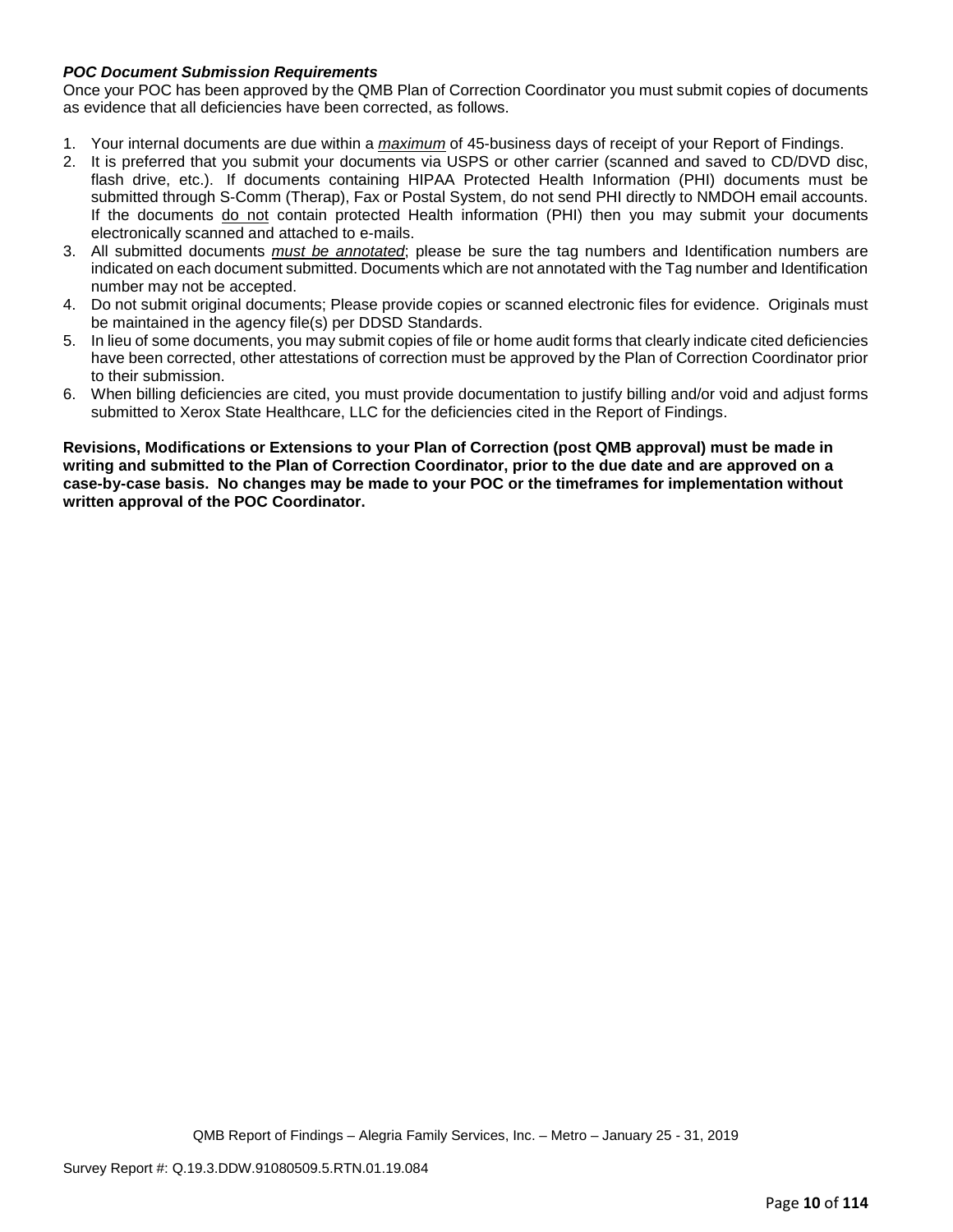### **Department of Health, Division of Health Improvement QMB Determination of Compliance Process**

The Division of Health Improvement, Quality Management Bureau (QMB) surveys compliance of the Developmental Disabilities Waiver (DDW) standards and other state and federal regulations. For the purpose of the LCA / CI survey the CMS waiver assurances have been grouped into four (4) Service Domains: Plan of Care (ISP Implementation); Qualified Providers; Health, Welfare and Safety; and Administrative Oversight (note that Administrative Oversight listed in this document is not the same as the CMS assurance of Administrative Authority. Used in this context it is related to the agency's operational policies and procedures, Quality Assurance system and Medicaid billing and reimbursement processes.)

The QMB Determination of Compliance process is based on provider compliance or non-compliance with standards and regulations identified during the on-site survey process and as reported in the QMB Report of Findings. All areas reviewed by QMB have been agreed to by DDSD and DHI/QMB and are reflective of CMS requirements. All deficiencies (non-compliance with standards and regulations) are identified and cited as either a Standard level deficiency or a Condition of Participation level deficiency in the QMB Reports of Findings. All deficiencies require corrective action when non-compliance is identified.

Each deficiency in your Report of Findings has been predetermined to be a Standard Level Deficiency, a Condition of Participation Level Deficiency, if below 85% compliance or a non-negotiable Condition of Participation Level Deficiency. Your Agency's overall Compliance Determination is based on a Scope and Severity Scale which takes into account the number of Standard and Condition Level Tags cited as well as the percentage of Individuals affected in the sample.

## **Conditions of Participation (CoPs)**

CoPs are based on the Centers for Medicare and Medicaid Services, Home and Community-Based Waiver required assurances, in addition to the New Mexico Developmental Disability Waiver (DDW) Service Standards. The Division of Health Improvement (DHI), in conjunction with the Developmental Disability Support Division (DDSD), has identified certain deficiencies that have the potential to be a Condition of Participation Level, if the tag falls below 85% compliance based on the number of people affected. Additionally, there are what are called nonnegotiable Conditions of Participation, regardless if one person or multiple people are affected. In this context, a CoP is defined as an essential / fundamental regulation or standard, which when out of compliance directly affects the health and welfare of the Individuals served. If no deficiencies within a Tag are at the level of a CoP, it is cited as a Standard Level Deficiency.

## *Service Domains and CoPs for Living Care Arrangements and Community Inclusion are as follows:*

**Service Domain: Service Plan: ISP Implementation -** *Services are delivered in accordance with the service plan, including type, scope, amount, duration and frequency specified in the service plan.*

### **Potential Condition of Participation Level Tags, if compliance is below 85%:**

- **1A08.3 –** Administrative Case File: Individual Service Plan / ISP Components
- **1A32 –** Administrative Case File: Individual Service Plan Implementation
- **LS14 –** Residential Service Delivery Site Case File (ISP and Healthcare Requirements)
- **IS14 –** CCS / CIES Service Delivery Site Case File (ISP and Healthcare Requirements)

**Service Domain: Qualified Providers -** *The State monitors non-licensed/non-certified providers to assure adherence to waiver requirements. The State implements its policies and procedures for verifying that provider training is conducted in accordance with State requirements and the approved waiver.*

### **Potential Condition of Participation Level Tags, if compliance is below 85%:**

• **1A20 -** Direct Support Personnel Training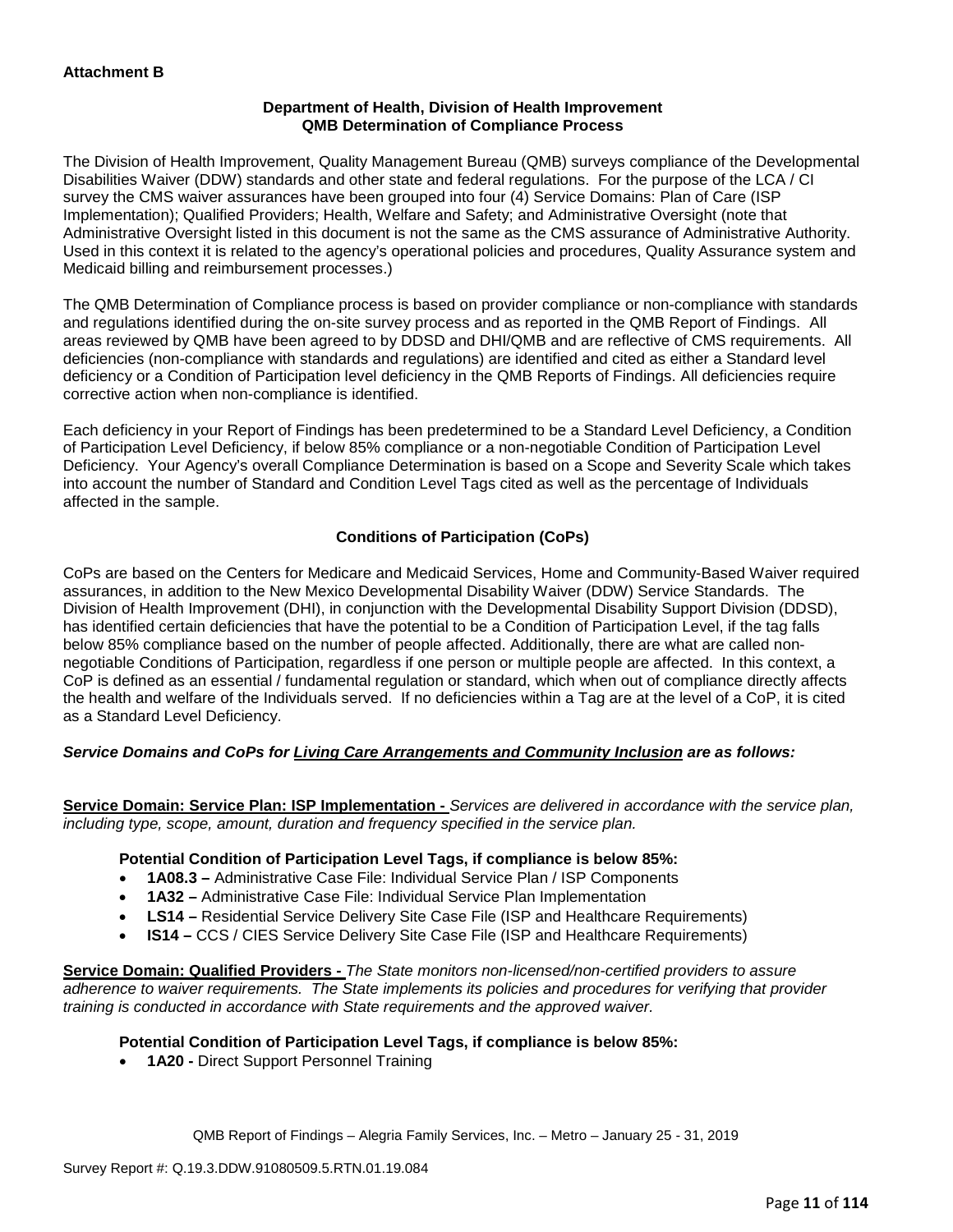- **1A22 -** Agency Personnel Competency
- **1A37 –** Individual Specific Training

### **Non-Negotiable Condition of Participation Level Tags (one or more Individuals are cited):**

- **1A25.1 –** Caregiver Criminal History Screening
- **1A26.1 –** Consolidated On-line Registry Employee Abuse Registry

**Service Domain: Health, Welfare and Safety -** *The State, on an ongoing basis, identifies, addresses and seeks to prevent occurrences of abuse, neglect and exploitation. Individuals shall be afforded their basic human rights. The provider supports individuals to access needed healthcare services in a timely manner.*

### **Potential Condition of Participation Level Tags, if compliance is below 85%:**

- **1A08.2 –** Administrative Case File: Healthcare Requirements & Follow-up
- **1A09 –** Medication Delivery Routine Medication Administration
- **1A09.1 –** Medication Delivery PRN Medication Administration
- **1A15.2 –** Administrative Case File: Healthcare Documentation (Therap and Required Plans)

### **Non-Negotiable Condition of Participation Level Tags (one or more Individuals are cited):**

- **1A05 –** General Requirements / Agency Policy and Procedure Requirements
- **1A07 –** Social Security Income (SSI) Payments
- **1A09.2 –** Medication Delivery Nurse Approval for PRN Medication
- **1A15 –** Healthcare Documentation Nurse Availability
- **1A31 –** Client Rights/Human Rights
- **LS25.1 –** Residential Reqts. (Physical Environment Supported Living / Family Living / Intensive Medical Living)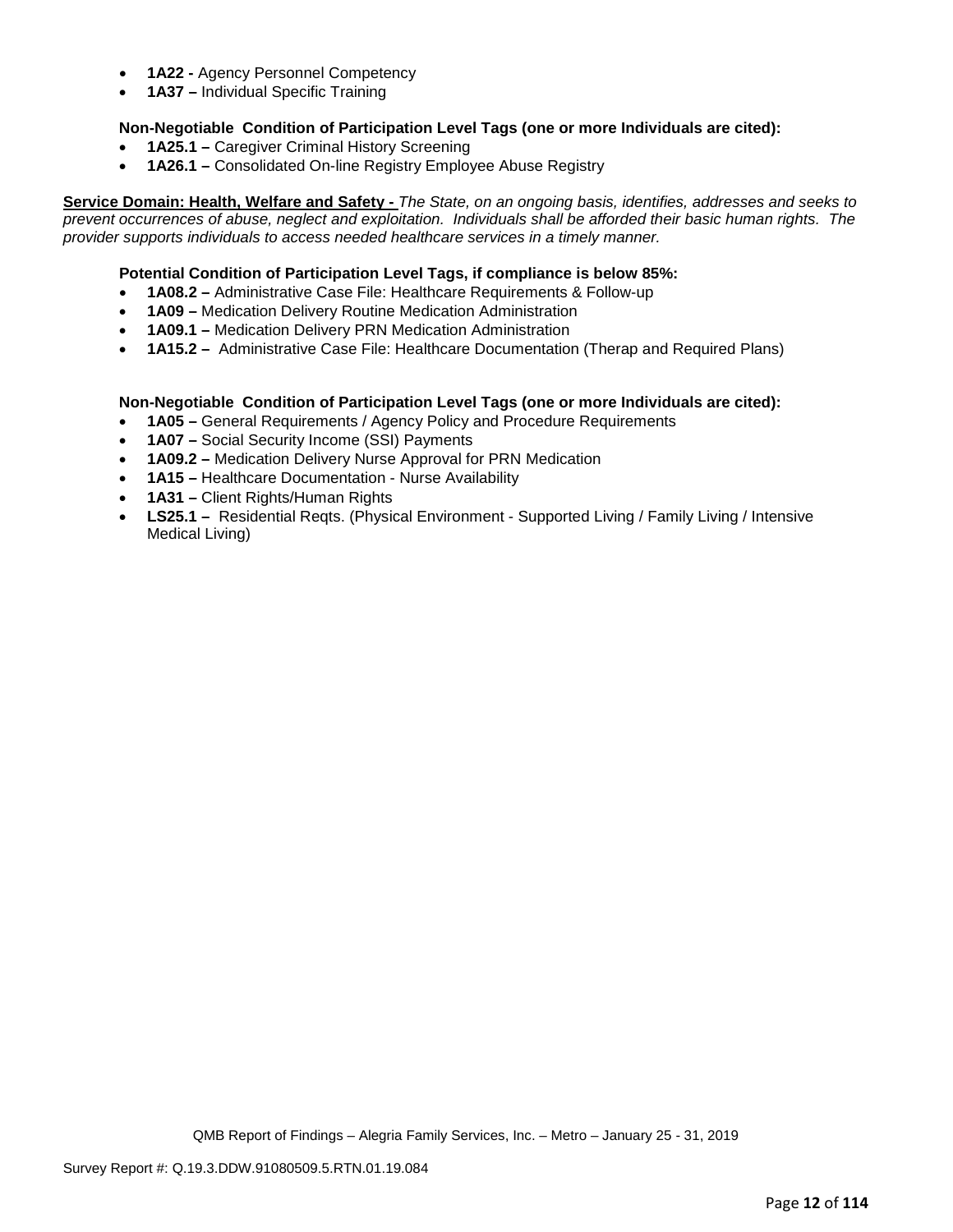### **Attachment C**

#### **Guidelines for the Provider Informal Reconsideration of Finding (IRF) Process**

### **Introduction:**

Throughout the QMB Survey process, surveyors are openly communicating with providers. Open communication means surveyors have clarified issues and/or requested missing information before completing the review through the use of the signed/dated "Document Request," or "Administrative Needs," etc. forms. Regardless, there may still be instances where the provider disagrees with a specific finding. Providers may use the following process to informally dispute a finding.

### **Instructions:**

- 1. The Informal Reconsideration of the Finding (IRF) request must be received in writing to the QMB Deputy Bureau Chief **within 10 business days** of receipt of the final Report of Findings.
- 2. The written request for an IRF *must* be completed on the QMB Request for Informal Reconsideration of Finding form available on the QMB website: <https://nmhealth.org/about/dhi/cbp/irf/>
- 3. The written request for an IRF must specify in detail the request for reconsideration and why the finding is inaccurate.
- 4. The IRF request must include all supporting documentation or evidence.
- 5. If you have questions about the IRF process, email the IRF Chairperson, Crystal Lopez-Beck a[t Crystal.Lopez-](mailto:Crystal.Lopez-Beck@state.nm.us)[Beck@state.nm.us](mailto:Crystal.Lopez-Beck@state.nm.us) for assistance.

### **The following limitations apply to the IRF process:**

- The written request for an IRF and all supporting evidence must be received within 10 business days.
- Findings based on evidence requested during the survey and not provided may not be subject to reconsideration.
- The supporting documentation must be new evidence not previously reviewed or requested by the survey team.
- Providers must continue to complete their Plan of Correction during the IRF process
- Providers may not request an IRF to challenge the sampling methodology.
- Providers may not request an IRF based on disagreement with the nature of the standard or regulation.
- Providers may not request an IRF to challenge the team composition.
- Providers may not request an IRF to challenge the DHI/QMB determination of compliance or the length of their DDSD provider contract.

A Provider forfeits the right to an IRF if the request is not received within 10 business days of receiving the report and/or does not include all supporting documentation or evidence to show compliance with the standards and regulations.

The IRF Committee will review the request; the Provider will be notified in writing of the ruling; no face-to-face meeting will be conducted.

When a Provider requests that a finding be reconsidered, it does not stop or delay the Plan of Correction process. **Providers must continue to complete the Plan of Correction, including the finding in dispute regardless of the IRF status.** If a finding is removed or modified, it will be noted and removed or modified from the Report of Findings. It should be noted that in some cases a Plan of Correction may be completed prior to the IRF process being completed. The provider will be notified in writing on the decisions of the IRF committee.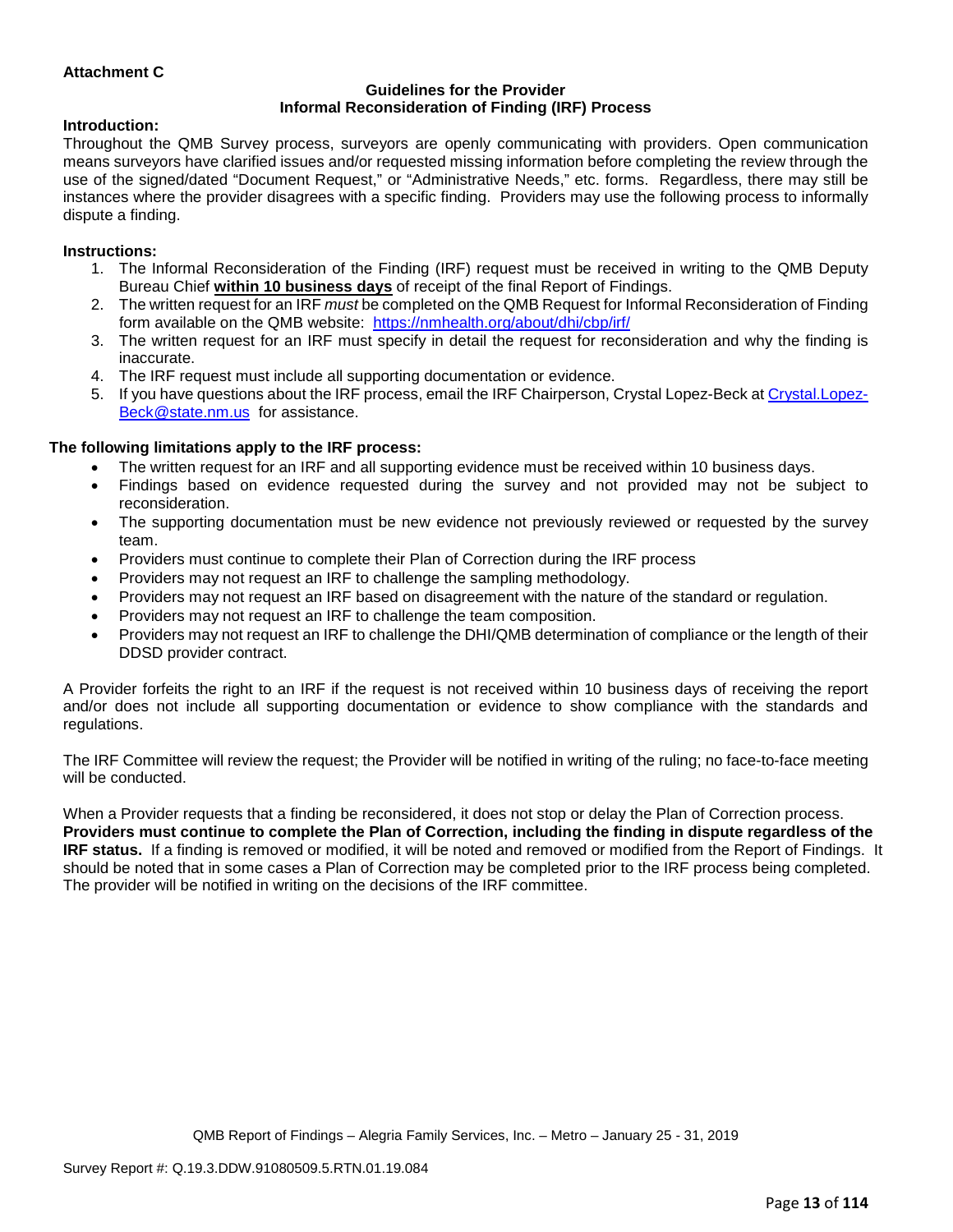# **QMB Determinations of Compliance**

### **Compliance:**

The QMB determination of *Compliance* indicates that a provider has either no deficiencies found during a survey or that no deficiencies at the Condition of Participation Level were found. The agency has obtained a level of compliance such that there is a minimal potential for harm to individuals' health and safety. To qualify for a determination of *Compliance*, the provider must have received no Conditions of Participation Level Deficiencies and have a minimal number of Individuals on the sample affected by the findings indicated in the Standards Level Tags.

### **Partial-Compliance with Standard Level Tags:**

The QMB determination of *Partial-Compliance with Standard Level Tags* indicates that a provider is in compliance with all Condition of Participation Level deficiencies but is out of compliance with a certain percentage of Standard Level deficiencies. This partial-compliance, if not corrected, may result in a negative outcome or the potential for more than minimal harm to individuals' health and safety. There are two ways to receive a determination of Partial Compliance with Standard Level Tags:

- 1. Your Report of Findings includes 16 or fewer Standards Level Tags with between 75% and 100% of the survey sample affected in any tag.
- 2. Your Report of Findings includes 17 or more Standard Level Tags with between 50% to 74% of the survey sample affected in any tag.

### **Partial-Compliance with Standard Level Tags and Condition of Participation Level Tags:**

The QMB determination of *Partial-Compliance with Standard Level Tags and Condition of Participation Level Tags*  indicates that a provider is out of compliance with one to five  $(1 - 5)$  Condition of Participation Level Tags. This partial-compliance, if not corrected, may result in a serious negative outcome or the potential for more than minimal harm to individuals' health and safety.

### **Non-Compliance:**

The QMB determination of *Non-Compliance* indicates a provider is significantly out of compliance with both Standard Level deficiencies and Conditions of Participation level deficiencies. This non-compliance, if not corrected, may result in a serious negative outcome or the potential for more than minimal harm to individuals' health and safety. There are three ways an agency can receive a determination of Non-Compliance:

- 1. Your Report of Findings includes 17 or more Standard Level Tags with 0 to 5 Condition of Participation Level Tags with 75% to 100% of the survey sample affected in any tag.
- 2. Your Report of Findings includes any amount of Standard Level Tags with 6 or more Condition of Participation Level Tags.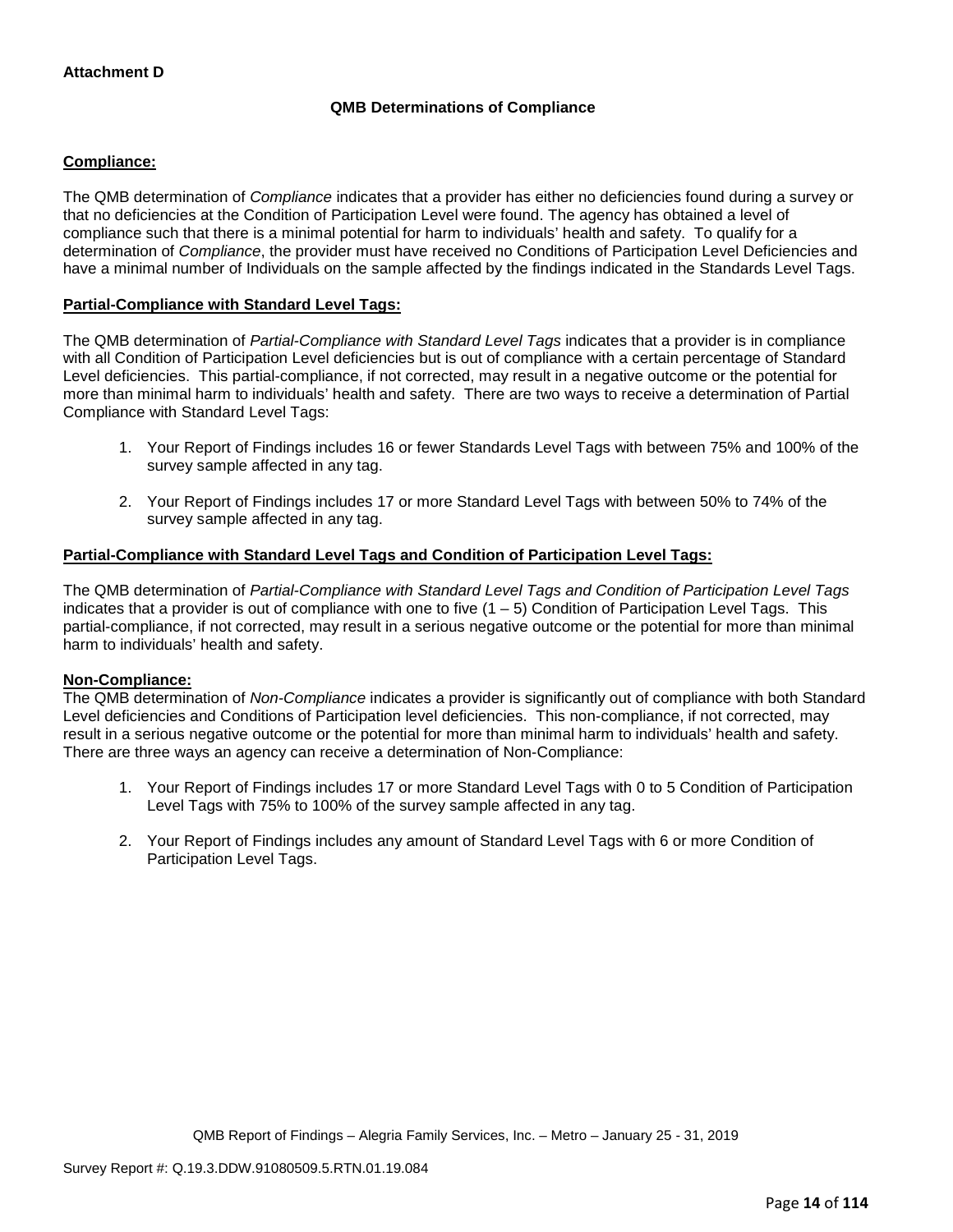| <b>Compliance</b>                                                                                                       | Weighting                                                                                                                           |                                                                                                                                |                                                                                                                                |                                                                                                                           |                                                                                                                 |                                                                                                                                  |                                                                                                                  |
|-------------------------------------------------------------------------------------------------------------------------|-------------------------------------------------------------------------------------------------------------------------------------|--------------------------------------------------------------------------------------------------------------------------------|--------------------------------------------------------------------------------------------------------------------------------|---------------------------------------------------------------------------------------------------------------------------|-----------------------------------------------------------------------------------------------------------------|----------------------------------------------------------------------------------------------------------------------------------|------------------------------------------------------------------------------------------------------------------|
| <b>Determination</b>                                                                                                    |                                                                                                                                     | LOW                                                                                                                            |                                                                                                                                | <b>MEDIUM</b>                                                                                                             |                                                                                                                 |                                                                                                                                  | <b>HIGH</b>                                                                                                      |
|                                                                                                                         |                                                                                                                                     |                                                                                                                                |                                                                                                                                |                                                                                                                           |                                                                                                                 |                                                                                                                                  |                                                                                                                  |
| Standard Level<br>Tags:                                                                                                 | up to 16                                                                                                                            | 17 or more                                                                                                                     | up to 16                                                                                                                       | 17 or more                                                                                                                | Any<br><b>Amount</b>                                                                                            | 17 or more                                                                                                                       | Any<br><b>Amount</b>                                                                                             |
|                                                                                                                         | and                                                                                                                                 | and                                                                                                                            | and                                                                                                                            | and                                                                                                                       | And/or                                                                                                          | and                                                                                                                              | And/or                                                                                                           |
| <b>CoP Level</b><br>Tags:                                                                                               | 0 CoP                                                                                                                               | 0 CoP                                                                                                                          | 0 CoP                                                                                                                          | 0 CoP                                                                                                                     | 1 to 5 CoPs                                                                                                     | 0 to 5 CoPs                                                                                                                      | 6 or more<br><b>CoPs</b>                                                                                         |
|                                                                                                                         | and                                                                                                                                 | and                                                                                                                            | and                                                                                                                            | and                                                                                                                       |                                                                                                                 | and                                                                                                                              |                                                                                                                  |
| Sample<br>Affected:                                                                                                     | 0 to 74%                                                                                                                            | 0 to 49%                                                                                                                       | 75 to 100%                                                                                                                     | 50 to 74%                                                                                                                 |                                                                                                                 | 75 to 100%                                                                                                                       |                                                                                                                  |
| "Non-<br>Compliance"                                                                                                    |                                                                                                                                     |                                                                                                                                |                                                                                                                                |                                                                                                                           |                                                                                                                 | 17 or more<br>Standard<br>Level Tags<br>with 75 to<br><b>100% of the</b><br>Individuals in<br>the sample<br>cited in any<br>tag. | <b>Any Amount</b><br>of Standard<br>Level Tags<br>and 6 or more<br>Conditions of<br>Participation<br>Level Tags. |
| "Partial<br>Compliance<br>with Standard<br>Level tags and<br><b>Condition of</b><br><b>Participation</b><br>Level Tags" |                                                                                                                                     |                                                                                                                                |                                                                                                                                |                                                                                                                           | <b>Any Amount</b><br>of Standard<br>Level Tags,<br>plus 1 to 5<br>Conditions of<br>Participation<br>Level tags. |                                                                                                                                  |                                                                                                                  |
| "Partial<br><b>Compliance</b><br>with Standard<br>Level tags"                                                           |                                                                                                                                     |                                                                                                                                | up to 16<br>Standard<br>Level Tags<br>with 75 to<br><b>100% of the</b><br>individuals in<br>the sample<br>cited in any<br>tag. | 17 or more<br>Standard<br>Level Tags<br>with 50 to<br><b>74%</b> of the<br>individuals in<br>the sample<br>cited any tag. |                                                                                                                 |                                                                                                                                  |                                                                                                                  |
| "Compliance"                                                                                                            | Up to 16<br><b>Standard</b><br><b>Level Tags</b><br>with 0 to 74%<br>of the<br>individuals in<br>the sample<br>cited in any<br>tag. | 17 or more<br>Standard<br><b>Level Tags</b><br>with 0 to 49%<br>of the<br>individuals in<br>the sample<br>cited in any<br>tag. |                                                                                                                                |                                                                                                                           |                                                                                                                 |                                                                                                                                  |                                                                                                                  |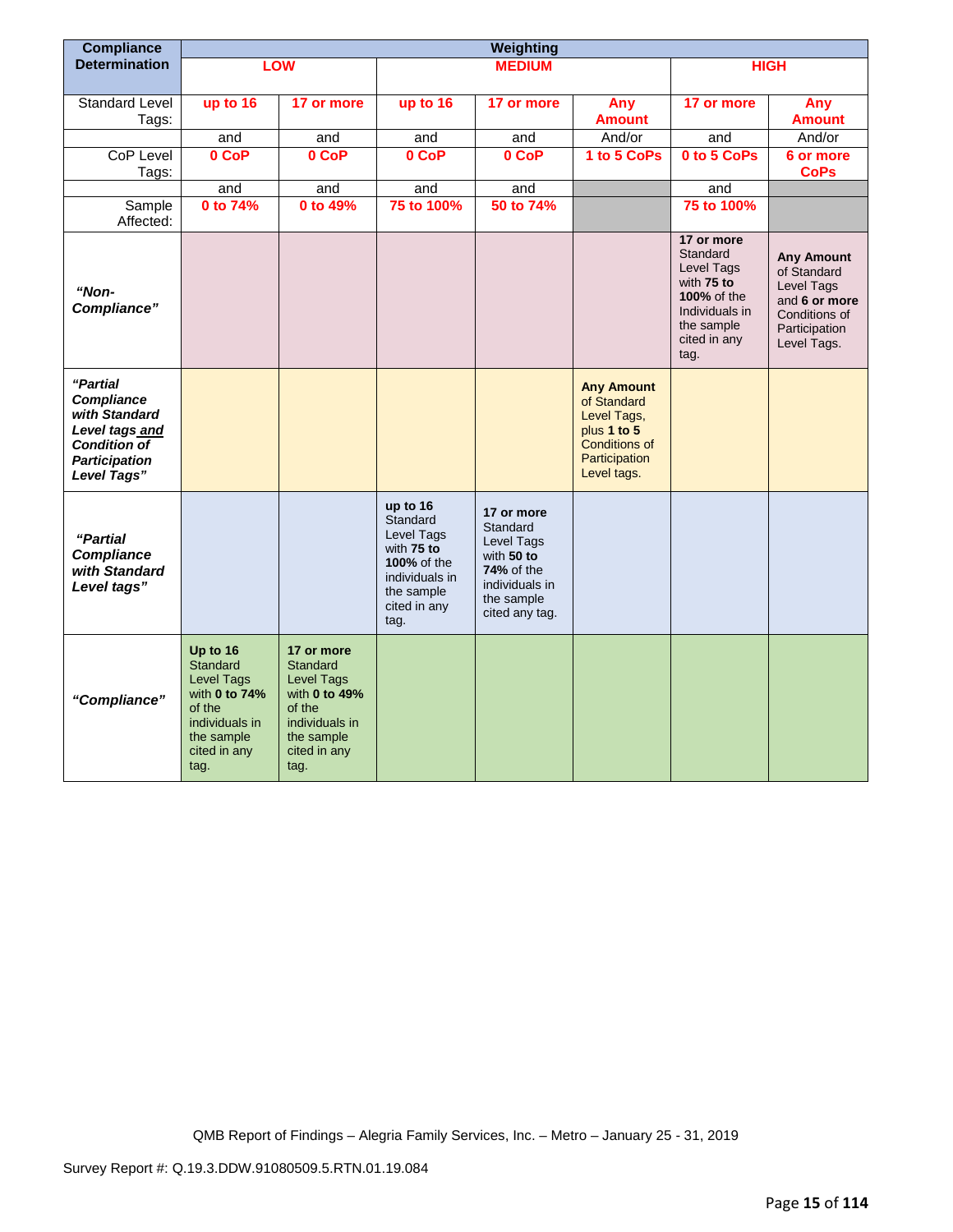| <b>Agency:</b>      | Alegria Family Services, Inc. - Metro Region                                                             |
|---------------------|----------------------------------------------------------------------------------------------------------|
| Program:            | Developmental Disabilities Waiver                                                                        |
| Service:            | 2007: Family Living                                                                                      |
|                     | 2012 & 2018: Supported Living, Family Living, Customized In-Home Supports, Customized Community Supports |
| <b>Survey Type:</b> | Routine                                                                                                  |
| <b>Survey Date:</b> | January 25 - 31, 2019                                                                                    |

| <b>Standard of Care</b>                                                                         | <b>Deficiencies</b>                                 | Agency Plan of Correction, On-going QA/QI<br>& Responsible Party                                                                                            | <b>Date</b><br><b>Due</b> |
|-------------------------------------------------------------------------------------------------|-----------------------------------------------------|-------------------------------------------------------------------------------------------------------------------------------------------------------------|---------------------------|
|                                                                                                 |                                                     | Service Domain: Service Plans: ISP Implementation - Services are delivered in accordance with the service plan, including type, scope, amount, duration and |                           |
| frequency specified in the service plan.                                                        |                                                     |                                                                                                                                                             |                           |
| Tag #1A08 Administrative Case File (Other                                                       | <b>Standard Level Deficiency</b>                    |                                                                                                                                                             |                           |
| <b>Required Documents)</b>                                                                      |                                                     |                                                                                                                                                             |                           |
| Developmental Disabilities (DD) Waiver Service                                                  | Based on record review and interview, the           | <b>Provider:</b>                                                                                                                                            |                           |
| Standards 2/26/2018; Eff Date: 3/1/2018                                                         | Agency did not maintain a complete and              | <b>State your Plan of Correction for the</b>                                                                                                                |                           |
| <b>Chapter 20: Provider Documentation and</b>                                                   | confidential case file at the administrative office | deficiencies cited in this tag here (How is the                                                                                                             |                           |
| <b>Client Records: 20.2 Client Records</b>                                                      | for 3 of 11 individuals.                            | deficiency going to be corrected? This can be                                                                                                               |                           |
| Requirements: All DD Waiver Provider Agencies                                                   |                                                     | specific to each deficiency cited or if possible an                                                                                                         |                           |
| are required to create and maintain individual                                                  | Review of the Agency administrative individual      | overall correction?): $\rightarrow$                                                                                                                         |                           |
| client records. The contents of client records                                                  | case files revealed the following items were not    |                                                                                                                                                             |                           |
| vary depending on the unique needs of the                                                       | found, incomplete, and/or not current:              |                                                                                                                                                             |                           |
| person receiving services and the resultant                                                     |                                                     |                                                                                                                                                             |                           |
| information produced. The extent of                                                             | <b>Occupational Therapy Plan (Therapy</b>           |                                                                                                                                                             |                           |
| documentation required for individual client                                                    | <b>Intervention Plan TIP):</b>                      |                                                                                                                                                             |                           |
| records per service type depends on the location                                                | Not Found (#11)                                     |                                                                                                                                                             |                           |
| of the file, the type of service being provided,                                                |                                                     | <b>Provider:</b>                                                                                                                                            |                           |
| and the information necessary.                                                                  | <b>Physical Therapy Plan (Therapy Intervention</b>  | <b>Enter your ongoing Quality</b>                                                                                                                           |                           |
| DD Waiver Provider Agencies are required to                                                     | Plan TIP):                                          | <b>Assurance/Quality Improvement processes</b>                                                                                                              |                           |
| adhere to the following:                                                                        | Not Found (#11)                                     | as it related to this tag number here (What is                                                                                                              |                           |
| 1. Client records must contain all documents                                                    |                                                     | going to be done? How many individuals is this                                                                                                              |                           |
| essential to the service being provided and                                                     | <b>Positive Behavioral Support Plan:</b>            | going to effect? How often will this be completed?                                                                                                          |                           |
| essential to ensuring the health and safety of the                                              | Not Found (#7)<br>$\bullet$                         | Who is responsible? What steps will be taken if                                                                                                             |                           |
| person during the provision of the service.                                                     |                                                     | issues are found?): $\rightarrow$                                                                                                                           |                           |
| 2. Provider Agencies must have readily<br>accessible records in home and community              | <b>IDT Meeting Minutes:</b>                         |                                                                                                                                                             |                           |
|                                                                                                 | Not Found (#5, 11)                                  |                                                                                                                                                             |                           |
| settings in paper or electronic form. Secure<br>access to electronic records through the Therap |                                                     |                                                                                                                                                             |                           |
| web based system using computers or mobile                                                      |                                                     |                                                                                                                                                             |                           |
| devices is acceptable.                                                                          |                                                     |                                                                                                                                                             |                           |
| 3. Provider Agencies are responsible for                                                        |                                                     |                                                                                                                                                             |                           |
|                                                                                                 |                                                     |                                                                                                                                                             |                           |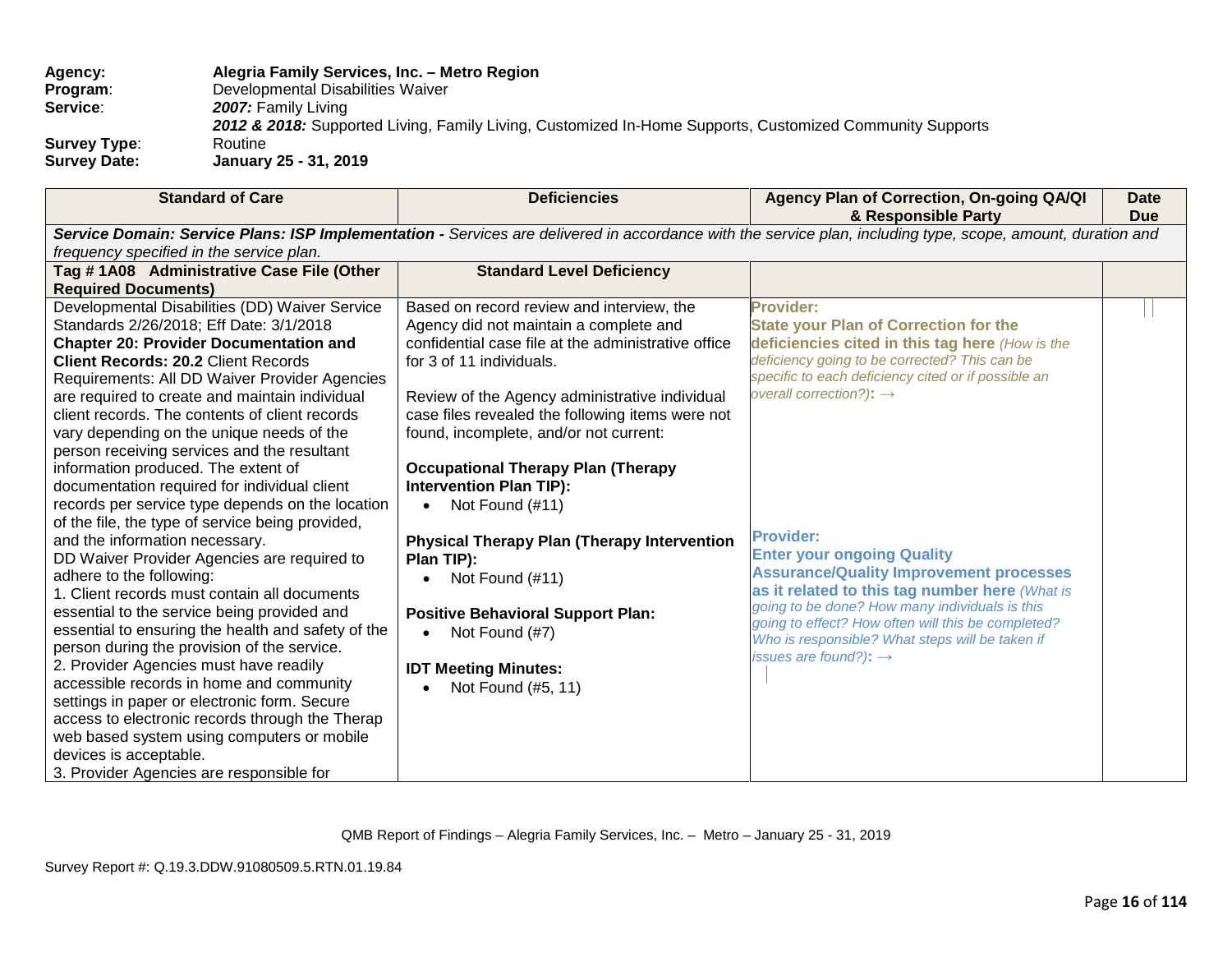| ensuring that all plans created by nurses, RDs,     |  |  |
|-----------------------------------------------------|--|--|
| therapists or BSCs are present in all needed        |  |  |
| settings.                                           |  |  |
| 4. Provider Agencies must maintain records of       |  |  |
| all documents produced by agency personnel or       |  |  |
| contractors on behalf of each person, including     |  |  |
| any routine notes or data, annual assessments,      |  |  |
| semi-annual reports, evidence of training           |  |  |
| provided/received, progress notes, and any          |  |  |
| other interactions for which billing is generated.  |  |  |
| 5. Each Provider Agency is responsible for          |  |  |
| maintaining the daily or other contact notes        |  |  |
| documenting the nature and frequency of             |  |  |
| service delivery, as well as data tracking only for |  |  |
| the services provided by their agency.              |  |  |
| 6. The current Client File Matrix found in          |  |  |
| Appendix A Client File Matrix details the           |  |  |
| minimum requirements for records to be stored       |  |  |
| in agency office files, the delivery site, or with  |  |  |
| DSP while providing services in the community.      |  |  |
| 7. All records pertaining to JCMs must be           |  |  |
| retained permanently and must be made               |  |  |
| available to DDSD upon request, upon the            |  |  |
| termination or expiration of a provider             |  |  |
| agreement, or upon provider withdrawal from         |  |  |
| services.                                           |  |  |
|                                                     |  |  |
| 20.5.1 Individual Data Form (IDF):                  |  |  |
| The Individual Data Form provides an overview       |  |  |
| of demographic information as well as other key     |  |  |
| personal, programmatic, insurance, and health       |  |  |
| related information. It lists medical information;  |  |  |
| assistive technology or adaptive equipment;         |  |  |
| diagnoses; allergies; information about whether     |  |  |
| a guardian or advance directives are in place;      |  |  |
| information about behavioral and health related     |  |  |
| needs; contacts of Provider Agencies and team       |  |  |
| members and other critical information. The IDF     |  |  |
| automatically loads information into other fields   |  |  |
| and forms and must be complete and kept             |  |  |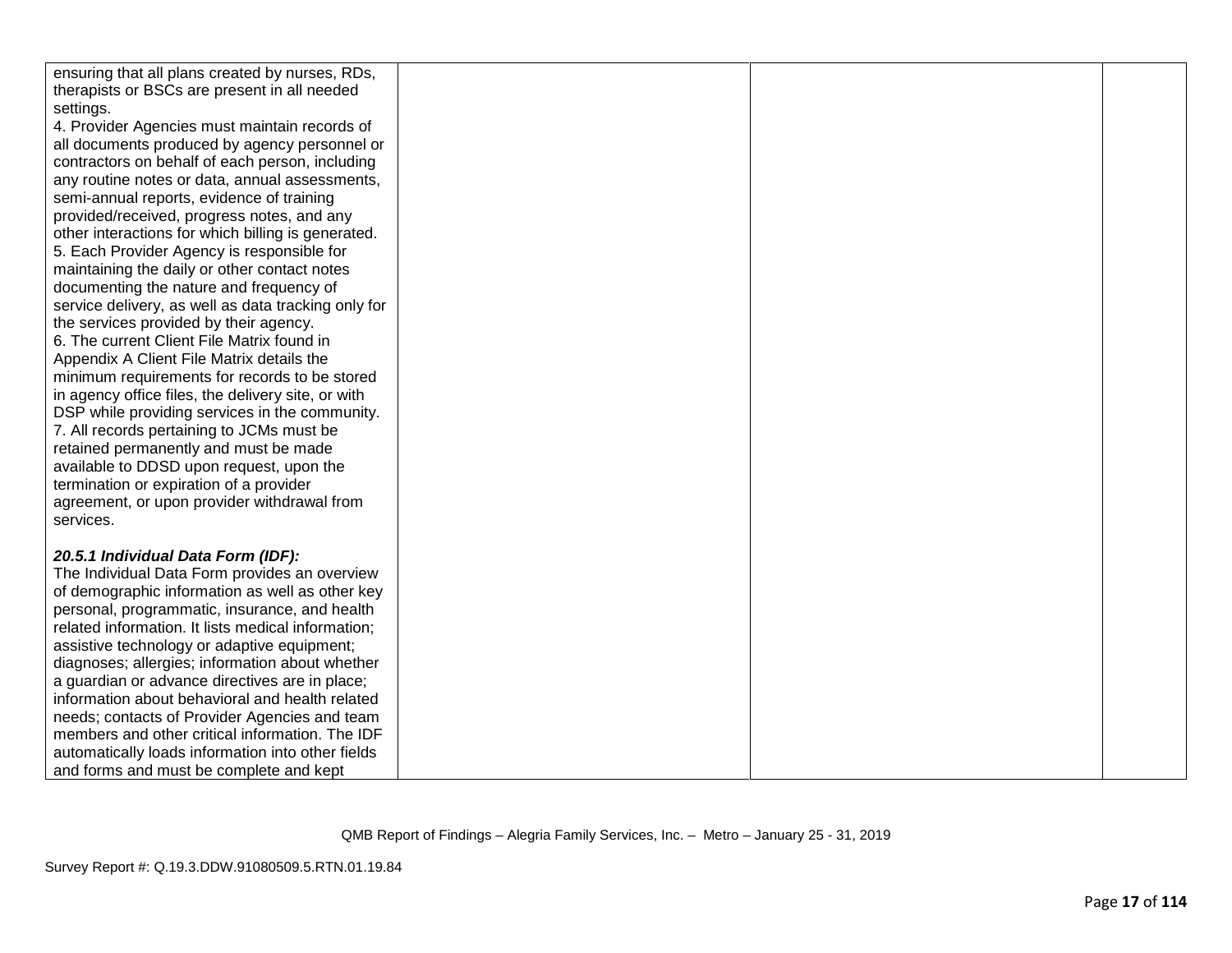| current. This form is initiated by the CM. It must<br>be opened and continuously updated by Living<br>Supports, CCS- Group, ANS, CIHS and case<br>management when applicable to the person in<br>order for accurate data to auto populate other<br>documents like the Health Passport and<br>Physician Consultation Form. Although the<br>Primary Provider Agency is ultimately<br>responsible for keeping this form current, each |  |  |
|------------------------------------------------------------------------------------------------------------------------------------------------------------------------------------------------------------------------------------------------------------------------------------------------------------------------------------------------------------------------------------------------------------------------------------|--|--|
| provider collaborates and communicates critical                                                                                                                                                                                                                                                                                                                                                                                    |  |  |
|                                                                                                                                                                                                                                                                                                                                                                                                                                    |  |  |
| information to update this form.                                                                                                                                                                                                                                                                                                                                                                                                   |  |  |
|                                                                                                                                                                                                                                                                                                                                                                                                                                    |  |  |
| <b>Chapter 3: Safeguards</b>                                                                                                                                                                                                                                                                                                                                                                                                       |  |  |
| 3.1.2 Team Justification Process: DD Waiver                                                                                                                                                                                                                                                                                                                                                                                        |  |  |
| participants may receive evaluations or reviews                                                                                                                                                                                                                                                                                                                                                                                    |  |  |
| conducted by a variety of professionals or<br>clinicians. These evaluations or reviews typically                                                                                                                                                                                                                                                                                                                                   |  |  |
| include recommendations or suggestions for the                                                                                                                                                                                                                                                                                                                                                                                     |  |  |
| person/guardian or the team to consider. The                                                                                                                                                                                                                                                                                                                                                                                       |  |  |
| team justification process includes:                                                                                                                                                                                                                                                                                                                                                                                               |  |  |
| 1. Discussion and decisions about non-health                                                                                                                                                                                                                                                                                                                                                                                       |  |  |
| related recommendations are documented on                                                                                                                                                                                                                                                                                                                                                                                          |  |  |
| the Team Justification form.                                                                                                                                                                                                                                                                                                                                                                                                       |  |  |
| 2. The Team Justification form documents that                                                                                                                                                                                                                                                                                                                                                                                      |  |  |
| the person/guardian or team has considered the                                                                                                                                                                                                                                                                                                                                                                                     |  |  |
| recommendations and has decided:                                                                                                                                                                                                                                                                                                                                                                                                   |  |  |
| a. to implement the recommendation;                                                                                                                                                                                                                                                                                                                                                                                                |  |  |
| b. to create an action plan and revise the ISP, if                                                                                                                                                                                                                                                                                                                                                                                 |  |  |
| necessary; or                                                                                                                                                                                                                                                                                                                                                                                                                      |  |  |
| c. not to implement the recommendation                                                                                                                                                                                                                                                                                                                                                                                             |  |  |
| currently.                                                                                                                                                                                                                                                                                                                                                                                                                         |  |  |
| 3. All DD Waiver Provider Agencies participate                                                                                                                                                                                                                                                                                                                                                                                     |  |  |
| in information gathering, IDT meeting                                                                                                                                                                                                                                                                                                                                                                                              |  |  |
| attendance, and accessing supplemental                                                                                                                                                                                                                                                                                                                                                                                             |  |  |
| resources if needed and desired.                                                                                                                                                                                                                                                                                                                                                                                                   |  |  |
| 4. The CM ensures that the Team Justification                                                                                                                                                                                                                                                                                                                                                                                      |  |  |
| Process is followed and complete.                                                                                                                                                                                                                                                                                                                                                                                                  |  |  |
| Developmental Disabilities (DD) Waiver Service                                                                                                                                                                                                                                                                                                                                                                                     |  |  |
|                                                                                                                                                                                                                                                                                                                                                                                                                                    |  |  |
| Standards effective 11/1/2012 revised                                                                                                                                                                                                                                                                                                                                                                                              |  |  |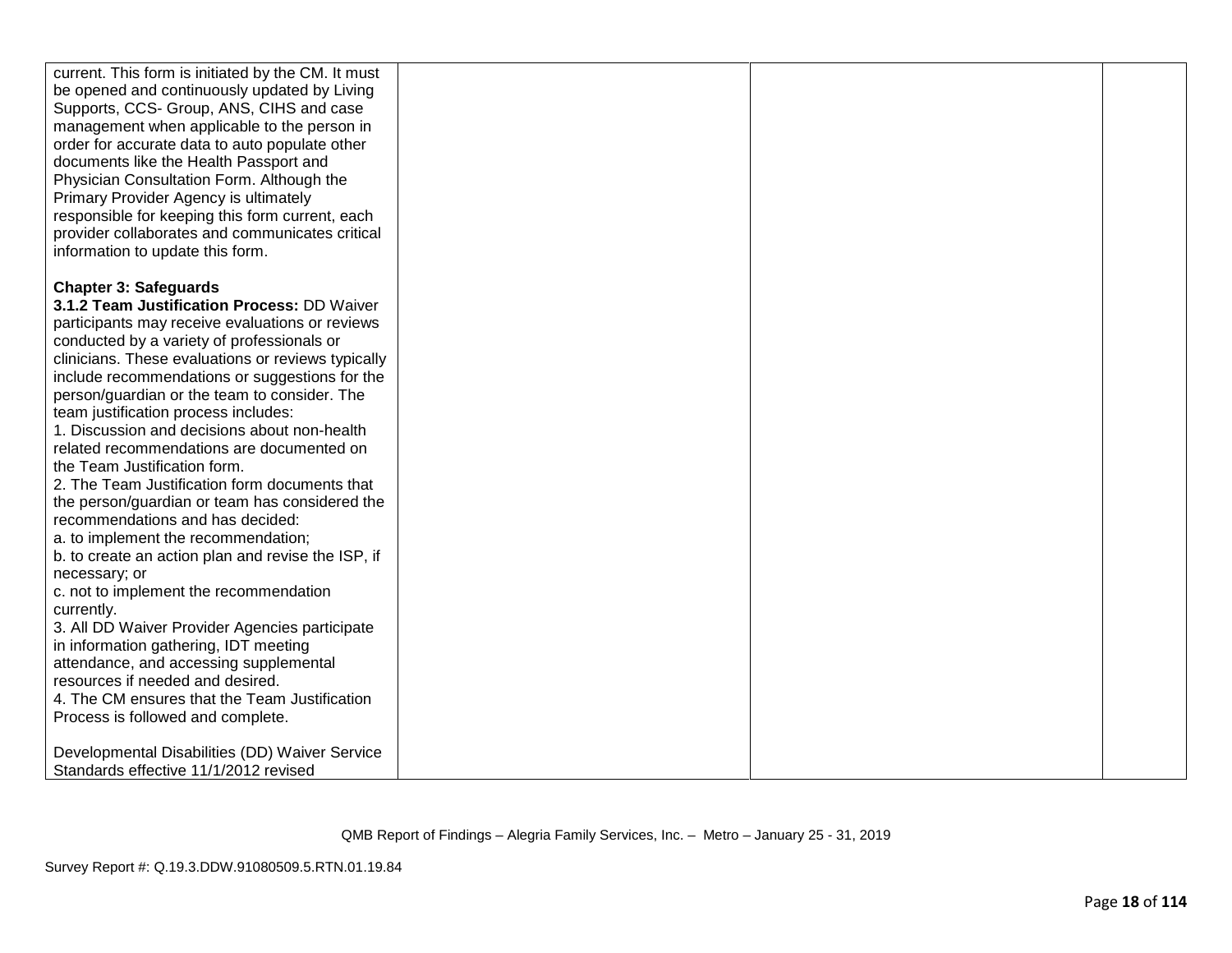| 4/23/2013; 6/15/2015<br>Chapter 6 (CCS) 3. Agency Requirements: G.<br><b>Consumer Records Policy: All Provider</b><br>Agencies shall maintain at the administrative<br>office a confidential case file for each individual.<br>Provider agency case files for individuals are<br>required to comply with the DDSD Individual<br>Case File Matrix policy. |  |  |
|----------------------------------------------------------------------------------------------------------------------------------------------------------------------------------------------------------------------------------------------------------------------------------------------------------------------------------------------------------|--|--|
|                                                                                                                                                                                                                                                                                                                                                          |  |  |
|                                                                                                                                                                                                                                                                                                                                                          |  |  |
|                                                                                                                                                                                                                                                                                                                                                          |  |  |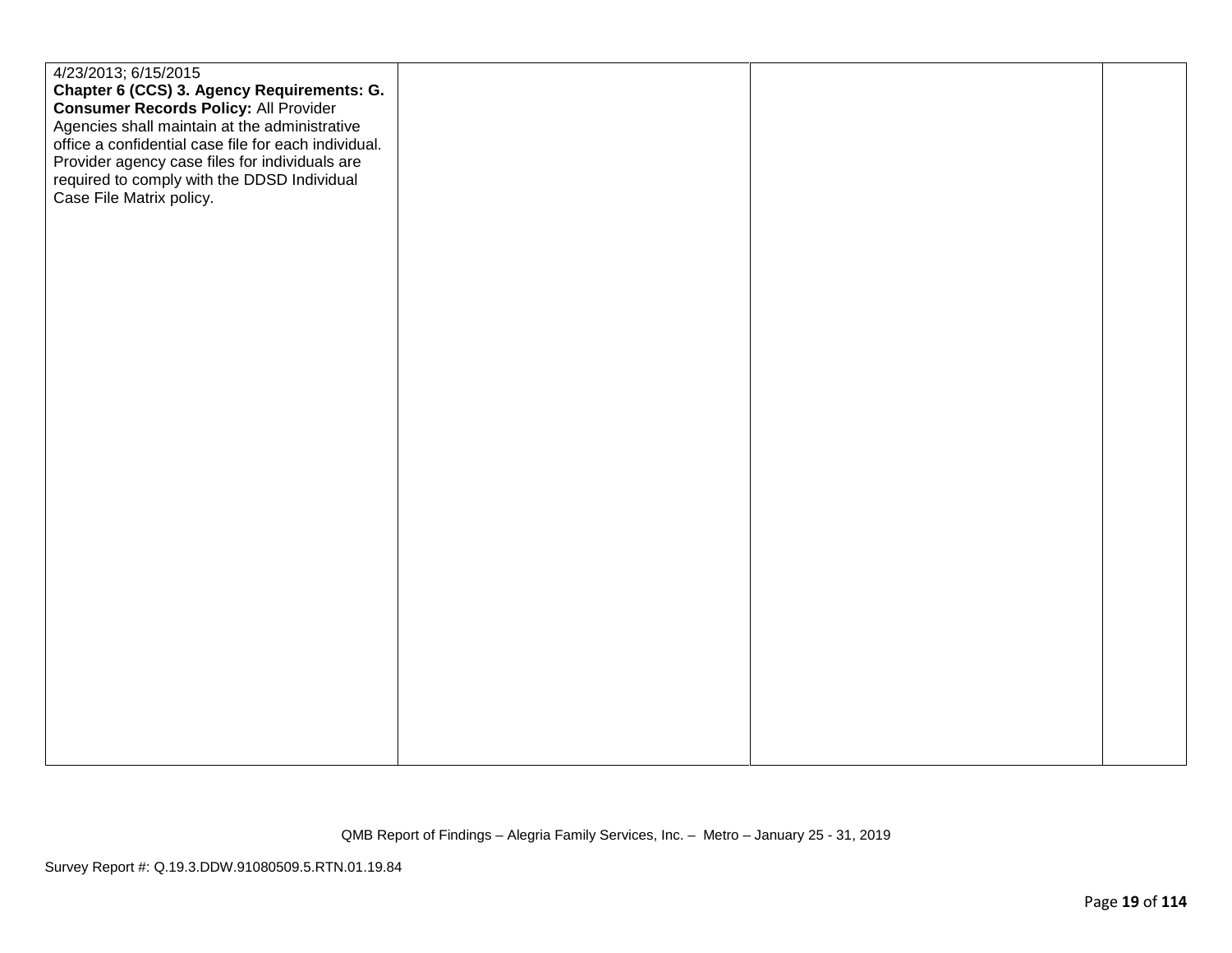| Tag #1A08.1 Administrative and Residential<br><b>Case File: Progress Notes</b> | <b>Standard Level Deficiency</b>                   |                                                     |  |
|--------------------------------------------------------------------------------|----------------------------------------------------|-----------------------------------------------------|--|
| Developmental Disabilities (DD) Waiver Service                                 | Based on record review, the Agency did not         | Provider:                                           |  |
| Standards 2/26/2018; Eff Date: 3/1/2018                                        | maintain progress notes and other service          | <b>State your Plan of Correction for the</b>        |  |
| <b>Chapter 20: Provider Documentation and</b>                                  | delivery documentation for 1 of 11 Individuals.    | deficiencies cited in this tag here (How is the     |  |
| <b>Client Records</b>                                                          |                                                    | deficiency going to be corrected? This can be       |  |
| 20.2 Client Records Requirements: All DD                                       | Review of the Agency individual case files         | specific to each deficiency cited or if possible an |  |
| Waiver Provider Agencies are required to create                                | revealed the following items were not found:       | overall correction?): $\rightarrow$                 |  |
| and maintain individual client records. The                                    |                                                    |                                                     |  |
| contents of client records vary depending on the                               | <b>Administrative Case File:</b>                   |                                                     |  |
| unique needs of the person receiving services                                  |                                                    |                                                     |  |
| and the resultant information produced. The                                    | <b>Family Living Progress Notes/Daily Contact</b>  |                                                     |  |
| extent of documentation required for individual                                | Logs                                               |                                                     |  |
| client records per service type depends on the                                 | • Individual $#10$ - None found for $10/28 - 29$ , |                                                     |  |
| location of the file, the type of service being                                | 2018.                                              |                                                     |  |
| provided, and the information necessary.                                       |                                                    | <b>Provider:</b>                                    |  |
| DD Waiver Provider Agencies are required to                                    |                                                    | <b>Enter your ongoing Quality</b>                   |  |
| adhere to the following:                                                       |                                                    | <b>Assurance/Quality Improvement processes</b>      |  |
| 1. Client records must contain all documents                                   |                                                    | as it related to this tag number here (What is      |  |
| essential to the service being provided and                                    |                                                    | going to be done? How many individuals is this      |  |
| essential to ensuring the health and safety of the                             |                                                    | going to effect? How often will this be completed?  |  |
| person during the provision of the service.                                    |                                                    | Who is responsible? What steps will be taken if     |  |
| 2. Provider Agencies must have readily                                         |                                                    | issues are found?): $\rightarrow$                   |  |
| accessible records in home and community                                       |                                                    |                                                     |  |
| settings in paper or electronic form. Secure                                   |                                                    |                                                     |  |
| access to electronic records through the Therap                                |                                                    |                                                     |  |
| web-based system using computers or mobile                                     |                                                    |                                                     |  |
| devices is acceptable.                                                         |                                                    |                                                     |  |
| 3. Provider Agencies are responsible for                                       |                                                    |                                                     |  |
| ensuring that all plans created by nurses, RDs,                                |                                                    |                                                     |  |
| therapists or BSCs are present in all needed                                   |                                                    |                                                     |  |
| settings.                                                                      |                                                    |                                                     |  |
| 4. Provider Agencies must maintain records of                                  |                                                    |                                                     |  |
| all documents produced by agency personnel or                                  |                                                    |                                                     |  |
| contractors on behalf of each person, including                                |                                                    |                                                     |  |
| any routine notes or data, annual assessments,                                 |                                                    |                                                     |  |
| semi-annual reports, evidence of training                                      |                                                    |                                                     |  |
| provided/received, progress notes, and any                                     |                                                    |                                                     |  |
| other interactions for which billing is generated.                             |                                                    |                                                     |  |
| 5. Each Provider Agency is responsible for                                     |                                                    |                                                     |  |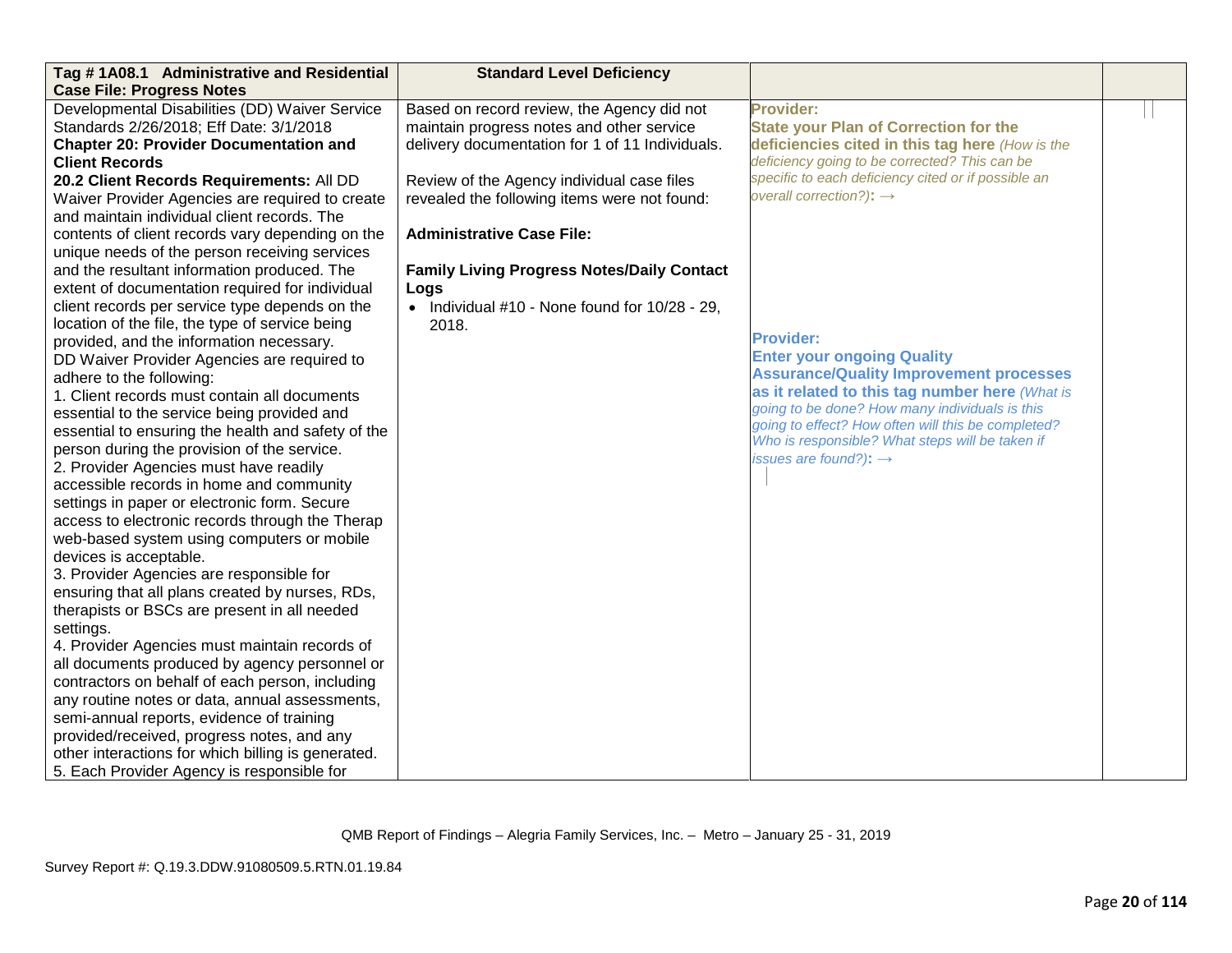| maintaining the daily or other contact notes<br>documenting the nature and frequency of<br>service delivery, as well as data tracking only for<br>the services provided by their agency.<br>6. The current Client File Matrix found in<br>Appendix A Client File Matrix details the<br>minimum requirements for records to be stored<br>in agency office files, the delivery site, or with<br>DSP while providing services in the community.<br>7. All records pertaining to JCMs must be<br>retained permanently and must be made<br>available to DDSD upon request, upon the<br>termination or expiration of a provider<br>agreement, or upon provider withdrawal from<br>services. |  |  |
|---------------------------------------------------------------------------------------------------------------------------------------------------------------------------------------------------------------------------------------------------------------------------------------------------------------------------------------------------------------------------------------------------------------------------------------------------------------------------------------------------------------------------------------------------------------------------------------------------------------------------------------------------------------------------------------|--|--|
| <b>Developmental Disabilities (DD) Waiver</b>                                                                                                                                                                                                                                                                                                                                                                                                                                                                                                                                                                                                                                         |  |  |
| Service Standards effective 11/1/2012 revised                                                                                                                                                                                                                                                                                                                                                                                                                                                                                                                                                                                                                                         |  |  |
| 4/23/2013; 6/15/2015                                                                                                                                                                                                                                                                                                                                                                                                                                                                                                                                                                                                                                                                  |  |  |
| Chapter 6 (CCS) 3. Agency Requirements: 4.<br>Reimbursement A. Record Requirements 1.                                                                                                                                                                                                                                                                                                                                                                                                                                                                                                                                                                                                 |  |  |
| Provider Agencies must maintain all records                                                                                                                                                                                                                                                                                                                                                                                                                                                                                                                                                                                                                                           |  |  |
| necessary to fully disclose the service,                                                                                                                                                                                                                                                                                                                                                                                                                                                                                                                                                                                                                                              |  |  |
| qualityThe documentation of the billable time                                                                                                                                                                                                                                                                                                                                                                                                                                                                                                                                                                                                                                         |  |  |
| spent with an individual shall be kept on the                                                                                                                                                                                                                                                                                                                                                                                                                                                                                                                                                                                                                                         |  |  |
| written or electronic record                                                                                                                                                                                                                                                                                                                                                                                                                                                                                                                                                                                                                                                          |  |  |
| Chapter 7 (CIHS) 3. Agency Requirements: 4.                                                                                                                                                                                                                                                                                                                                                                                                                                                                                                                                                                                                                                           |  |  |
| Reimbursement A. 1 Provider Agencies must                                                                                                                                                                                                                                                                                                                                                                                                                                                                                                                                                                                                                                             |  |  |
| maintain all records necessary to fully disclose                                                                                                                                                                                                                                                                                                                                                                                                                                                                                                                                                                                                                                      |  |  |
| the service, qualityThe documentation of the                                                                                                                                                                                                                                                                                                                                                                                                                                                                                                                                                                                                                                          |  |  |
| billable time spent with an individual shall be                                                                                                                                                                                                                                                                                                                                                                                                                                                                                                                                                                                                                                       |  |  |
| kept on the written or electronic record                                                                                                                                                                                                                                                                                                                                                                                                                                                                                                                                                                                                                                              |  |  |
| Chapter 11 (FL) 3. Agency Requirements: 4.                                                                                                                                                                                                                                                                                                                                                                                                                                                                                                                                                                                                                                            |  |  |
| Reimbursement A. 1 Provider Agencies must                                                                                                                                                                                                                                                                                                                                                                                                                                                                                                                                                                                                                                             |  |  |
| maintain all records necessary to fully disclose                                                                                                                                                                                                                                                                                                                                                                                                                                                                                                                                                                                                                                      |  |  |
| the service, qualityThe documentation of the                                                                                                                                                                                                                                                                                                                                                                                                                                                                                                                                                                                                                                          |  |  |
| billable time spent with an individual shall be                                                                                                                                                                                                                                                                                                                                                                                                                                                                                                                                                                                                                                       |  |  |
| kept on the written or electronic record                                                                                                                                                                                                                                                                                                                                                                                                                                                                                                                                                                                                                                              |  |  |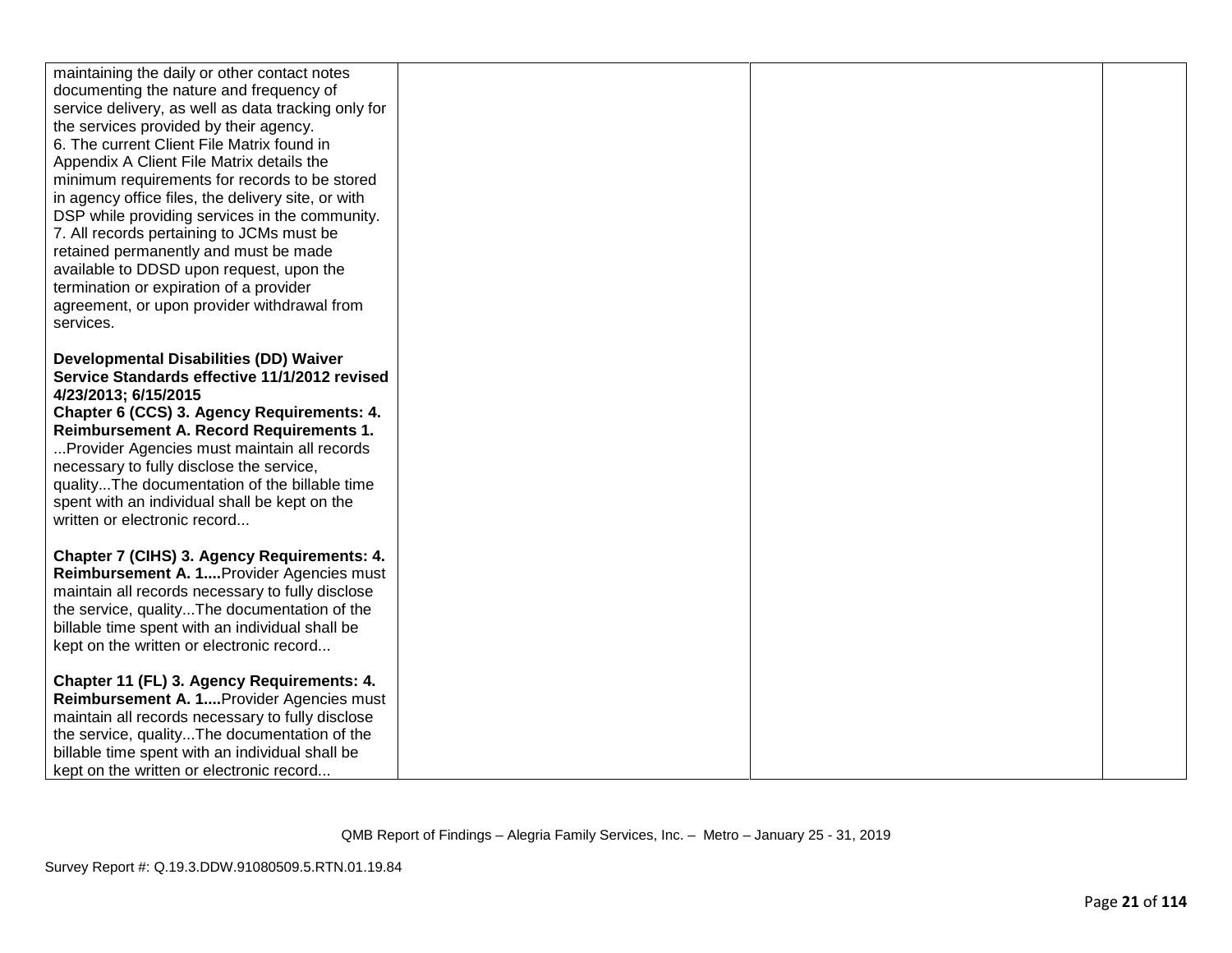| Tag # 1A08.3 Administrative Case File:<br><b>Individual Service Plan/ISP Components</b>                                                                                                                                                                                                                                                                                                                                                                                                                                                                                                              | <b>Condition of Participation Level Deficiency</b>                                                                                                                                                                                                                                                                                                                                                                                                             |                                                                                                                                                                                                                                                                                                                                                           |  |
|------------------------------------------------------------------------------------------------------------------------------------------------------------------------------------------------------------------------------------------------------------------------------------------------------------------------------------------------------------------------------------------------------------------------------------------------------------------------------------------------------------------------------------------------------------------------------------------------------|----------------------------------------------------------------------------------------------------------------------------------------------------------------------------------------------------------------------------------------------------------------------------------------------------------------------------------------------------------------------------------------------------------------------------------------------------------------|-----------------------------------------------------------------------------------------------------------------------------------------------------------------------------------------------------------------------------------------------------------------------------------------------------------------------------------------------------------|--|
| <b>NMAC 7.26.5 SERVICE PLANS FOR</b><br>INDIVIDUALS WITH DEVELOPMENTAL<br>DISABILITIES LIVING IN THE COMMUNITY.<br>NMAC 7.26.5.12 DEVELOPMENT OF THE<br><b>INDIVIDUAL SERVICE PLAN (ISP) -</b><br><b>PARTICIPATION IN AND SCHEDULING OF</b>                                                                                                                                                                                                                                                                                                                                                          | After an analysis of the evidence it has been<br>determined there is a significant potential for a<br>negative outcome to occur.<br>Based on record review, the Agency did not<br>maintain a complete client record at the<br>administrative office for 2 of 11 individuals.                                                                                                                                                                                   | Provider:<br><b>State your Plan of Correction for the</b><br>deficiencies cited in this tag here (How is the<br>deficiency going to be corrected? This can be<br>specific to each deficiency cited or if possible an<br>overall correction?): $\rightarrow$                                                                                               |  |
| <b>INTERDISCIPLINARY TEAM MEETINGS.</b><br>NMAC 7.26.5.14 DEVELOPMENT OF THE<br><b>INDIVIDUAL SERVICE PLAN (ISP) -</b><br><b>CONTENT OF INDIVIDUAL SERVICE PLANS.</b><br>Developmental Disabilities (DD) Waiver Service<br>Standards 2/26/2018; Eff Date: 3/1/2018<br>Chapter 6 Individual Service Plan: The CMS<br>requires a person-centered service plan for<br>every person receiving HCBS. The DD Waiver's<br>person-centered service plan is the ISP.<br>6.5.2 ISP Revisions: The ISP is a dynamic<br>document that changes with the person's<br>desires, circumstances, and need. IDT members | Review of the Agency individual case files<br>revealed the following items were not found,<br>incomplete, and/or not current:<br>ISP Teaching and Support Strategies:<br>Individual #4:<br>TSS not found for the following Work / Learn<br>Outcome Statement / Action Steps:<br>• " will research an activity in the community<br>she would like to participate in."<br>• " will choose and complete a community<br>activity of her choice."<br>Individual #10 | <b>Provider:</b><br><b>Enter your ongoing Quality</b><br><b>Assurance/Quality Improvement processes</b><br>as it related to this tag number here (What is<br>going to be done? How many individuals is this<br>going to effect? How often will this be completed?<br>Who is responsible? What steps will be taken if<br>issues are found?): $\rightarrow$ |  |
| must collaborate and request an IDT meeting<br>from the CM when a need to modify the ISP<br>arises. The CM convenes the IDT within ten<br>days of receipt of any reasonable request to<br>convene the team, either in person or through<br>teleconference.                                                                                                                                                                                                                                                                                                                                           | TSS not found for the following Work / Learn<br>Outcome Statement / Action Steps:<br>• "will attend the event."                                                                                                                                                                                                                                                                                                                                                |                                                                                                                                                                                                                                                                                                                                                           |  |
| 6.6 DDSD ISP Template: The ISP must be<br>written according to templates provided by the<br>DDSD. Both children and adults have<br>designated ISP templates. The ISP template<br>includes Vision Statements, Desired Outcomes,<br>a meeting participant signature page, an<br>Addendum A (i.e. an acknowledgement of<br>receipt of specific information) and other                                                                                                                                                                                                                                   |                                                                                                                                                                                                                                                                                                                                                                                                                                                                |                                                                                                                                                                                                                                                                                                                                                           |  |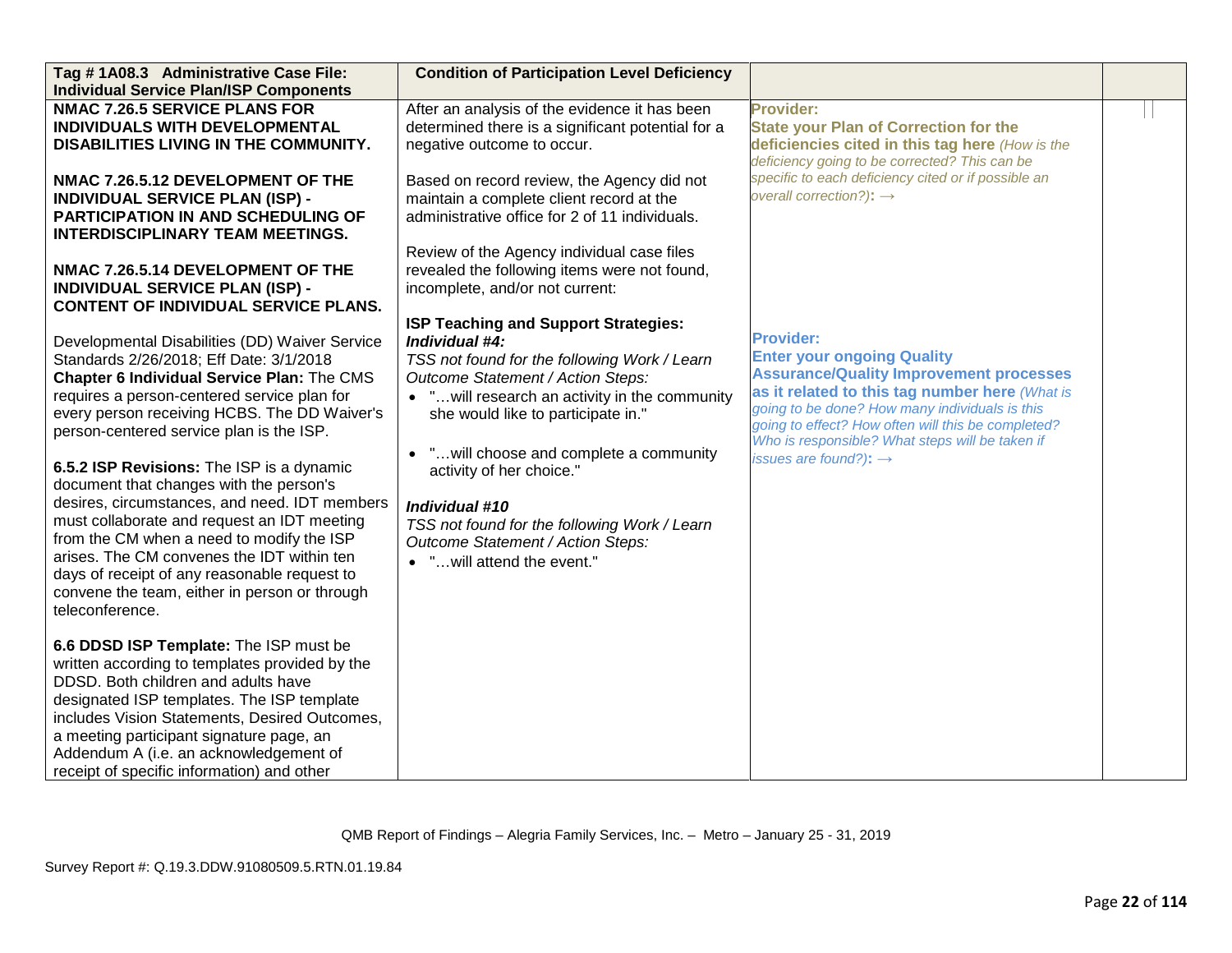| elements depending on the age of the individual.                                           |  |  |
|--------------------------------------------------------------------------------------------|--|--|
| The ISP templates may be revised and reissued                                              |  |  |
| by DDSD to incorporate initiatives that improve                                            |  |  |
| person - centered planning practices.                                                      |  |  |
| Companion documents may also be issued by                                                  |  |  |
| DDSD and be required for use in order to better                                            |  |  |
| demonstrate required elements of the PCP                                                   |  |  |
| process and ISP development.                                                               |  |  |
| The ISP is completed by the CM with the IDT                                                |  |  |
| input and must be completed according to the                                               |  |  |
| following requirements:                                                                    |  |  |
| 1. DD Waiver Provider Agencies should not                                                  |  |  |
| recommend service type, frequency, and                                                     |  |  |
| amount (except for required case management                                                |  |  |
| services) on an individual budget prior to the                                             |  |  |
| Vision Statement and Desired Outcomes being                                                |  |  |
| developed.                                                                                 |  |  |
| 2. The person does not require IDT                                                         |  |  |
| agreement/approval regarding his/her dreams,                                               |  |  |
| aspirations, and desired long-term outcomes.                                               |  |  |
| 3. When there is disagreement, the IDT is                                                  |  |  |
| required to plan and resolve conflicts in a                                                |  |  |
| manner that promotes health, safety, and quality                                           |  |  |
| of life through consensus. Consensus means a                                               |  |  |
| state of general agreement that allows members                                             |  |  |
| to support the proposal, at least on a trial basis.                                        |  |  |
| 4. A signature page and/or documentation of                                                |  |  |
| participation by phone must be completed.                                                  |  |  |
| 5. The CM must review a current Addendum A<br>and DHI ANE letter with the person and Court |  |  |
| appointed guardian or parents of a minor, if                                               |  |  |
| applicable.                                                                                |  |  |
|                                                                                            |  |  |
| 6.6.3 Additional Requirements for Adults:                                                  |  |  |
| Because children have access to other funding                                              |  |  |
| sources, a larger array of services are available                                          |  |  |
| to adults than to children through the DD                                                  |  |  |
| Waiver. (See Chapter 7: Available Services and                                             |  |  |
| Individual Budget Development). The ISP                                                    |  |  |
| Template for adults is also more extensive.                                                |  |  |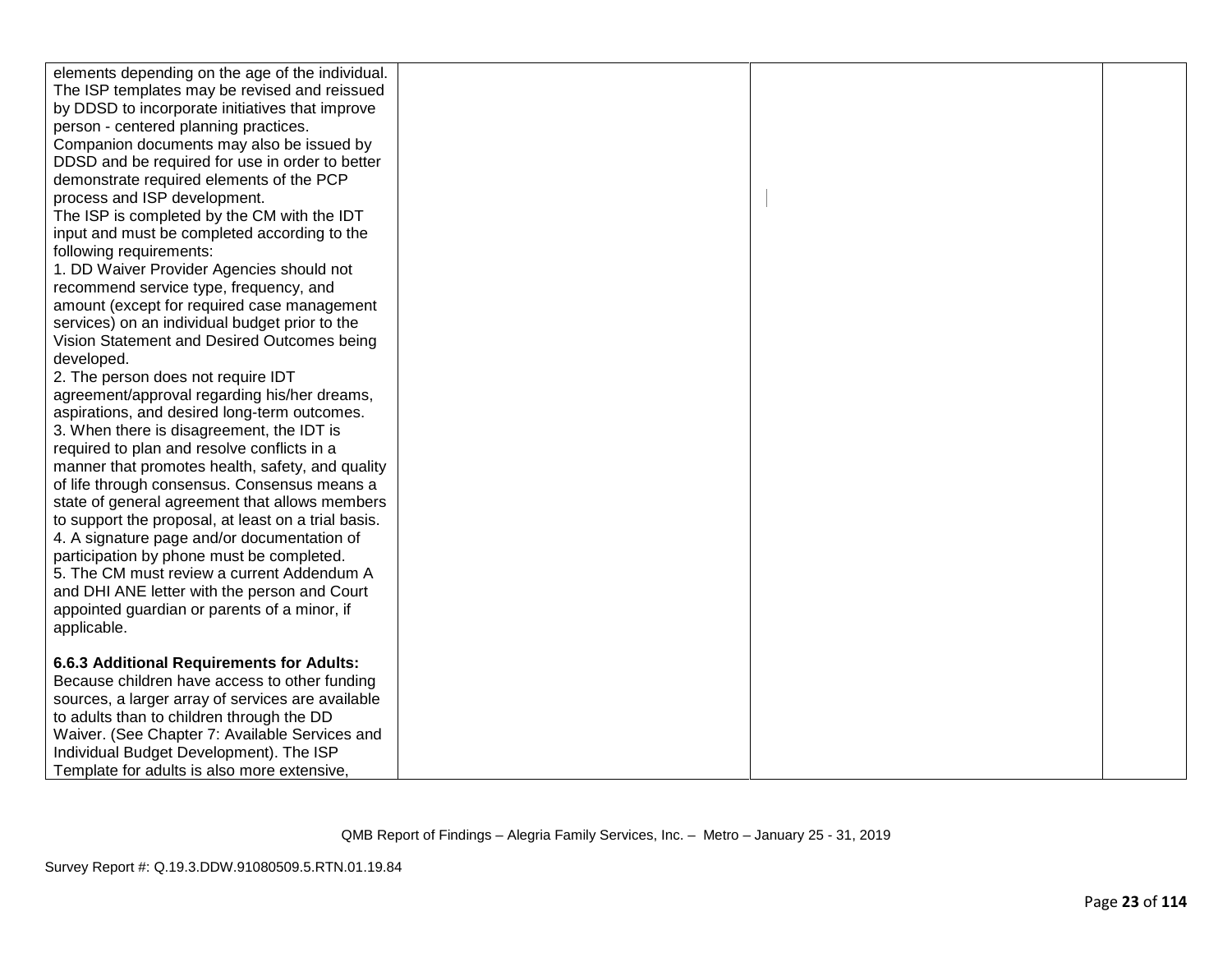| including Action Plans, Teaching and Support<br>Strategies (TSS), Written Direct Support         |  |  |
|--------------------------------------------------------------------------------------------------|--|--|
| Instructions (WDSI), and Individual Specific<br>Training (IST) requirements.                     |  |  |
| 6.6.3.1. Action Plan: Each Desired Outcome<br>requires an Action Plan. The Action Plan           |  |  |
| addresses individual strengths and capabilities                                                  |  |  |
| in reaching Desired Outcomes. Multiple service                                                   |  |  |
| types may be included in the Action Plan under<br>a single Desired Outcome. Multiple Provider    |  |  |
| Agencies can and should be contributing to                                                       |  |  |
| Action Plans toward each Desired Outcome.<br>1. Action Plans include actions the person will     |  |  |
| take; not just actions the staff will take.                                                      |  |  |
| 2. Action Plans delineate which activities will be<br>completed within one year.                 |  |  |
| 3. Action Plans are completed through IDT                                                        |  |  |
| consensus during the ISP meeting.                                                                |  |  |
| 4. Action Plans must indicate under<br>"Responsible Party" which DSP or service                  |  |  |
| provider (i.e. Family Living, CCS, etc.) are                                                     |  |  |
| responsible for carrying out the Action Step.                                                    |  |  |
| 6.6.3.2 Teaching and Supports Strategies                                                         |  |  |
| (TSS) and Written Direct Support<br>Instructions (WDSI): After the ISP meeting, IDT              |  |  |
| members conduct a task analysis and                                                              |  |  |
| assessments necessary to create effective TSS<br>and WDSI to support those Action Plans that     |  |  |
| require this extra detail. All TSS and WDSI                                                      |  |  |
| should support the person in achieving his/her<br>Vision.                                        |  |  |
|                                                                                                  |  |  |
| 6.6.3.3 Individual Specific Training in the ISP:<br>The CM, with input from each DD Waiver       |  |  |
| Provider Agency at the annual ISP meeting,                                                       |  |  |
| completes the IST requirements section of the                                                    |  |  |
| ISP form listing all training needs specific to the<br>individual. Provider Agencies bring their |  |  |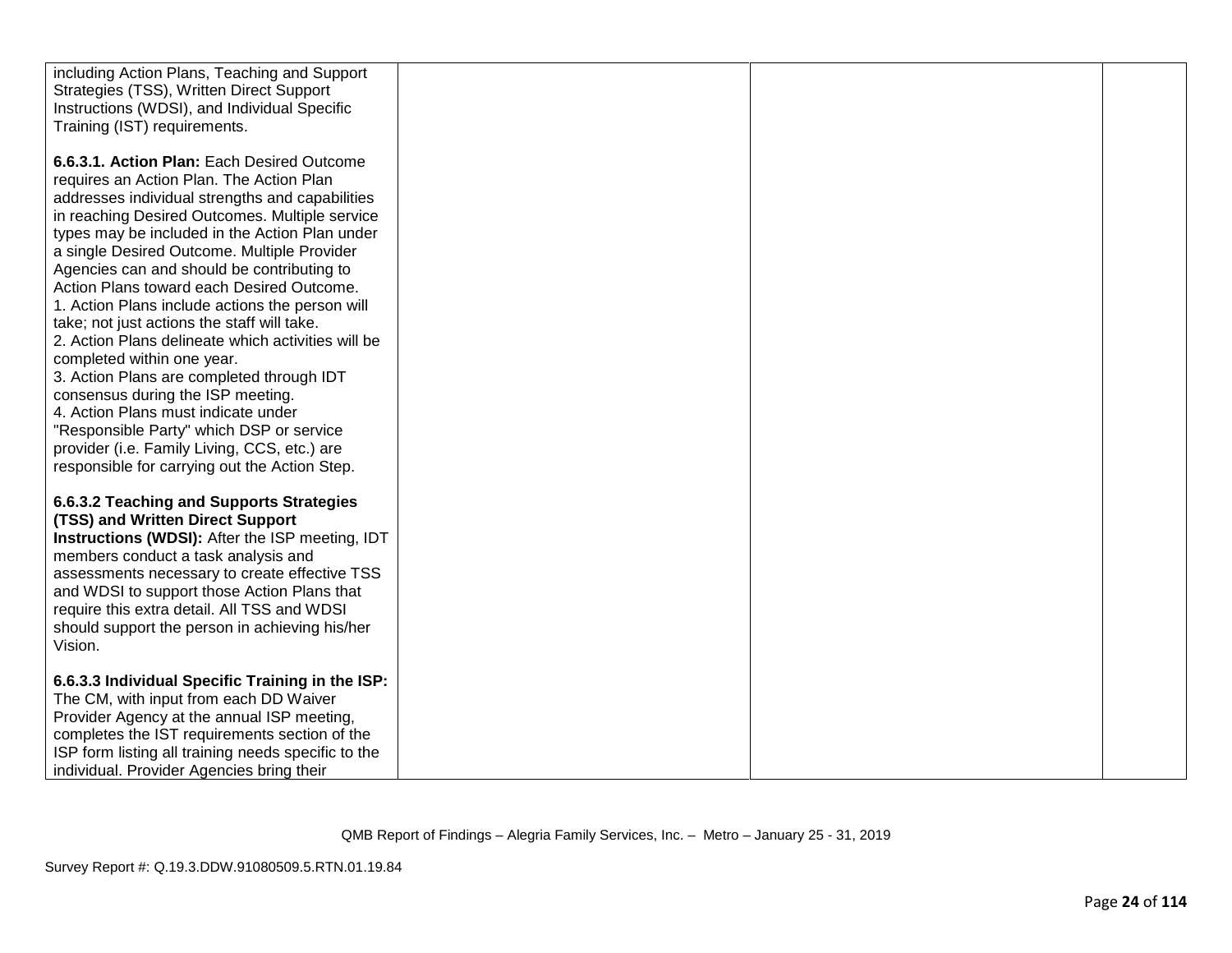| proposed IST to the annual meeting. The IDT<br>must reach a consensus about who needs to be<br>trained, at what level (awareness, knowledge or<br>skill), and within what timeframe. (See Chapter<br>17.10 Individual-Specific Training for more<br>information about IST.)                                                                                                                                                                                                                                                                                                                                                                                                                                                                                                                                                                                                                                  |  |  |
|--------------------------------------------------------------------------------------------------------------------------------------------------------------------------------------------------------------------------------------------------------------------------------------------------------------------------------------------------------------------------------------------------------------------------------------------------------------------------------------------------------------------------------------------------------------------------------------------------------------------------------------------------------------------------------------------------------------------------------------------------------------------------------------------------------------------------------------------------------------------------------------------------------------|--|--|
| 6.8 ISP Implementation and Monitoring: All<br>DD Waiver Provider Agencies with a signed<br>SFOC are required to provide services as<br>detailed in the ISP. The ISP must be readily<br>accessible to Provider Agencies on the<br>approved budget. (See Chapter 20: Provider<br>Documentation and Client Records.) CMs<br>facilitate and maintain communication with the<br>person, his/her representative, other IDT<br>members, Provider Agencies, and relevant<br>parties to ensure that the person receives the<br>maximum benefit of his/her services and that<br>revisions to the ISP are made as needed. All DD<br>Waiver Provider Agencies are required to<br>cooperate with monitoring activities conducted<br>by the CM and the DOH. Provider Agencies are<br>required to respond to issues at the individual<br>level and agency level as described in Chapter<br>16: Qualified Provider Agencies. |  |  |
| <b>Chapter 20: Provider Documentation and</b><br><b>Client Records: 20.2 Client Records</b><br>Requirements: All DD Waiver Provider<br>Agencies are required to create and maintain<br>individual client records. The contents of client<br>records vary depending on the unique needs of<br>the person receiving services and the resultant<br>information produced. The extent of<br>documentation required for individual client<br>records per service type depends on the location<br>of the file, the type of service being provided,<br>and the information necessary.                                                                                                                                                                                                                                                                                                                                |  |  |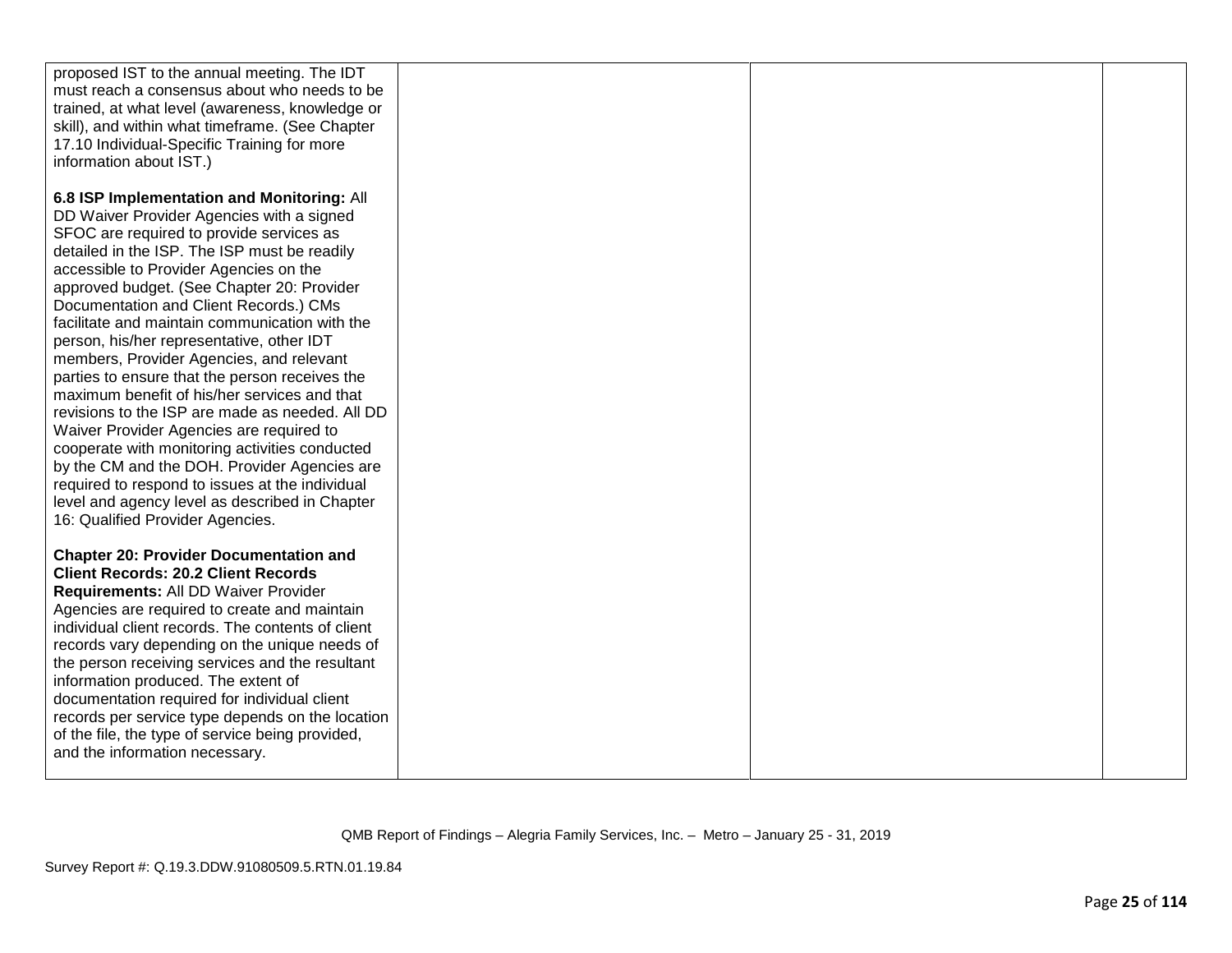| Developmental Disabilities (DD) Waiver               |  |  |
|------------------------------------------------------|--|--|
| Service Standards effective 11/1/2012 revised        |  |  |
| 4/23/2013; 6/15/2015                                 |  |  |
| Chapter 6 (CCS) 3. Agency Requirements: G.           |  |  |
| <b>Consumer Records Policy: All Provider</b>         |  |  |
| Agencies shall maintain at the administrative        |  |  |
| office a confidential case file for each individual. |  |  |
| Provider agency case files for individuals are       |  |  |
| required to comply with the DDSD Individual          |  |  |
| Case File Matrix policy.                             |  |  |
| Chapter 7 (CIHS) 3. Agency Requirements: E.          |  |  |
| <b>Consumer Records Policy: All Provider</b>         |  |  |
| Agencies must maintain at the administrative         |  |  |
| office a confidential case file for each individual. |  |  |
| Provider agency case files for individuals are       |  |  |
| required to comply with the DDSD Individual          |  |  |
| Case File Matrix policy.                             |  |  |
|                                                      |  |  |
| Chapter 11 (FL) 3. Agency Requirements: D.           |  |  |
| <b>Consumer Records Policy: All Family Living</b>    |  |  |
| Provider Agencies must maintain at the               |  |  |
| administrative office a confidential case file for   |  |  |
| each individual. Provider agency case files for      |  |  |
| individuals are required to comply with the          |  |  |
| DDSD Individual Case File Matrix policy.             |  |  |
| Chapter 12 (SL) 3. Agency Requirements:              |  |  |
| D. Consumer Records Policy: All Family Living        |  |  |
| Provider Agencies must maintain at the               |  |  |
| administrative office a confidential case file for   |  |  |
| each individual. Provider agency case files for      |  |  |
| individuals are required to comply with the          |  |  |
| DDSD Individual Case File Matrix policy.             |  |  |
|                                                      |  |  |
|                                                      |  |  |
|                                                      |  |  |
|                                                      |  |  |
|                                                      |  |  |
|                                                      |  |  |
|                                                      |  |  |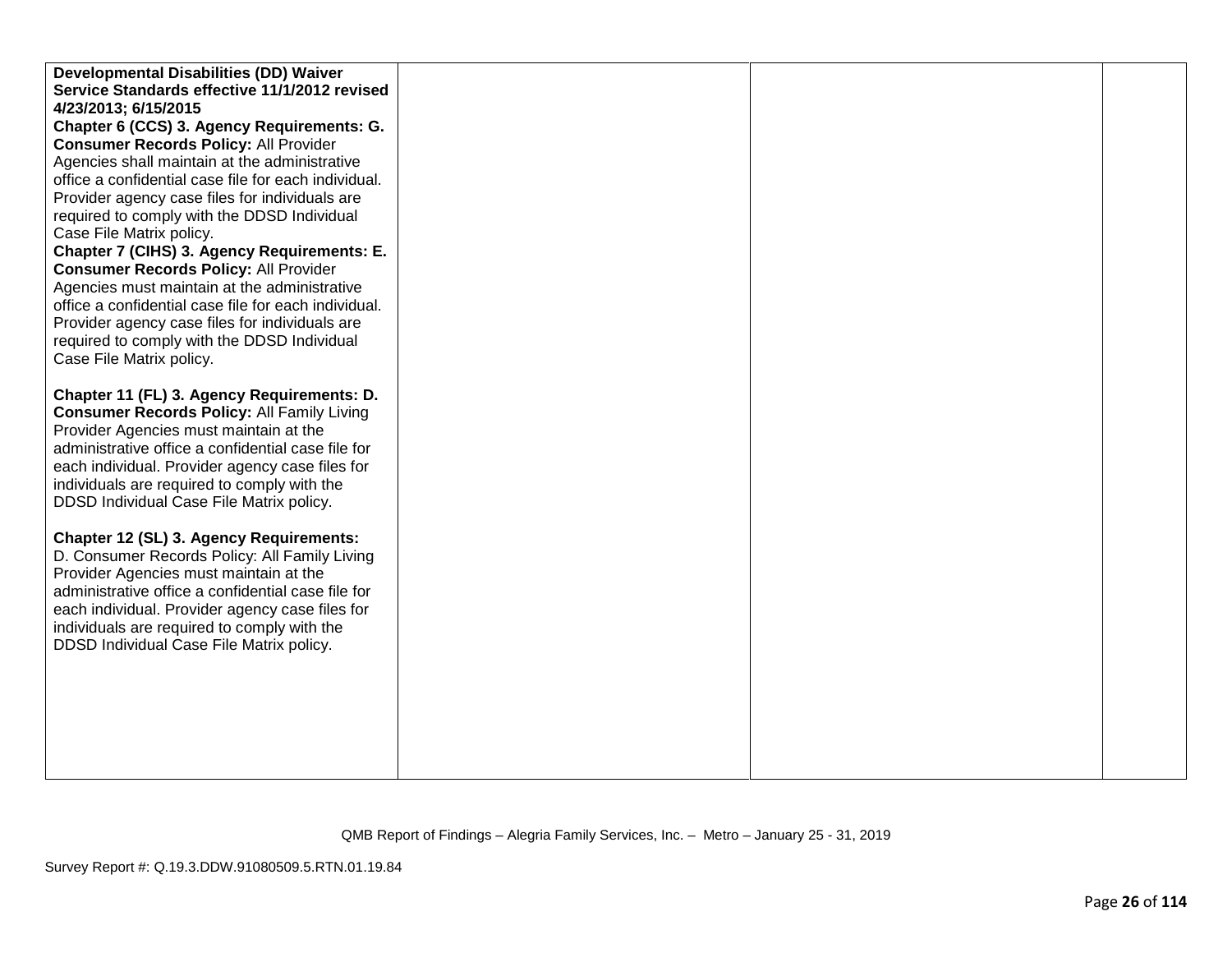| Tag #1A32 Administrative Case File:                 | <b>Condition of Participation Level Deficiency</b> |                                                                                      |  |
|-----------------------------------------------------|----------------------------------------------------|--------------------------------------------------------------------------------------|--|
| <b>Individual Service Plan Implementation</b>       |                                                    |                                                                                      |  |
| NMAC 7.26.5.16.C and D Development of the           | After an analysis of the evidence it has been      | <b>Provider:</b>                                                                     |  |
| ISP. Implementation of the ISP. The ISP shall       | determined there is a significant potential for a  | <b>State your Plan of Correction for the</b>                                         |  |
| be implemented according to the timelines           | negative outcome to occur.                         | deficiencies cited in this tag here (How is the                                      |  |
| determined by the IDT and as specified in the       |                                                    | deficiency going to be corrected? This can be                                        |  |
| ISP for each stated desired outcomes and action     | Based on administrative record review, the         | specific to each deficiency cited or if possible an                                  |  |
| plan.                                               | Agency did not implement the ISP according to      | overall correction?): $\rightarrow$                                                  |  |
|                                                     | the timelines determined by the IDT and as         |                                                                                      |  |
| C. The IDT shall review and discuss information     | specified in the ISP for each stated desired       |                                                                                      |  |
| and recommendations with the individual, with       | outcomes and action plan for 4 of 11 individuals.  |                                                                                      |  |
| the goal of supporting the individual in attaining  |                                                    |                                                                                      |  |
| desired outcomes. The IDT develops an ISP           | As indicated by Individuals ISP the following was  |                                                                                      |  |
| based upon the individual's personal vision         | found with regards to the implementation of ISP    |                                                                                      |  |
| statement, strengths, needs, interests and          | Outcomes:                                          |                                                                                      |  |
| preferences. The ISP is a dynamic document,         |                                                    | <b>Provider:</b>                                                                     |  |
| revised periodically, as needed, and amended to     | <b>Family Living Data Collection/Data</b>          | <b>Enter your ongoing Quality</b>                                                    |  |
| reflect progress towards personal goals and         | Tracking/Progress with regards to ISP              | <b>Assurance/Quality Improvement processes</b>                                       |  |
| achievements consistent with the individual's       | <b>Outcomes:</b>                                   | as it related to this tag number here (What is                                       |  |
| future vision. This regulation is consistent with   |                                                    | going to be done? How many individuals is this                                       |  |
| standards established for individual plan           | Individual #10                                     | going to effect? How often will this be completed?                                   |  |
| development as set forth by the commission on       | • None found regarding: Fun Outcome/Action         | Who is responsible? What steps will be taken if<br>issues are found?): $\rightarrow$ |  |
| the accreditation of rehabilitation facilities      | Step: " will plan out where he wants to go"        |                                                                                      |  |
| (CARF) and/or other program accreditation           | for 12/2018. Action step is to be completed 1      |                                                                                      |  |
| approved and adopted by the developmental           | time per month.                                    |                                                                                      |  |
| disabilities division and the department of health. |                                                    |                                                                                      |  |
| It is the policy of the developmental disabilities  | <b>Customized In-Home Supports Data</b>            |                                                                                      |  |
| division (DDD), that to the extent permitted by     | <b>Collection/Data Tracking/Progress with</b>      |                                                                                      |  |
| funding, each individual receive supports and       | regards to ISP Outcomes:                           |                                                                                      |  |
| services that will assist and encourage             |                                                    |                                                                                      |  |
| independence and productivity in the community      | Individual #8                                      |                                                                                      |  |
| and attempt to prevent regression or loss of        | • None found regarding: Live Outcome/Action        |                                                                                      |  |
| current capabilities. Services and supports         | Step: "will work on her scrapbook" for             |                                                                                      |  |
| include specialized and/or generic services,        | 10/2018 - 12/2018. Action step is to be            |                                                                                      |  |
| training, education and/or treatment as             | completed 2 times per month.                       |                                                                                      |  |
| determined by the IDT and documented in the         |                                                    |                                                                                      |  |
| ISP.                                                | <b>Customized Community Supports Data</b>          |                                                                                      |  |
|                                                     | <b>Collection/Data Tracking/Progress with</b>      |                                                                                      |  |
| D. The intent is to provide choice and obtain       | regards to ISP Outcomes:                           |                                                                                      |  |
| opportunities for individuals to live, work and     |                                                    |                                                                                      |  |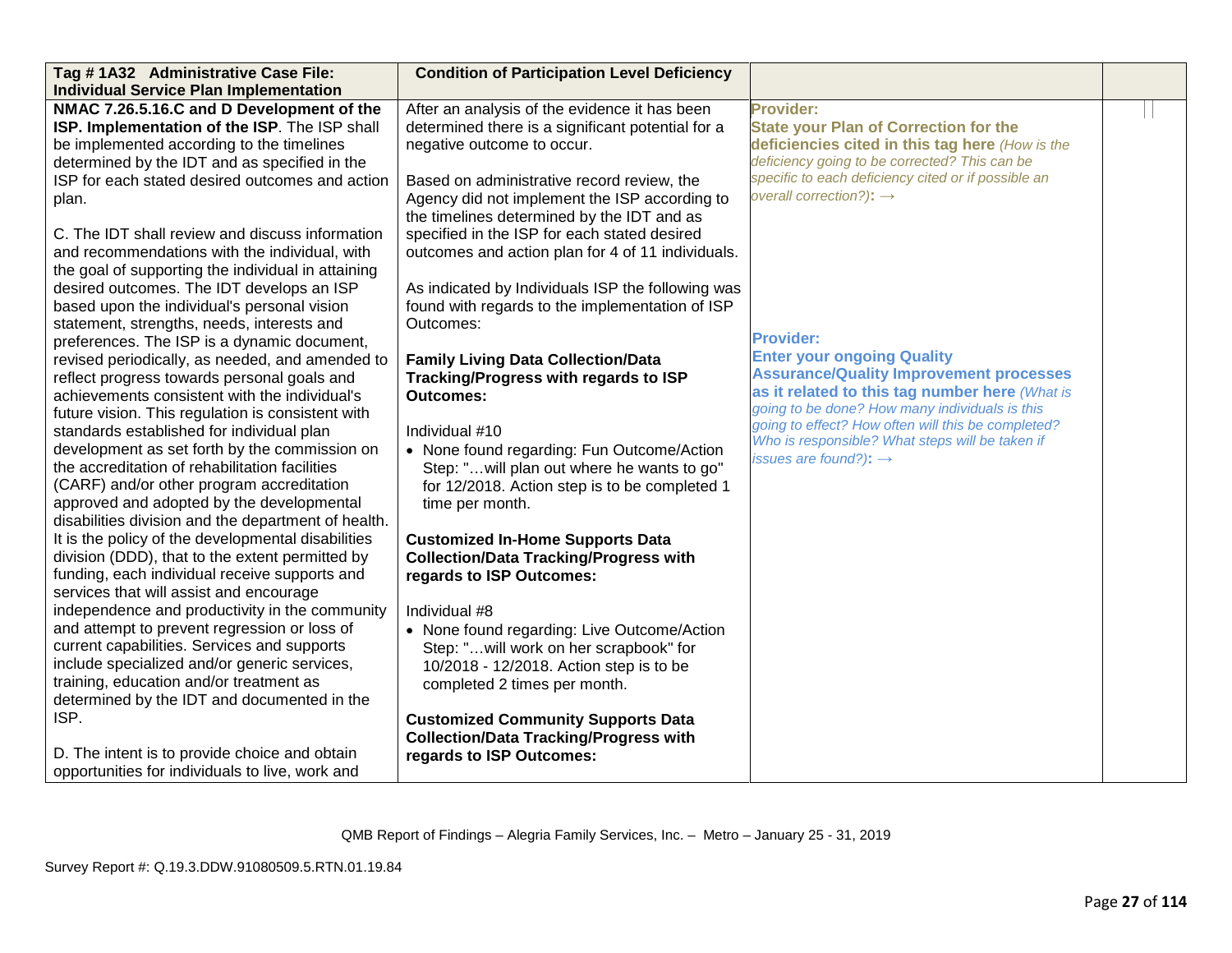| play with full participation in their communities.<br>The following principles provide direction and<br>purpose in planning for individuals with<br>developmental disabilities. [05/03/94; 01/15/97;<br>Recompiled 10/31/01]<br>Developmental Disabilities (DD) Waiver Service<br>Standards 2/26/2018; Eff Date: 3/1/2018<br>Chapter 6: Individual Service Plan (ISP)<br>6.8 ISP Implementation and Monitoring: All<br>DD Waiver Provider Agencies with a signed<br>SFOC are required to provide services as<br>detailed in the ISP. The ISP must be readily<br>accessible to Provider Agencies on the<br>approved budget. (See Chapter 20: Provider<br>Documentation and Client Records.) CMs<br>facilitate and maintain communication with the<br>person, his/her representative, other IDT<br>members, Provider Agencies, and relevant<br>parties to ensure that the person receives the<br>maximum benefit of his/her services and that<br>revisions to the ISP are made as needed. All DD<br>Waiver Provider Agencies are required to<br>cooperate with monitoring activities conducted<br>by the CM and the DOH. Provider Agencies are<br>required to respond to issues at the individual<br>level and agency level as described in Chapter<br>16: Qualified Provider Agencies.<br><b>Chapter 20: Provider Documentation and</b><br><b>Client Records</b><br>20.2 Client Records Requirements: All DD<br>Waiver Provider Agencies are required to create<br>and maintain individual client records. The<br>contents of client records vary depending on the<br>unique needs of the person receiving services<br>and the resultant information produced. The<br>extent of documentation required for individual<br>client records per service type depends on the<br>location of the file, the type of service being | Individual #2<br>• None found regarding: Live Outcome/Action<br>Step: "will utilize the public library to<br>research a community activity" for 10/2018 -<br>12/2018. Action step is to be completed 2<br>times per month.<br>• None found regarding: Live Outcome/Action<br>Step: None found regarding: Work/Learn<br>Outcome/Action Step: "will attend his<br>chosen research activity" for 10/2018 -<br>12/2018. Action step is to be completed 2<br>times per month.<br>Individual #7<br>• None found regarding: Work/Learn<br>Outcome/Action Step: "will participate in an<br>activity of his choice in the community" for<br>12/2018. Action step is to be completed 1<br>time per week.<br>• None found regarding: Work/Learn<br>Outcome/Action Step: "will participate in a<br>volunteer dog walking, dog care activity" for<br>12/2018. Action step is to be completed 1<br>time per week. |  |  |
|---------------------------------------------------------------------------------------------------------------------------------------------------------------------------------------------------------------------------------------------------------------------------------------------------------------------------------------------------------------------------------------------------------------------------------------------------------------------------------------------------------------------------------------------------------------------------------------------------------------------------------------------------------------------------------------------------------------------------------------------------------------------------------------------------------------------------------------------------------------------------------------------------------------------------------------------------------------------------------------------------------------------------------------------------------------------------------------------------------------------------------------------------------------------------------------------------------------------------------------------------------------------------------------------------------------------------------------------------------------------------------------------------------------------------------------------------------------------------------------------------------------------------------------------------------------------------------------------------------------------------------------------------------------------------------------------------------------------------------------------------------------------------------------------------------------------------|-----------------------------------------------------------------------------------------------------------------------------------------------------------------------------------------------------------------------------------------------------------------------------------------------------------------------------------------------------------------------------------------------------------------------------------------------------------------------------------------------------------------------------------------------------------------------------------------------------------------------------------------------------------------------------------------------------------------------------------------------------------------------------------------------------------------------------------------------------------------------------------------------------|--|--|
|---------------------------------------------------------------------------------------------------------------------------------------------------------------------------------------------------------------------------------------------------------------------------------------------------------------------------------------------------------------------------------------------------------------------------------------------------------------------------------------------------------------------------------------------------------------------------------------------------------------------------------------------------------------------------------------------------------------------------------------------------------------------------------------------------------------------------------------------------------------------------------------------------------------------------------------------------------------------------------------------------------------------------------------------------------------------------------------------------------------------------------------------------------------------------------------------------------------------------------------------------------------------------------------------------------------------------------------------------------------------------------------------------------------------------------------------------------------------------------------------------------------------------------------------------------------------------------------------------------------------------------------------------------------------------------------------------------------------------------------------------------------------------------------------------------------------------|-----------------------------------------------------------------------------------------------------------------------------------------------------------------------------------------------------------------------------------------------------------------------------------------------------------------------------------------------------------------------------------------------------------------------------------------------------------------------------------------------------------------------------------------------------------------------------------------------------------------------------------------------------------------------------------------------------------------------------------------------------------------------------------------------------------------------------------------------------------------------------------------------------|--|--|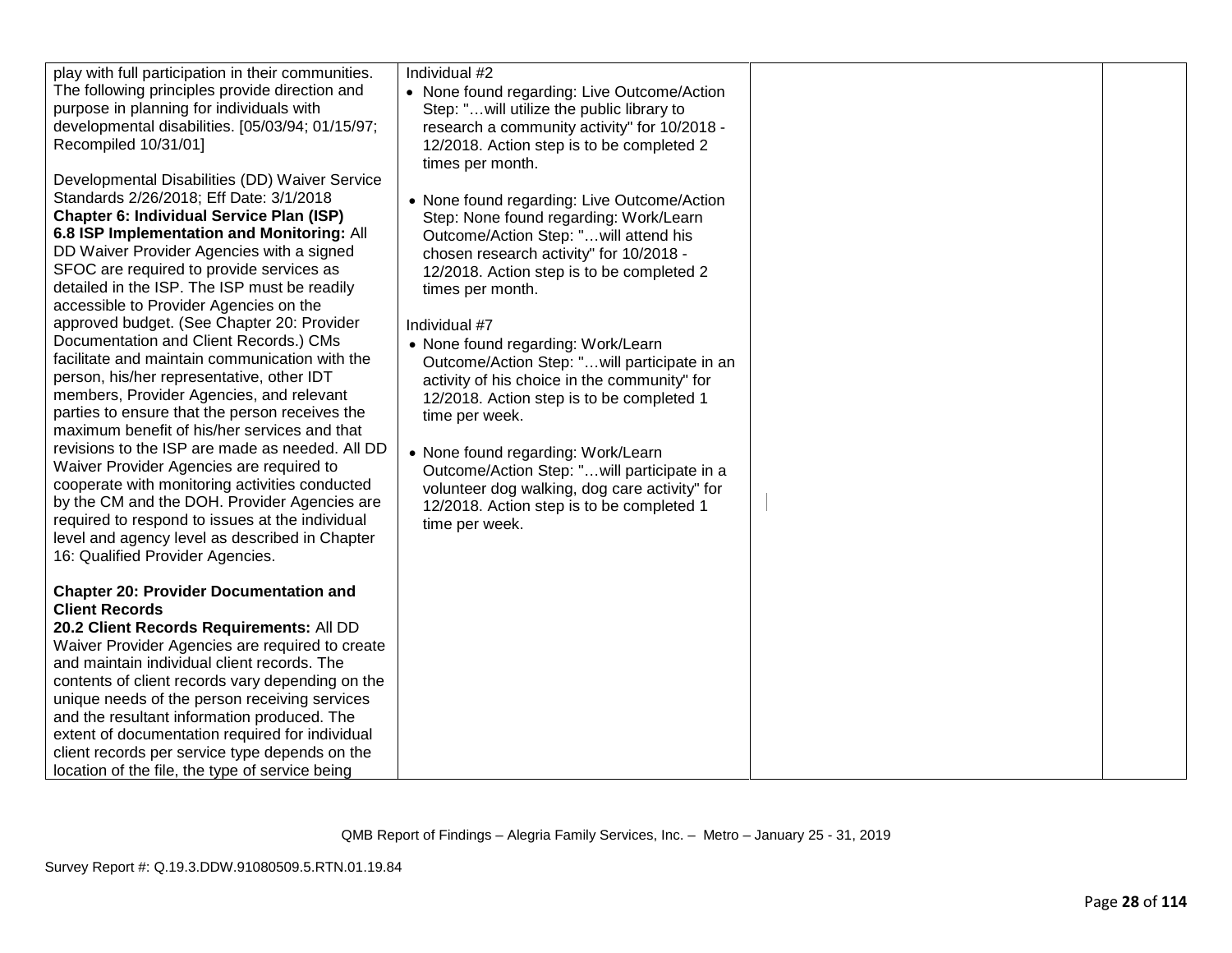| provided, and the information necessary.            |  |  |
|-----------------------------------------------------|--|--|
| DD Waiver Provider Agencies are required to         |  |  |
| adhere to the following:                            |  |  |
| 1. Client records must contain all documents        |  |  |
| essential to the service being provided and         |  |  |
| essential to ensuring the health and safety of the  |  |  |
| person during the provision of the service.         |  |  |
| 2. Provider Agencies must have readily              |  |  |
| accessible records in home and community            |  |  |
| settings in paper or electronic form. Secure        |  |  |
| access to electronic records through the Therap     |  |  |
| web-based system using computers or mobile          |  |  |
| devices is acceptable.                              |  |  |
| 3. Provider Agencies are responsible for            |  |  |
| ensuring that all plans created by nurses, RDs,     |  |  |
| therapists or BSCs are present in all needed        |  |  |
| settings.                                           |  |  |
| 4. Provider Agencies must maintain records of       |  |  |
| all documents produced by agency personnel or       |  |  |
| contractors on behalf of each person, including     |  |  |
| any routine notes or data, annual assessments,      |  |  |
| semi-annual reports, evidence of training           |  |  |
| provided/received, progress notes, and any          |  |  |
| other interactions for which billing is generated.  |  |  |
| 5. Each Provider Agency is responsible for          |  |  |
| maintaining the daily or other contact notes        |  |  |
| documenting the nature and frequency of             |  |  |
| service delivery, as well as data tracking only for |  |  |
| the services provided by their agency.              |  |  |
| 6. The current Client File Matrix found in          |  |  |
| Appendix A Client File Matrix details the           |  |  |
| minimum requirements for records to be stored       |  |  |
| in agency office files, the delivery site, or with  |  |  |
| DSP while providing services in the community.      |  |  |
| 7. All records pertaining to JCMs must be           |  |  |
| retained permanently and must be made               |  |  |
| available to DDSD upon request, upon the            |  |  |
| termination or expiration of a provider             |  |  |
| agreement, or upon provider withdrawal from         |  |  |
| services.                                           |  |  |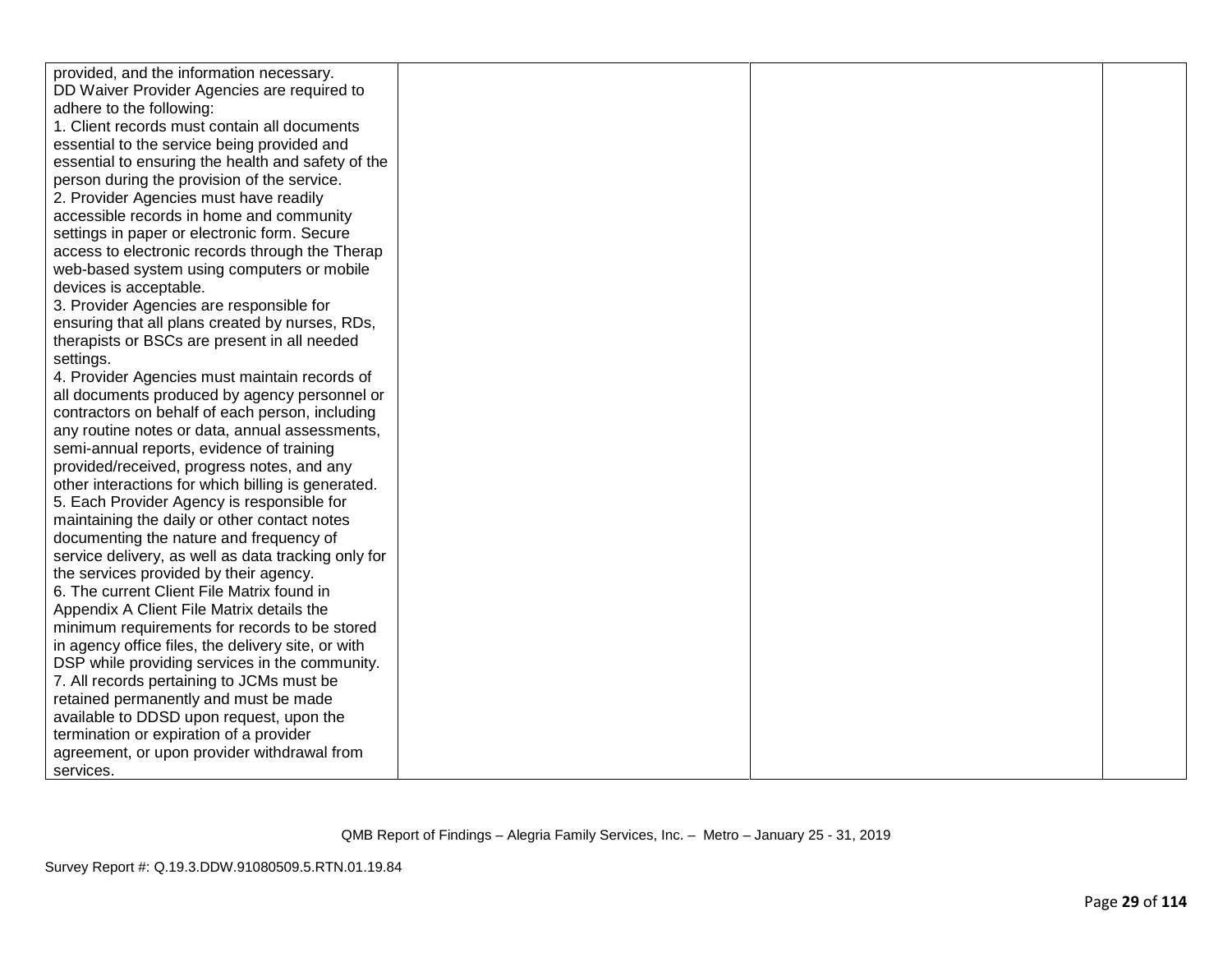| Tag #1A32.1 Administrative Case File:                   | <b>Standard Level Deficiency</b>                  |                                                                                                      |  |
|---------------------------------------------------------|---------------------------------------------------|------------------------------------------------------------------------------------------------------|--|
| <b>Individual Service Plan Implementation (Not</b>      |                                                   |                                                                                                      |  |
| <b>Completed at Frequency)</b>                          |                                                   |                                                                                                      |  |
| NMAC 7.26.5.16.C and D Development of the               | Based on administrative record review, the        | <b>Provider:</b>                                                                                     |  |
| <b>ISP.</b> Implementation of the ISP. The ISP shall be | Agency did not implement the ISP according to     | <b>State your Plan of Correction for the</b>                                                         |  |
| implemented according to the timelines                  | the timelines determined by the IDT and as        | deficiencies cited in this tag here (How is the                                                      |  |
| determined by the IDT and as specified in the           | specified in the ISP for each stated desired      | deficiency going to be corrected? This can be                                                        |  |
| ISP for each stated desired outcomes and action         | outcomes and action plan for 5 of 11 individuals. | specific to each deficiency cited or if possible an                                                  |  |
| plan.                                                   |                                                   | overall correction?): $\rightarrow$                                                                  |  |
|                                                         | As indicated by Individuals ISP the following was |                                                                                                      |  |
| C. The IDT shall review and discuss information         | found with regards to the implementation of ISP   |                                                                                                      |  |
| and recommendations with the individual, with           | Outcomes:                                         |                                                                                                      |  |
| the goal of supporting the individual in attaining      |                                                   |                                                                                                      |  |
| desired outcomes. The IDT develops an ISP               | <b>Supported Living Data Collection/Data</b>      |                                                                                                      |  |
| based upon the individual's personal vision             | Tracking/Progress with regards to ISP             |                                                                                                      |  |
| statement, strengths, needs, interests and              | <b>Outcomes:</b>                                  |                                                                                                      |  |
| preferences. The ISP is a dynamic document,             |                                                   | <b>Provider:</b>                                                                                     |  |
| revised periodically, as needed, and amended to         | Individual #3                                     | <b>Enter your ongoing Quality</b>                                                                    |  |
| reflect progress towards personal goals and             | • According to the Live Outcome; Action Step      | <b>Assurance/Quality Improvement processes</b>                                                       |  |
| achievements consistent with the individual's           | for "Using HOH assistancewill put away his        | as it related to this tag number here (What is                                                       |  |
| future vision. This regulation is consistent with       | personal belongings" is to be completed 1         | going to be done? How many individuals is this<br>going to effect? How often will this be completed? |  |
| standards established for individual plan               | time per day. Evidence found indicated it was     | Who is responsible? What steps will be taken if                                                      |  |
| development as set forth by the commission on           | not being completed at the required frequency     | issues are found?): $\rightarrow$                                                                    |  |
| the accreditation of rehabilitation facilities          | as indicated in the ISP for 10/2018 - 12/2018.    |                                                                                                      |  |
| (CARF) and/or other program accreditation               |                                                   |                                                                                                      |  |
| approved and adopted by the developmental               | <b>Family Living Data Collection/Data</b>         |                                                                                                      |  |
| disabilities division and the department of health.     | Tracking/Progress with regards to ISP             |                                                                                                      |  |
| It is the policy of the developmental disabilities      | <b>Outcomes:</b>                                  |                                                                                                      |  |
| division (DDD), that to the extent permitted by         |                                                   |                                                                                                      |  |
| funding, each individual receive supports and           | Individual #5                                     |                                                                                                      |  |
| services that will assist and encourage                 | • According to the Live Outcome; Action Step      |                                                                                                      |  |
| independence and productivity in the community          | for "I will choose location" to be completed 2    |                                                                                                      |  |
| and attempt to prevent regression or loss of            | times per month. Evidence found indicated it      |                                                                                                      |  |
| current capabilities. Services and supports             | was not being completed at the required           |                                                                                                      |  |
| include specialized and/or generic services,            | frequency as indicated in the ISP for 11/2018.    |                                                                                                      |  |
| training, education and/or treatment as                 |                                                   |                                                                                                      |  |
| determined by the IDT and documented in the             | Individual #9                                     |                                                                                                      |  |
| ISP.                                                    | • According to the Live Outcome; Action Step      |                                                                                                      |  |
|                                                         | for "With verbal prompting,  will take off his    |                                                                                                      |  |
| D. The intent is to provide choice and obtain           | helmet and put it away" is to be completed 3      |                                                                                                      |  |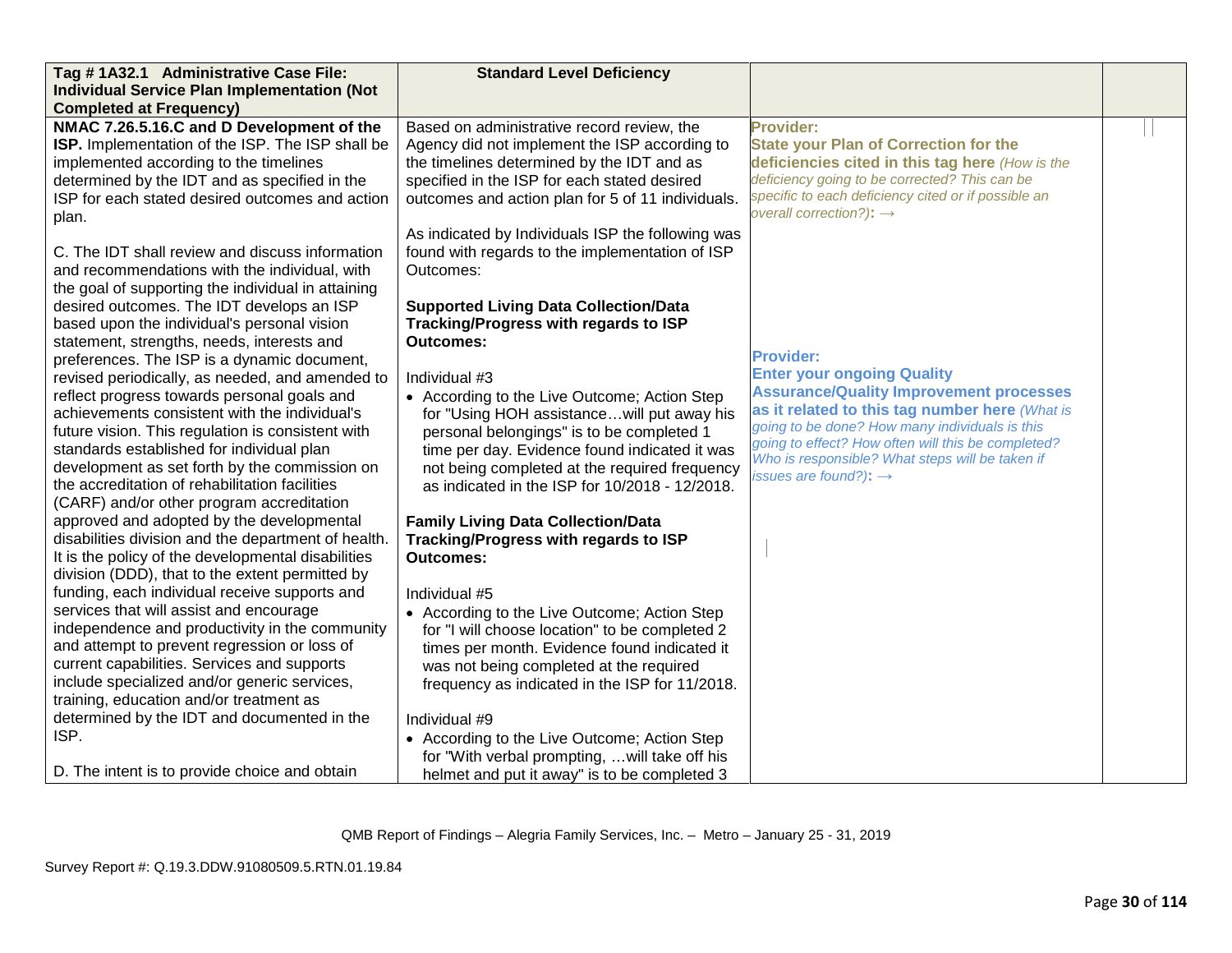| opportunities for individuals to live, work and    | times per week. Evidence found indicated it     |  |
|----------------------------------------------------|-------------------------------------------------|--|
| play with full participation in their communities. | was not being completed at the required         |  |
| The following principles provide direction and     | frequency as indicated in the ISP for 10/2018.  |  |
| purpose in planning for individuals with           |                                                 |  |
| developmental disabilities. [05/03/94; 01/15/97;   | • According to the Live Outcome; Action Step    |  |
| Recompiled 10/31/01]                               | for "With verbal prompting,  will take off his  |  |
|                                                    | gait belt and put it away" is to be completed 3 |  |
| Developmental Disabilities (DD) Waiver Service     | times per week. Evidence found indicated it     |  |
| Standards 2/26/2018; Eff Date: 3/1/2018            | was not being completed at the required         |  |
| <b>Chapter 6: Individual Service Plan (ISP)</b>    | frequency as indicated in the ISP for 10/2018   |  |
| 6.8 ISP Implementation and Monitoring: All         | and 12/2018.                                    |  |
| DD Waiver Provider Agencies with a signed          |                                                 |  |
| SFOC are required to provide services as           | Individual #10                                  |  |
| detailed in the ISP. The ISP must be readily       | • According to the Live Outcome; Action Step    |  |
| accessible to Provider Agencies on the             | for " will have himself with decreasing         |  |
| approved budget. (See Chapter 20: Provider         | assistance" is to be completed 2 times per      |  |
| Documentation and Client Records.) CMs             | week. Evidence found indicated it was not       |  |
| facilitate and maintain communication with the     |                                                 |  |
| person, his/her representative, other IDT          | being completed at the required frequency as    |  |
| members, Provider Agencies, and relevant           | indicated in the ISP for 12/2018.               |  |
| parties to ensure that the person receives the     |                                                 |  |
| maximum benefit of his/her services and that       | <b>Customized Community Supports Data</b>       |  |
| revisions to the ISP are made as needed. All DD    | <b>Collection/Data Tracking/Progress with</b>   |  |
| Waiver Provider Agencies are required to           | regards to ISP Outcomes:                        |  |
| cooperate with monitoring activities conducted     |                                                 |  |
| by the CM and the DOH. Provider Agencies are       | Individual #4                                   |  |
|                                                    | • According to the Work/Learn Outcome; Action   |  |
| required to respond to issues at the individual    | Step for " will research an activity in the     |  |
| level and agency level as described in Chapter     | community she would like to participate in" is  |  |
| 16: Qualified Provider Agencies.                   | to be completed 1 time per week. Evidence       |  |
|                                                    | found indicated it was not being completed at   |  |
| <b>Chapter 20: Provider Documentation and</b>      | the required frequency as indicated in the ISP  |  |
| <b>Client Records</b>                              | for 10/2018 - 11/2018.                          |  |
| 20.2 Client Records Requirements: All DD           |                                                 |  |
| Waiver Provider Agencies are required to create    |                                                 |  |
| and maintain individual client records. The        |                                                 |  |
| contents of client records vary depending on the   |                                                 |  |
| unique needs of the person receiving services      |                                                 |  |
| and the resultant information produced. The        |                                                 |  |
| extent of documentation required for individual    |                                                 |  |
| client records per service type depends on the     |                                                 |  |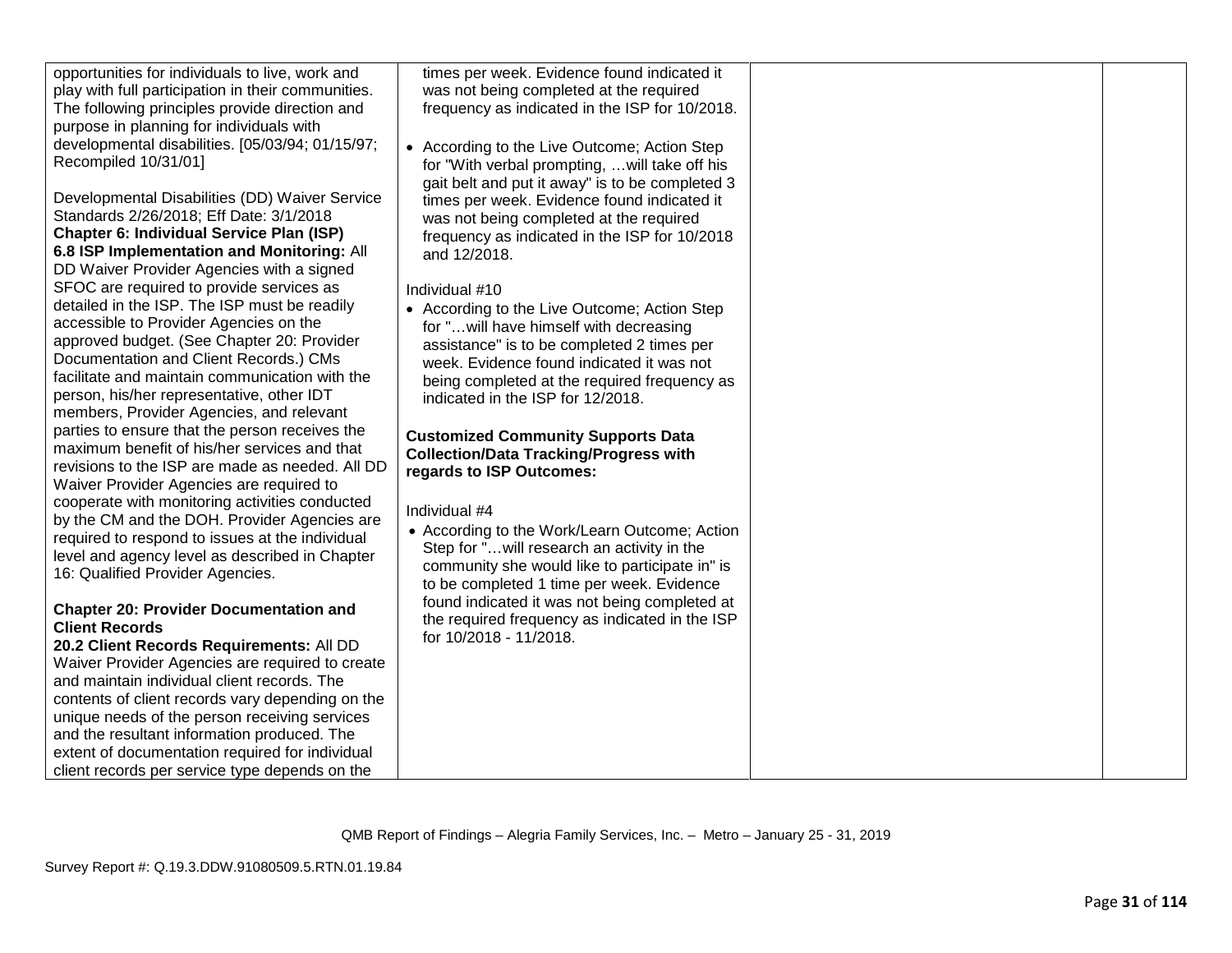| location of the file, the type of service being     |  |  |
|-----------------------------------------------------|--|--|
| provided, and the information necessary.            |  |  |
| DD Waiver Provider Agencies are required to         |  |  |
| adhere to the following:                            |  |  |
| 8. Client records must contain all documents        |  |  |
| essential to the service being provided and         |  |  |
| essential to ensuring the health and safety of the  |  |  |
| person during the provision of the service.         |  |  |
| 9. Provider Agencies must have readily              |  |  |
| accessible records in home and community            |  |  |
| settings in paper or electronic form. Secure        |  |  |
| access to electronic records through the Therap     |  |  |
| web-based system using computers or mobile          |  |  |
| devices 10. Provider Agencies are responsible       |  |  |
| for ensuring that all plans created by nurses,      |  |  |
| RDs, therapists or BSCs are present in all          |  |  |
| needed settings.                                    |  |  |
| 11. Provider Agencies must maintain records of      |  |  |
| all documents produced by agency personnel or       |  |  |
| contractors on behalf of each person, including     |  |  |
| any routine notes or data, annual assessments,      |  |  |
| semi-annual reports, evidence of training           |  |  |
| provided/received, progress notes, and any          |  |  |
| other interactions for which billing is generated.  |  |  |
| 12. Each Provider Agency is responsible for         |  |  |
| maintaining the daily or other contact notes        |  |  |
| documenting the nature and frequency of             |  |  |
| service delivery, as well as data tracking only for |  |  |
| the services provided by their agency.              |  |  |
| 13. The current Client File Matrix found in         |  |  |
| Appendix A Client File Matrix details the           |  |  |
| minimum requirements for records to be stored       |  |  |
| in agency office files, the delivery site, or with  |  |  |
| DSP while providing services in the community.      |  |  |
| 14. All records pertaining to JCMs must be          |  |  |
| retained permanently and must be made               |  |  |
| available to DDSD upon request, upon the            |  |  |
| termination or expiration of a provider             |  |  |
| agreement, or upon provider withdrawal from         |  |  |
| services.                                           |  |  |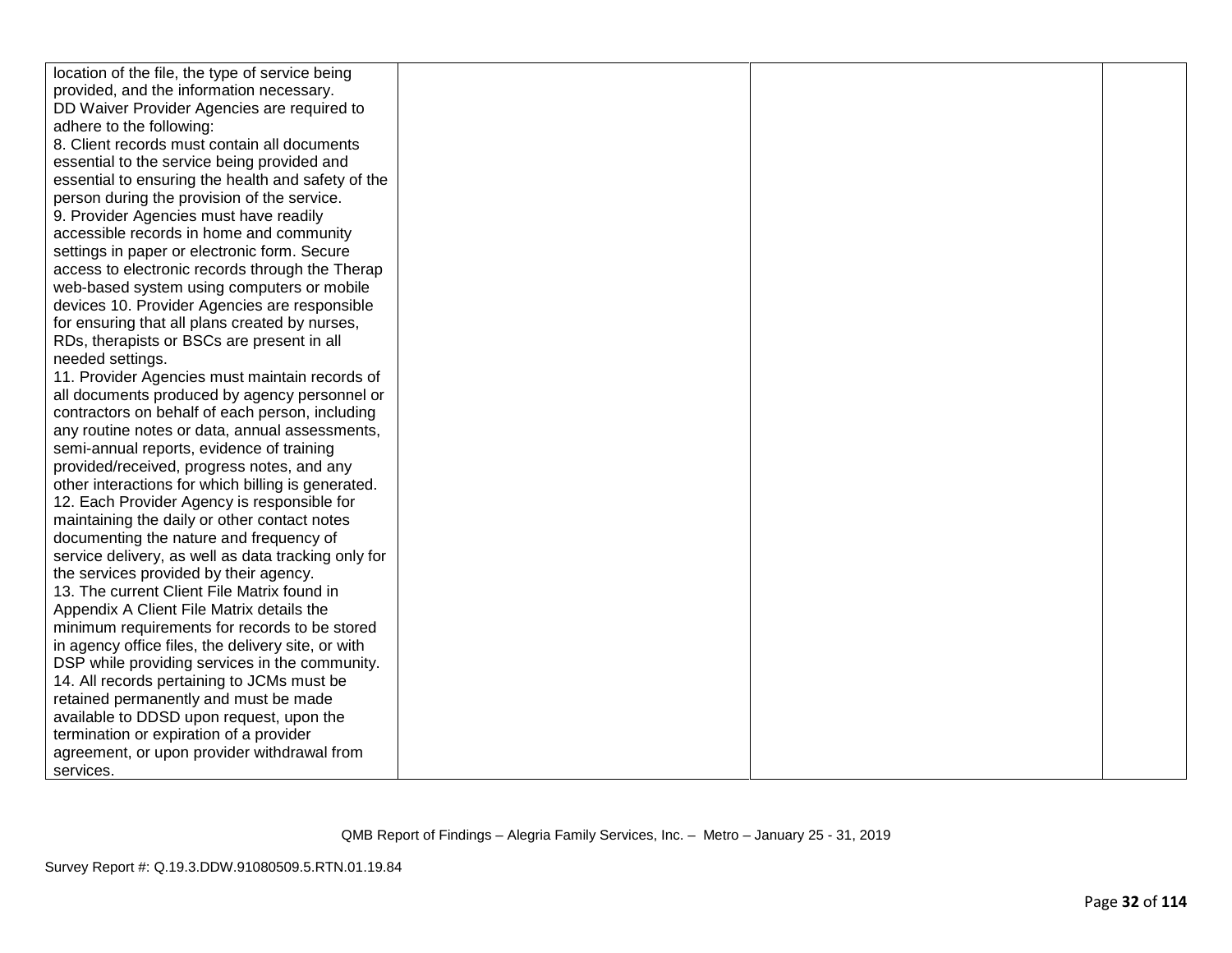| Tag #1A32.2 Individual Service Plan                 | <b>Standard Level Deficiency</b>                  |                                                     |  |
|-----------------------------------------------------|---------------------------------------------------|-----------------------------------------------------|--|
| <b>Implementation (Residential Implementation)</b>  |                                                   |                                                     |  |
| NMAC 7.26.5.16.C and D Development of the           | Based on residential record review, the Agency    | <b>Provider:</b>                                    |  |
| ISP. Implementation of the ISP. The ISP shall       | did not implement the ISP according to the        | <b>State your Plan of Correction for the</b>        |  |
| be implemented according to the timelines           | timelines determined by the IDT and as            | deficiencies cited in this tag here (How is the     |  |
| determined by the IDT and as specified in the       | specified in the ISP for each stated desired      | deficiency going to be corrected? This can be       |  |
| ISP for each stated desired outcomes and action     | outcome and action plan for 2 of 8 individuals.   | specific to each deficiency cited or if possible an |  |
| plan.                                               |                                                   | overall correction?): $\rightarrow$                 |  |
|                                                     | As indicated by Individual's ISP the following    |                                                     |  |
| C. The IDT shall review and discuss information     | was found with regards to the implementation of   |                                                     |  |
| and recommendations with the individual, with       | ISP Outcomes:                                     |                                                     |  |
| the goal of supporting the individual in attaining  |                                                   |                                                     |  |
| desired outcomes. The IDT develops an ISP           | <b>Supported Living Data Collection/Data</b>      |                                                     |  |
| based upon the individual's personal vision         | Tracking/Progress with regards to ISP             |                                                     |  |
| statement, strengths, needs, interests and          | <b>Outcomes:</b>                                  |                                                     |  |
| preferences. The ISP is a dynamic document,         |                                                   | <b>Provider:</b>                                    |  |
| revised periodically, as needed, and amended to     | Individual #11                                    | <b>Enter your ongoing Quality</b>                   |  |
| reflect progress towards personal goals and         | • According to the Live Outcome; Action Step      | <b>Assurance/Quality Improvement processes</b>      |  |
| achievements consistent with the individual's       | for " will brush her teeth independently" is to   | as it related to this tag number here (What is      |  |
| future vision. This regulation is consistent with   | be completed 3 times per day. Evidence            | going to be done? How many individuals is this      |  |
| standards established for individual plan           | found indicated it was not being completed at     | going to effect? How often will this be completed?  |  |
| development as set forth by the commission on       | the required frequency as indicated in the ISP    | Who is responsible? What steps will be taken if     |  |
| the accreditation of rehabilitation facilities      | for $1/1 - 28$ , 2019. (Date of home visit:       | issues are found?): $\rightarrow$                   |  |
| (CARF) and/or other program accreditation           | 1/29/2019)                                        |                                                     |  |
| approved and adopted by the developmental           |                                                   |                                                     |  |
| disabilities division and the department of health. | <b>Family Living Data Collection/Data</b>         |                                                     |  |
| It is the policy of the developmental disabilities  | Tracking/Progress with regards to ISP             |                                                     |  |
| division (DDD), that to the extent permitted by     | <b>Outcomes:</b>                                  |                                                     |  |
| funding, each individual receive supports and       |                                                   |                                                     |  |
| services that will assist and encourage             | Individual #9                                     |                                                     |  |
| independence and productivity in the community      | • According to the Live Outcome; Action Step      |                                                     |  |
| and attempt to prevent regression or loss of        | for "With verbal prompting,  will take off his    |                                                     |  |
| current capabilities. Services and supports         | helmet and put it away" is to be completed 3      |                                                     |  |
| include specialized and/or generic services,        | times per week. Evidence found indicated it       |                                                     |  |
| training, education and/or treatment as             | was not being completed at the required           |                                                     |  |
| determined by the IDT and documented in the         | frequency as indicated in the ISP for $1/1 - 7$ , |                                                     |  |
| ISP.                                                | 2019. (Date of home visit: 1/28/2019)             |                                                     |  |
|                                                     |                                                   |                                                     |  |
| D. The intent is to provide choice and obtain       | • According to the Live Outcome; Action Step      |                                                     |  |
| opportunities for individuals to live, work and     | for "With verbal prompting,  will take off his    |                                                     |  |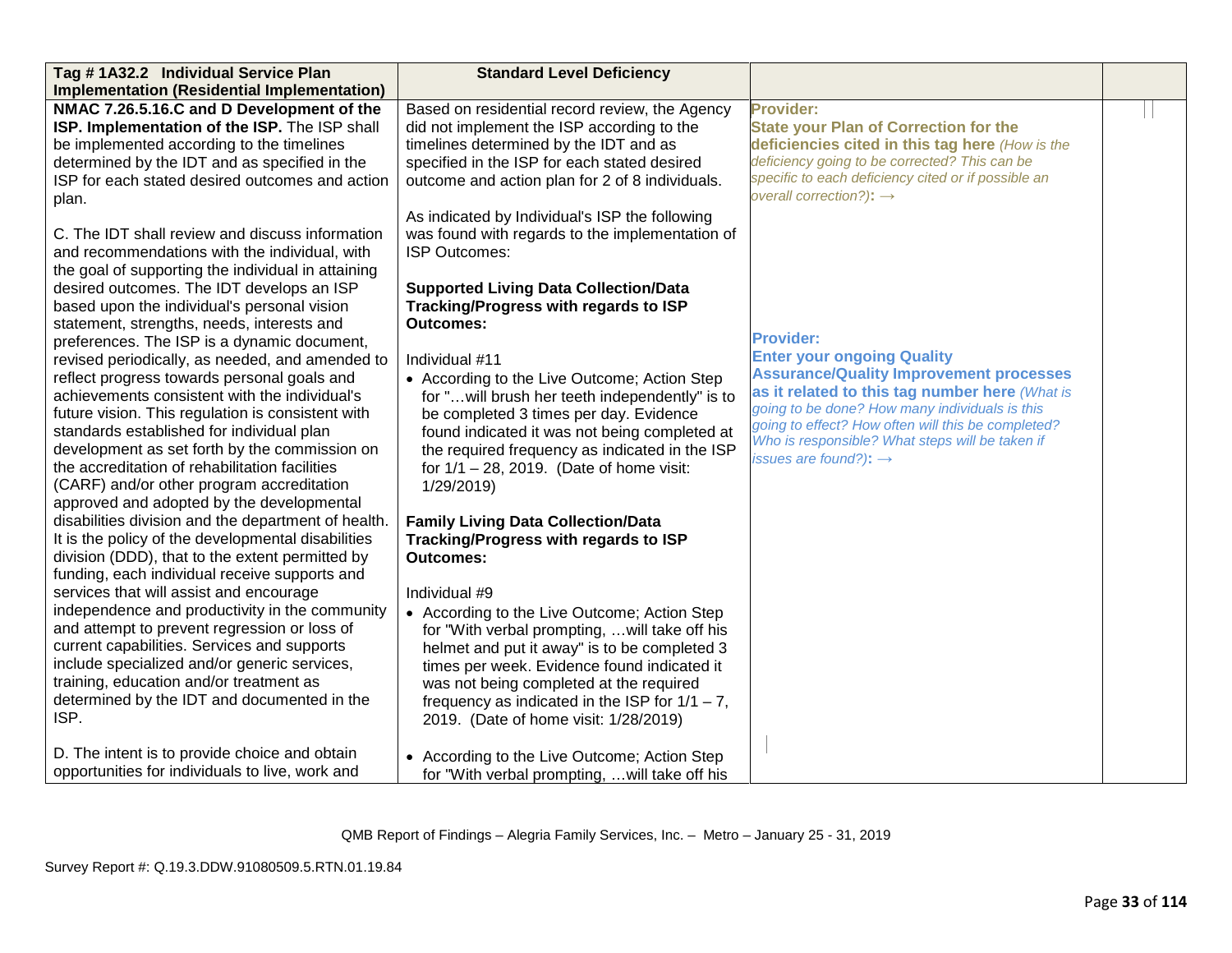| play with full participation in their communities.<br>The following principles provide direction and<br>purpose in planning for individuals with | gait belt and put it away" is to be completed 3<br>times per week. Evidence found indicated it<br>was not being completed at the required |  |
|--------------------------------------------------------------------------------------------------------------------------------------------------|-------------------------------------------------------------------------------------------------------------------------------------------|--|
| developmental disabilities. [05/03/94; 01/15/97;<br>Recompiled 10/31/01]                                                                         | frequency as indicated in the ISP for $1/1 - 7$ ,<br>2019 and 1/8 - 14, 2019. (Date of home visit:<br>1/28/2019).                         |  |
| Developmental Disabilities (DD) Waiver Service<br>Standards 2/26/2018; Eff Date: 3/1/2018                                                        |                                                                                                                                           |  |
| Chapter 6: Individual Service Plan (ISP)                                                                                                         |                                                                                                                                           |  |
| 6.8 ISP Implementation and Monitoring: All                                                                                                       |                                                                                                                                           |  |
| DD Waiver Provider Agencies with a signed                                                                                                        |                                                                                                                                           |  |
| SFOC are required to provide services as                                                                                                         |                                                                                                                                           |  |
| detailed in the ISP. The ISP must be readily                                                                                                     |                                                                                                                                           |  |
| accessible to Provider Agencies on the                                                                                                           |                                                                                                                                           |  |
| approved budget. (See Chapter 20: Provider                                                                                                       |                                                                                                                                           |  |
| Documentation and Client Records.) CMs                                                                                                           |                                                                                                                                           |  |
| facilitate and maintain communication with the                                                                                                   |                                                                                                                                           |  |
| person, his/her representative, other IDT<br>members, Provider Agencies, and relevant                                                            |                                                                                                                                           |  |
| parties to ensure that the person receives the                                                                                                   |                                                                                                                                           |  |
| maximum benefit of his/her services and that                                                                                                     |                                                                                                                                           |  |
| revisions to the ISP are made as needed. All DD                                                                                                  |                                                                                                                                           |  |
| Waiver Provider Agencies are required to                                                                                                         |                                                                                                                                           |  |
| cooperate with monitoring activities conducted                                                                                                   |                                                                                                                                           |  |
| by the CM and the DOH. Provider Agencies are                                                                                                     |                                                                                                                                           |  |
| required to respond to issues at the individual                                                                                                  |                                                                                                                                           |  |
| level and agency level as described in Chapter                                                                                                   |                                                                                                                                           |  |
| 16: Qualified Provider Agencies.                                                                                                                 |                                                                                                                                           |  |
|                                                                                                                                                  |                                                                                                                                           |  |
| <b>Chapter 20: Provider Documentation and</b><br><b>Client Records 20.2 Client Records</b>                                                       |                                                                                                                                           |  |
| Requirements: All DD Waiver Provider                                                                                                             |                                                                                                                                           |  |
| Agencies are required to create and maintain                                                                                                     |                                                                                                                                           |  |
| individual client records. The contents of client                                                                                                |                                                                                                                                           |  |
| records vary depending on the unique needs of                                                                                                    |                                                                                                                                           |  |
| the person receiving services and the resultant                                                                                                  |                                                                                                                                           |  |
| information produced. The extent of                                                                                                              |                                                                                                                                           |  |
| documentation required for individual client                                                                                                     |                                                                                                                                           |  |
| records per service type depends on the location                                                                                                 |                                                                                                                                           |  |
| of the file, the type of service being provided,                                                                                                 |                                                                                                                                           |  |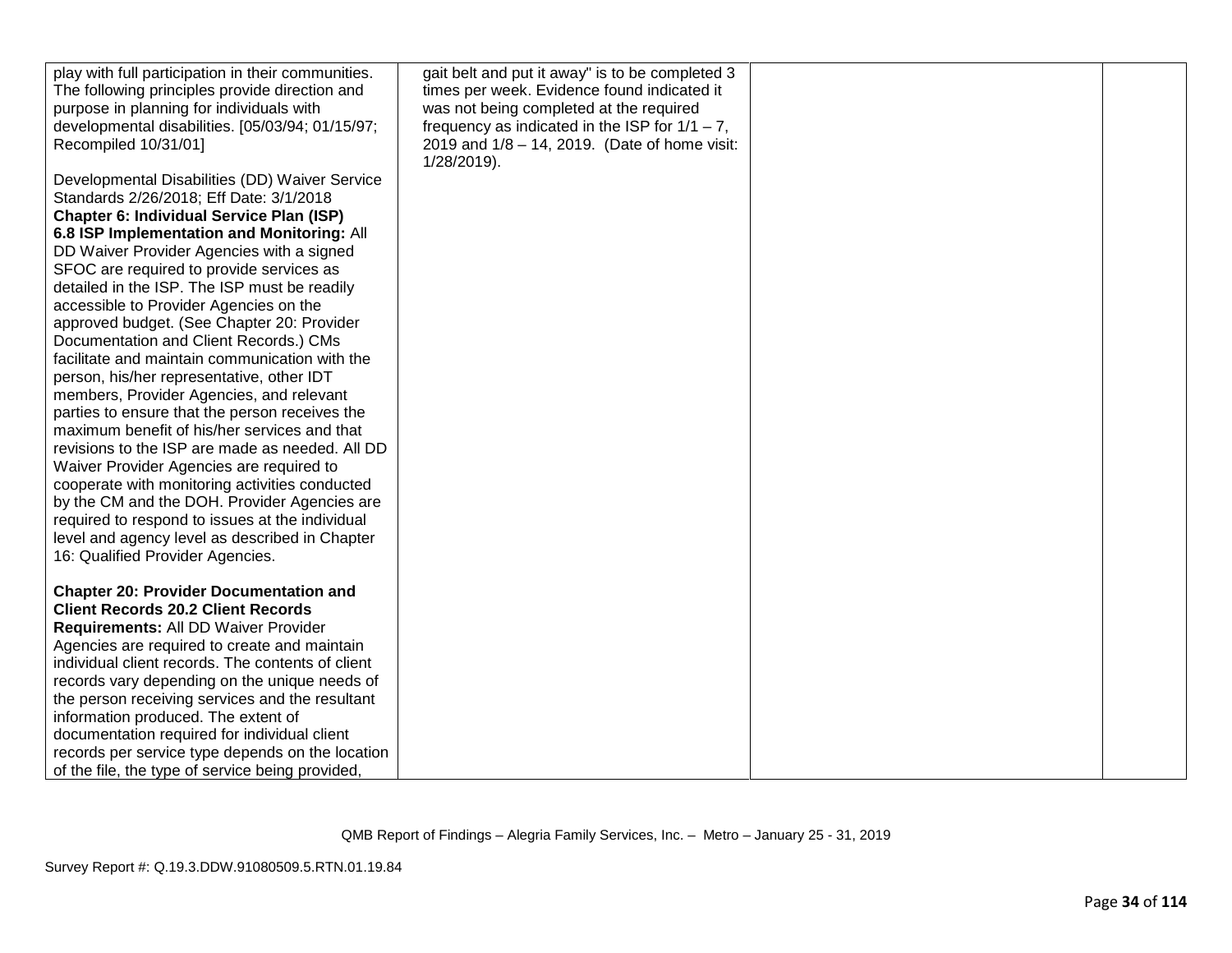| and the information necessary.<br>DD Waiver Provider Agencies are required to<br>adhere to the following:<br>16. Client records must contain all documents<br>essential to the service being provided and<br>essential to ensuring the health and safety of the<br>person during the provision of the service. |
|----------------------------------------------------------------------------------------------------------------------------------------------------------------------------------------------------------------------------------------------------------------------------------------------------------------|
|                                                                                                                                                                                                                                                                                                                |
|                                                                                                                                                                                                                                                                                                                |
|                                                                                                                                                                                                                                                                                                                |
|                                                                                                                                                                                                                                                                                                                |
|                                                                                                                                                                                                                                                                                                                |
|                                                                                                                                                                                                                                                                                                                |
|                                                                                                                                                                                                                                                                                                                |
| 17. Provider Agencies must have readily                                                                                                                                                                                                                                                                        |
| accessible records in home and community                                                                                                                                                                                                                                                                       |
| settings in paper or electronic form. Secure                                                                                                                                                                                                                                                                   |
| access to electronic records through the Therap                                                                                                                                                                                                                                                                |
| web based system using computers or mobile                                                                                                                                                                                                                                                                     |
| devices is acceptable.                                                                                                                                                                                                                                                                                         |
| 18. Provider Agencies are responsible for                                                                                                                                                                                                                                                                      |
| ensuring that all plans created by nurses, RDs,                                                                                                                                                                                                                                                                |
| therapists or BSCs are present in all needed                                                                                                                                                                                                                                                                   |
| settings.                                                                                                                                                                                                                                                                                                      |
| 19. Provider Agencies must maintain records of                                                                                                                                                                                                                                                                 |
| all documents produced by agency personnel or                                                                                                                                                                                                                                                                  |
| contractors on behalf of each person, including                                                                                                                                                                                                                                                                |
| any routine notes or data, annual assessments,                                                                                                                                                                                                                                                                 |
| semi-annual reports, evidence of training                                                                                                                                                                                                                                                                      |
| provided/received, progress notes, and any                                                                                                                                                                                                                                                                     |
| other interactions for which billing is generated.                                                                                                                                                                                                                                                             |
| 20. Each Provider Agency is responsible for                                                                                                                                                                                                                                                                    |
| maintaining the daily or other contact notes                                                                                                                                                                                                                                                                   |
| documenting the nature and frequency of                                                                                                                                                                                                                                                                        |
| service delivery, as well as data tracking only for                                                                                                                                                                                                                                                            |
| the services provided by their agency.                                                                                                                                                                                                                                                                         |
| 21. The current Client File Matrix found in                                                                                                                                                                                                                                                                    |
| Appendix A Client File Matrix details the                                                                                                                                                                                                                                                                      |
| minimum requirements for records to be stored                                                                                                                                                                                                                                                                  |
| in agency office files, the delivery site, or with                                                                                                                                                                                                                                                             |
| DSP while providing services in the community.                                                                                                                                                                                                                                                                 |
| 22. All records pertaining to JCMs must be                                                                                                                                                                                                                                                                     |
| retained permanently and must be made                                                                                                                                                                                                                                                                          |
| available to DDSD upon request, upon the                                                                                                                                                                                                                                                                       |
| termination or expiration of a provider                                                                                                                                                                                                                                                                        |
| agreement, or upon provider withdrawal from                                                                                                                                                                                                                                                                    |
| services.                                                                                                                                                                                                                                                                                                      |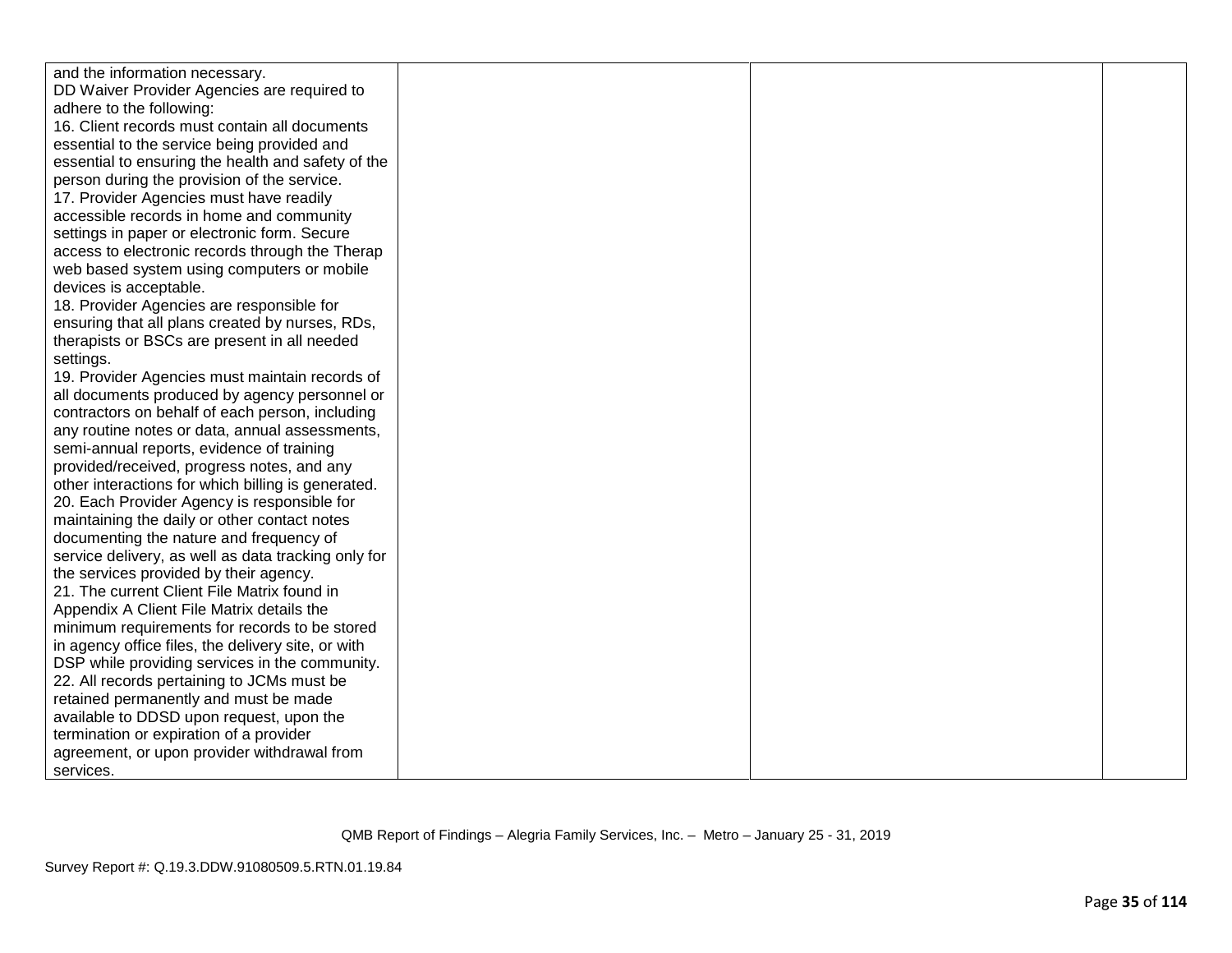| Tag #1A38 Living Care Arrangement /               | <b>Standard Level Deficiency</b>                  |                                                                                                  |  |
|---------------------------------------------------|---------------------------------------------------|--------------------------------------------------------------------------------------------------|--|
| <b>Community Inclusion Reporting</b>              |                                                   |                                                                                                  |  |
| <b>Requirements</b>                               |                                                   |                                                                                                  |  |
| 7.26.5.17 DEVELOPMENT OF THE                      | Based on record review, the Agency did not        | <b>Provider:</b>                                                                                 |  |
| <b>INDIVIDUAL SERVICE PLAN (ISP) -</b>            | complete written status reports as required for 5 | <b>State your Plan of Correction for the</b>                                                     |  |
| <b>DISSEMINATION OF THE ISP,</b>                  | of 11 individuals receiving Living Care           | deficiencies cited in this tag here (How is the                                                  |  |
| <b>DOCUMENTATION AND COMPLIANCE:</b>              | Arrangements and Community Inclusion.             | deficiency going to be corrected? This can be                                                    |  |
| C. Objective quantifiable data reporting progress |                                                   | specific to each deficiency cited or if possible an                                              |  |
| or lack of progress towards stated outcomes,      | <b>Supported Living Semi-Annual Reports:</b>      | overall correction?): $\rightarrow$                                                              |  |
| and action plans shall be maintained in the       | • Individual #3 - Report not completed 14 days    |                                                                                                  |  |
| individual's records at each provider agency      | prior to the Annual ISP meeting. (Semi-           |                                                                                                  |  |
| implementing the ISP. Provider agencies shall     | Annual Report 11/1/2017 - 4/30/2018; Date         |                                                                                                  |  |
| use this data to evaluate the effectiveness of    | Completed: 5/2018; ISP meeting held on            |                                                                                                  |  |
| services provided. Provider agencies shall        | $1/25/2018$ ).                                    |                                                                                                  |  |
| submit to the case manager data reports and       |                                                   |                                                                                                  |  |
| individual progress summaries quarterly, or       | • Individual $#11$ - None found for $12/2017$ -   |                                                                                                  |  |
| more frequently, as decided by the IDT.           | 2/2018. (Term of ISP 6/18/2017 - 6/17/2018.       | <b>Provider:</b>                                                                                 |  |
| These reports shall be included in the            | ISP meeting held on 3/12/2018).                   | <b>Enter your ongoing Quality</b>                                                                |  |
| individual's case management record, and used     |                                                   | <b>Assurance/Quality Improvement processes</b>                                                   |  |
| by the team to determine the ongoing              | <b>Family Living Semi- Annual Reports:</b>        | as it related to this tag number here (What is<br>going to be done? How many individuals is this |  |
| effectiveness of the supports and services being  | • Individual #10 - Report not completed 14 days   | going to effect? How often will this be completed?                                               |  |
| provided. Determination of effectiveness shall    | prior to the Annual ISP meeting. (Semi-           | Who is responsible? What steps will be taken if                                                  |  |
| result in timely modification of supports and     | Annual Report 11/23/2017 - 11/22/2018; Date       | issues are found?): $\rightarrow$                                                                |  |
| services as needed.                               | Completed: 9/16/2018; ISP meeting held on         |                                                                                                  |  |
|                                                   | 8/8/2018).                                        |                                                                                                  |  |
| Developmental Disabilities (DD) Waiver Service    |                                                   |                                                                                                  |  |
| Standards 2/26/2018; Eff Date: 3/1/2018           | • Individual #4 - None found for 1/2018 -         |                                                                                                  |  |
| <b>Chapter 20: Provider Documentation and</b>     | 3/2018. (Term of ISP 7/14/2017 - 7/13/2018.       |                                                                                                  |  |
| <b>Client Records: 20.2 Client Records</b>        | ISP meeting held on 4/19/2018).                   |                                                                                                  |  |
| Requirements: All DD Waiver Provider              |                                                   |                                                                                                  |  |
| Agencies are required to create and maintain      | <b>Customized Community Supports Semi-</b>        |                                                                                                  |  |
| individual client records. The contents of client | <b>Annual Reports:</b>                            |                                                                                                  |  |
| records vary depending on the unique needs of     | • Individual #2 - None found for 10/2017 -        |                                                                                                  |  |
| the person receiving services and the resultant   | 11/2017. (Term of ISP 4/28/2017 - 4/27/2018.      |                                                                                                  |  |
| information produced. The extent of               | ISP meeting held on 12/5/2017).                   |                                                                                                  |  |
| documentation required for individual client      |                                                   |                                                                                                  |  |
| records per service type depends on the location  | • Individual #3 - None found for 11/2017 -        |                                                                                                  |  |
| of the file, the type of service being provided,  | 1/2018. (Term of ISP 5/1/2017 - 4/30/2018.        |                                                                                                  |  |
| and the information necessary.                    | ISP meeting held on 1/25/2018).                   |                                                                                                  |  |
| DD Waiver Provider Agencies are required to       |                                                   |                                                                                                  |  |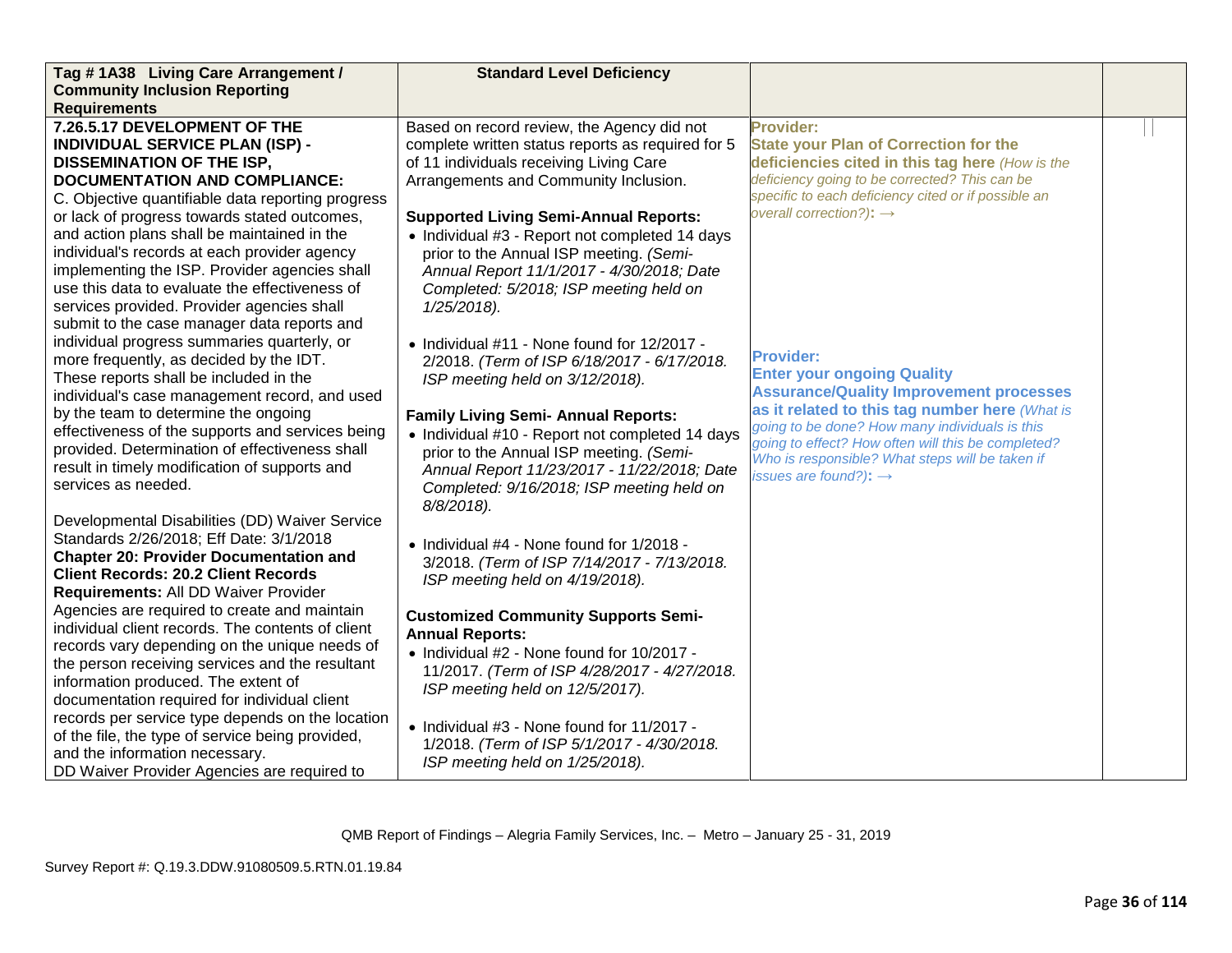| adhere to the following:                            | • Individual #4 - None found for 1/2018 -   |  |
|-----------------------------------------------------|---------------------------------------------|--|
| 1. Client records must contain all documents        | 3/2018. (Term of ISP 7/14/2017 - 7/13/2018. |  |
| essential to the service being provided and         | ISP meeting held on 4/19/2018).             |  |
| essential to ensuring the health and safety of the  |                                             |  |
| person during the provision of the service.         |                                             |  |
| 2. Provider Agencies must have readily              |                                             |  |
| accessible records in home and community            |                                             |  |
| settings in paper or electronic form. Secure        |                                             |  |
| access to electronic records through the Therap     |                                             |  |
| web-based system using computers or mobile          |                                             |  |
| devices is acceptable.                              |                                             |  |
| 3. Provider Agencies are responsible for            |                                             |  |
| ensuring that all plans created by nurses, RDs,     |                                             |  |
| therapists or BSCs are present in all needed        |                                             |  |
| settings.                                           |                                             |  |
| 4. Provider Agencies must maintain records of       |                                             |  |
| all documents produced by agency personnel or       |                                             |  |
| contractors on behalf of each person, including     |                                             |  |
| any routine notes or data, annual assessments,      |                                             |  |
| semi-annual reports, evidence of training           |                                             |  |
| provided/received, progress notes, and any          |                                             |  |
| other interactions for which billing is generated.  |                                             |  |
| 5. Each Provider Agency is responsible for          |                                             |  |
| maintaining the daily or other contact notes        |                                             |  |
| documenting the nature and frequency of             |                                             |  |
| service delivery, as well as data tracking only for |                                             |  |
| the services provided by their agency.              |                                             |  |
| 6. The current Client File Matrix found in          |                                             |  |
| Appendix A Client File Matrix details the           |                                             |  |
| minimum requirements for records to be stored       |                                             |  |
| in agency office files, the delivery site, or with  |                                             |  |
| DSP while providing services in the community.      |                                             |  |
| 7. All records pertaining to JCMs must be           |                                             |  |
| retained permanently and must be made               |                                             |  |
| available to DDSD upon request, upon the            |                                             |  |
| termination or expiration of a provider             |                                             |  |
| agreement, or upon provider withdrawal from         |                                             |  |
| services.                                           |                                             |  |
| <b>Chapter 19: Provider Reporting</b>               |                                             |  |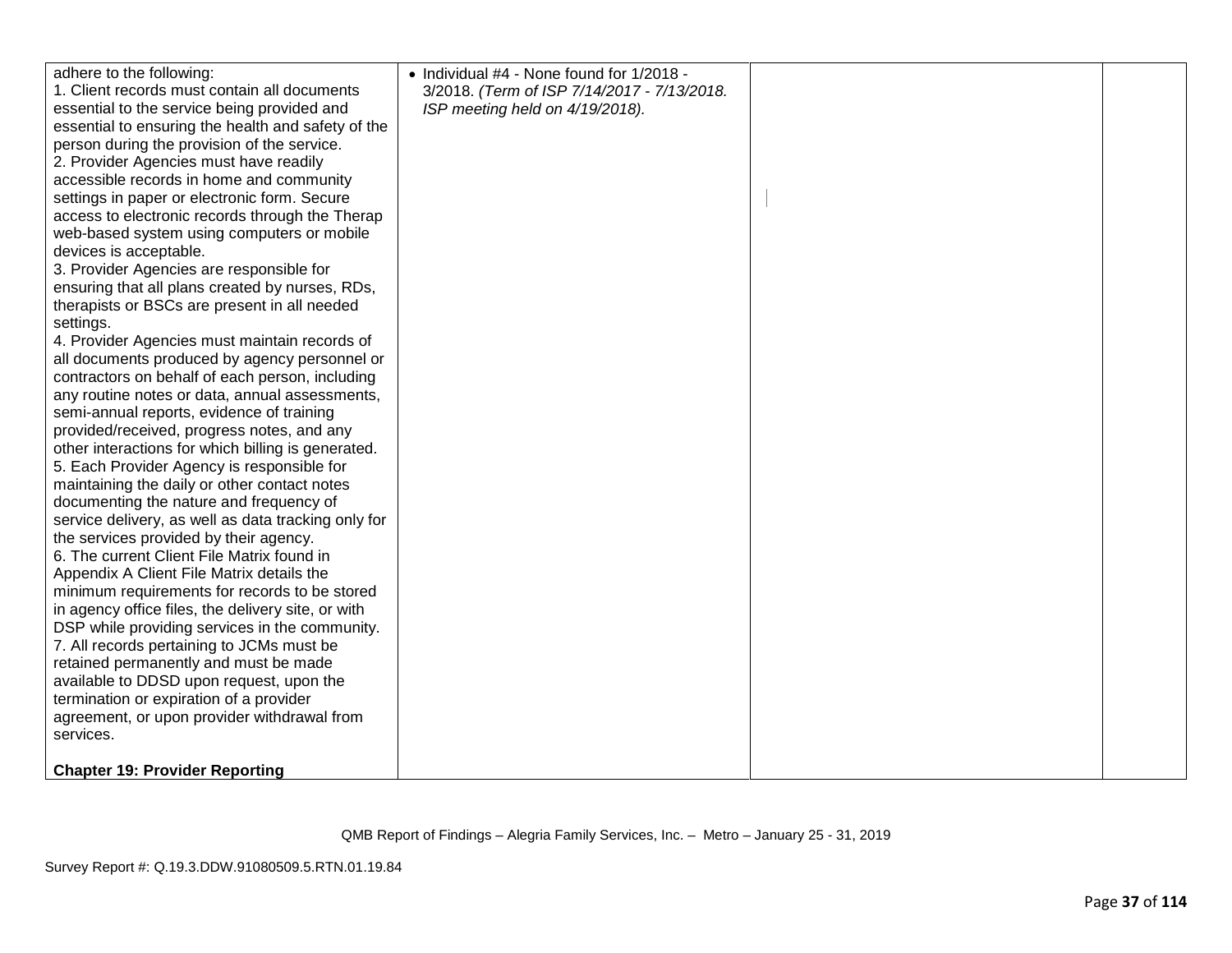| Requirements: 19.5 Semi-Annual Reporting:           |  |  |
|-----------------------------------------------------|--|--|
| The semi-annual report provides status updates      |  |  |
| to life circumstances, health, and progress         |  |  |
| toward ISP goals and/or goals related to            |  |  |
| professional and clinical services provided         |  |  |
| through the DD Waiver. This report is submitted     |  |  |
| to the CM for review and may guide actions          |  |  |
| taken by the person's IDT if necessary. Semi-       |  |  |
| annual reports may be requested by DDSD for         |  |  |
| QA activities.                                      |  |  |
| Semi-annual reports are required as follows:        |  |  |
| 1. DD Waiver Provider Agencies, except AT,          |  |  |
| EMSP, Supplemental Dental, PRSC, SSE and            |  |  |
| Crisis Supports, must complete semi-annual          |  |  |
| reports.                                            |  |  |
| 2. A Respite Provider Agency must submit a          |  |  |
| semi-annual progress report to the CM that          |  |  |
| describes progress on the Action Plan(s) and        |  |  |
| Desired Outcome(s) when Respite is the only         |  |  |
| service included in the ISP other than Case         |  |  |
| Management for an adult age 21 or older.            |  |  |
| 3. The first semi-annual report will cover the time |  |  |
| from the start of the person's ISP year until the   |  |  |
| end of the subsequent six-month period (180         |  |  |
| calendar days) and is due ten calendar days         |  |  |
| after the period ends (190 calendar days).          |  |  |
| 4. The second semi-annual report is integrated      |  |  |
| into the annual report or professional              |  |  |
| assessment/annual re-evaluation when                |  |  |
| applicable and is due 14 calendar days prior to     |  |  |
| the annual ISP meeting.                             |  |  |
| 5. Semi-annual reports must contain at a            |  |  |
| minimum written documentation of:                   |  |  |
| a. the name of the person and date on each          |  |  |
| page;                                               |  |  |
| b. the timeframe that the report covers;            |  |  |
| c. timely completion of relevant activities from    |  |  |
| ISP Action Plans or clinical service goals during   |  |  |
| timeframe the report is covering;                   |  |  |
| d. a description of progress towards Desired        |  |  |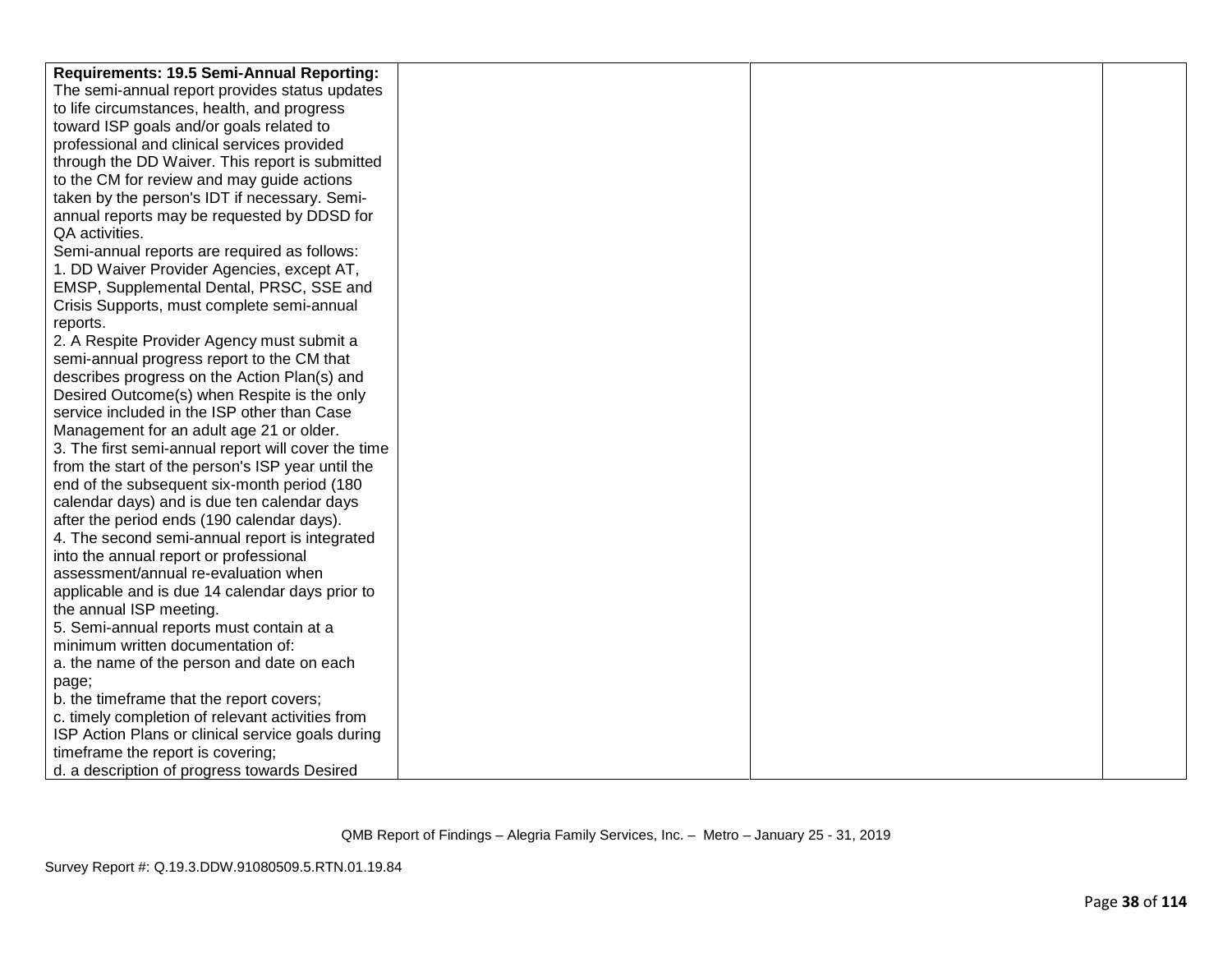| Outcomes in the ISP related to the service                                              |  |  |
|-----------------------------------------------------------------------------------------|--|--|
| provided;                                                                               |  |  |
| e. a description of progress toward any service                                         |  |  |
| specific or treatment goals when applicable (e.g.<br>health related goals for nursing); |  |  |
| f. significant changes in routine or staffing if                                        |  |  |
| applicable;                                                                             |  |  |
| g. unusual or significant life events, including                                        |  |  |
| significant change of health or behavioral health                                       |  |  |
| condition;                                                                              |  |  |
| h. the signature of the agency staff responsible                                        |  |  |
| for preparing the report; and                                                           |  |  |
| i. any other required elements by service type                                          |  |  |
| that are detailed in these standards.                                                   |  |  |
|                                                                                         |  |  |
|                                                                                         |  |  |
|                                                                                         |  |  |
|                                                                                         |  |  |
|                                                                                         |  |  |
|                                                                                         |  |  |
|                                                                                         |  |  |
|                                                                                         |  |  |
|                                                                                         |  |  |
|                                                                                         |  |  |
|                                                                                         |  |  |
|                                                                                         |  |  |
|                                                                                         |  |  |
|                                                                                         |  |  |
|                                                                                         |  |  |
|                                                                                         |  |  |
|                                                                                         |  |  |
|                                                                                         |  |  |
|                                                                                         |  |  |
|                                                                                         |  |  |
|                                                                                         |  |  |
|                                                                                         |  |  |
|                                                                                         |  |  |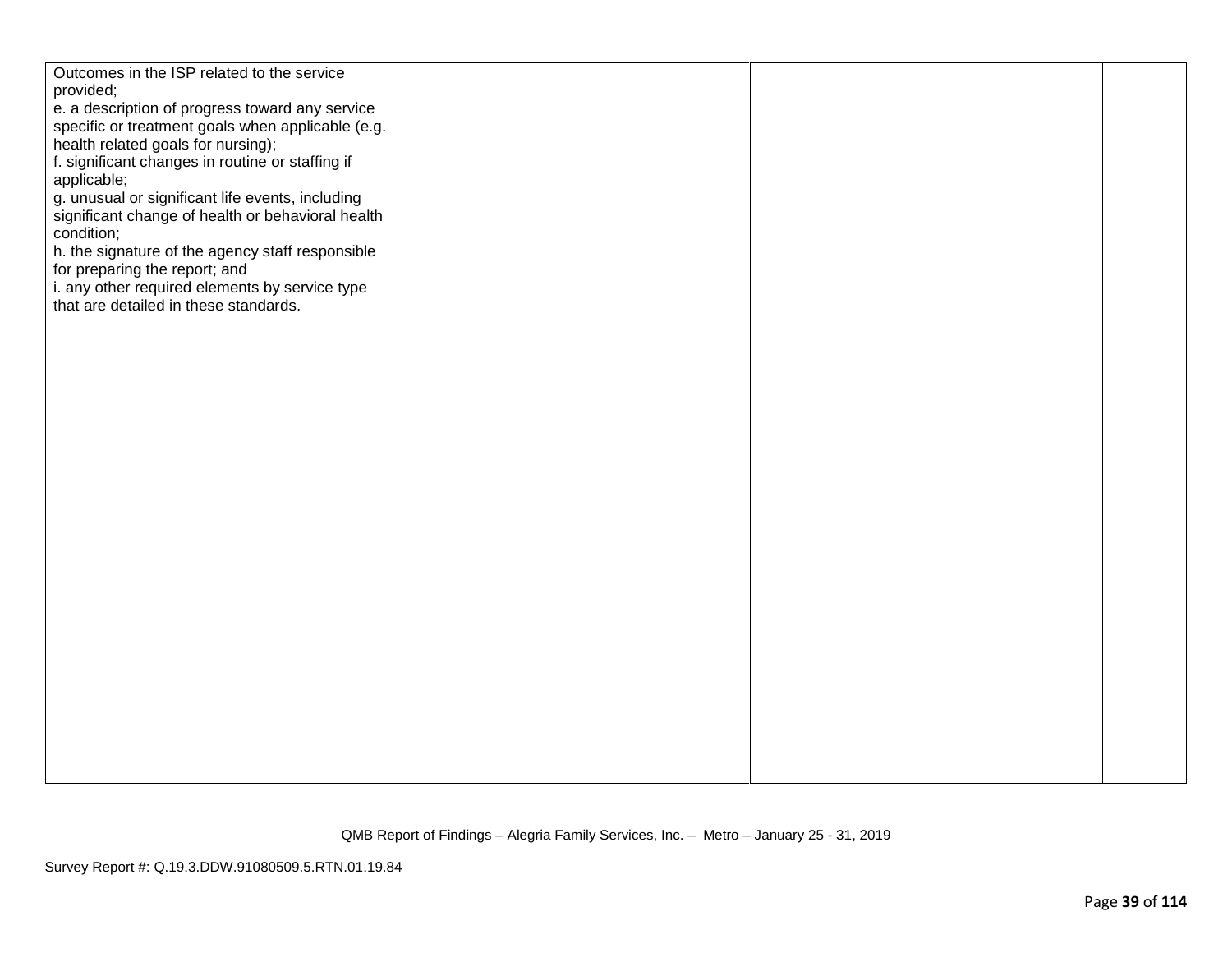| Tag #1A38.1 Living Care Arrangement /              | <b>Standard Level Deficiency</b>                 |                                                                                                       |  |
|----------------------------------------------------|--------------------------------------------------|-------------------------------------------------------------------------------------------------------|--|
| <b>Community Inclusion Reporting</b>               |                                                  |                                                                                                       |  |
| <b>Requirements (Reporting Components)</b>         |                                                  |                                                                                                       |  |
| Developmental Disabilities (DD) Waiver Service     | Based on record review, the Agency did not       | <b>Provider:</b>                                                                                      |  |
| Standards 2/26/2018; Eff Date: 3/1/2018            | complete written status reports in compliance    | <b>State your Plan of Correction for the</b>                                                          |  |
| <b>Chapter 20: Provider Documentation and</b>      | with standards for 1 of 11 individuals receiving | deficiencies cited in this tag here (How is the                                                       |  |
| <b>Client Records</b>                              | <b>Inclusion Services.</b>                       | deficiency going to be corrected? This can be                                                         |  |
| 20.2 Client Records Requirements: All DD           |                                                  | specific to each deficiency cited or if possible an                                                   |  |
| Waiver Provider Agencies are required to create    | Review of semi - annual / quarterly reports      | overall correction?): $\rightarrow$                                                                   |  |
| and maintain individual client records. The        | found the following components were not          |                                                                                                       |  |
| contents of client records vary depending on the   | addressed, as required:                          |                                                                                                       |  |
| unique needs of the person receiving services      |                                                  |                                                                                                       |  |
| and the resultant information produced. The        | Individual #4 - The following components were    |                                                                                                       |  |
| extent of documentation required for individual    | not found in the Family Living Semi-Annual       |                                                                                                       |  |
| client records per service type depends on the     | Report dated 1/14/2019 and the Customized        |                                                                                                       |  |
| location of the file, the type of service being    | Community Supports Semi-Annual Report dated      |                                                                                                       |  |
| provided, and the information necessary.           | 1/15/2019:                                       | <b>Provider:</b>                                                                                      |  |
| DD Waiver Provider Agencies are required to        | • the timeframe that the report covers           | <b>Enter your ongoing Quality</b>                                                                     |  |
| adhere to the following:                           |                                                  | <b>Assurance/Quality Improvement processes</b>                                                        |  |
| 1. Client records must contain all documents       |                                                  | as it related to this tag number here (What is                                                        |  |
| essential to the service being provided and        |                                                  | going to be done? How many individuals is this                                                        |  |
| essential to ensuring the health and safety of the |                                                  | going to effect? How often will this be completed?<br>Who is responsible? What steps will be taken if |  |
| person during the provision of the service.        |                                                  | issues are found?): $\rightarrow$                                                                     |  |
| 2. Provider Agencies must have readily             |                                                  |                                                                                                       |  |
| accessible records in home and community           |                                                  |                                                                                                       |  |
| settings in paper or electronic form. Secure       |                                                  |                                                                                                       |  |
| access to electronic records through the Therap    |                                                  |                                                                                                       |  |
| web based system using computers or mobile         |                                                  |                                                                                                       |  |
| devices is acceptable.                             |                                                  |                                                                                                       |  |
| 3. Provider Agencies are responsible for           |                                                  |                                                                                                       |  |
| ensuring that all plans created by nurses, RDs,    |                                                  |                                                                                                       |  |
| therapists or BSCs are present in all needed       |                                                  |                                                                                                       |  |
| settings.                                          |                                                  |                                                                                                       |  |
| 4. Provider Agencies must maintain records of      |                                                  |                                                                                                       |  |
| all documents produced by agency personnel or      |                                                  |                                                                                                       |  |
| contractors on behalf of each person, including    |                                                  |                                                                                                       |  |
| any routine notes or data, annual assessments,     |                                                  |                                                                                                       |  |
| semi-annual reports, evidence of training          |                                                  |                                                                                                       |  |
| provided/received, progress notes, and any         |                                                  |                                                                                                       |  |
| other interactions for which billing is generated. |                                                  |                                                                                                       |  |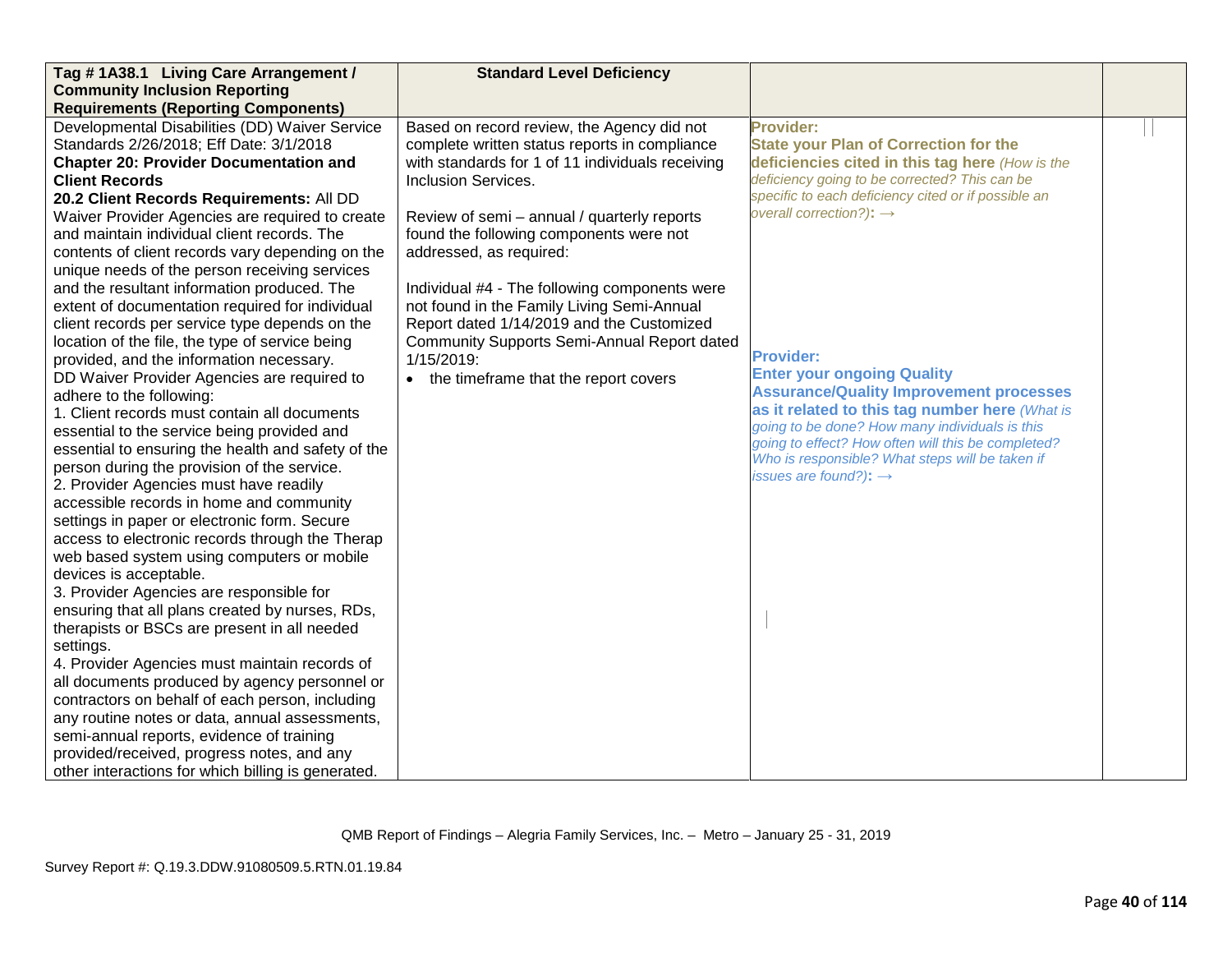| 5. Each Provider Agency is responsible for          |  |  |
|-----------------------------------------------------|--|--|
| maintaining the daily or other contact notes        |  |  |
| documenting the nature and frequency of             |  |  |
| service delivery, as well as data tracking only for |  |  |
| the services provided by their agency.              |  |  |
| 6. The current Client File Matrix found in          |  |  |
| Appendix A Client File Matrix details the           |  |  |
| minimum requirements for records to be stored       |  |  |
| in agency office files, the delivery site, or with  |  |  |
| DSP while providing services in the community.      |  |  |
| 7. All records pertaining to JCMs must be           |  |  |
| retained permanently and must be made               |  |  |
| available to DDSD upon request, upon the            |  |  |
| termination or expiration of a provider             |  |  |
| agreement, or upon provider withdrawal from         |  |  |
| services.                                           |  |  |
|                                                     |  |  |
| <b>Chapter 19: Provider Reporting</b>               |  |  |
| Requirements 19.5 Semi-Annual Reporting:            |  |  |
| The semi-annual report provides status updates      |  |  |
| to life circumstances, health, and progress         |  |  |
| toward ISP goals and/or goals related to            |  |  |
| professional and clinical services provided         |  |  |
| through the DD Waiver. This report is submitted     |  |  |
| to the CM for review and may guide actions          |  |  |
| taken by the person's IDT if necessary. Semi-       |  |  |
| annual reports may be requested by DDSD for         |  |  |
| QA activities.                                      |  |  |
| Semi-annual reports are required as follows:        |  |  |
| 5. Semi-annual reports must contain at a            |  |  |
| minimum written documentation of:                   |  |  |
| a. the name of the person and date on each          |  |  |
| page;                                               |  |  |
| b. the timeframe that the report covers;            |  |  |
| c. timely completion of relevant activities from    |  |  |
| ISP Action Plans or clinical service goals during   |  |  |
| timeframe the report is covering;                   |  |  |
| d. a description of progress towards Desired        |  |  |
| Outcomes in the ISP related to the service          |  |  |
| provided;                                           |  |  |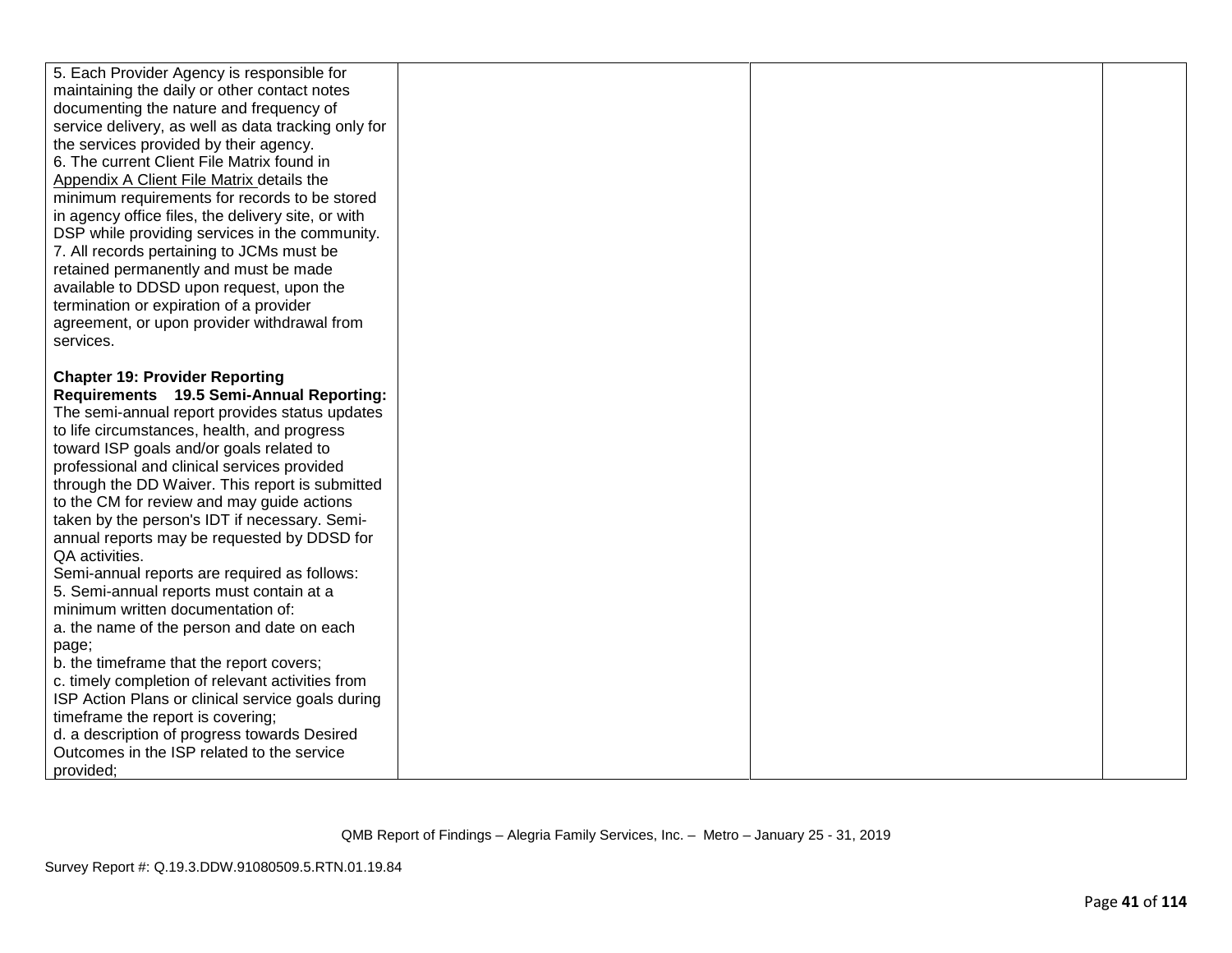| e. a description of progress toward any service<br>specific or treatment goals when applicable (e.g.<br>health related goals for nursing);<br>f. significant changes in routine or staffing if<br>applicable;<br>g. unusual or significant life events, including<br>significant change of health or behavioral health<br>condition;<br>h. the signature of the agency staff responsible<br>for preparing the report; and<br>i. any other required elements by service type<br>that are detailed in these standards. |  |  |
|----------------------------------------------------------------------------------------------------------------------------------------------------------------------------------------------------------------------------------------------------------------------------------------------------------------------------------------------------------------------------------------------------------------------------------------------------------------------------------------------------------------------|--|--|
|                                                                                                                                                                                                                                                                                                                                                                                                                                                                                                                      |  |  |
|                                                                                                                                                                                                                                                                                                                                                                                                                                                                                                                      |  |  |
|                                                                                                                                                                                                                                                                                                                                                                                                                                                                                                                      |  |  |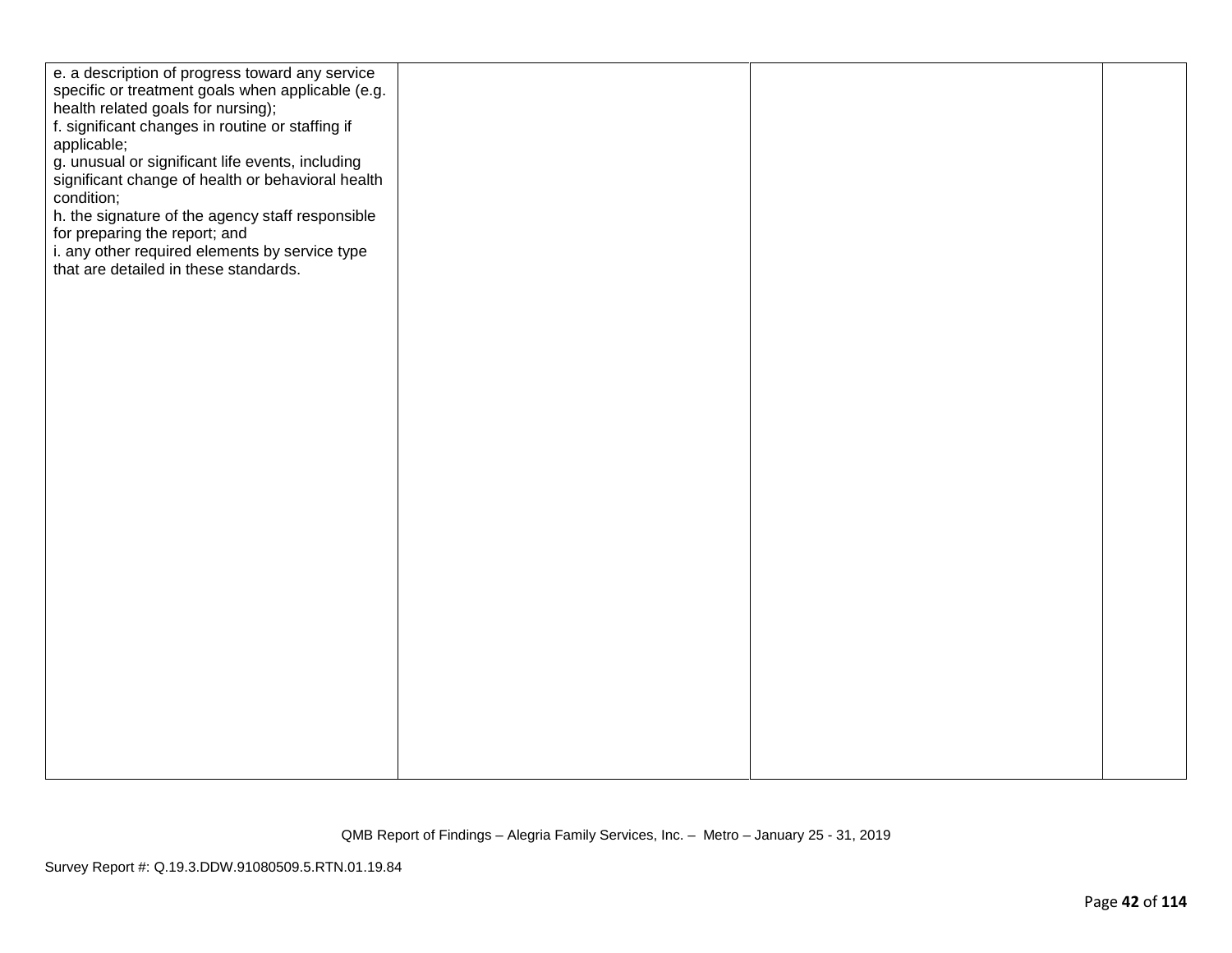| Tag # IS04 Community Life Engagement                                                                                                                                                                                                                                                                                                                                                                                                                                                                                                                                                                                                                                                                                                                                                                                                                                                                                                                                                                                                                                                                                                                                                                                                                                                                                                                                                                                                                                                                                                                                                                                    | <b>Standard Level Deficiency</b>                                                                                                                                                                                                                                                                                                                                                                                                                                                                                                                                                          |                                                                                                                                                                                                                                                                                                                                                                                                                                                                                                                                                                                                                          |  |
|-------------------------------------------------------------------------------------------------------------------------------------------------------------------------------------------------------------------------------------------------------------------------------------------------------------------------------------------------------------------------------------------------------------------------------------------------------------------------------------------------------------------------------------------------------------------------------------------------------------------------------------------------------------------------------------------------------------------------------------------------------------------------------------------------------------------------------------------------------------------------------------------------------------------------------------------------------------------------------------------------------------------------------------------------------------------------------------------------------------------------------------------------------------------------------------------------------------------------------------------------------------------------------------------------------------------------------------------------------------------------------------------------------------------------------------------------------------------------------------------------------------------------------------------------------------------------------------------------------------------------|-------------------------------------------------------------------------------------------------------------------------------------------------------------------------------------------------------------------------------------------------------------------------------------------------------------------------------------------------------------------------------------------------------------------------------------------------------------------------------------------------------------------------------------------------------------------------------------------|--------------------------------------------------------------------------------------------------------------------------------------------------------------------------------------------------------------------------------------------------------------------------------------------------------------------------------------------------------------------------------------------------------------------------------------------------------------------------------------------------------------------------------------------------------------------------------------------------------------------------|--|
| Developmental Disabilities (DD) Waiver Service<br>Standards 2/26/2018; Eff Date: 3/1/2018<br><b>Chapter 11: Community Inclusion</b><br>11.1 General Scope and Intent of Services:<br>Community Inclusion (CI) is the umbrella term<br>used to describe services in this chapter. In<br>general, CI refers to opportunities for people<br>with I/DD to access and participate in activities<br>and functions of community life. The DD waiver<br>program offers Customized Community<br>Supports (CCS), which refers to non-work<br>activities and Community Integrated<br>Employment (CIE) which refers to paid work<br>experiences or activities to obtain paid work.<br>CCS and CIE services are mandated to be<br>provided in the community to the fullest extent<br>possible.<br>11.3 Implementation of a Meaningful Day:<br>The objective of implementing a Meaningful Day<br>is to plan and provide supports to implement the<br>person's definition of his/her own meaningful<br>day, contained in the ISP. Implementation<br>activities of the person's meaningful day are<br>documented in daily schedules and progress<br>notes.<br>1. Meaningful Day includes:<br>a. purposeful and meaningful work;<br>b. substantial and sustained opportunity for<br>optimal health;<br>c. self-empowerment;<br>d. personalized relationships;<br>e. skill development and/or maintenance; and<br>f. social, educational, and community inclusion<br>activities that are directly linked to the vision,<br>Desired Outcomes and Action Plans stated in<br>the person's ISP.<br>2. Community Life Engagement (CLE) is also | Based on record review, the Agency did not<br>have evidence of their implementation of a<br>meaningful day in daily schedules / individual<br>calendar and progress notes for 4 of 11<br>Individuals.<br>Review of the individual case files found there is<br>no individualized schedule that can be modified<br>easily based on the individual needs,<br>preferences and circumstances and that outline<br>planned activities per day, week and month<br>including date, time, location and cost of the<br>activity:<br><b>Calendar / Daily Calendar:</b><br>• Not Found (#4, 6, 7, 10) | Provider:<br><b>State your Plan of Correction for the</b><br>deficiencies cited in this tag here (How is the<br>deficiency going to be corrected? This can be<br>specific to each deficiency cited or if possible an<br>overall correction?): $\rightarrow$<br><b>Provider:</b><br><b>Enter your ongoing Quality</b><br><b>Assurance/Quality Improvement processes</b><br>as it related to this tag number here (What is<br>going to be done? How many individuals is this<br>going to affect? How often will this be completed?<br>Who is responsible? What steps will be taken if<br>issues are found?): $\rightarrow$ |  |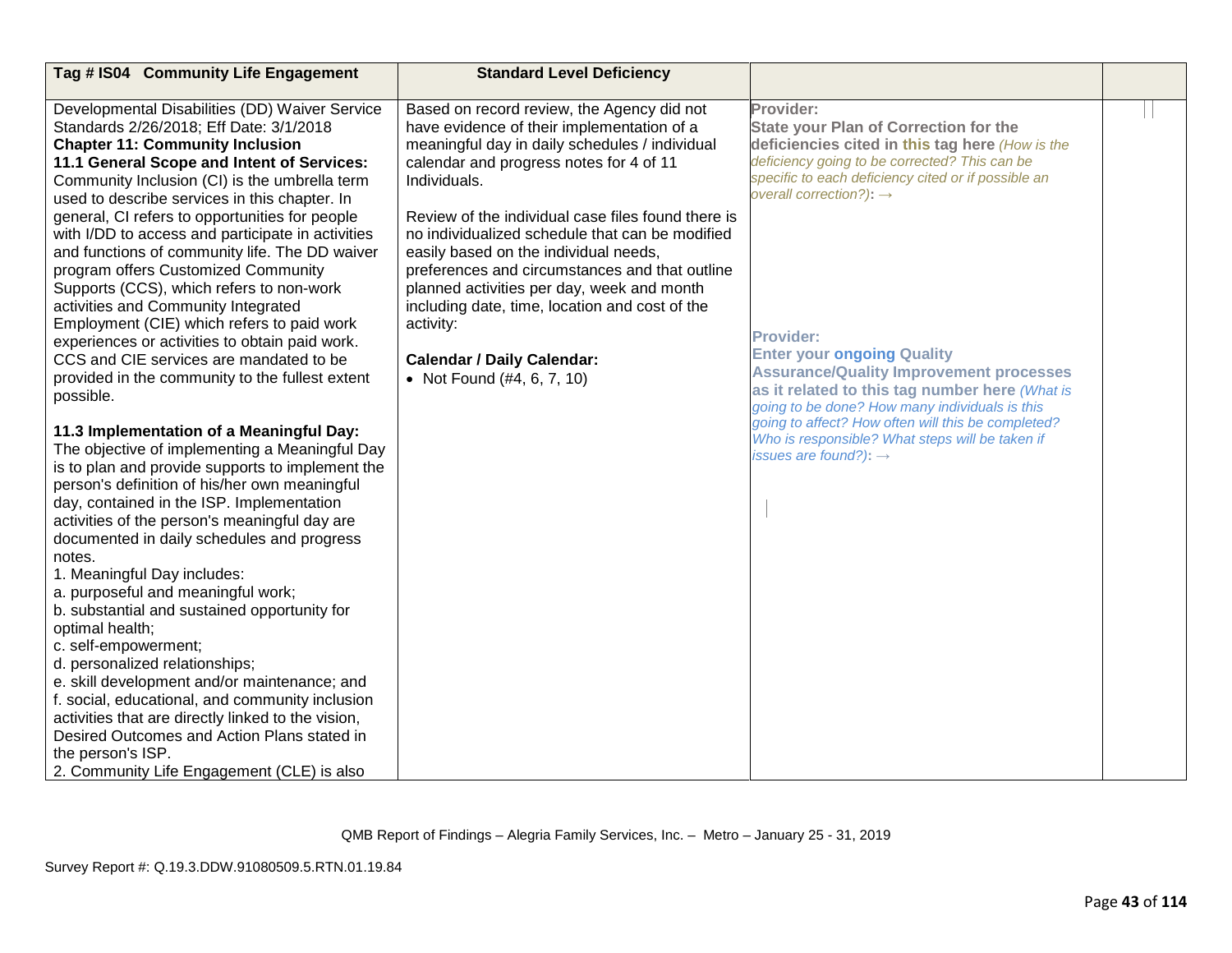| sometimes used to refer to "Meaningful Day" or<br>"Adult Habilitation" activities. CLE refers to<br>supporting people in their communities, in non-<br>work activities. Examples of CLE activities may<br>include participating in clubs, classes, or<br>recreational activities in the community; learning<br>new skills to become more independent;<br>volunteering; or retirement activities. Meaningful<br>Day activities should be developed with the four<br>guideposts of CLE in mind1. The four<br>guideposts of CLE are:<br>a. individualized supports for each person;<br>b. promotion of community membership and |  |  |
|------------------------------------------------------------------------------------------------------------------------------------------------------------------------------------------------------------------------------------------------------------------------------------------------------------------------------------------------------------------------------------------------------------------------------------------------------------------------------------------------------------------------------------------------------------------------------------------------------------------------------|--|--|
| contribution;<br>c. use of human and social capital to decrease<br>dependence on paid supports; and<br>d. provision of supports that are outcome-<br>oriented and regularly monitored.<br>3. The term "day" does not mean activities<br>between 9:00 a.m. to 5:00 p.m. on weekdays.<br>4. Community Inclusion is not limited to specific<br>hours or days of the week. These services may<br>not be used to supplant the responsibility of the<br>Living Supports Provider Agency for a person<br>who receives both services.                                                                                                |  |  |
|                                                                                                                                                                                                                                                                                                                                                                                                                                                                                                                                                                                                                              |  |  |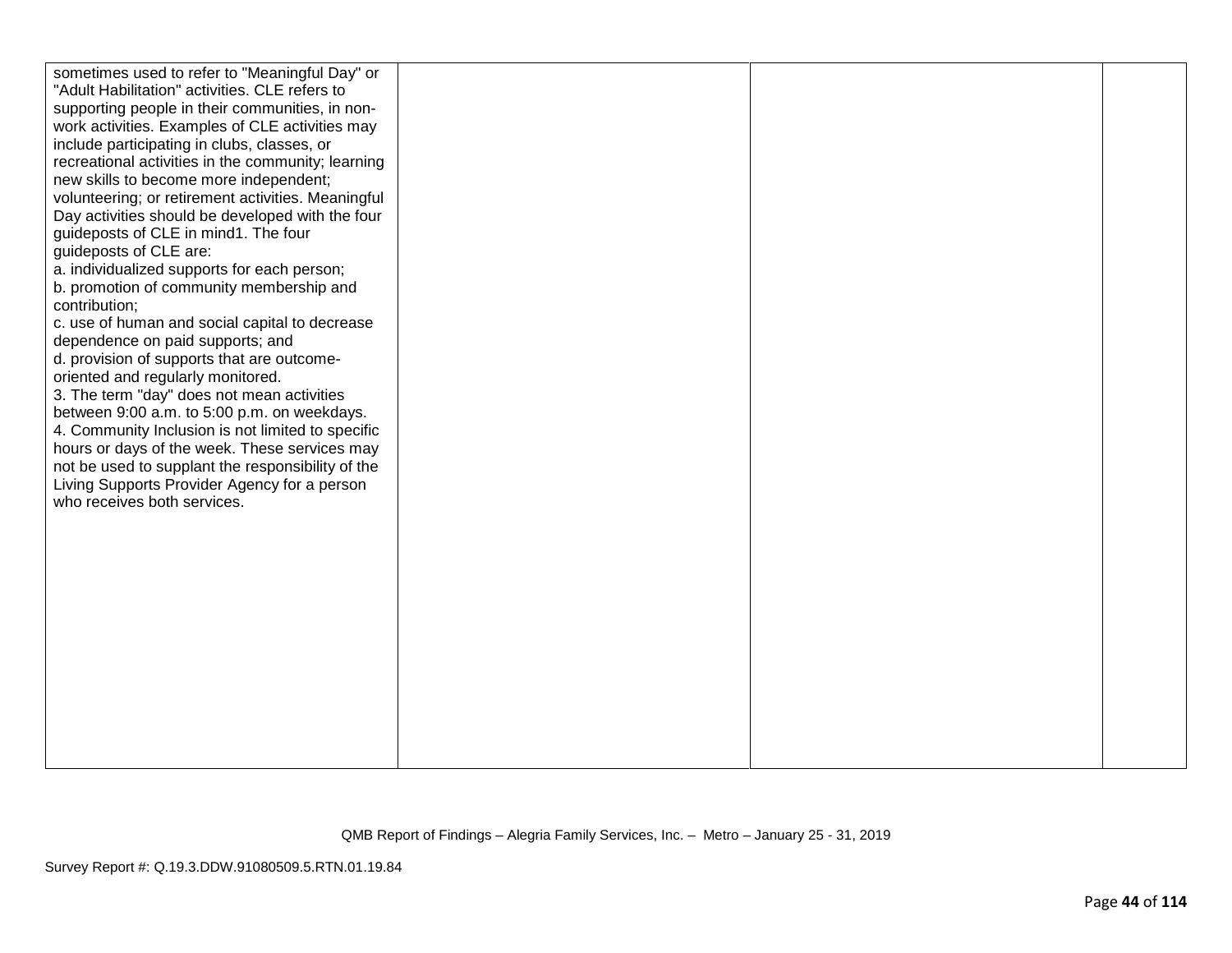| Tag # LS14 Residential Service Delivery Site       | <b>Condition of Participation Level Deficiency</b> |                                                                                                  |  |
|----------------------------------------------------|----------------------------------------------------|--------------------------------------------------------------------------------------------------|--|
| <b>Case File (ISP and Healthcare requirements)</b> |                                                    |                                                                                                  |  |
| Developmental Disabilities (DD) Waiver Service     | After an analysis of the evidence it has been      | Provider:                                                                                        |  |
| Standards 2/26/2018; Eff Date: 3/1/2018            | determined there is a significant potential for a  | <b>State your Plan of Correction for the</b>                                                     |  |
| <b>Chapter 20: Provider Documentation and</b>      | negative outcome to occur.                         | deficiencies cited in this tag here (How is the                                                  |  |
| <b>Client Records: 20.2 Client Records</b>         |                                                    | deficiency going to be corrected? This can be                                                    |  |
| Requirements: All DD Waiver Provider               | Based on record review, the Agency did not         | specific to each deficiency cited or if possible an                                              |  |
| Agencies are required to create and maintain       | maintain a complete and confidential case file in  | overall correction?): $\rightarrow$                                                              |  |
| individual client records. The contents of client  | the residence for 7 of 8 Individuals receiving     |                                                                                                  |  |
| records vary depending on the unique needs of      | Living Care Arrangements.                          |                                                                                                  |  |
| the person receiving services and the resultant    |                                                    |                                                                                                  |  |
| information produced. The extent of                | Review of the residential individual case files    |                                                                                                  |  |
| documentation required for individual client       | revealed the following items were not found,       |                                                                                                  |  |
| records per service type depends on the location   | incomplete, and/or not current:                    |                                                                                                  |  |
| of the file, the type of service being provided,   |                                                    |                                                                                                  |  |
| and the information necessary.                     | <b>ISP Teaching and Support Strategies:</b>        | <b>Provider:</b>                                                                                 |  |
| DD Waiver Provider Agencies are required to        |                                                    | <b>Enter your ongoing Quality</b>                                                                |  |
| adhere to the following:                           | Individual #3:                                     | <b>Assurance/Quality Improvement processes</b>                                                   |  |
| 1. Client records must contain all documents       | TSS not found for the following Live Outcome       | as it related to this tag number here (What is<br>going to be done? How many individuals is this |  |
| essential to the service being provided and        | Statement / Action Steps:                          | going to affect? How often will this be completed?                                               |  |
| essential to ensuring the health and safety of the | • "Using HOH assistance  will put away his         | Who is responsible? What steps will be taken if                                                  |  |
| person during the provision of the service.        | personal belongings."                              | issues are found?): $\rightarrow$                                                                |  |
| 2. Provider Agencies must have readily             |                                                    |                                                                                                  |  |
| accessible records in home and community           | TSS not found for the following Fun Outcome        |                                                                                                  |  |
| settings in paper or electronic form. Secure       | Statement / Action Steps:                          |                                                                                                  |  |
| access to electronic records through the Therap    | "With assistancewill decide which                  |                                                                                                  |  |
| web-based system using computers or mobile         | outings/activities he would like to participate    |                                                                                                  |  |
| devices is acceptable.                             | in."                                               |                                                                                                  |  |
| 3. Provider Agencies are responsible for           |                                                    |                                                                                                  |  |
| ensuring that all plans created by nurses, RDs,    | • " will participate in chosen activity."          |                                                                                                  |  |
| therapists or BSCs are present in all needed       |                                                    |                                                                                                  |  |
| settings.                                          | Individual #4:                                     |                                                                                                  |  |
| 4. Provider Agencies must maintain records of      | TSS not found for the following Live Outcome       |                                                                                                  |  |
| all documents produced by agency personnel or      | Statement / Action Steps:                          |                                                                                                  |  |
| contractors on behalf of each person, including    | • "will choose a recipe."                          |                                                                                                  |  |
| any routine notes or data, annual assessments,     |                                                    |                                                                                                  |  |
| semi-annual reports, evidence of training          | • "will cook or bake."                             |                                                                                                  |  |
| provided/received, progress notes, and any         |                                                    |                                                                                                  |  |
| other interactions for which billing is generated. |                                                    |                                                                                                  |  |
| 5. Each Provider Agency is responsible for         |                                                    |                                                                                                  |  |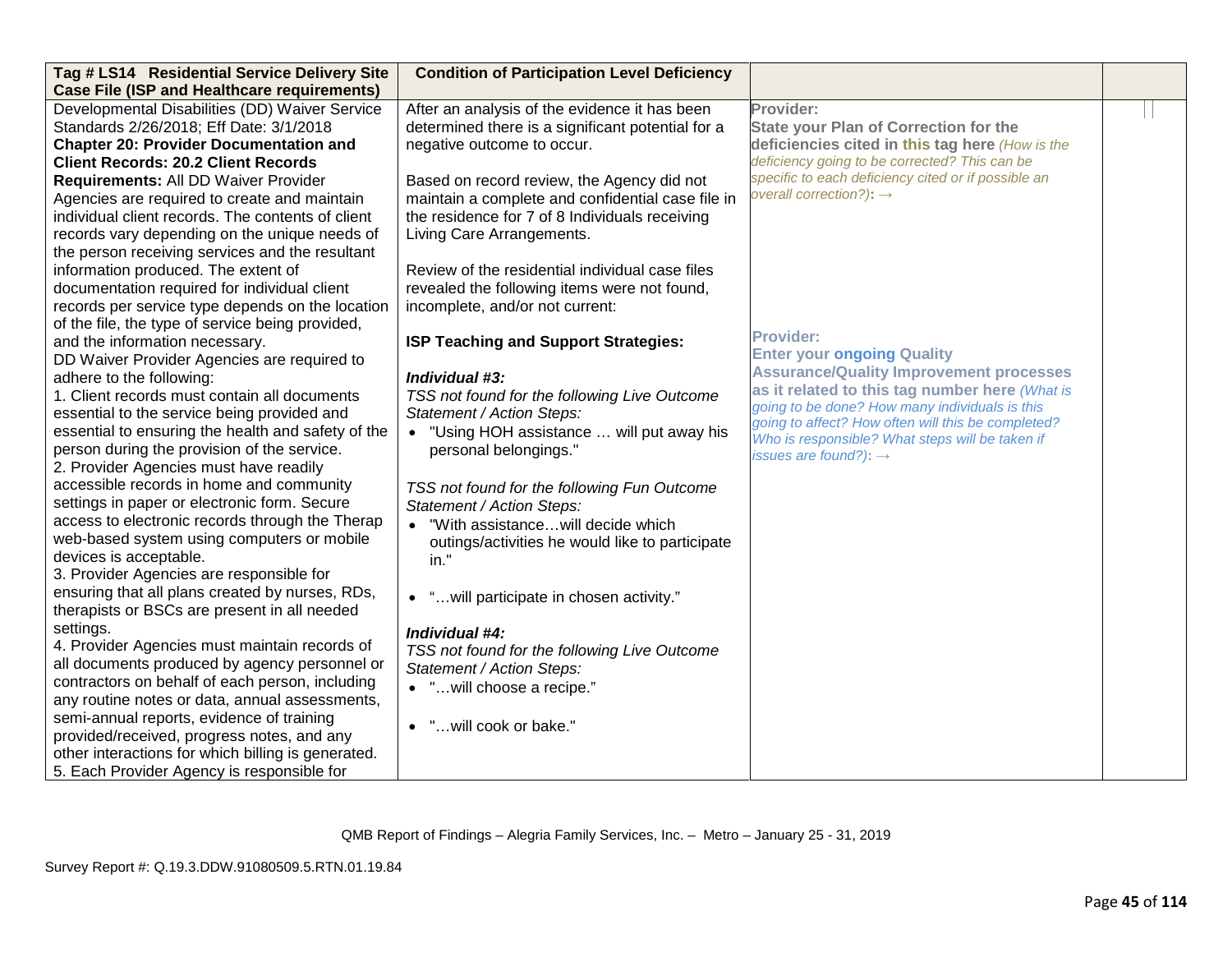| maintaining the daily or other contact notes        | Individual #5:                               |  |
|-----------------------------------------------------|----------------------------------------------|--|
| documenting the nature and frequency of             | TSS not found for the following Live Outcome |  |
| service delivery, as well as data tracking only for | Statement / Action Steps:                    |  |
| the services provided by their agency.              | • "I will choose location."                  |  |
| 6. The current Client File Matrix found in          |                                              |  |
| Appendix A Client File Matrix details the           | TSS not found for the following Fun Outcome  |  |
| minimum requirements for records to be stored       | Statement / Action Steps:                    |  |
| in agency office files, the delivery site, or with  | • "I will choose location."                  |  |
| DSP while providing services in the community.      |                                              |  |
| 7. All records pertaining to JCMs must be           | "I will make plans to attend."<br>$\bullet$  |  |
| retained permanently and must be made               |                                              |  |
| available to DDSD upon request, upon the            | Individual #6:                               |  |
| termination or expiration of a provider             | TSS not found for the following Live Outcome |  |
| agreement, or upon provider withdrawal from         | Statement / Action Steps:                    |  |
| services.                                           | " Will complete an assigned chore that he    |  |
|                                                     | and staff will sign off."                    |  |
| 20.5.3 Health Passport and Physician                |                                              |  |
| <b>Consultation Form: All Primary and Secondary</b> | Individual #9:                               |  |
| Provider Agencies must use the Health Passport      | TSS not found for the following Live Outcome |  |
| and Physician Consultation form from the            | Statement / Action Steps:                    |  |
| Therap system. This standardized document           | • "With verbal prompting,  will take off his |  |
| contains individual, physician and emergency        | helmet and put it away."                     |  |
| contact information, a complete list of current     |                                              |  |
| medical diagnoses, health and safety risk           | " With verbal prompting,  will take off his  |  |
| factors, allergies, and information regarding       | gait belt and put it away."                  |  |
| insurance, guardianship, and advance                |                                              |  |
| directives. The Health Passport also includes a     | TSS not found for the following Fun Outcome  |  |
| standardized form to use at medical                 | Statement / Action Steps:                    |  |
| appointments called the Physician Consultation      | • " will choose from 2 options, a video he   |  |
| form. The Physician Consultation form contains      | wants to see."                               |  |
| a list of all current medications. Requirements     |                                              |  |
| for the Health Passport and Physician               | • " will sit and watch the video chosen for  |  |
| Consultation form are:                              | increasing periods of time: 5 minutes, 10    |  |
| 2. The Primary and Secondary Provider               | minutes, 15 minutes."                        |  |
| Agencies must ensure that a current copy of the     |                                              |  |
| Health Passport and Physician Consultation          | <b>Healthcare Passport:</b>                  |  |
| forms are printed and available at all service      | • Not found $(\#9, 10)$                      |  |
| delivery sites. Both forms must be reprinted and    |                                              |  |
| placed at all service delivery sites each time the  |                                              |  |
| e-CHAT is updated for any reason and                | <b>Health Care Plans:</b>                    |  |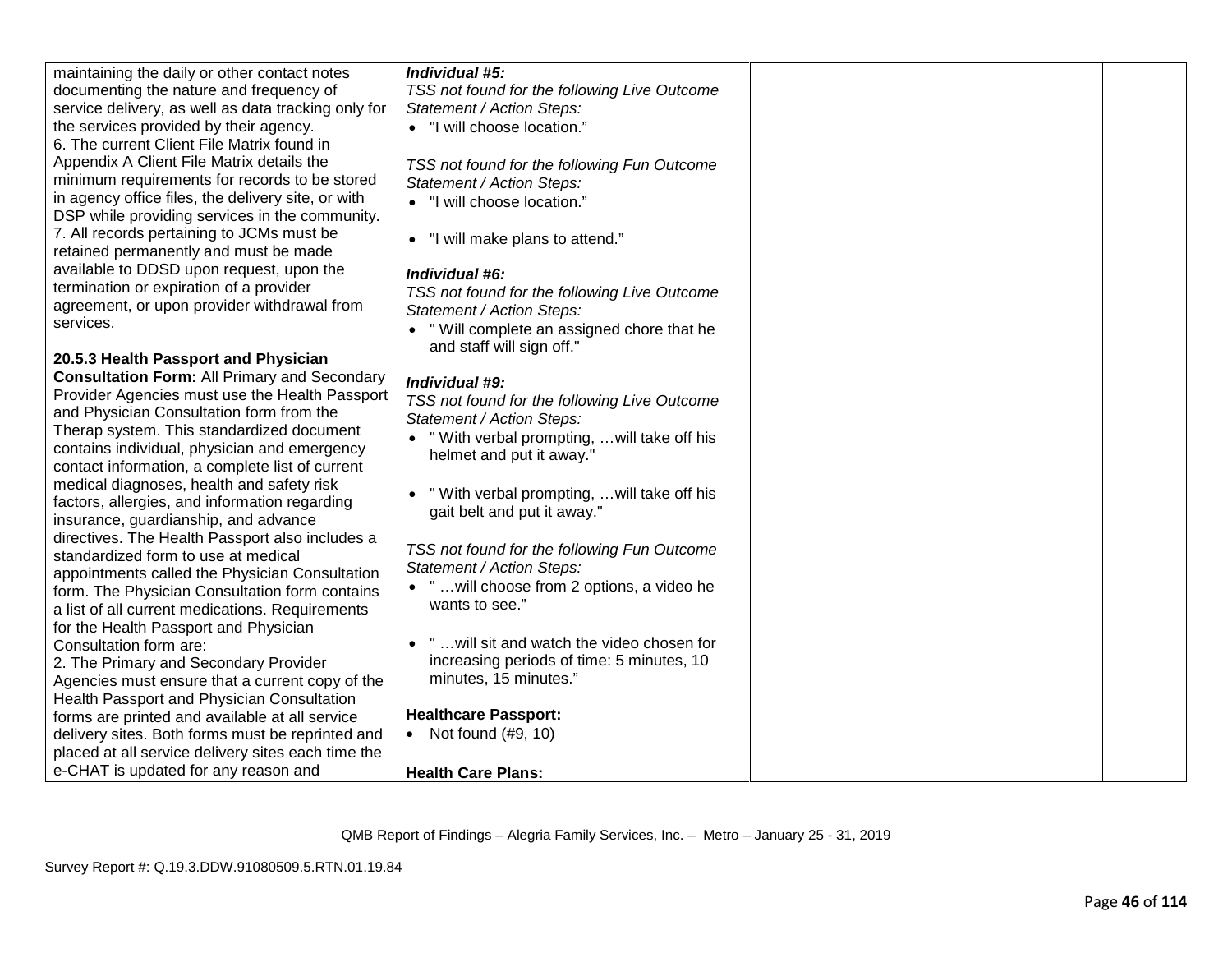| whenever there is a change to contact<br>information contained in the IDF.<br><b>Chapter 13: Nursing Services:</b><br>13.2.9 Healthcare Plans (HCP):<br>1. At the nurse's discretion, based on prudent<br>nursing practice, interim HCPs may be<br>developed to address issues that must be<br>implemented immediately after admission,<br>readmission or change of medical condition to                                                                                                                                                                                                                            | Diabetes (#1)<br>Osteoporosis (#4)<br><b>Medical Emergency Response Plans:</b><br>Diabetes (#1)<br>Osteopenia (#4)<br>$\bullet$<br><b>Special Health Care Needs:</b><br>• Nutritional Plan $(#3, 9, 10)$ |  |
|---------------------------------------------------------------------------------------------------------------------------------------------------------------------------------------------------------------------------------------------------------------------------------------------------------------------------------------------------------------------------------------------------------------------------------------------------------------------------------------------------------------------------------------------------------------------------------------------------------------------|----------------------------------------------------------------------------------------------------------------------------------------------------------------------------------------------------------|--|
| provide safe services prior to completion of the<br>e-CHAT and formal care planning process. This<br>includes interim ARM plans for those persons<br>newly identified at moderate or high risk for<br>aspiration. All interim plans must be removed if<br>the plan is no longer needed or when final HCP<br>including CARMPs are in place to avoid<br>duplication of plans.<br>2. In collaboration with the IDT, the agency<br>nurse is required to create HCPs that address all<br>the areas identified as required in the most<br>current e-CHAT summary                                                          |                                                                                                                                                                                                          |  |
| 13.2.10 Medical Emergency Response Plan<br>(MERP):<br>1. The agency nurse is required to develop a<br>Medical Emergency Response Plan (MERP) for<br>all conditions marked with an "R" in the e-CHAT<br>summary report. The agency nurse should use<br>her/his clinical judgment and input from the<br>Interdisciplinary Team (IDT) to determine<br>whether shown as "C" in the e-CHAT summary<br>report or other conditions also warrant a MERP.<br>2. MERPs are required for persons who have<br>one or more conditions or illnesses that present<br>a likely potential to become a life-threatening<br>situation. |                                                                                                                                                                                                          |  |
| Developmental Disabilities (DD) Waiver Service<br>Standards effective 11/1/2012 revised                                                                                                                                                                                                                                                                                                                                                                                                                                                                                                                             |                                                                                                                                                                                                          |  |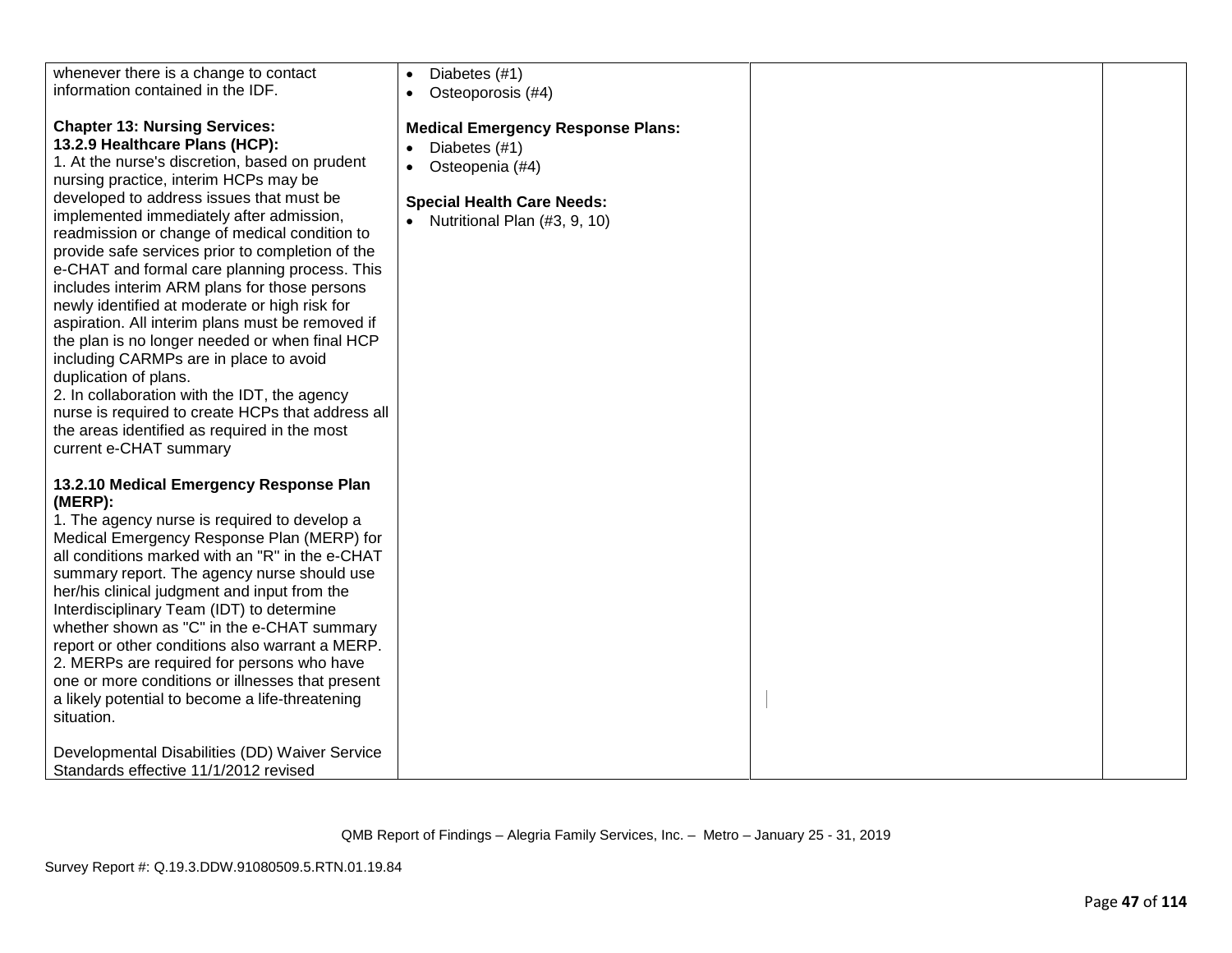| 4/23/2013; 6/15/2015<br><b>CHAPTER 11 (FL) 3. Agency Requirements</b><br>C. Residence Case File: The Agency must<br>maintain in the individual's home a complete and<br>current confidential case file for each individual.<br>Residence case files are required to comply with<br>the DDSD Individual Case File Matrix policy.        |  |  |
|----------------------------------------------------------------------------------------------------------------------------------------------------------------------------------------------------------------------------------------------------------------------------------------------------------------------------------------|--|--|
| Chapter 12 (SL) 3. Agency Requirements:<br>D. Consumer Records Policy: All Family Living<br>Provider Agencies must maintain at the<br>administrative office a confidential case file for<br>each individual. Provider agency case files for<br>individuals are required to comply with the<br>DDSD Individual Case File Matrix policy. |  |  |
|                                                                                                                                                                                                                                                                                                                                        |  |  |
|                                                                                                                                                                                                                                                                                                                                        |  |  |
|                                                                                                                                                                                                                                                                                                                                        |  |  |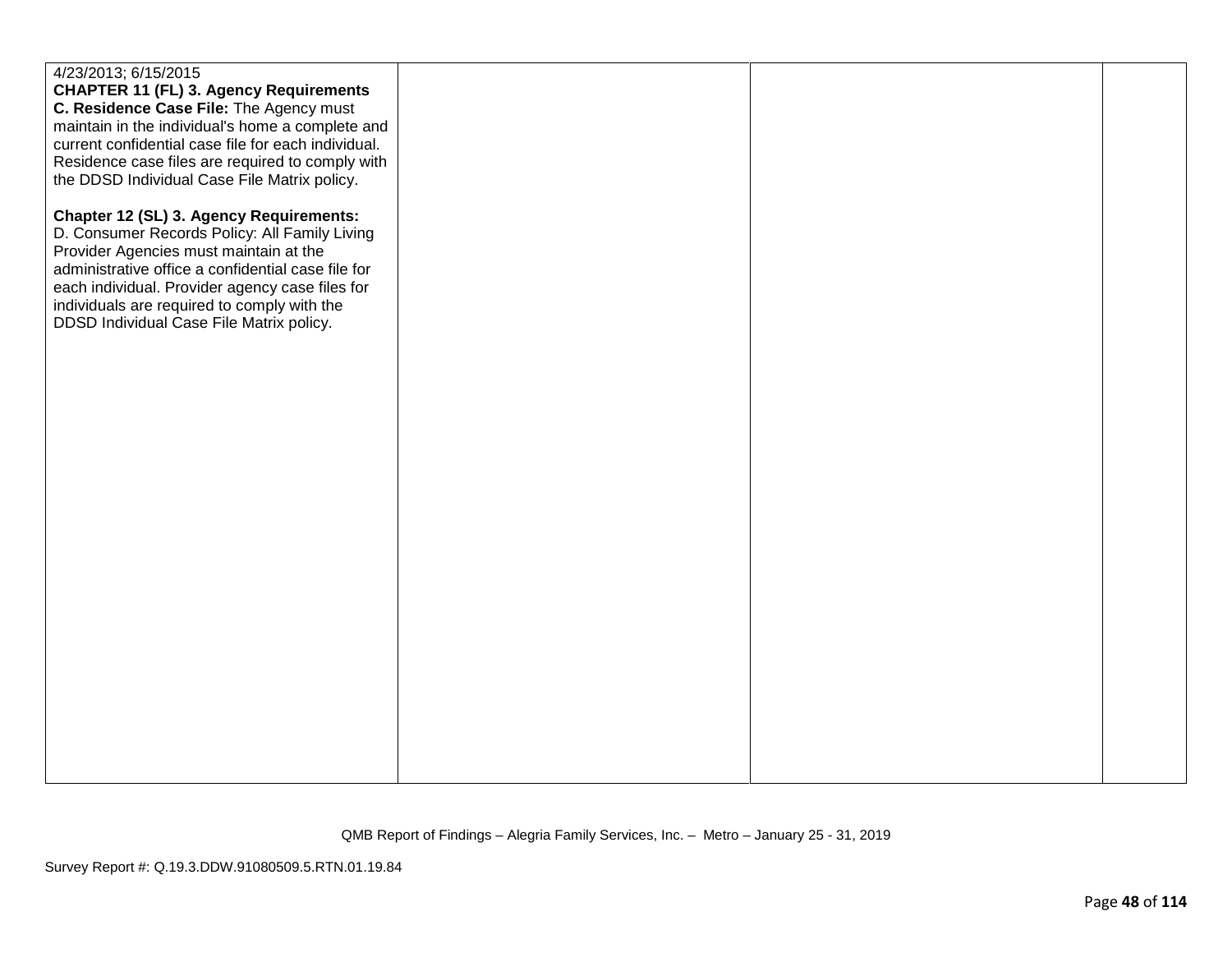| Tag # LS14.1 Residential Service Delivery               | <b>Standard Level Deficiency</b>                    |                                                                                                       |  |
|---------------------------------------------------------|-----------------------------------------------------|-------------------------------------------------------------------------------------------------------|--|
| <b>Site Case File (Other Required</b><br>Documentation) |                                                     |                                                                                                       |  |
| Developmental Disabilities (DD) Waiver Service          | Based on record review, the Agency did not          | Provider:                                                                                             |  |
| Standards 2/26/2018; Eff Date: 3/1/2018                 | maintain a complete and confidential case file in   | <b>State your Plan of Correction for the</b>                                                          |  |
| <b>Chapter 20: Provider Documentation and</b>           | the residence for 4 of 8 Individuals receiving      | deficiencies cited in this tag here (How is the                                                       |  |
| <b>Client Records: 20.2 Client Records</b>              | Living Care Arrangements.                           | deficiency going to be corrected? This can be                                                         |  |
| Requirements: All DD Waiver Provider                    |                                                     | specific to each deficiency cited or if possible an                                                   |  |
| Agencies are required to create and maintain            | Review of the residential individual case files     | overall correction?): $\rightarrow$                                                                   |  |
| individual client records. The contents of client       | revealed the following items were not found,        |                                                                                                       |  |
| records vary depending on the unique needs of           | incomplete, and/or not current:                     |                                                                                                       |  |
| the person receiving services and the resultant         |                                                     |                                                                                                       |  |
| information produced. The extent of                     | <b>Occupational Therapy Plan (Therapy</b>           |                                                                                                       |  |
| documentation required for individual client            | <b>Intervention Plan):</b>                          |                                                                                                       |  |
| records per service type depends on the location        | • Not Found $(\#3, 11)$                             |                                                                                                       |  |
| of the file, the type of service being provided,        |                                                     |                                                                                                       |  |
| and the information necessary.                          | <b>Physical Therapy Plan (Therapy Intervention)</b> | <b>Provider:</b>                                                                                      |  |
| DD Waiver Provider Agencies are required to             | Plan):                                              | <b>Enter your ongoing Quality</b>                                                                     |  |
| adhere to the following:                                | • Not Found $(\#11)$                                | <b>Assurance/Quality Improvement processes</b>                                                        |  |
| 1. Client records must contain all documents            |                                                     | as it related to this tag number here (What is                                                        |  |
| essential to the service being provided and             | <b>Speech Therapy Plan (Therapy Intervention</b>    | going to be done? How many individuals is this                                                        |  |
| essential to ensuring the health and safety of the      | Plan):                                              | going to affect? How often will this be completed?<br>Who is responsible? What steps will be taken if |  |
| person during the provision of the service.             | Not Found (#10)                                     | issues are found?): $\rightarrow$                                                                     |  |
| 2. Provider Agencies must have readily                  | Not Current (#5)                                    |                                                                                                       |  |
| accessible records in home and community                |                                                     |                                                                                                       |  |
| settings in paper or electronic form. Secure            |                                                     |                                                                                                       |  |
| access to electronic records through the Therap         |                                                     |                                                                                                       |  |
| web based system using computers or mobile              |                                                     |                                                                                                       |  |
| devices is acceptable.                                  |                                                     |                                                                                                       |  |
| 3. Provider Agencies are responsible for                |                                                     |                                                                                                       |  |
| ensuring that all plans created by nurses, RDs,         |                                                     |                                                                                                       |  |
| therapists or BSCs are present in all needed            |                                                     |                                                                                                       |  |
| settings.                                               |                                                     |                                                                                                       |  |
| 4. Provider Agencies must maintain records of           |                                                     |                                                                                                       |  |
| all documents produced by agency personnel or           |                                                     |                                                                                                       |  |
| contractors on behalf of each person, including         |                                                     |                                                                                                       |  |
| any routine notes or data, annual assessments,          |                                                     |                                                                                                       |  |
| semi-annual reports, evidence of training               |                                                     |                                                                                                       |  |
| provided/received, progress notes, and any              |                                                     |                                                                                                       |  |
| other interactions for which billing is generated.      |                                                     |                                                                                                       |  |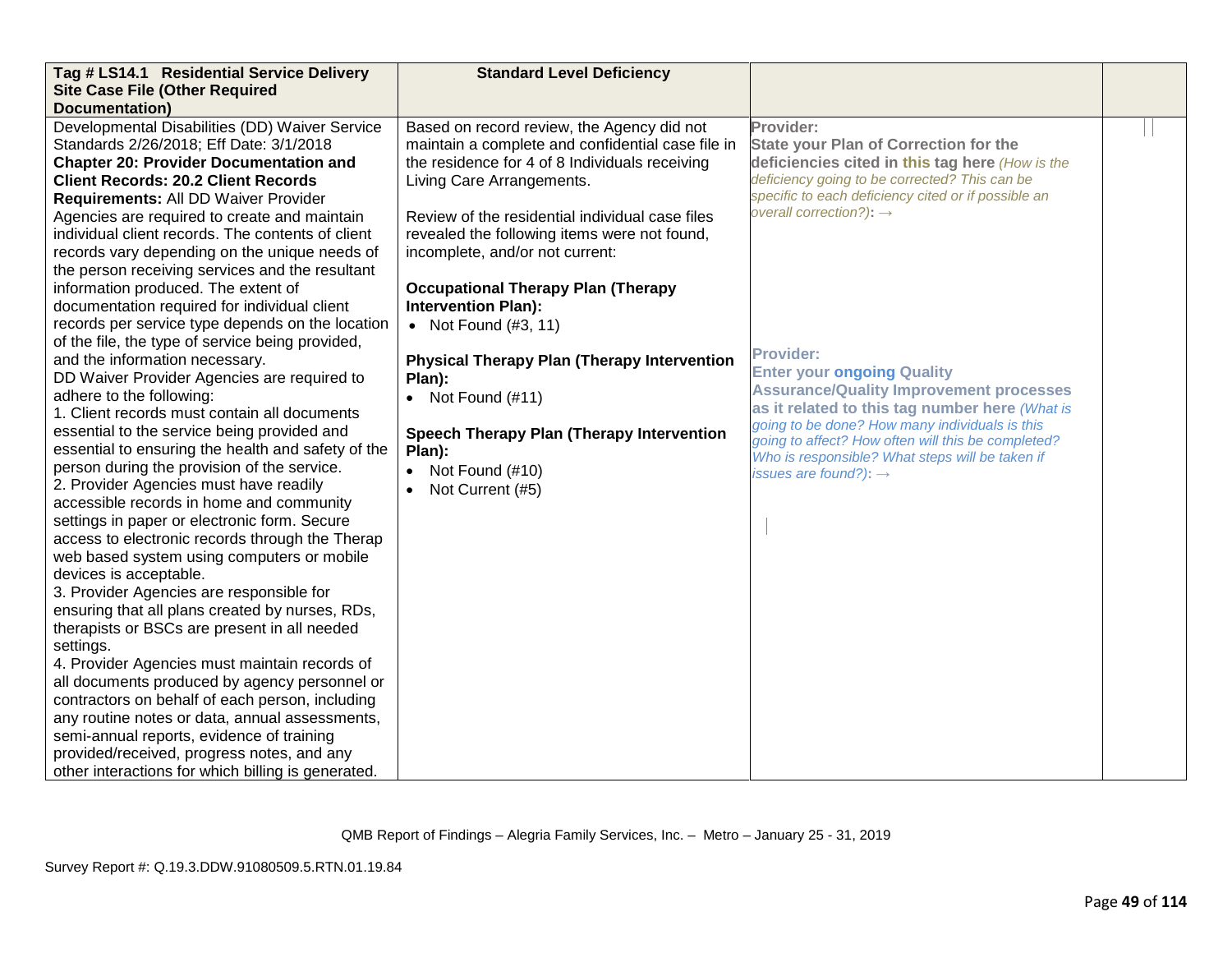| 5. Each Provider Agency is responsible for                                                       |  |  |
|--------------------------------------------------------------------------------------------------|--|--|
| maintaining the daily or other contact notes                                                     |  |  |
| documenting the nature and frequency of                                                          |  |  |
| service delivery, as well as data tracking only for                                              |  |  |
| the services provided by their agency.                                                           |  |  |
| 6. The current Client File Matrix found in                                                       |  |  |
| Appendix A Client File Matrix details the                                                        |  |  |
| minimum requirements for records to be stored                                                    |  |  |
| in agency office files, the delivery site, or with                                               |  |  |
| DSP while providing services in the community.                                                   |  |  |
| 7. All records pertaining to JCMs must be                                                        |  |  |
| retained permanently and must be made                                                            |  |  |
| available to DDSD upon request, upon the                                                         |  |  |
| termination or expiration of a provider                                                          |  |  |
| agreement, or upon provider withdrawal from                                                      |  |  |
| services.                                                                                        |  |  |
|                                                                                                  |  |  |
| Developmental Disabilities (DD) Waiver Service                                                   |  |  |
| Standards effective 11/1/2012 revised                                                            |  |  |
| 4/23/2013; 6/15/2015                                                                             |  |  |
| <b>CHAPTER 11 (FL) 3. Agency Requirements</b>                                                    |  |  |
| C. Residence Case File: The Agency must                                                          |  |  |
| maintain in the individual's home a complete and                                                 |  |  |
| current confidential case file for each individual.                                              |  |  |
| Residence case files are required to comply with<br>the DDSD Individual Case File Matrix policy. |  |  |
|                                                                                                  |  |  |
| Chapter 12 (SL) 3. Agency Requirements:                                                          |  |  |
| D. Consumer Records Policy: All Family Living                                                    |  |  |
| Provider Agencies must maintain at the                                                           |  |  |
| administrative office a confidential case file for                                               |  |  |
| each individual. Provider agency case files for                                                  |  |  |
| individuals are required to comply with the                                                      |  |  |
| DDSD Individual Case File Matrix policy.                                                         |  |  |
|                                                                                                  |  |  |
|                                                                                                  |  |  |
|                                                                                                  |  |  |
|                                                                                                  |  |  |
|                                                                                                  |  |  |
|                                                                                                  |  |  |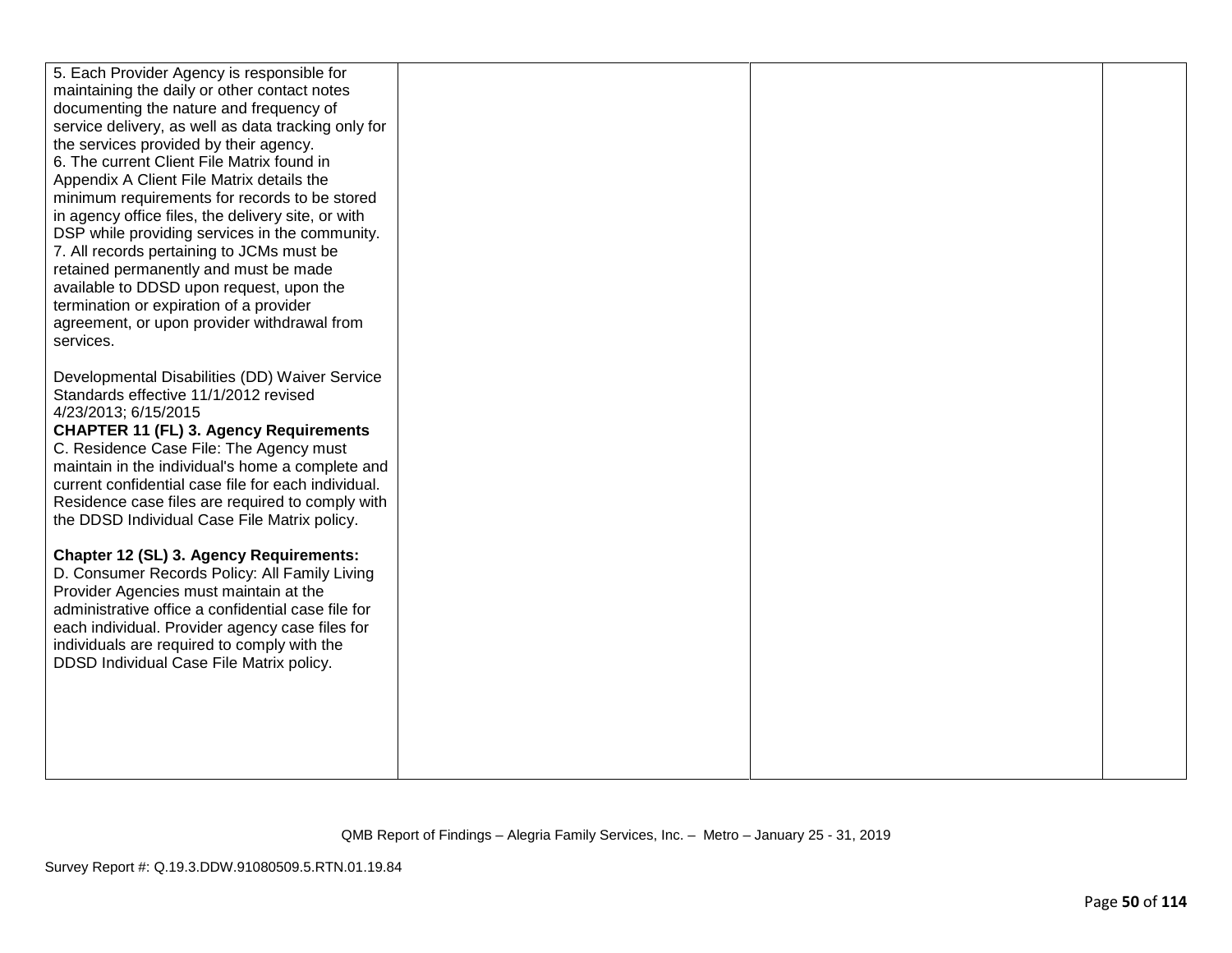| <b>Standard of Care</b>                                                                                                                                                                                                                                                                                                                                                                           | <b>Deficiencies</b>                                                                                                                                                                                                                                                           | Agency Plan of Correction, On-going QA/QI<br>& Responsible Party                                                                                                                                                                                                                                                                                          | <b>Date</b><br><b>Due</b> |
|---------------------------------------------------------------------------------------------------------------------------------------------------------------------------------------------------------------------------------------------------------------------------------------------------------------------------------------------------------------------------------------------------|-------------------------------------------------------------------------------------------------------------------------------------------------------------------------------------------------------------------------------------------------------------------------------|-----------------------------------------------------------------------------------------------------------------------------------------------------------------------------------------------------------------------------------------------------------------------------------------------------------------------------------------------------------|---------------------------|
|                                                                                                                                                                                                                                                                                                                                                                                                   | implements its policies and procedures for verifying that provider training is conducted in accordance with State requirements and the approved waiver.                                                                                                                       | Service Domain: Qualified Providers - The State monitors non-licensed/non-certified providers to assure adherence to waiver requirements. The State                                                                                                                                                                                                       |                           |
| Tag #1A20 Direct Support Personnel                                                                                                                                                                                                                                                                                                                                                                | <b>Condition of Participation Level Deficiency</b>                                                                                                                                                                                                                            |                                                                                                                                                                                                                                                                                                                                                           |                           |
| <b>Training</b>                                                                                                                                                                                                                                                                                                                                                                                   |                                                                                                                                                                                                                                                                               |                                                                                                                                                                                                                                                                                                                                                           |                           |
| Developmental Disabilities (DD) Waiver Service<br>Standards 2/26/2018; Eff Date: 3/1/2018<br><b>Chapter 17: Training Requirements: The</b><br>purpose of this chapter is to outline                                                                                                                                                                                                               | After an analysis of the evidence it has been<br>determined there is a significant potential for a<br>negative outcome to occur.                                                                                                                                              | Provider:<br><b>State your Plan of Correction for the</b><br>deficiencies cited in this tag here (How is the<br>deficiency going to be corrected? This can be                                                                                                                                                                                             |                           |
| requirements for completing, reporting and<br>documenting DDSD training requirements for<br>DD Waiver Provider Agencies as well as<br>requirements for certified trainers or mentors of                                                                                                                                                                                                           | Based on record review, the Agency did not<br>ensure Orientation and Training requirements<br>were met for 42 of 59 Direct Support Personnel.                                                                                                                                 | specific to each deficiency cited or if possible an<br>overall correction?): $\rightarrow$                                                                                                                                                                                                                                                                |                           |
| DDSD Core curriculum training.<br><b>17.1 Training Requirements for Direct</b><br><b>Support Personnel and Direct Support</b>                                                                                                                                                                                                                                                                     | Review of Direct Support Personnel training<br>records found no evidence of the following<br>required DOH/DDSD trainings and certification<br>being completed:                                                                                                                |                                                                                                                                                                                                                                                                                                                                                           |                           |
| <b>Supervisors: Direct Support Personnel (DSP)</b><br>and Direct Support Supervisors (DSS) include<br>staff and contractors from agencies providing<br>the following services: Supported Living, Family<br>Living, CIHS, IMLS, CCS, CIE and Crisis<br>Supports.<br>1. DSP/DSS must successfully:<br>a. Complete IST requirements in accordance<br>with the specifications described in the ISP of | <b>CPR</b><br>• Not Found (#501, 502, 503, 504, 505, 506,<br>507, 509, 510, 512, 513, 514, 515, 516, 517,<br>519, 520, 521, 523, 525, 526, 527, 528, 529,<br>530, 531, 532, 533, 534, 535, 536, 540, 541,<br>542, 546, 548, 549, 550, 551, 552, 553, 554)<br><b>First Aid</b> | <b>Provider:</b><br><b>Enter your ongoing Quality</b><br><b>Assurance/Quality Improvement processes</b><br>as it related to this tag number here (What is<br>going to be done? How many individuals is this<br>going to affect? How often will this be completed?<br>Who is responsible? What steps will be taken if<br>issues are found?): $\rightarrow$ |                           |
| each person supported and as outlined in 17.10<br>Individual-Specific Training below.<br>b. Complete training on DOH-approved ANE<br>reporting procedures in accordance with NMAC<br>7.1.14<br>c. Complete training in universal precautions.                                                                                                                                                     | • Not Found (#501, 502, 503, 504, 505, 506,<br>507, 509, 510, 513, 514, 515, 516, 517, 519,<br>520, 521, 523, 525, 526, 527, 528, 529, 530,<br>531, 532, 533, 534, 535, 536, 540, 541, 542,<br>546, 548, 549, 550, 551, 552, 553, 554)                                        |                                                                                                                                                                                                                                                                                                                                                           |                           |
| The training materials shall meet Occupational<br>Safety and Health Administration (OSHA)<br>requirements<br>d. Complete and maintain certification in First<br>Aid and CPR. The training materials shall meet<br>OSHA requirements/guidelines.<br>e. Complete relevant training in accordance with                                                                                               | <b>Assisting with Medication Delivery</b><br>• Not Found $(\#513)$                                                                                                                                                                                                            |                                                                                                                                                                                                                                                                                                                                                           |                           |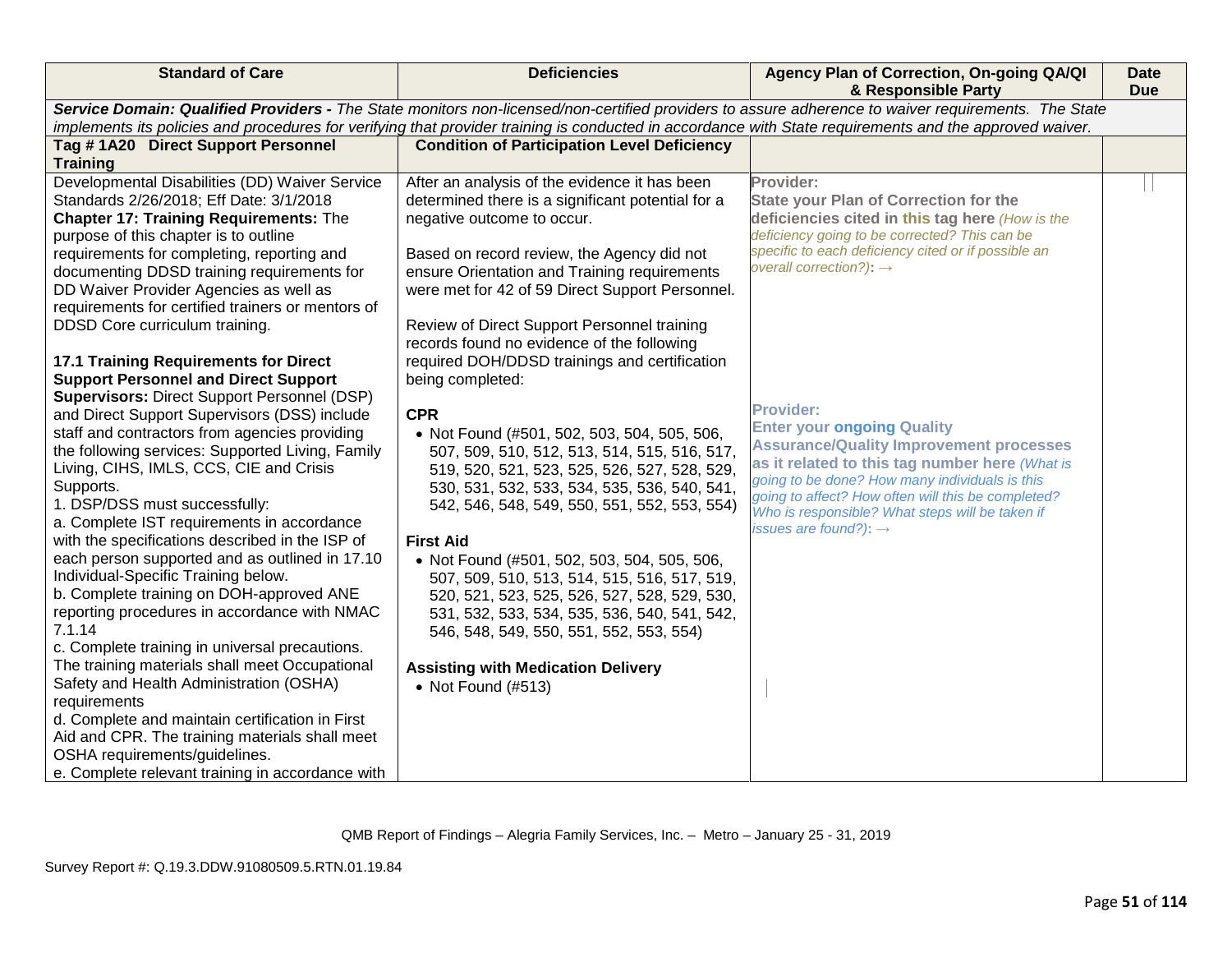| OSHA requirements (if job involves exposure to       |  |  |
|------------------------------------------------------|--|--|
| hazardous chemicals).                                |  |  |
| f. Become certified in a DDSD-approved system        |  |  |
| of crisis prevention and intervention (e.g.,         |  |  |
| MANDT, Handle with Care, CPI) before using           |  |  |
| EPR. Agency DSP and DSS shall maintain               |  |  |
| certification in a DDSD-approved system if any       |  |  |
| person they support has a BCIP that includes         |  |  |
| the use of EPR.                                      |  |  |
| g. Complete and maintain certification in a          |  |  |
| DDSD-approved medication course if required to       |  |  |
| assist with medication delivery.                     |  |  |
| h. Complete training regarding the HIPAA.            |  |  |
| 2. Any staff being used in an emergency to fill in   |  |  |
| or cover a shift must have at a minimum the          |  |  |
| DDSD required core trainings and be on shift         |  |  |
| with a DSP who has completed the relevant IST.       |  |  |
|                                                      |  |  |
| 17.1.2 Training Requirements for Service             |  |  |
| <b>Coordinators (SC): Service Coordinators (SCs)</b> |  |  |
| refer to staff at agencies providing the following   |  |  |
| services: Supported Living, Family Living,           |  |  |
| Customized In-home Supports, Intensive               |  |  |
| Medical Living, Customized Community                 |  |  |
| Supports, Community Integrated Employment,           |  |  |
| and Crisis Supports.                                 |  |  |
| 1. A SC must successfully:                           |  |  |
| a. Complete IST requirements in accordance           |  |  |
| with the specifications described in the ISP of      |  |  |
| each person supported, and as outlined in the        |  |  |
| 17.10 Individual-Specific Training below.            |  |  |
| b. Complete training on DOH-approved ANE             |  |  |
| reporting procedures in accordance with NMAC         |  |  |
| 7.1.14.                                              |  |  |
| c. Complete training in universal precautions.       |  |  |
| The training materials shall meet Occupational       |  |  |
| Safety and Health Administration (OSHA)              |  |  |
| requirements.                                        |  |  |
| d. Complete and maintain certification in First      |  |  |
| Aid and CPR. The training materials shall meet       |  |  |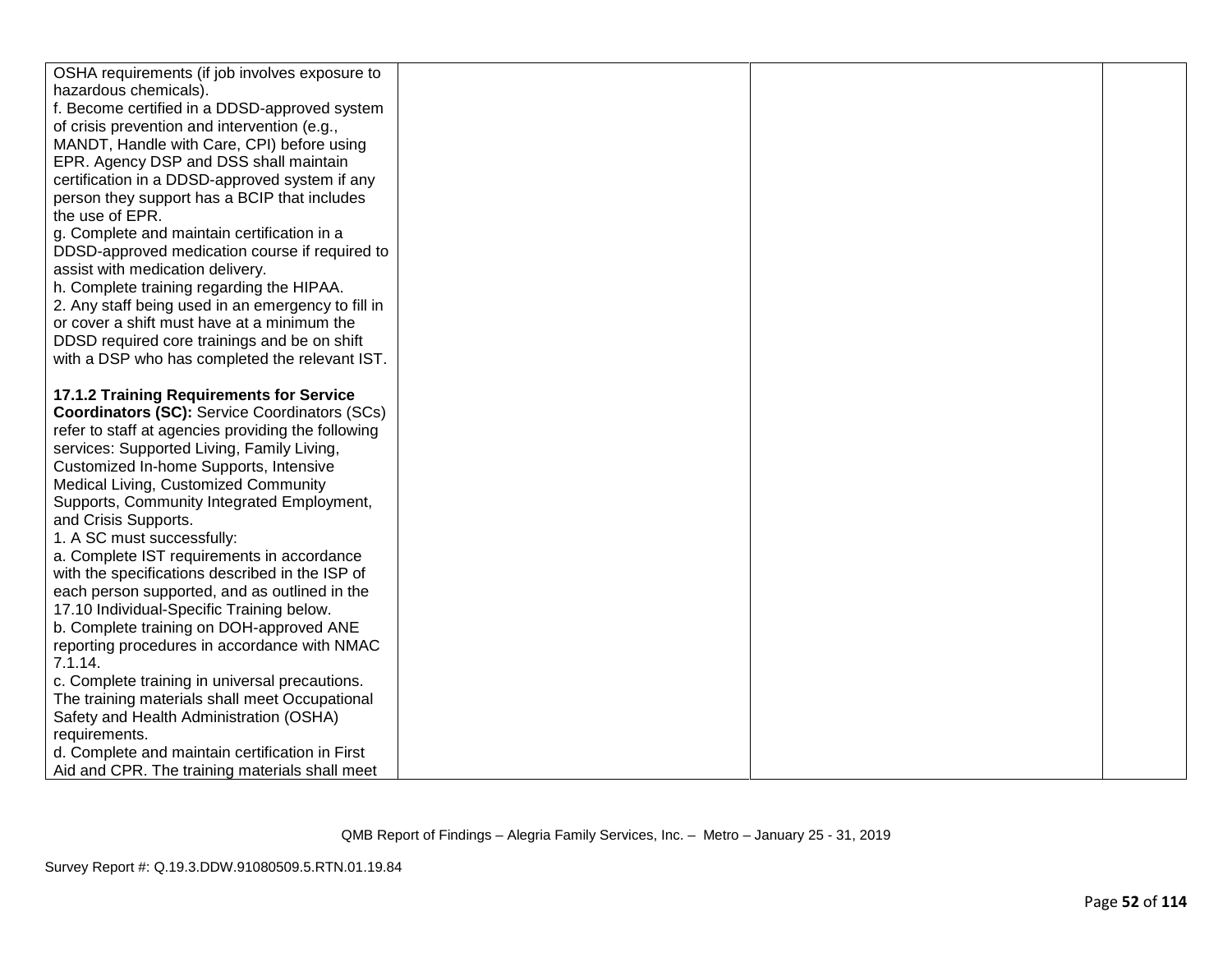| OSHA requirements/guidelines.                      |  |  |
|----------------------------------------------------|--|--|
| e. Complete relevant training in accordance with   |  |  |
| OSHA requirements (if job involves exposure to     |  |  |
| hazardous chemicals).                              |  |  |
| f. Become certified in a DDSD-approved system      |  |  |
| of crisis prevention and intervention (e.g.,       |  |  |
| MANDT, Handle with Care, CPI) before using         |  |  |
| emergency physical restraint. Agency SC shall      |  |  |
| maintain certification in a DDSD-approved          |  |  |
| system if a person they support has a              |  |  |
| Behavioral Crisis Intervention Plan that includes  |  |  |
| the use of emergency physical restraint.           |  |  |
| g. Complete and maintain certification in AWMD     |  |  |
| if required to assist with medications.            |  |  |
| h. Complete training regarding the HIPAA.          |  |  |
| 2. Any staff being used in an emergency to fill in |  |  |
| or cover a shift must have at a minimum the        |  |  |
| DDSD required core trainings.                      |  |  |
|                                                    |  |  |
|                                                    |  |  |
|                                                    |  |  |
|                                                    |  |  |
|                                                    |  |  |
|                                                    |  |  |
|                                                    |  |  |
|                                                    |  |  |
|                                                    |  |  |
|                                                    |  |  |
|                                                    |  |  |
|                                                    |  |  |
|                                                    |  |  |
|                                                    |  |  |
|                                                    |  |  |
|                                                    |  |  |
|                                                    |  |  |
|                                                    |  |  |
|                                                    |  |  |
|                                                    |  |  |
|                                                    |  |  |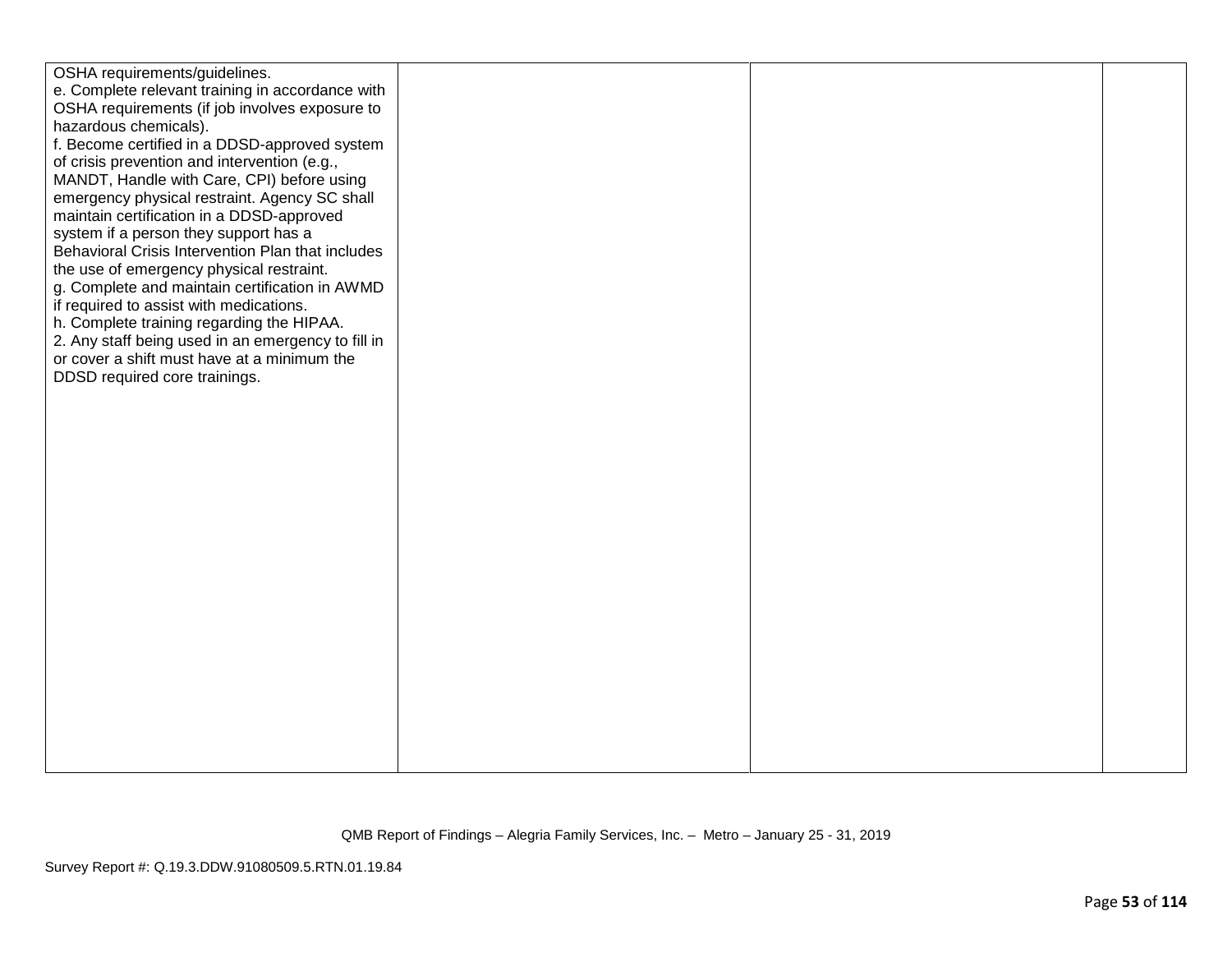| Tag #1A22 Agency Personnel Competency            | <b>Condition of Participation Level Deficiency</b> |                                                                                                       |  |
|--------------------------------------------------|----------------------------------------------------|-------------------------------------------------------------------------------------------------------|--|
| Developmental Disabilities (DD) Waiver Service   | After an analysis of the evidence it has been      | <b>Provider:</b>                                                                                      |  |
| Standards 2/26/2018; Eff Date: 3/1/2018          | determined there is a significant potential for a  | <b>State your Plan of Correction for the</b>                                                          |  |
| <b>Chapter 13: Nursing Services</b>              | negative outcome to occur.                         | deficiencies cited in this tag here (How is the                                                       |  |
| 13.2.11 Training and Implementation of           |                                                    | deficiency going to be corrected? This can be                                                         |  |
| Plans:                                           | Based on interview, the Agency did not ensure      | specific to each deficiency cited or if possible an                                                   |  |
| 1. RNs and LPNs are required to provide          | training competencies were met for 4 of 14         | overall correction?): $\rightarrow$                                                                   |  |
| Individual Specific Training (IST) regarding     | Direct Support Personnel.                          |                                                                                                       |  |
| <b>HCPs and MERPs.</b>                           |                                                    |                                                                                                       |  |
| 2. The agency nurse is required to deliver and   | When DSP were asked if the Individual had          |                                                                                                       |  |
| document training for DSP/DSS regarding the      | any food and / or medication allergies that        |                                                                                                       |  |
| healthcare interventions/strategies and MERPs    | could be potentially life threatening, the         |                                                                                                       |  |
| that the DSP are responsible to implement,       | following was reported:                            |                                                                                                       |  |
| clearly indicating level of competency achieved  |                                                    |                                                                                                       |  |
| by each trainee as described in Chapter 17.10    | • DSP #557 stated, "Not that I know of." As        | <b>Provider:</b>                                                                                      |  |
| Individual-Specific Training.                    | indicated by the ISP, the individual is allergic   | <b>Enter your ongoing Quality</b>                                                                     |  |
|                                                  | to cream cheese. (Individual #10)                  | <b>Assurance/Quality Improvement processes</b>                                                        |  |
| <b>Chapter 17: Training Requirement</b>          |                                                    | as it related to this tag number here (What is                                                        |  |
| 17.10 Individual-Specific Training: The          | When DSP were asked if the Individual had          | going to be done? How many individuals is this                                                        |  |
| following are elements of IST: defined standards | Health Care Plans and where could they be          | going to effect? How often will this be completed?<br>Who is responsible? What steps will be taken if |  |
| of performance, curriculum tailored to teach     | located, the following was reported:               | issues are found?): $\rightarrow$                                                                     |  |
| skills and knowledge necessary to meet those     |                                                    |                                                                                                       |  |
| standards of performance, and formal             | • DSP #516 stated, "I haven't seen any." The       |                                                                                                       |  |
| examination or demonstration to verify           | Individual Specific Training section of the ISP    |                                                                                                       |  |
| standards of performance, using the established  | indicates the Individual requires a Health Care    |                                                                                                       |  |
| DDSD training levels of awareness, knowledge,    | Plan for: Osteoporosis. (Individual #4)            |                                                                                                       |  |
| and skill.                                       |                                                    |                                                                                                       |  |
| Reaching an awareness level may be               | • DSP #563 stated, "No." The Individual            |                                                                                                       |  |
| accomplished by reading plans or other           | Specific Training section of the ISP indicates     |                                                                                                       |  |
| information. The trainee is cognizant of         | the Individual requires a Health Care Plan for:    |                                                                                                       |  |
| information related to a person's specific       | Osteoporosis. (Individual #4)                      |                                                                                                       |  |
| condition. Verbal or written recall of basic     |                                                    |                                                                                                       |  |
| information or knowing where to access the       | When DSP were asked if the Individual had          |                                                                                                       |  |
| information can verify awareness.                | <b>Medical Emergency Response Plans and</b>        |                                                                                                       |  |
| Reaching a knowledge level may take the form     | where could they be located, the following         |                                                                                                       |  |
| of observing a plan in action, reading a plan    | was reported:                                      |                                                                                                       |  |
| more thoroughly, or having a plan described by   |                                                    |                                                                                                       |  |
| the author or their designee. Verbal or written  | • DSP #516 stated, "No, I don't think so." The     |                                                                                                       |  |
| recall or demonstration may verify this level of | Individual Specific Training section of the ISP    |                                                                                                       |  |
| competence.                                      | indicates the Individual requires a Medical        |                                                                                                       |  |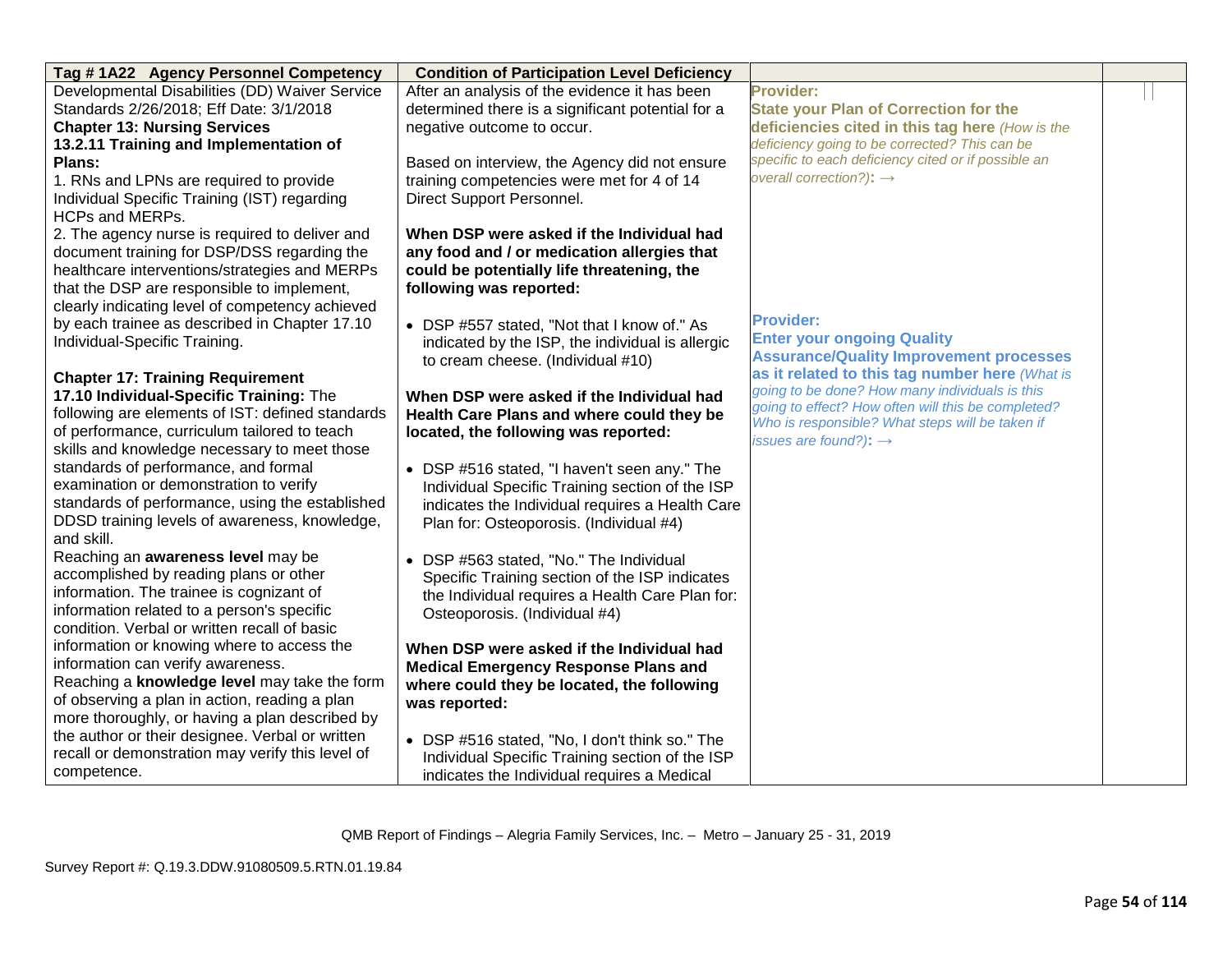| Reaching a skill level involves being trained by<br>a therapist, nurse, designated or experienced<br>designated trainer. The trainer shall demonstrate | Emergency Response Plan for: Osteopenia.<br>(Individual #4) |  |
|--------------------------------------------------------------------------------------------------------------------------------------------------------|-------------------------------------------------------------|--|
| the techniques according to the plan. Then they                                                                                                        | • DSP #563 stated, "No." The Individual                     |  |
| observe and provide feedback to the trainee as                                                                                                         | Specific Training section of the ISP indicates              |  |
| they implement the techniques. This should be                                                                                                          | the Individual requires a Medical Emergency                 |  |
| repeated until competence is demonstrated.                                                                                                             | Response Plan for: Osteopenia. (Individual                  |  |
| Demonstration of skill or observed                                                                                                                     | #4)                                                         |  |
| implementation of the techniques or strategies                                                                                                         |                                                             |  |
| verifies skill level competence. Trainees should                                                                                                       | When DSP were asked if they knew the                        |  |
| be observed on more than one occasion to                                                                                                               | Individual's health condition/ diagnosis or                 |  |
| ensure appropriate techniques are maintained                                                                                                           | where the information could be found, the                   |  |
| and to provide additional coaching/feedback.                                                                                                           | following was reported:                                     |  |
| Individuals shall receive services from                                                                                                                |                                                             |  |
| competent and qualified Provider Agency                                                                                                                | • DSP #516 stated, "I know she has                          |  |
| personnel who must successfully complete IST                                                                                                           | osteoporosis, that's the only one I'm sure of."             |  |
| requirements in accordance with the                                                                                                                    | The Individual is also diagnosed with Allergic              |  |
| specifications described in the ISP of each                                                                                                            | Arthritis, Depressive Disorder, Osteopenia,                 |  |
| person supported.                                                                                                                                      | Posttraumatic Stress Disorder (PTSD),                       |  |
| 1. IST must be arranged and conducted at least                                                                                                         | Gastroesophageal Disease (GERD),                            |  |
| annually. IST includes training on the ISP                                                                                                             | Symptomatic Menopausal and Intellectual                     |  |
| Desired Outcomes, Action Plans, strategies, and                                                                                                        | Disabilities. (Individual #4)                               |  |
| information about the person's preferences                                                                                                             |                                                             |  |
| regarding privacy, communication style, and                                                                                                            | When DSP were asked if they received                        |  |
| routines. More frequent training may be                                                                                                                | training on the Individual's Occupational                   |  |
| necessary if the annual ISP changes before the                                                                                                         | Therapy Plan and if so, what the plan                       |  |
| year ends.                                                                                                                                             | covered, the following was reported:                        |  |
| 2. IST for therapy-related WDSI, HCPs, MERPs,                                                                                                          |                                                             |  |
| CARMPs, PBSA, PBSP, and BCIP, must occur                                                                                                               | • DSP #557 stated, "I don't think so. If he does I          |  |
| at least annually and more often if plans change,                                                                                                      | have never met with the OT." According to                   |  |
| or if monitoring by the plan author or agency                                                                                                          | the Individual Specific Training Section of the             |  |
| finds incorrect implementation, when new DSP                                                                                                           | ISP, the Individual requires an Occupational                |  |
| or CM are assigned to work with a person, or                                                                                                           | Therapy Plan. (Individual #10)                              |  |
| when an existing DSP or CM requires a                                                                                                                  |                                                             |  |
| refresher.                                                                                                                                             | When DSP were asked if they received                        |  |
| 3. The competency level of the training is based                                                                                                       | training on the Individual's Behavioral Crisis              |  |
| on the IST section of the ISP.                                                                                                                         | Intervention Plan (BCIP) and if so, what the                |  |
| 4. The person should be present for and                                                                                                                | plan covered, the following was reported:                   |  |
| involved in IST whenever possible.                                                                                                                     |                                                             |  |
| 5. Provider Agencies are responsible for tracking                                                                                                      |                                                             |  |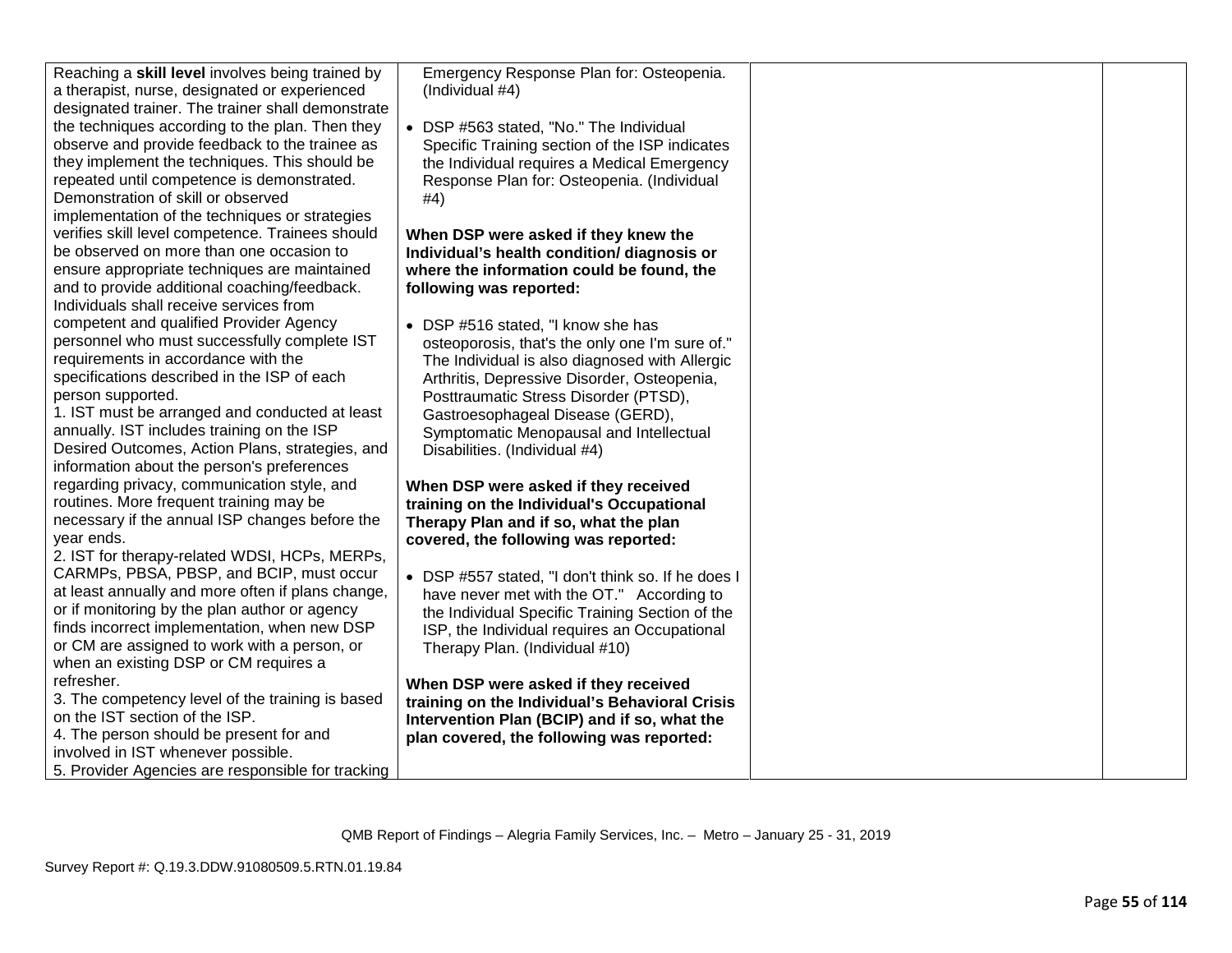| of IST requirements.<br>6. Provider Agencies must arrange and ensure<br>that DSP's are trained on the contents of the<br>plans in accordance with timelines indicated in<br>the Individual-Specific Training Requirements:<br>Support Plans section of the ISP and notify the<br>plan authors when new DSP are hired to<br>arrange for trainings.<br>7. If a therapist, BSC, nurse, or other author of a<br>plan, healthcare or otherwise, chooses to<br>designate a trainer, that person is still | • DSP #524 stated, "No." According to the<br>Individual Specific Training Section of the ISP<br>and the agency file, the individual has<br>Behavioral Crisis Intervention Plan. (Individual<br>#5) |  |
|----------------------------------------------------------------------------------------------------------------------------------------------------------------------------------------------------------------------------------------------------------------------------------------------------------------------------------------------------------------------------------------------------------------------------------------------------------------------------------------------------|----------------------------------------------------------------------------------------------------------------------------------------------------------------------------------------------------|--|
| responsible for providing the curriculum to the<br>designated trainer. The author of the plan is also<br>responsible for ensuring the designated trainer<br>is verifying competency in alignment with their<br>curriculum, doing periodic quality assurance<br>checks with their designated trainer, and re-<br>certifying the designated trainer at least annually<br>and/or when there is a change to a person's<br>plan.                                                                        |                                                                                                                                                                                                    |  |
|                                                                                                                                                                                                                                                                                                                                                                                                                                                                                                    |                                                                                                                                                                                                    |  |
|                                                                                                                                                                                                                                                                                                                                                                                                                                                                                                    |                                                                                                                                                                                                    |  |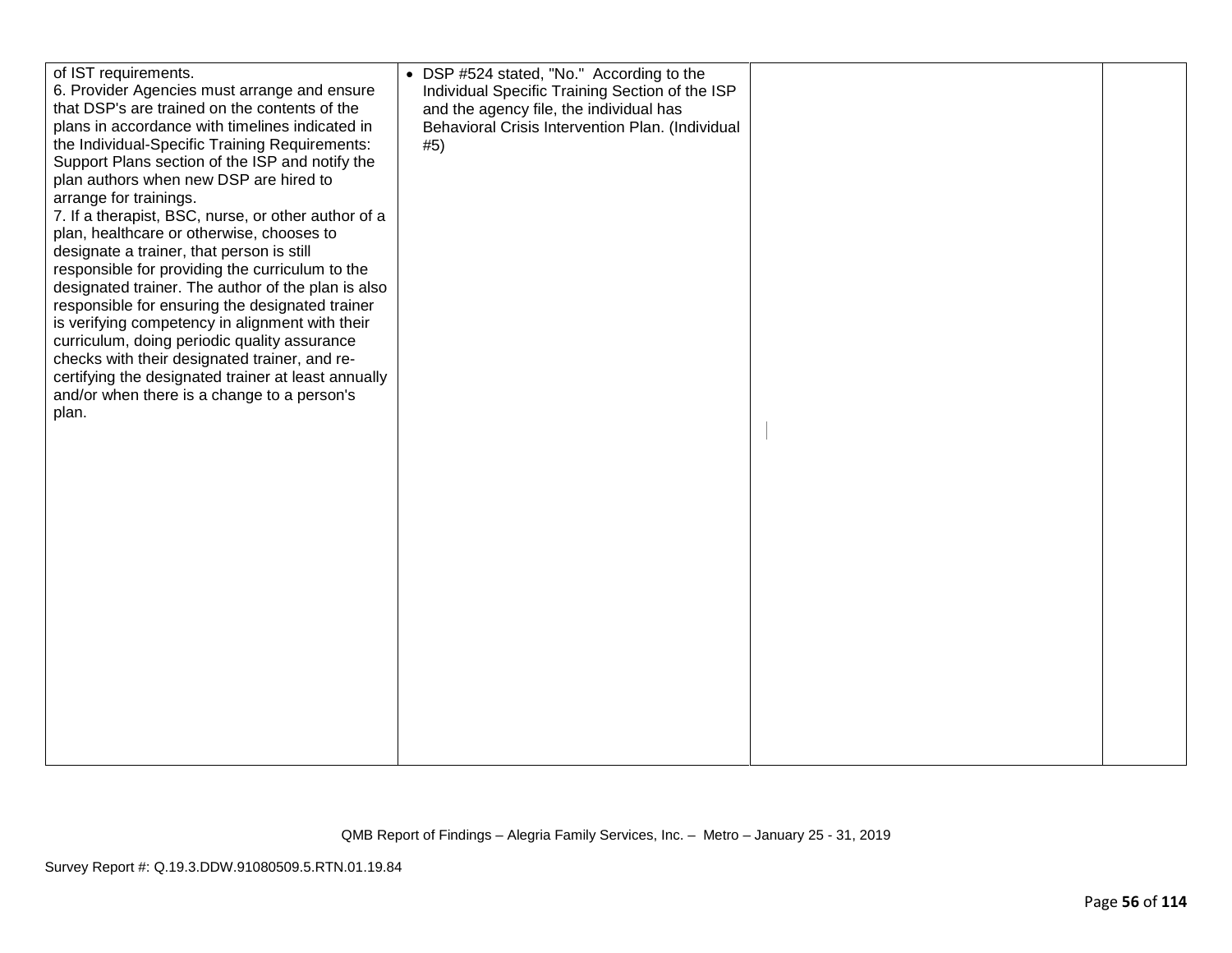| Tag #1A25.1 Caregiver Criminal History             | <b>Condition of Participation Level Deficiency</b> |                                                     |  |
|----------------------------------------------------|----------------------------------------------------|-----------------------------------------------------|--|
| <b>Screening</b>                                   |                                                    |                                                     |  |
| <b>NMAC 7.1.9.8 CAREGIVER AND HOSPITAL</b>         | After an analysis of the evidence it has been      | <b>Provider:</b>                                    |  |
| <b>CAREGIVER EMPLOYMENT</b>                        | determined there is a significant potential for a  | <b>State your Plan of Correction for the</b>        |  |
| <b>REQUIREMENTS:</b>                               | negative outcome to occur.                         | deficiencies cited in this tag here (How is the     |  |
| A. General: The responsibility for compliance      |                                                    | deficiency going to be corrected? This can be       |  |
| with the requirements of the act applies to both   | Based on record review, the Agency did not         | specific to each deficiency cited or if possible an |  |
| the care provider and to all applicants,           | maintain documentation indicating Caregiver        | overall correction?): $\rightarrow$                 |  |
| caregivers and hospital caregivers. All            | Criminal History Screening was completed as        |                                                     |  |
| applicants for employment to whom an offer of      | required for 2 of 66 Agency Personnel.             |                                                     |  |
| employment is made or caregivers and hospital      |                                                    |                                                     |  |
| caregivers employed by or contracted to a care     | The following Agency Personnel Files               |                                                     |  |
| provider must consent to a nationwide and          | contained no evidence of Caregiver Criminal        |                                                     |  |
| statewide criminal history screening, as           | <b>History Screenings:</b>                         |                                                     |  |
| described in Subsections D, E and F of this        |                                                    |                                                     |  |
| section, upon offer of employment or at the time   | <b>Direct Support Personnel (DSP):</b>             | <b>Provider:</b>                                    |  |
| of entering into a contractual relationship with   |                                                    | <b>Enter your ongoing Quality</b>                   |  |
| the care provider. Care providers shall submit all | • #504 – Date of hire $5/18/2012$ .                | <b>Assurance/Quality Improvement processes</b>      |  |
| fees and pertinent application information for all |                                                    | as it related to this tag number here (What is      |  |
| applicants, caregivers or hospital caregivers as   | • #551 - Date of hire 5/14/2018.                   | going to be done? How many individuals is this      |  |
| described in Subsections D, E and F of this        |                                                    | going to effect? How often will this be completed?  |  |
| section. Pursuant to Section 29-17-5 NMSA          |                                                    | Who is responsible? What steps will be taken if     |  |
| 1978 (Amended) of the act, a care provider's       |                                                    | issues are found?): $\rightarrow$                   |  |
| failure to comply is grounds for the state agency  |                                                    |                                                     |  |
| having enforcement authority with respect to the   |                                                    |                                                     |  |
| care provider] to impose appropriate               |                                                    |                                                     |  |
| administrative sanctions and penalties.            |                                                    |                                                     |  |
| B. Exception: A caregiver or hospital caregiver    |                                                    |                                                     |  |
| applying for employment or contracting services    |                                                    |                                                     |  |
| with a care provider within twelve (12) months of  |                                                    |                                                     |  |
| the caregiver's or hospital caregiver's most       |                                                    |                                                     |  |
| recent nationwide criminal history screening       |                                                    |                                                     |  |
| which list no disqualifying convictions shall only |                                                    |                                                     |  |
| apply for a statewide criminal history screening   |                                                    |                                                     |  |
| upon offer of employment or at the time of         |                                                    |                                                     |  |
| entering into a contractual relationship with the  |                                                    |                                                     |  |
| care provider. At the discretion of the care       |                                                    |                                                     |  |
| provider a nationwide criminal history screening,  |                                                    |                                                     |  |
| additional to the required statewide criminal      |                                                    |                                                     |  |
| history screening, may be requested.               |                                                    |                                                     |  |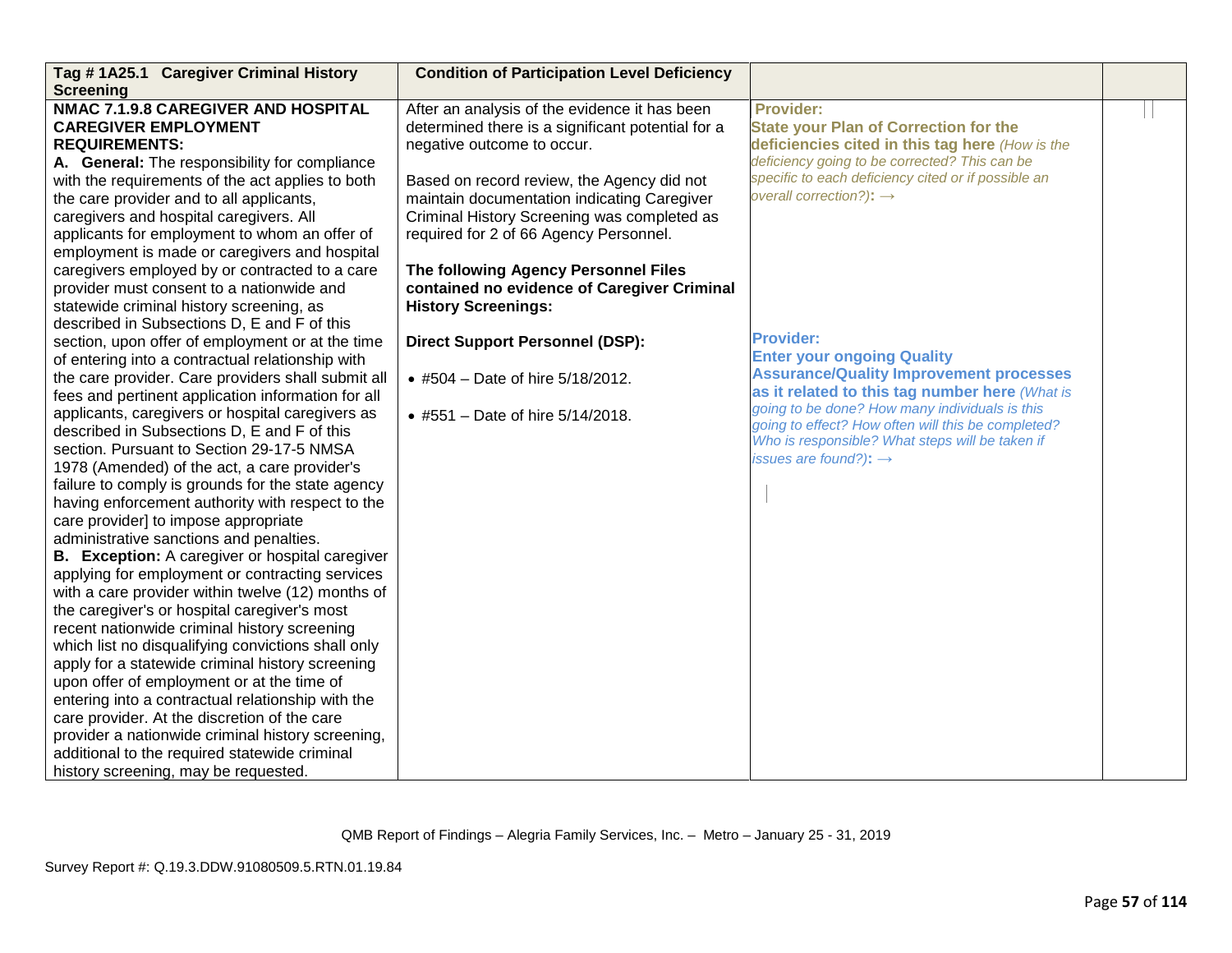| C. Conditional Employment: Applicants,            |  |  |
|---------------------------------------------------|--|--|
| caregivers, and hospital caregivers who have      |  |  |
| submitted all completed documents and paid all    |  |  |
| applicable fees for a nationwide and statewide    |  |  |
| criminal history screening may be deemed to       |  |  |
| have conditional supervised employment            |  |  |
| pending receipt of written notice given by the    |  |  |
| department as to whether the applicant,           |  |  |
| caregiver or hospital caregiver has a             |  |  |
| disqualifying conviction.                         |  |  |
| F. Timely Submission: Care providers shall        |  |  |
| submit all fees and pertinent application         |  |  |
| information for all individuals who meet the      |  |  |
| definition of an applicant, caregiver or hospital |  |  |
| caregiver as described in Subsections B, D and    |  |  |
| K of 7.1.9.7 NMAC, no later than twenty (20)      |  |  |
| calendar days from the first day of employment    |  |  |
| or effective date of a contractual relationship   |  |  |
| with the care provider.                           |  |  |
| G. Maintenance of Records: Care providers         |  |  |
| shall maintain documentation relating to all      |  |  |
| employees and contractors evidencing              |  |  |
| compliance with the act and these rules.          |  |  |
| (1) During the term of employment, care           |  |  |
| providers shall maintain evidence of each         |  |  |
| applicant, caregiver or hospital caregiver's      |  |  |
| clearance, pending reconsideration, or            |  |  |
| disqualification.                                 |  |  |
| (2) Care providers shall maintain documented      |  |  |
| evidence showing the basis for any                |  |  |
| determination by the care provider that an        |  |  |
| employee or contractor performs job functions     |  |  |
| that do not fall within the scope of the          |  |  |
| requirement for nationwide or statewide criminal  |  |  |
| history screening. A memorandum in an             |  |  |
| employee's file stating "This employee does not   |  |  |
| provide direct care or have routine unsupervised  |  |  |
| physical or financial access to care recipients   |  |  |
| served by [name of care provider]," together with |  |  |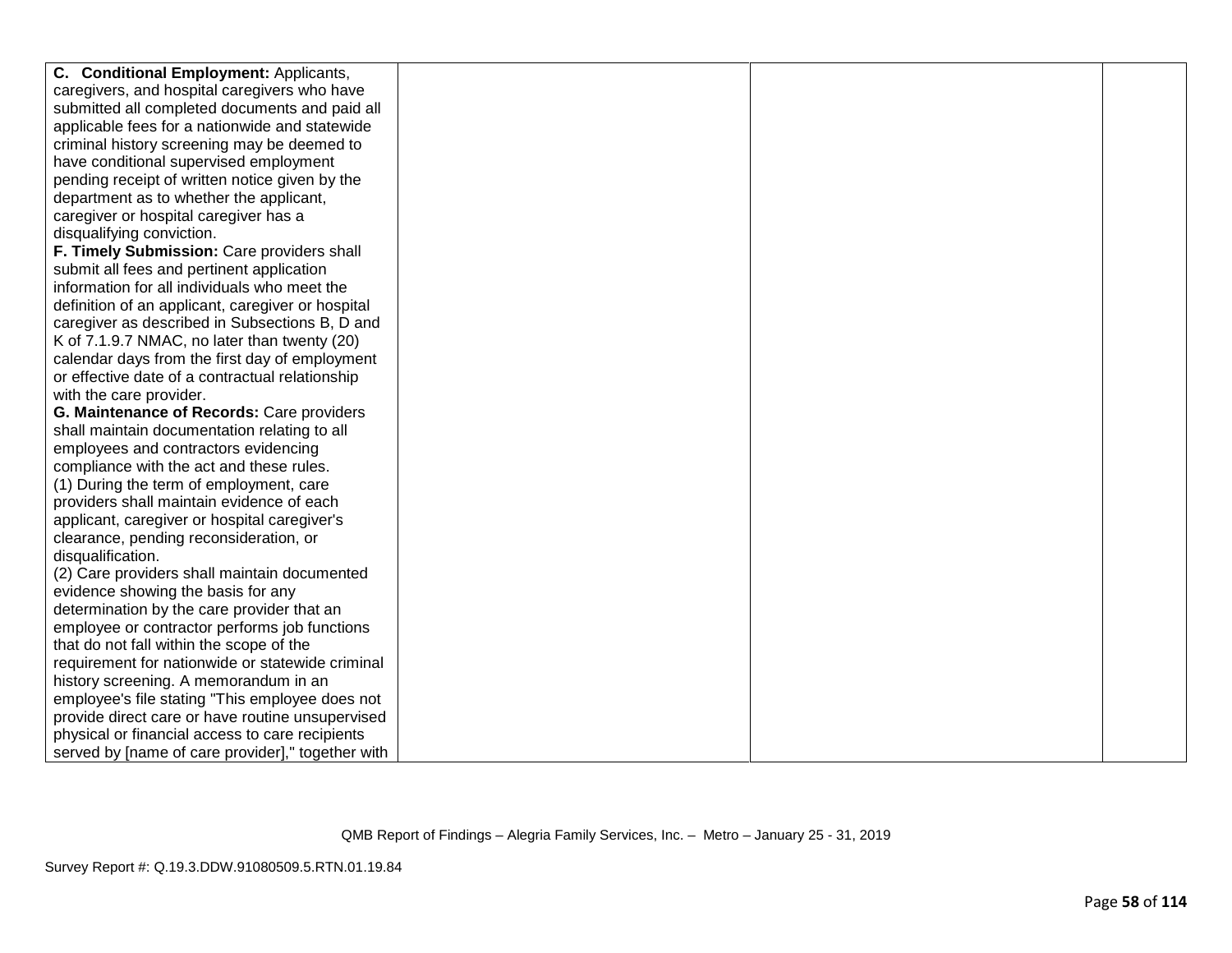| the employee's job description, shall suffice for                                               |  |  |
|-------------------------------------------------------------------------------------------------|--|--|
| record keeping purposes.                                                                        |  |  |
| NMAC 7.1.9.9 CAREGIVERS OR HOSPITAL                                                             |  |  |
| <b>CAREGIVERS AND APPLICANTS WITH</b>                                                           |  |  |
| <b>DISQUALIFYING CONVICTIONS:</b>                                                               |  |  |
| A. Prohibition on Employment: A care                                                            |  |  |
| provider shall not hire or continue the                                                         |  |  |
| employment or contractual services of any                                                       |  |  |
| applicant, caregiver or hospital caregiver for                                                  |  |  |
| whom the care provider has received notice of a                                                 |  |  |
| disqualifying conviction, except as provided in                                                 |  |  |
| Subsection B of this section.                                                                   |  |  |
| NMAC 7.1.9.11 DISQUALIFYING                                                                     |  |  |
| <b>CONVICTIONS.</b> The following felony convictions                                            |  |  |
| disqualify an applicant, caregiver or hospital                                                  |  |  |
| caregiver from employment or contractual                                                        |  |  |
| services with a care provider:                                                                  |  |  |
| A. homicide;                                                                                    |  |  |
| <b>B.</b> trafficking, or trafficking in controlled                                             |  |  |
| substances;                                                                                     |  |  |
| C. kidnapping, false imprisonment, aggravated                                                   |  |  |
| assault or aggravated battery;                                                                  |  |  |
| D. rape, criminal sexual penetration, criminal<br>sexual contact, incest, indecent exposure, or |  |  |
| other related felony sexual offenses;                                                           |  |  |
| E. crimes involving adult abuse, neglect or                                                     |  |  |
| financial exploitation;                                                                         |  |  |
| F. crimes involving child abuse or neglect;                                                     |  |  |
| G. crimes involving robbery, larceny, extortion,                                                |  |  |
| burglary, fraud, forgery, embezzlement, credit                                                  |  |  |
| card fraud, or receiving stolen property; or                                                    |  |  |
| H. an attempt, solicitation, or conspiracy                                                      |  |  |
| involving any of the felonies in this subsection.                                               |  |  |
|                                                                                                 |  |  |
|                                                                                                 |  |  |
|                                                                                                 |  |  |
|                                                                                                 |  |  |
|                                                                                                 |  |  |
|                                                                                                 |  |  |
|                                                                                                 |  |  |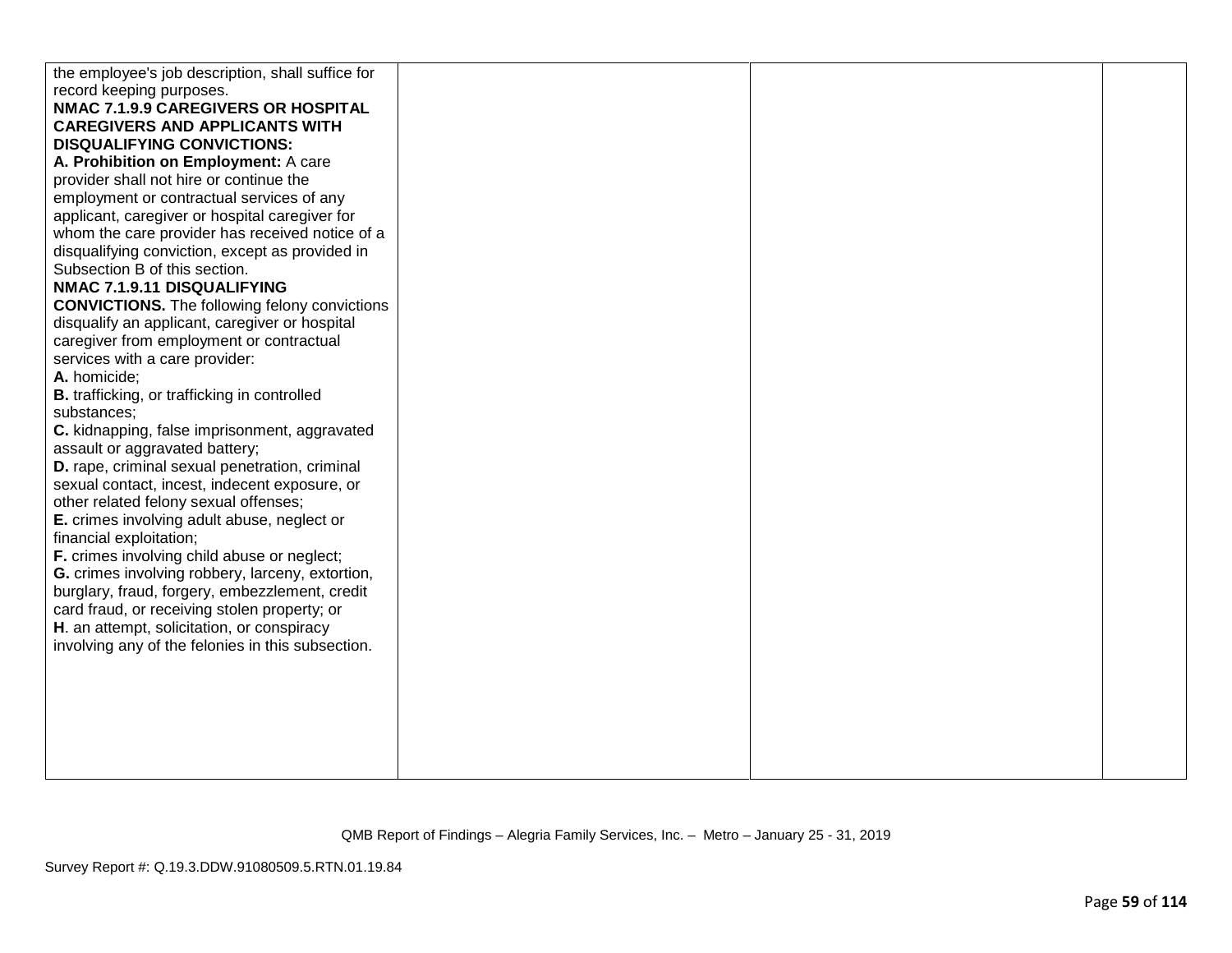| Tag #1A26 Consolidated On-line                                                                                                                                                                                                                                                                                                                                                                                                                                                                                                                                                                                                                                                                                                                                                                                                                                                                                                                                                                                                   | <b>Standard Level Deficiency</b>                    |                                                     |  |
|----------------------------------------------------------------------------------------------------------------------------------------------------------------------------------------------------------------------------------------------------------------------------------------------------------------------------------------------------------------------------------------------------------------------------------------------------------------------------------------------------------------------------------------------------------------------------------------------------------------------------------------------------------------------------------------------------------------------------------------------------------------------------------------------------------------------------------------------------------------------------------------------------------------------------------------------------------------------------------------------------------------------------------|-----------------------------------------------------|-----------------------------------------------------|--|
| <b>Registry/Employee Abuse Registry</b>                                                                                                                                                                                                                                                                                                                                                                                                                                                                                                                                                                                                                                                                                                                                                                                                                                                                                                                                                                                          |                                                     |                                                     |  |
| NMAC 7.1.12.8 - REGISTRY ESTABLISHED;                                                                                                                                                                                                                                                                                                                                                                                                                                                                                                                                                                                                                                                                                                                                                                                                                                                                                                                                                                                            | Based on record review, the Agency did not          | Provider:                                           |  |
| PROVIDER INQUIRY REQUIRED: Upon the                                                                                                                                                                                                                                                                                                                                                                                                                                                                                                                                                                                                                                                                                                                                                                                                                                                                                                                                                                                              | maintain documentation in the employee's            | <b>State your Plan of Correction for the</b>        |  |
| effective date of this rule, the department has                                                                                                                                                                                                                                                                                                                                                                                                                                                                                                                                                                                                                                                                                                                                                                                                                                                                                                                                                                                  | personnel records that evidenced inquiry into the   | deficiencies cited in this tag here (How is the     |  |
| established and maintains an accurate and                                                                                                                                                                                                                                                                                                                                                                                                                                                                                                                                                                                                                                                                                                                                                                                                                                                                                                                                                                                        | Employee Abuse Registry prior to employment         | deficiency going to be corrected? This can be       |  |
| complete electronic registry that contains the                                                                                                                                                                                                                                                                                                                                                                                                                                                                                                                                                                                                                                                                                                                                                                                                                                                                                                                                                                                   | for 1 of 66 Agency Personnel.                       | specific to each deficiency cited or if possible an |  |
| name, date of birth, address, social security                                                                                                                                                                                                                                                                                                                                                                                                                                                                                                                                                                                                                                                                                                                                                                                                                                                                                                                                                                                    |                                                     | overall correction?): $\rightarrow$                 |  |
| number, and other appropriate identifying                                                                                                                                                                                                                                                                                                                                                                                                                                                                                                                                                                                                                                                                                                                                                                                                                                                                                                                                                                                        | The following Agency Personnel records              |                                                     |  |
| information of all persons who, while employed by                                                                                                                                                                                                                                                                                                                                                                                                                                                                                                                                                                                                                                                                                                                                                                                                                                                                                                                                                                                | contained evidence that indicated the               |                                                     |  |
| a provider, have been determined by the                                                                                                                                                                                                                                                                                                                                                                                                                                                                                                                                                                                                                                                                                                                                                                                                                                                                                                                                                                                          | <b>Employee Abuse Registry check was</b>            |                                                     |  |
| department, as a result of an investigation of a                                                                                                                                                                                                                                                                                                                                                                                                                                                                                                                                                                                                                                                                                                                                                                                                                                                                                                                                                                                 | completed after hire:                               |                                                     |  |
| complaint, to have engaged in a substantiated                                                                                                                                                                                                                                                                                                                                                                                                                                                                                                                                                                                                                                                                                                                                                                                                                                                                                                                                                                                    |                                                     |                                                     |  |
| registry-referred incident of abuse, neglect or                                                                                                                                                                                                                                                                                                                                                                                                                                                                                                                                                                                                                                                                                                                                                                                                                                                                                                                                                                                  | <b>Direct Support Personnel (DSP):</b>              |                                                     |  |
| exploitation of a person receiving care or services                                                                                                                                                                                                                                                                                                                                                                                                                                                                                                                                                                                                                                                                                                                                                                                                                                                                                                                                                                              |                                                     |                                                     |  |
| from a provider. Additions and updates to the                                                                                                                                                                                                                                                                                                                                                                                                                                                                                                                                                                                                                                                                                                                                                                                                                                                                                                                                                                                    | $\bullet$ #546 - Date of hire 11/23/2017, completed | <b>Provider:</b>                                    |  |
| registry shall be posted no later than two (2)                                                                                                                                                                                                                                                                                                                                                                                                                                                                                                                                                                                                                                                                                                                                                                                                                                                                                                                                                                                   | 11/30/2017.                                         | <b>Enter your ongoing Quality</b>                   |  |
| business days following receipt. Only department                                                                                                                                                                                                                                                                                                                                                                                                                                                                                                                                                                                                                                                                                                                                                                                                                                                                                                                                                                                 |                                                     | <b>Assurance/Quality Improvement processes</b>      |  |
| staff designated by the custodian may access,                                                                                                                                                                                                                                                                                                                                                                                                                                                                                                                                                                                                                                                                                                                                                                                                                                                                                                                                                                                    |                                                     | as it related to this tag number here (What is      |  |
| maintain and update the data in the registry.                                                                                                                                                                                                                                                                                                                                                                                                                                                                                                                                                                                                                                                                                                                                                                                                                                                                                                                                                                                    |                                                     | going to be done? How many individuals is this      |  |
| A. Provider requirement to inquire of registry. A                                                                                                                                                                                                                                                                                                                                                                                                                                                                                                                                                                                                                                                                                                                                                                                                                                                                                                                                                                                |                                                     | going to affect? How often will this be completed?  |  |
| provider, prior to employing or contracting with an                                                                                                                                                                                                                                                                                                                                                                                                                                                                                                                                                                                                                                                                                                                                                                                                                                                                                                                                                                              |                                                     | Who is responsible? What steps will be taken if     |  |
|                                                                                                                                                                                                                                                                                                                                                                                                                                                                                                                                                                                                                                                                                                                                                                                                                                                                                                                                                                                                                                  |                                                     | issues are found?): $\rightarrow$                   |  |
|                                                                                                                                                                                                                                                                                                                                                                                                                                                                                                                                                                                                                                                                                                                                                                                                                                                                                                                                                                                                                                  |                                                     |                                                     |  |
|                                                                                                                                                                                                                                                                                                                                                                                                                                                                                                                                                                                                                                                                                                                                                                                                                                                                                                                                                                                                                                  |                                                     |                                                     |  |
|                                                                                                                                                                                                                                                                                                                                                                                                                                                                                                                                                                                                                                                                                                                                                                                                                                                                                                                                                                                                                                  |                                                     |                                                     |  |
|                                                                                                                                                                                                                                                                                                                                                                                                                                                                                                                                                                                                                                                                                                                                                                                                                                                                                                                                                                                                                                  |                                                     |                                                     |  |
|                                                                                                                                                                                                                                                                                                                                                                                                                                                                                                                                                                                                                                                                                                                                                                                                                                                                                                                                                                                                                                  |                                                     |                                                     |  |
|                                                                                                                                                                                                                                                                                                                                                                                                                                                                                                                                                                                                                                                                                                                                                                                                                                                                                                                                                                                                                                  |                                                     |                                                     |  |
|                                                                                                                                                                                                                                                                                                                                                                                                                                                                                                                                                                                                                                                                                                                                                                                                                                                                                                                                                                                                                                  |                                                     |                                                     |  |
|                                                                                                                                                                                                                                                                                                                                                                                                                                                                                                                                                                                                                                                                                                                                                                                                                                                                                                                                                                                                                                  |                                                     |                                                     |  |
|                                                                                                                                                                                                                                                                                                                                                                                                                                                                                                                                                                                                                                                                                                                                                                                                                                                                                                                                                                                                                                  |                                                     |                                                     |  |
|                                                                                                                                                                                                                                                                                                                                                                                                                                                                                                                                                                                                                                                                                                                                                                                                                                                                                                                                                                                                                                  |                                                     |                                                     |  |
|                                                                                                                                                                                                                                                                                                                                                                                                                                                                                                                                                                                                                                                                                                                                                                                                                                                                                                                                                                                                                                  |                                                     |                                                     |  |
|                                                                                                                                                                                                                                                                                                                                                                                                                                                                                                                                                                                                                                                                                                                                                                                                                                                                                                                                                                                                                                  |                                                     |                                                     |  |
|                                                                                                                                                                                                                                                                                                                                                                                                                                                                                                                                                                                                                                                                                                                                                                                                                                                                                                                                                                                                                                  |                                                     |                                                     |  |
|                                                                                                                                                                                                                                                                                                                                                                                                                                                                                                                                                                                                                                                                                                                                                                                                                                                                                                                                                                                                                                  |                                                     |                                                     |  |
|                                                                                                                                                                                                                                                                                                                                                                                                                                                                                                                                                                                                                                                                                                                                                                                                                                                                                                                                                                                                                                  |                                                     |                                                     |  |
|                                                                                                                                                                                                                                                                                                                                                                                                                                                                                                                                                                                                                                                                                                                                                                                                                                                                                                                                                                                                                                  |                                                     |                                                     |  |
|                                                                                                                                                                                                                                                                                                                                                                                                                                                                                                                                                                                                                                                                                                                                                                                                                                                                                                                                                                                                                                  |                                                     |                                                     |  |
|                                                                                                                                                                                                                                                                                                                                                                                                                                                                                                                                                                                                                                                                                                                                                                                                                                                                                                                                                                                                                                  |                                                     |                                                     |  |
| employee, shall inquire of the registry whether the<br>individual under consideration for employment or<br>contracting is listed on the registry.<br>B. Prohibited employment. A provider may not<br>employ or contract with an individual to be an<br>employee if the individual is listed on the registry<br>as having a substantiated registry-referred incident<br>of abuse, neglect or exploitation of a person<br>receiving care or services from a provider.<br>C. Applicant's identifying information required.<br>In making the inquiry to the registry prior to<br>employing or contracting with an employee, the<br>provider shall use identifying information<br>concerning the individual under consideration for<br>employment or contracting sufficient to reasonably<br>and completely search the registry, including the<br>name, address, date of birth, social security<br>number, and other appropriate identifying<br>information required by the registry.<br>D. Documentation of inquiry to registry. The |                                                     |                                                     |  |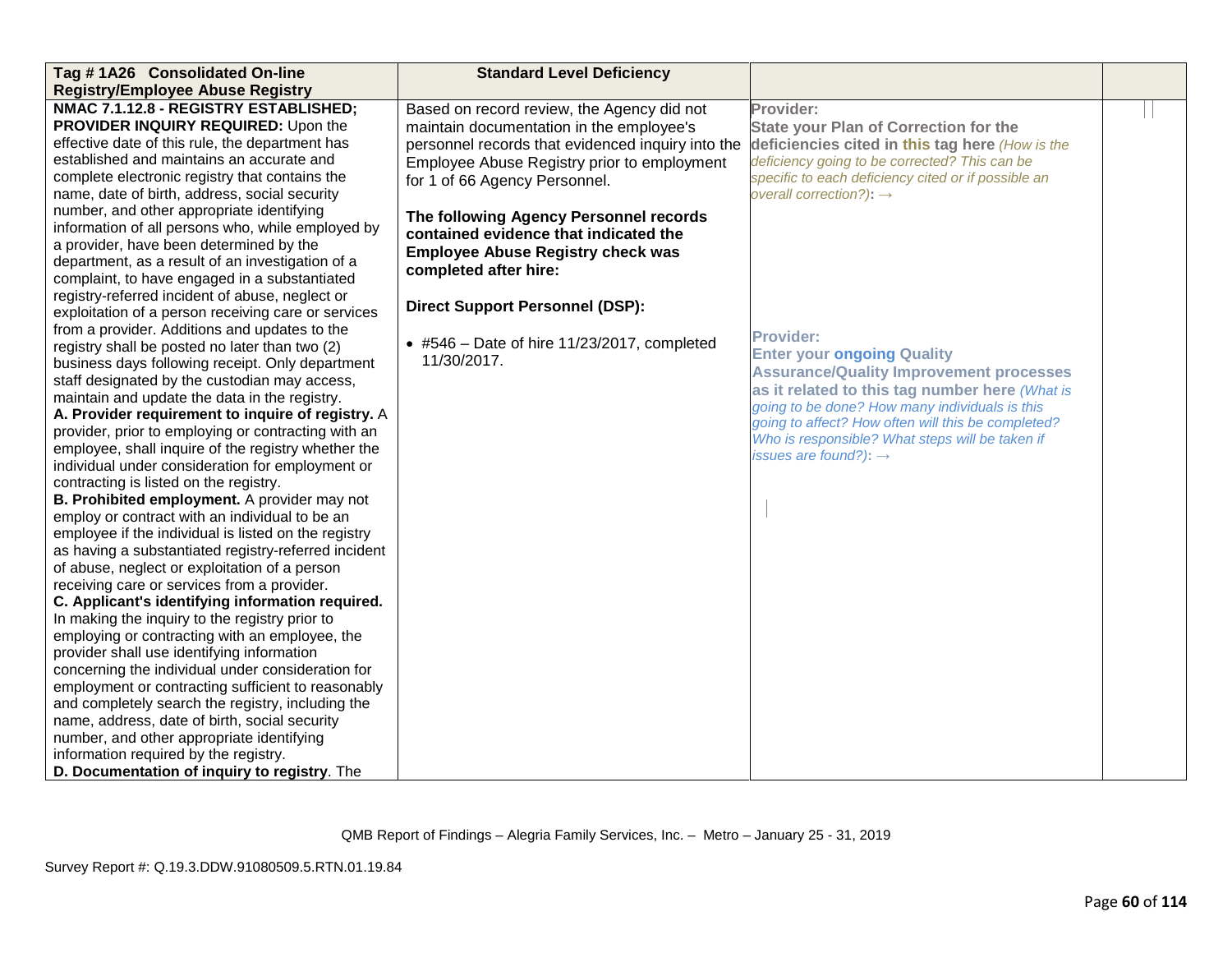| provider shall maintain documentation in the           |  |  |
|--------------------------------------------------------|--|--|
| employee's personnel or employment records that        |  |  |
| evidences the fact that the provider made an           |  |  |
| inquiry to the registry concerning that employee       |  |  |
| prior to employment. Such documentation must           |  |  |
| include evidence, based on the response to such        |  |  |
| inquiry received from the custodian by the provider,   |  |  |
| that the employee was not listed on the registry as    |  |  |
| having a substantiated registry-referred incident of   |  |  |
| abuse, neglect or exploitation.                        |  |  |
| E. Documentation for other staff. With respect to      |  |  |
| all employed or contracted individuals providing       |  |  |
| direct care who are licensed health care               |  |  |
| professionals or certified nurse aides, the provider   |  |  |
| shall maintain documentation reflecting the            |  |  |
| individual's current licensure as a health care        |  |  |
| professional or current certification as a nurse aide. |  |  |
| F. Consequences of noncompliance. The                  |  |  |
| department or other governmental agency having         |  |  |
| regulatory enforcement authority over a provider       |  |  |
| may sanction a provider in accordance with             |  |  |
| applicable law if the provider fails to make an        |  |  |
| appropriate and timely inquiry of the registry, or     |  |  |
| fails to maintain evidence of such inquiry, in         |  |  |
| connection with the hiring or contracting of an        |  |  |
| employee; or for employing or contracting any          |  |  |
| person to work as an employee who is listed on the     |  |  |
| registry. Such sanctions may include a directed        |  |  |
| plan of correction, civil monetary penalty not to      |  |  |
| exceed five thousand dollars (\$5000) per instance,    |  |  |
| or termination or non-renewal of any contract with     |  |  |
| the department or other governmental agency.           |  |  |
|                                                        |  |  |
|                                                        |  |  |
|                                                        |  |  |
|                                                        |  |  |
|                                                        |  |  |
|                                                        |  |  |
|                                                        |  |  |
|                                                        |  |  |
|                                                        |  |  |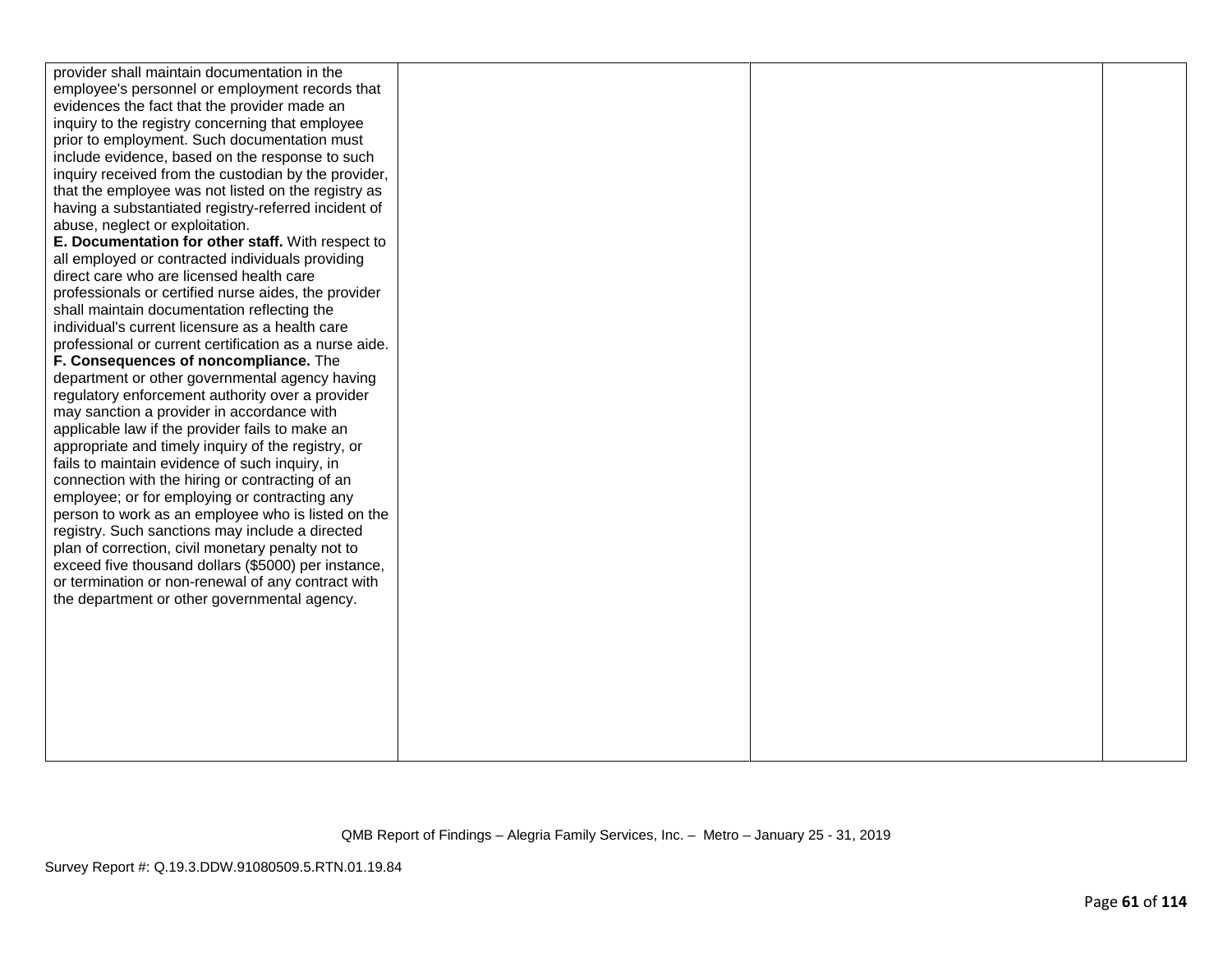| Tag #1A26.1 Consolidated On-line Registry<br><b>Employee Abuse Registry</b> | <b>Condition of Participation Level Deficiency</b> |                                                     |  |
|-----------------------------------------------------------------------------|----------------------------------------------------|-----------------------------------------------------|--|
| NMAC 7.1.12.8 - REGISTRY ESTABLISHED;                                       | After an analysis of the evidence it has been      | Provider:                                           |  |
| PROVIDER INQUIRY REQUIRED: Upon the                                         | determined there is a significant potential for a  | <b>State your Plan of Correction for the</b>        |  |
| effective date of this rule, the department has                             | negative outcome to occur.                         | deficiencies cited in this tag here (How is the     |  |
| established and maintains an accurate and                                   |                                                    | deficiency going to be corrected? This can be       |  |
| complete electronic registry that contains the                              |                                                    | specific to each deficiency cited or if possible an |  |
| name, date of birth, address, social security                               | Based on record review, the Agency did not         | overall correction?): $\rightarrow$                 |  |
| number, and other appropriate identifying                                   | maintain documentation in the employee's           |                                                     |  |
| information of all persons who, while employed by                           | personnel records that evidenced inquiry into the  |                                                     |  |
| a provider, have been determined by the                                     | Employee Abuse Registry prior to employment        |                                                     |  |
| department, as a result of an investigation of a                            | for 2 of 66 Agency Personnel.                      |                                                     |  |
| complaint, to have engaged in a substantiated                               |                                                    |                                                     |  |
| registry-referred incident of abuse, neglect or                             | The following Agency personnel records             |                                                     |  |
| exploitation of a person receiving care or services                         | contained no evidence of the Employee              |                                                     |  |
| from a provider. Additions and updates to the                               | Abuse Registry check being completed:              |                                                     |  |
| registry shall be posted no later than two (2)                              |                                                    | <b>Provider:</b>                                    |  |
| business days following receipt. Only department                            | <b>Direct Support Personnel (DSP):</b>             | <b>Enter your ongoing Quality</b>                   |  |
| staff designated by the custodian may access,                               |                                                    | <b>Assurance/Quality Improvement processes</b>      |  |
| maintain and update the data in the registry.                               | • #504 - Date of hire 5/18/2012.                   | as it related to this tag number here (What is      |  |
| A. Provider requirement to inquire of registry. A                           |                                                    | going to be done? How many individuals is this      |  |
| provider, prior to employing or contracting with an                         |                                                    | going to effect? How often will this be completed?  |  |
| employee, shall inquire of the registry whether the                         | • #518 - Date of hire 12/21/2018.                  | Who is responsible? What steps will be taken if     |  |
| individual under consideration for employment or                            |                                                    | issues are found?): $\rightarrow$                   |  |
| contracting is listed on the registry.                                      |                                                    |                                                     |  |
| B. Prohibited employment. A provider may not                                |                                                    |                                                     |  |
| employ or contract with an individual to be an                              |                                                    |                                                     |  |
| employee if the individual is listed on the registry                        |                                                    |                                                     |  |
| as having a substantiated registry-referred incident                        |                                                    |                                                     |  |
| of abuse, neglect or exploitation of a person                               |                                                    |                                                     |  |
| receiving care or services from a provider.                                 |                                                    |                                                     |  |
| C. Applicant's identifying information required.                            |                                                    |                                                     |  |
| In making the inquiry to the registry prior to                              |                                                    |                                                     |  |
| employing or contracting with an employee, the                              |                                                    |                                                     |  |
| provider shall use identifying information                                  |                                                    |                                                     |  |
| concerning the individual under consideration for                           |                                                    |                                                     |  |
| employment or contracting sufficient to reasonably                          |                                                    |                                                     |  |
| and completely search the registry, including the                           |                                                    |                                                     |  |
| name, address, date of birth, social security                               |                                                    |                                                     |  |
| number, and other appropriate identifying                                   |                                                    |                                                     |  |
| information required by the registry.                                       |                                                    |                                                     |  |
| D. Documentation of inquiry to registry. The                                |                                                    |                                                     |  |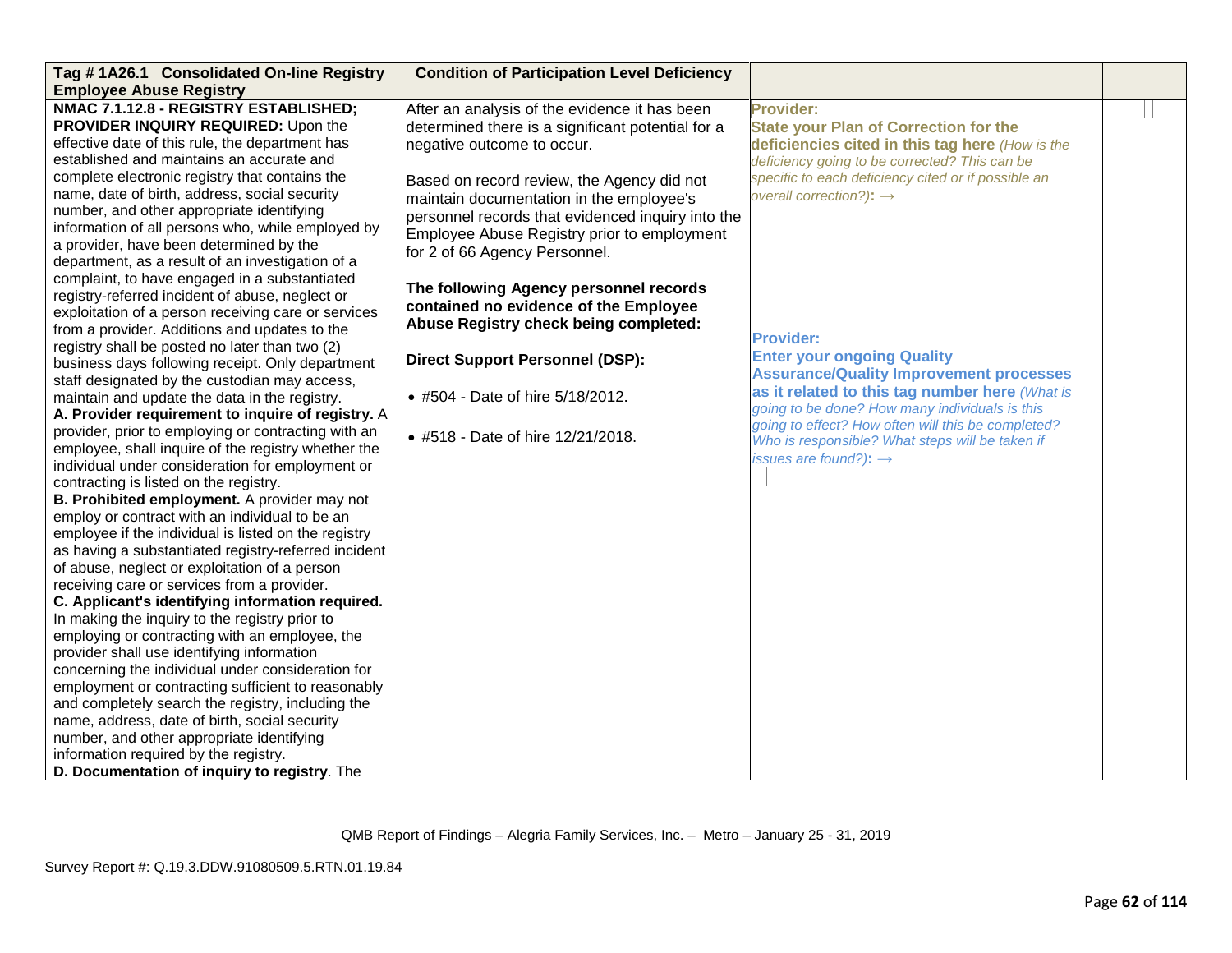| provider shall maintain documentation in the           |  |  |
|--------------------------------------------------------|--|--|
| employee's personnel or employment records that        |  |  |
| evidences the fact that the provider made an           |  |  |
| inquiry to the registry concerning that employee       |  |  |
| prior to employment. Such documentation must           |  |  |
| include evidence, based on the response to such        |  |  |
| inquiry received from the custodian by the provider,   |  |  |
| that the employee was not listed on the registry as    |  |  |
| having a substantiated registry-referred incident of   |  |  |
| abuse, neglect or exploitation.                        |  |  |
| E. Documentation for other staff. With respect to      |  |  |
| all employed or contracted individuals providing       |  |  |
| direct care who are licensed health care               |  |  |
| professionals or certified nurse aides, the provider   |  |  |
| shall maintain documentation reflecting the            |  |  |
| individual's current licensure as a health care        |  |  |
| professional or current certification as a nurse aide. |  |  |
| F. Consequences of noncompliance. The                  |  |  |
| department or other governmental agency having         |  |  |
| regulatory enforcement authority over a provider       |  |  |
| may sanction a provider in accordance with             |  |  |
| applicable law if the provider fails to make an        |  |  |
| appropriate and timely inquiry of the registry, or     |  |  |
| fails to maintain evidence of such inquiry, in         |  |  |
| connection with the hiring or contracting of an        |  |  |
| employee; or for employing or contracting any          |  |  |
| person to work as an employee who is listed on the     |  |  |
| registry. Such sanctions may include a directed        |  |  |
| plan of correction, civil monetary penalty not to      |  |  |
| exceed five thousand dollars (\$5000) per instance,    |  |  |
| or termination or non-renewal of any contract with     |  |  |
| the department or other governmental agency.           |  |  |
|                                                        |  |  |
|                                                        |  |  |
|                                                        |  |  |
|                                                        |  |  |
|                                                        |  |  |
|                                                        |  |  |
|                                                        |  |  |
|                                                        |  |  |
|                                                        |  |  |
|                                                        |  |  |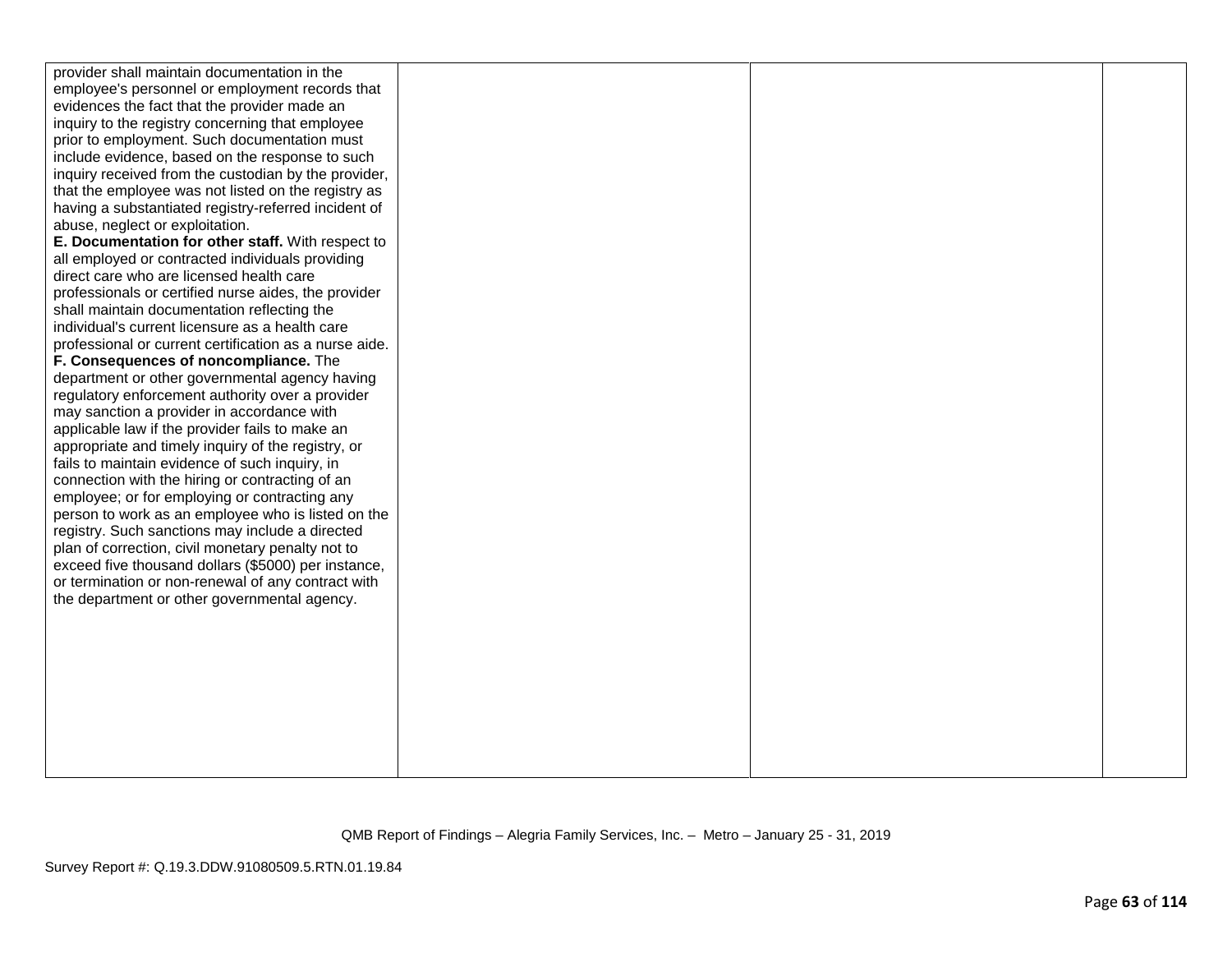| Tag #1A37 Individual Specific Training                                                                                                                                                                                                                                                                                                                                                                                                                                                                                                                                                                                                                                                                                                                                                                                                                                                                                                                                                                                                                                                                                                | <b>Condition of Participation Level Deficiency</b>                                                                                                                                                                                                                                    |                                                                                                                                                                                                                                                                                                                                                           |  |
|---------------------------------------------------------------------------------------------------------------------------------------------------------------------------------------------------------------------------------------------------------------------------------------------------------------------------------------------------------------------------------------------------------------------------------------------------------------------------------------------------------------------------------------------------------------------------------------------------------------------------------------------------------------------------------------------------------------------------------------------------------------------------------------------------------------------------------------------------------------------------------------------------------------------------------------------------------------------------------------------------------------------------------------------------------------------------------------------------------------------------------------|---------------------------------------------------------------------------------------------------------------------------------------------------------------------------------------------------------------------------------------------------------------------------------------|-----------------------------------------------------------------------------------------------------------------------------------------------------------------------------------------------------------------------------------------------------------------------------------------------------------------------------------------------------------|--|
| Developmental Disabilities (DD) Waiver Service<br>Standards 2/26/2018; Eff Date: 3/1/2018<br><b>Chapter 17: Training Requirements: The</b><br>purpose of this chapter is to outline<br>requirements for completing, reporting and<br>documenting DDSD training requirements for<br>DD Waiver Provider Agencies as well as<br>requirements for certified trainers or mentors of                                                                                                                                                                                                                                                                                                                                                                                                                                                                                                                                                                                                                                                                                                                                                        | After an analysis of the evidence it has been<br>determined there is a significant potential for a<br>negative outcome to occur.<br>Based on record review, the Agency did not<br>ensure that Individual Specific Training<br>requirements were met for 20 of 62 Agency<br>Personnel. | Provider:<br><b>State your Plan of Correction for the</b><br>deficiencies cited in this tag here (How is the<br>deficiency going to be corrected? This can be<br>specific to each deficiency cited or if possible an<br>overall correction?): $\rightarrow$                                                                                               |  |
| DDSD Core curriculum training.<br>17.1 Training Requirements for Direct<br><b>Support Personnel and Direct Support</b><br><b>Supervisors: Direct Support Personnel (DSP)</b><br>and Direct Support Supervisors (DSS) include<br>staff and contractors from agencies providing<br>the following services: Supported Living, Family<br>Living, CIHS, IMLS, CCS, CIE and Crisis<br>Supports.<br>1. DSP/DSS must successfully:<br>a. Complete IST requirements in accordance<br>with the specifications described in the ISP of<br>each person supported and as outlined in 17.10<br>Individual-Specific Training below.<br>b. Complete training on DOH-approved ANE<br>reporting procedures in accordance with NMAC<br>7.1.14<br>c. Complete training in universal precautions.<br>The training materials shall meet Occupational<br>Safety and Health Administration (OSHA)<br>requirements<br>d. Complete and maintain certification in First<br>Aid and CPR. The training materials shall meet<br>OSHA requirements/guidelines.<br>e. Complete relevant training in accordance with<br>OSHA requirements (if job involves exposure to | Review of personnel records found no evidence<br>of the following:<br><b>Direct Support Personnel (DSP):</b><br>• Individual Specific Training (#503, 505, 506,<br>508, 514, 516, 518, 521, 524, 525, 526, 531,<br>532, 533, 537, 542, 545, 548, 549, 550)                            | <b>Provider:</b><br><b>Enter your ongoing Quality</b><br><b>Assurance/Quality Improvement processes</b><br>as it related to this tag number here (What is<br>going to be done? How many individuals is this<br>going to affect? How often will this be completed?<br>Who is responsible? What steps will be taken if<br>issues are found?): $\rightarrow$ |  |
| hazardous chemicals).<br>f. Become certified in a DDSD-approved system<br>of crisis prevention and intervention (e.g.,<br>MANDT, Handle with Care, CPI) before using                                                                                                                                                                                                                                                                                                                                                                                                                                                                                                                                                                                                                                                                                                                                                                                                                                                                                                                                                                  |                                                                                                                                                                                                                                                                                       |                                                                                                                                                                                                                                                                                                                                                           |  |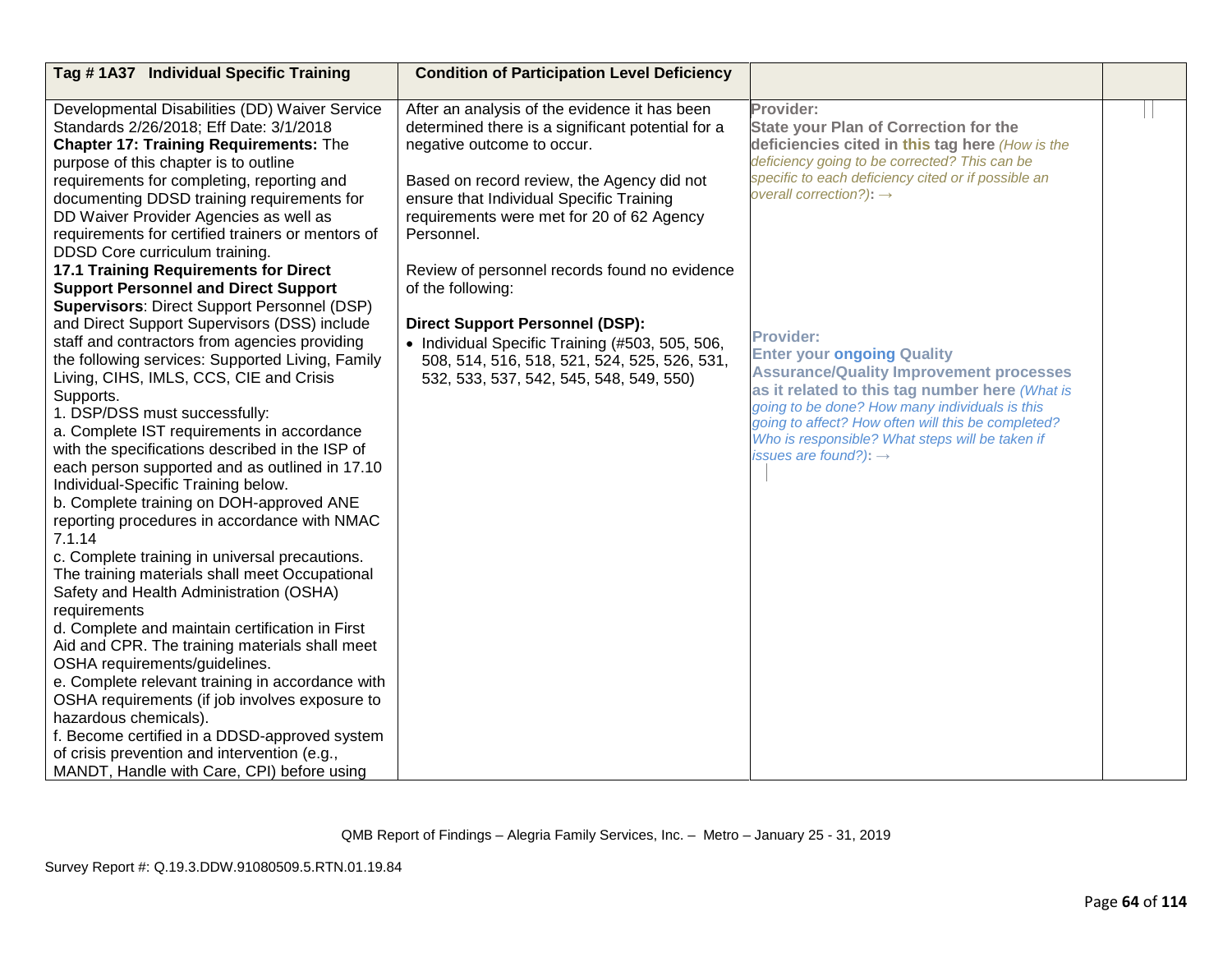| EPR. Agency DSP and DSS shall maintain             |  |  |
|----------------------------------------------------|--|--|
|                                                    |  |  |
| certification in a DDSD-approved system if any     |  |  |
| person they support has a BCIP that includes       |  |  |
| the use of EPR.                                    |  |  |
| g. Complete and maintain certification in a        |  |  |
| DDSD-approved medication course if required to     |  |  |
| assist with medication delivery.                   |  |  |
| h. Complete training regarding the HIPAA.          |  |  |
| 2. Any staff being used in an emergency to fill in |  |  |
| or cover a shift must have at a minimum the        |  |  |
| DDSD required core trainings and be on shift       |  |  |
| with a DSP who has completed the relevant IST.     |  |  |
| 17.10 Individual-Specific Training: The            |  |  |
| following are elements of IST: defined standards   |  |  |
| of performance, curriculum tailored to teach       |  |  |
| skills and knowledge necessary to meet those       |  |  |
| standards of performance, and formal               |  |  |
| examination or demonstration to verify             |  |  |
| standards of performance, using the established    |  |  |
| DDSD training levels of awareness, knowledge,      |  |  |
| and skill.                                         |  |  |
| Reaching an awareness level may be                 |  |  |
| accomplished by reading plans or other             |  |  |
| information. The trainee is cognizant of           |  |  |
| information related to a person's specific         |  |  |
| condition. Verbal or written recall of basic       |  |  |
| information or knowing where to access the         |  |  |
| information can verify awareness.                  |  |  |
| Reaching a knowledge level may take the form       |  |  |
| of observing a plan in action, reading a plan      |  |  |
| more thoroughly, or having a plan described by     |  |  |
| the author or their designee. Verbal or written    |  |  |
| recall or demonstration may verify this level of   |  |  |
| competence.                                        |  |  |
| Reaching a skill level involves being trained by   |  |  |
| a therapist, nurse, designated or experienced      |  |  |
| designated trainer. The trainer shall demonstrate  |  |  |
| the techniques according to the plan. Then they    |  |  |
| observe and provide feedback to the trainee as     |  |  |
| they implement the techniques. This should be      |  |  |
|                                                    |  |  |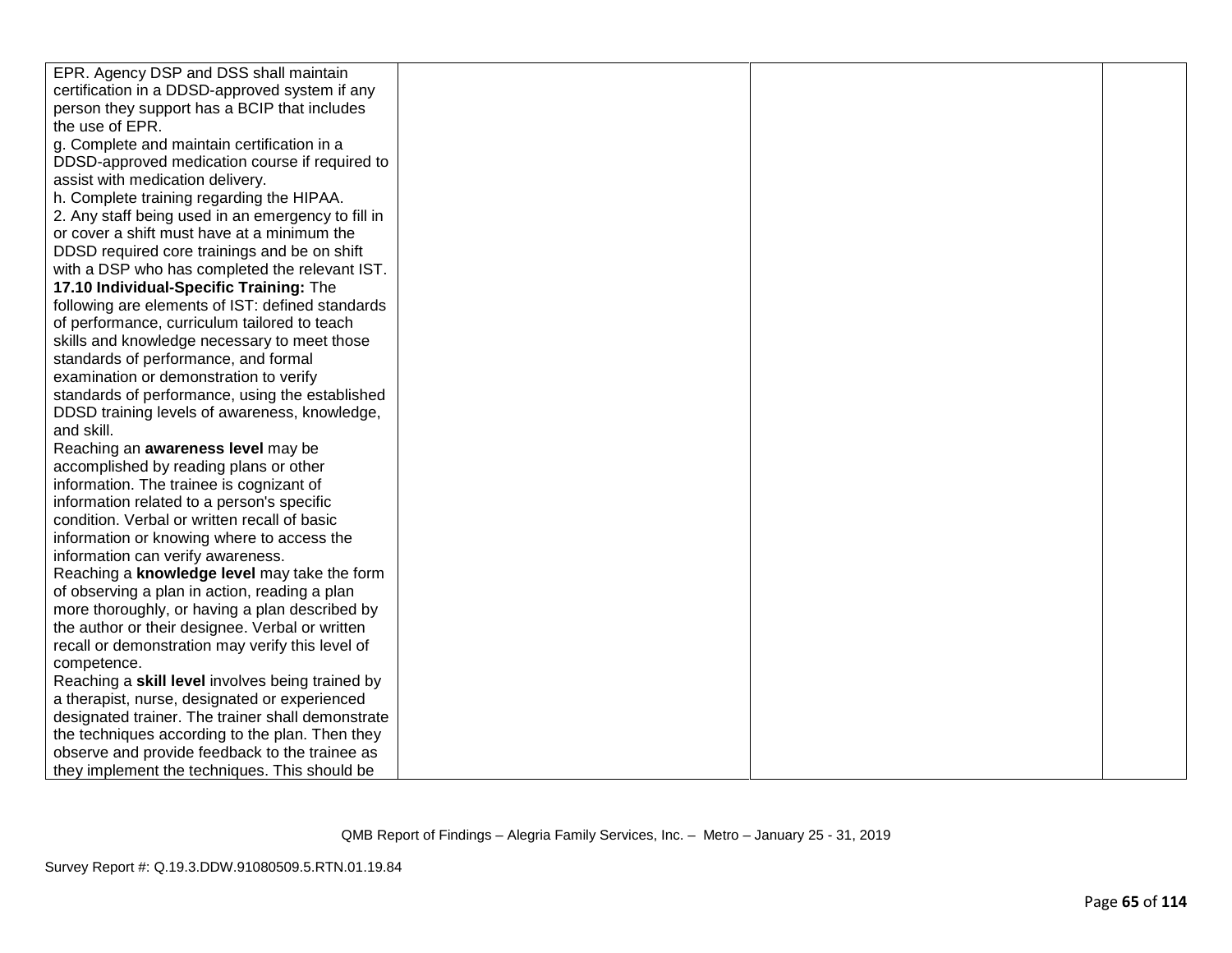| repeated until competence is demonstrated.        |  |  |
|---------------------------------------------------|--|--|
| Demonstration of skill or observed                |  |  |
| implementation of the techniques or strategies    |  |  |
| verifies skill level competence. Trainees should  |  |  |
| be observed on more than one occasion to          |  |  |
| ensure appropriate techniques are maintained      |  |  |
| and to provide additional coaching/feedback.      |  |  |
| Individuals shall receive services from           |  |  |
| competent and qualified Provider Agency           |  |  |
| personnel who must successfully complete IST      |  |  |
| requirements in accordance with the               |  |  |
| specifications described in the ISP of each       |  |  |
| person supported.                                 |  |  |
| 1. IST must be arranged and conducted at least    |  |  |
| annually. IST includes training on the ISP        |  |  |
| Desired Outcomes, Action Plans, strategies, and   |  |  |
| information about the person's preferences        |  |  |
| regarding privacy, communication style, and       |  |  |
| routines. More frequent training may be           |  |  |
| necessary if the annual ISP changes before the    |  |  |
| year ends.                                        |  |  |
| 2. IST for therapy-related WDSI, HCPs, MERPs,     |  |  |
| CARMPs, PBSA, PBSP, and BCIP, must occur          |  |  |
| at least annually and more often if plans change, |  |  |
| or if monitoring by the plan author or agency     |  |  |
| finds incorrect implementation, when new DSP      |  |  |
| or CM are assigned to work with a person, or      |  |  |
| when an existing DSP or CM requires a             |  |  |
| refresher.                                        |  |  |
| 3. The competency level of the training is based  |  |  |
| on the IST section of the ISP.                    |  |  |
| 4. The person should be present for and           |  |  |
| involved in IST whenever possible.                |  |  |
| 5. Provider Agencies are responsible for tracking |  |  |
| of IST requirements.                              |  |  |
| 6. Provider Agencies must arrange and ensure      |  |  |
| that DSP's are trained on the contents of the     |  |  |
| plans in accordance with timelines indicated in   |  |  |
| the Individual-Specific Training Requirements:    |  |  |
| Support Plans section of the ISP and notify the   |  |  |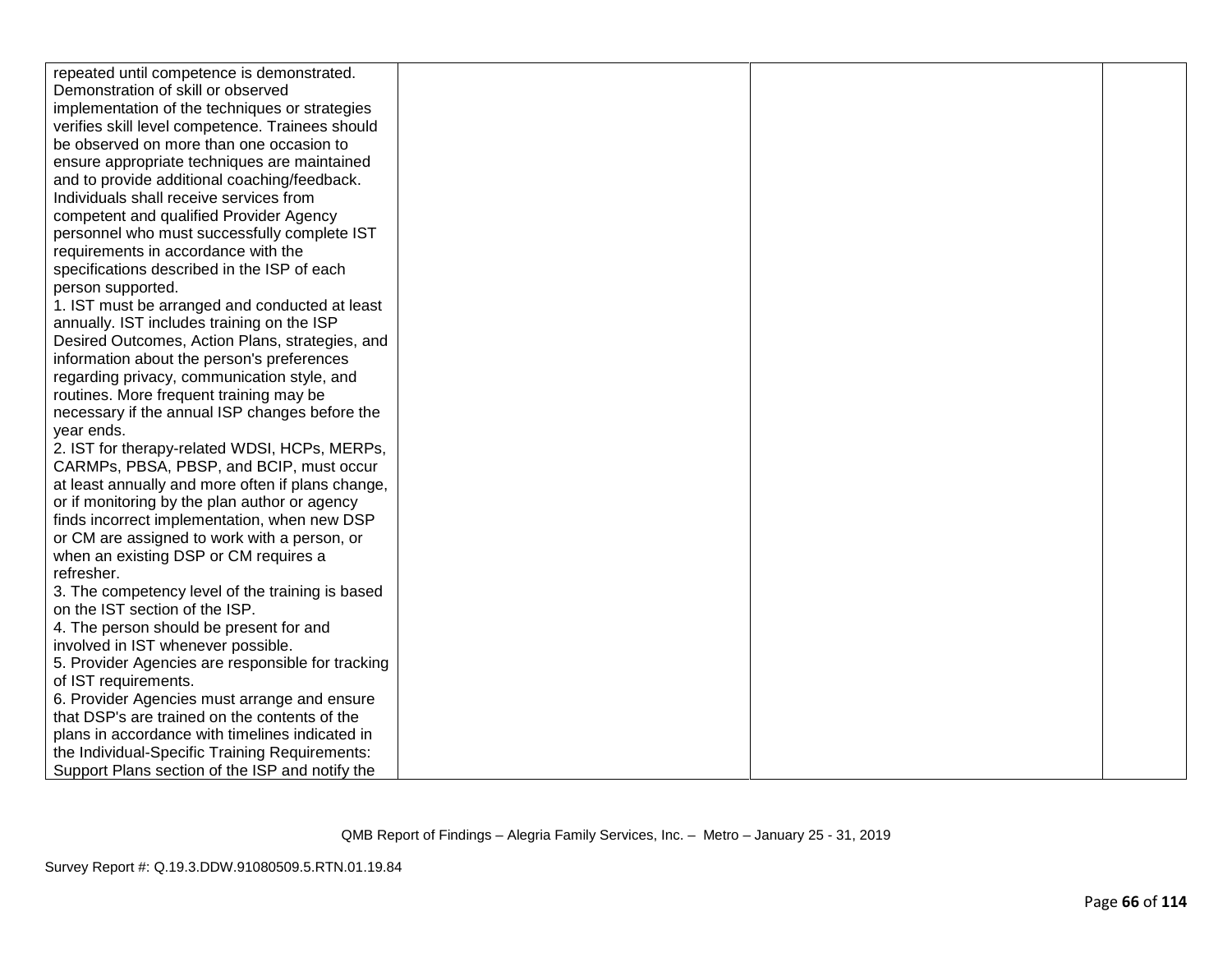| plan authors when new DSP are hired to              |  |  |
|-----------------------------------------------------|--|--|
| arrange for trainings.                              |  |  |
| 7. If a therapist, BSC, nurse, or other author of a |  |  |
| plan, healthcare or otherwise, chooses to           |  |  |
| designate a trainer, that person is still           |  |  |
| responsible for providing the curriculum to the     |  |  |
| designated trainer. The author of the plan is also  |  |  |
| responsible for ensuring the designated trainer     |  |  |
| is verifying competency in alignment with their     |  |  |
| curriculum, doing periodic quality assurance        |  |  |
| checks with their designated trainer, and re-       |  |  |
| certifying the designated trainer at least annually |  |  |
| and/or when there is a change to a person's         |  |  |
| plan.                                               |  |  |
| 17.10.1 IST Training Rosters: IST Training          |  |  |
| Rosters are required for all IST trainings:         |  |  |
| 1. IST Training Rosters must include:               |  |  |
| a. the name of the person receiving DD Waiver       |  |  |
| services;                                           |  |  |
| b. the date of the training;                        |  |  |
| c. IST topic for the training;                      |  |  |
| d. the signature of each trainee;                   |  |  |
| e. the role of each trainee (e.g., CIHS staff, CIE  |  |  |
| staff, family, etc.); and                           |  |  |
| f. the signature and title or role of the trainer.  |  |  |
| 2. A competency based training roster (required     |  |  |
| for CARMPs) includes all information above but      |  |  |
| also includes the level of training (awareness,     |  |  |
| knowledge, or skilled) the trainee has attained.    |  |  |
| (See Chapter 5.5 Aspiration Risk Management         |  |  |
| for more details about CARMPs.)                     |  |  |
| 3. A copy of the training roster is submitted to    |  |  |
| the agency employing the staff trained within       |  |  |
| seven calendar days of the training date. The       |  |  |
| original is retained by the trainer.                |  |  |
|                                                     |  |  |
|                                                     |  |  |
|                                                     |  |  |
|                                                     |  |  |
|                                                     |  |  |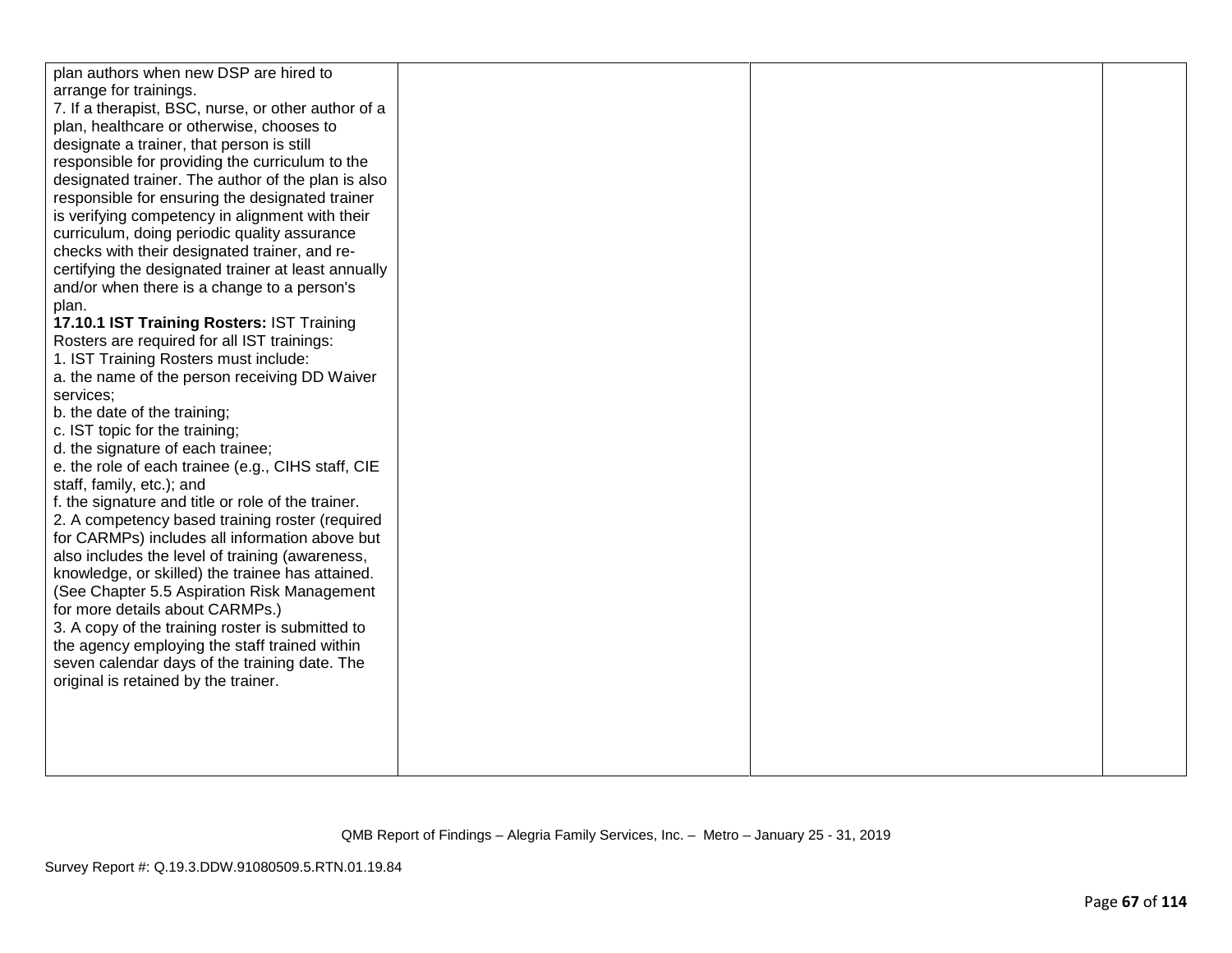| Service Domain: Health and Welfare - The state, on an ongoing basis, identifies, addresses and seeks to prevent occurrences of abuse, neglect and<br>exploitation. Individuals shall be afforded their basic human rights. The provider supports individuals to access needed healthcare services in a timely manner.<br><b>Condition of Participation Level Deficiency</b><br>Tag #1A08.2 Administrative Case File:<br><b>Healthcare Requirements &amp; Follow-up</b><br>Developmental Disabilities (DD) Waiver Service<br>After an analysis of the evidence it has been<br><b>Provider:</b><br>Standards 2/26/2018; Eff Date: 3/1/2018<br>determined there is a significant potential for a<br><b>State your Plan of Correction for the</b><br><b>Chapter 3 Safeguards: 3.1.1 Decision</b><br>deficiencies cited in this tag here (How is the<br>negative outcome to occur.<br>deficiency going to be corrected? This can be<br><b>Consultation Process (DCP): Health decisions</b><br>specific to each deficiency cited or if possible an<br>Based on record review and interview, the<br>are the sole domain of waiver participants, their<br>overall correction?): $\rightarrow$<br>guardians or healthcare decision makers.<br>Agency did not provide documentation of annual<br>physical examinations and/or other<br>Participants and their healthcare decision<br>examinations as specified by a licensed<br>makers can confidently make decisions that are<br>physician for 2 of 11 individuals receiving Living<br>compatible with their personal and cultural<br>values. Provider Agencies are required to<br>Care Arrangements and Community Inclusion.<br>support the informed decision making of waiver<br>Review of the administrative individual case files<br>participants by supporting access to medical<br>consultation, information, and other available<br>revealed the following items were not found,<br><b>Provider:</b><br>incomplete, and/or not current:<br>resources according to the following:<br><b>Enter your ongoing Quality</b><br>1. The DCP is used when a person or his/her<br><b>Assurance/Quality Improvement processes</b><br>guardian/healthcare decision maker has<br><b>PCP Follow-Up</b><br>as it related to this tag number here (What is<br>concerns, needs more information about health-<br>• Individual #1 - As indicated by collateral<br>going to be done? How many individuals is this<br>related issues, or has decided not to follow all or<br>documentation reviewed, exam was<br>going to effect? How often will this be completed?<br>part of an order, recommendation, or<br>completed on 5/21/2018. Follow-up was to be<br>Who is responsible? What steps will be taken if<br>suggestion. This includes, but is not limited to:<br>completed in 11/2018. No evidence of follow- | <b>Standard of Care</b>                       | <b>Deficiencies</b> | Agency Plan of Correction, On-going QA/QI<br>& Responsible Party | <b>Date</b><br><b>Due</b> |
|----------------------------------------------------------------------------------------------------------------------------------------------------------------------------------------------------------------------------------------------------------------------------------------------------------------------------------------------------------------------------------------------------------------------------------------------------------------------------------------------------------------------------------------------------------------------------------------------------------------------------------------------------------------------------------------------------------------------------------------------------------------------------------------------------------------------------------------------------------------------------------------------------------------------------------------------------------------------------------------------------------------------------------------------------------------------------------------------------------------------------------------------------------------------------------------------------------------------------------------------------------------------------------------------------------------------------------------------------------------------------------------------------------------------------------------------------------------------------------------------------------------------------------------------------------------------------------------------------------------------------------------------------------------------------------------------------------------------------------------------------------------------------------------------------------------------------------------------------------------------------------------------------------------------------------------------------------------------------------------------------------------------------------------------------------------------------------------------------------------------------------------------------------------------------------------------------------------------------------------------------------------------------------------------------------------------------------------------------------------------------------------------------------------------------------------------------------------------------------------------------------------------------------------------------------------------------------------------------------------------------------------------------------------------------------------------------------------------------------------------------------------------------------------------------------------------------------------------|-----------------------------------------------|---------------------|------------------------------------------------------------------|---------------------------|
|                                                                                                                                                                                                                                                                                                                                                                                                                                                                                                                                                                                                                                                                                                                                                                                                                                                                                                                                                                                                                                                                                                                                                                                                                                                                                                                                                                                                                                                                                                                                                                                                                                                                                                                                                                                                                                                                                                                                                                                                                                                                                                                                                                                                                                                                                                                                                                                                                                                                                                                                                                                                                                                                                                                                                                                                                                              |                                               |                     |                                                                  |                           |
|                                                                                                                                                                                                                                                                                                                                                                                                                                                                                                                                                                                                                                                                                                                                                                                                                                                                                                                                                                                                                                                                                                                                                                                                                                                                                                                                                                                                                                                                                                                                                                                                                                                                                                                                                                                                                                                                                                                                                                                                                                                                                                                                                                                                                                                                                                                                                                                                                                                                                                                                                                                                                                                                                                                                                                                                                                              |                                               |                     |                                                                  |                           |
|                                                                                                                                                                                                                                                                                                                                                                                                                                                                                                                                                                                                                                                                                                                                                                                                                                                                                                                                                                                                                                                                                                                                                                                                                                                                                                                                                                                                                                                                                                                                                                                                                                                                                                                                                                                                                                                                                                                                                                                                                                                                                                                                                                                                                                                                                                                                                                                                                                                                                                                                                                                                                                                                                                                                                                                                                                              |                                               |                     |                                                                  |                           |
| up found. (Note: Appointment scheduled<br>Primary Care Practitioner, Specialists or other<br>2/1/2019.<br>licensed medical or healthcare practitioners<br>such as a Nurse Practitioner (NP or CNP),<br><b>Gastrointestinal Exam</b><br>Physician Assistant (PA) or Dentist;<br>• Individual #11 - As indicated by collateral<br>b. clinical recommendations made by<br>documentation reviewed, gastrointestinal<br>registered/licensed clinicians who are either<br>exam was recommended on 4/20/2018. No<br>members of the IDT or clinicians who have<br>evidence of follow-up found. (Note: Exam<br>performed an evaluation such as a video-<br>scheduled for 2/20/2019.)<br>fluoroscopy;<br>c. health related recommendations or<br>suggestions from oversight activities such as the                                                                                                                                                                                                                                                                                                                                                                                                                                                                                                                                                                                                                                                                                                                                                                                                                                                                                                                                                                                                                                                                                                                                                                                                                                                                                                                                                                                                                                                                                                                                                                                                                                                                                                                                                                                                                                                                                                                                                                                                                                                     | a. medical orders or recommendations from the |                     | issues are found?): $\rightarrow$                                |                           |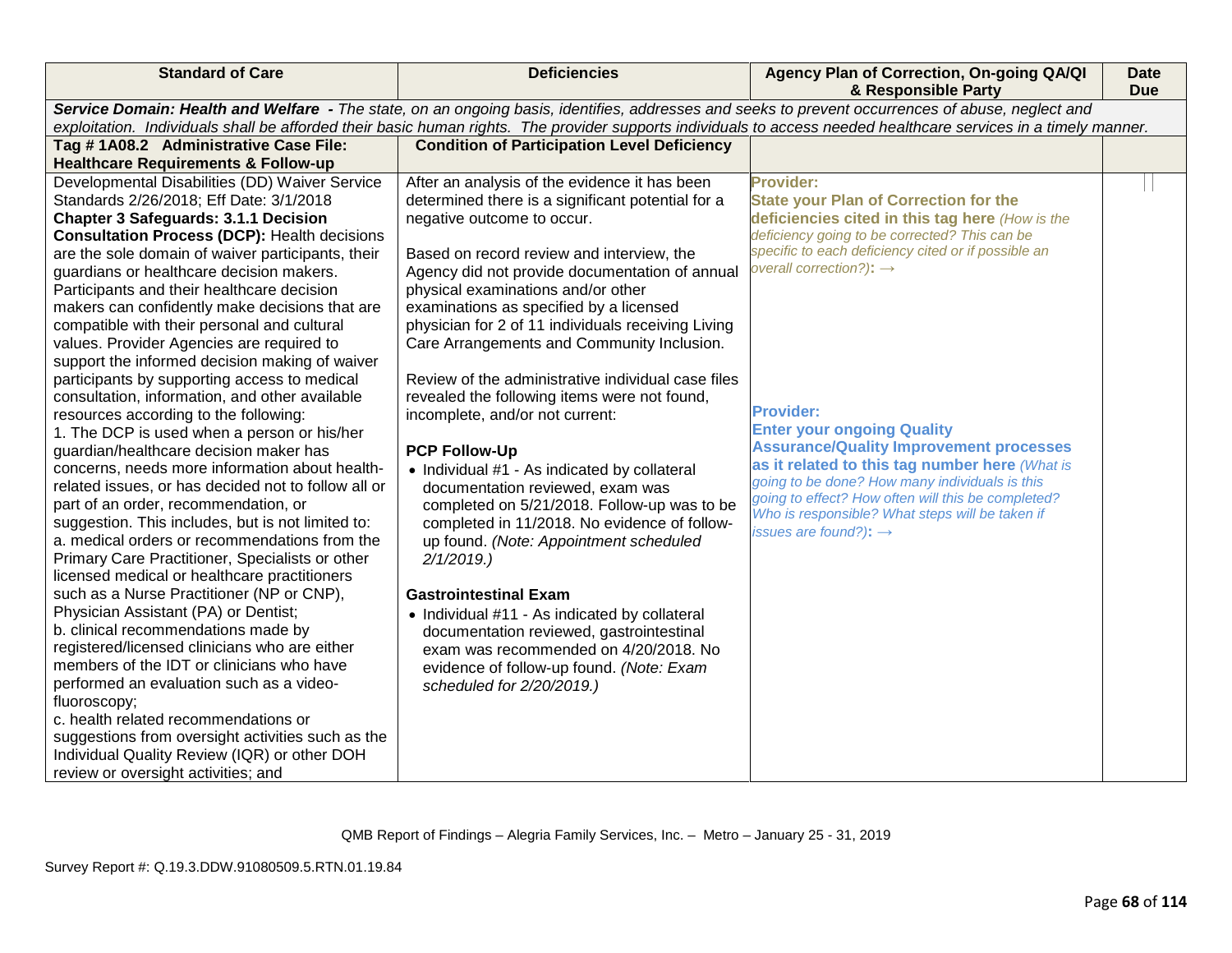| d. recommendations made through a Healthcare       |  |  |
|----------------------------------------------------|--|--|
| Plan (HCP), including a Comprehensive              |  |  |
|                                                    |  |  |
| Aspiration Risk Management Plan (CARMP), or        |  |  |
| another plan.                                      |  |  |
|                                                    |  |  |
|                                                    |  |  |
| 2. When the person/guardian disagrees with a       |  |  |
| recommendation or does not agree with the          |  |  |
|                                                    |  |  |
| implementation of that recommendation,             |  |  |
| Provider Agencies follow the DCP and attend        |  |  |
|                                                    |  |  |
| the meeting coordinated by the CM. During this     |  |  |
| meeting:                                           |  |  |
| a. Providers inform the person/guardian of the     |  |  |
|                                                    |  |  |
| rationale for that recommendation, so that the     |  |  |
| benefit is made clear. This will be done in        |  |  |
| layman's terms and will include basic sharing of   |  |  |
| information designed to assist the                 |  |  |
|                                                    |  |  |
| person/guardian with understanding the risks       |  |  |
| and benefits of the recommendation.                |  |  |
| b. The information will be focused on the specific |  |  |
| area of concern by the person/guardian.            |  |  |
| Alternatives should be presented, when             |  |  |
| available, if the guardian is interested in        |  |  |
|                                                    |  |  |
| considering other options for implementation.      |  |  |
| c. Providers support the person/guardian to        |  |  |
| make an informed decision.                         |  |  |
| d. The decision made by the person/guardian        |  |  |
| during the meeting is accepted; plans are          |  |  |
| modified; and the IDT honors this health           |  |  |
|                                                    |  |  |
| decision in every setting.                         |  |  |
|                                                    |  |  |
| <b>Chapter 20: Provider Documentation and</b>      |  |  |
|                                                    |  |  |
| <b>Client Records: 20.2 Client Records</b>         |  |  |
| Requirements: All DD Waiver Provider               |  |  |
| Agencies are required to create and maintain       |  |  |
| individual client records. The contents of client  |  |  |
| records vary depending on the unique needs of      |  |  |
| the person receiving services and the resultant    |  |  |
|                                                    |  |  |
| information produced. The extent of                |  |  |
| documentation required for individual client       |  |  |
| records per service type depends on the location   |  |  |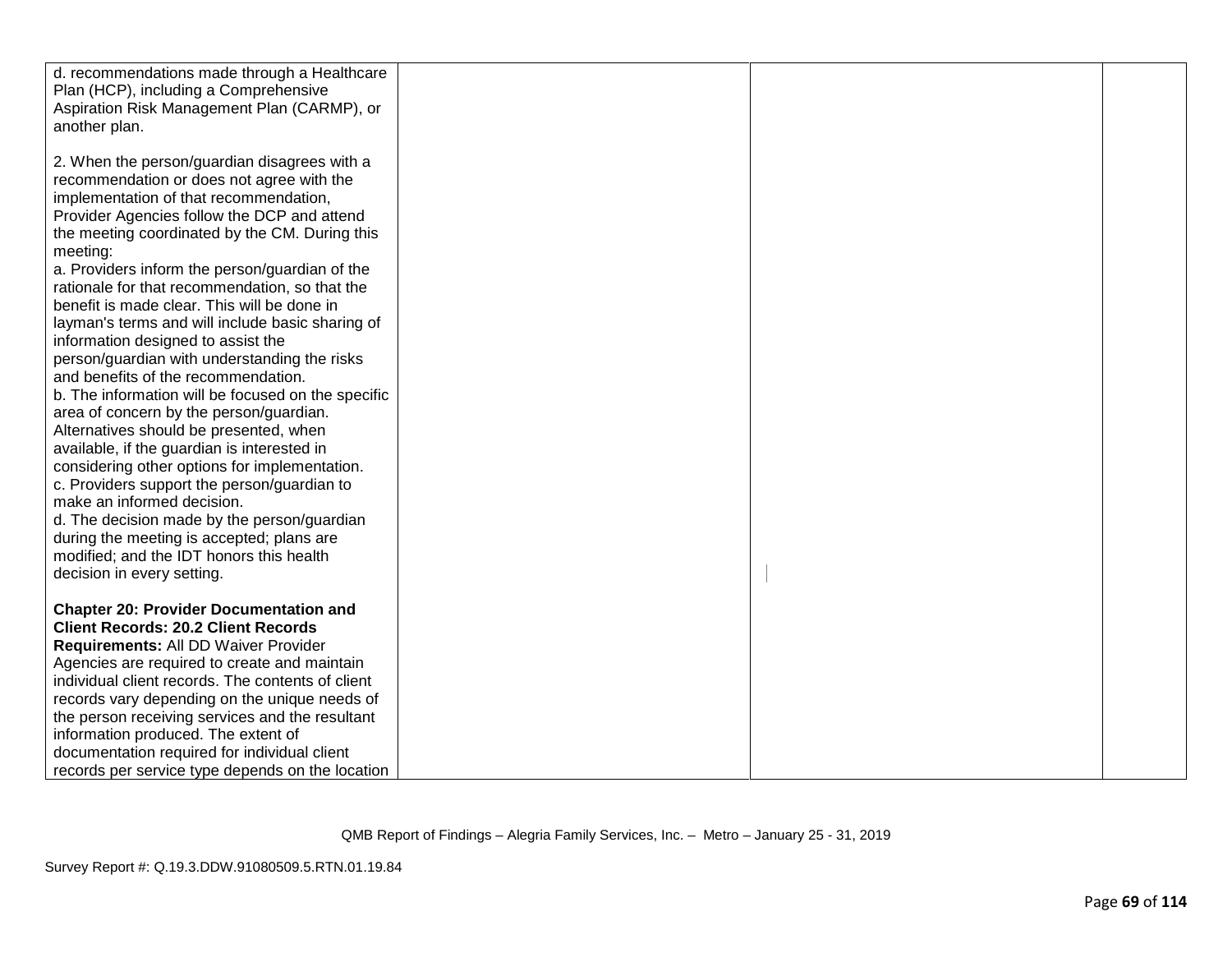| of the file, the type of service being provided,    |  |
|-----------------------------------------------------|--|
| and the information necessary.                      |  |
| DD Waiver Provider Agencies are required to         |  |
| adhere to the following:                            |  |
| 1. Client records must contain all documents        |  |
| essential to the service being provided and         |  |
| essential to ensuring the health and safety of the  |  |
| person during the provision of the service.         |  |
| 2. Provider Agencies must have readily              |  |
| accessible records in home and community            |  |
| settings in paper or electronic form. Secure        |  |
| access to electronic records through the Therap     |  |
| web based system using computers or mobile          |  |
| devices is acceptable.                              |  |
| 3. Provider Agencies are responsible for            |  |
| ensuring that all plans created by nurses, RDs,     |  |
| therapists or BSCs are present in all needed        |  |
| settings.                                           |  |
| 4. Provider Agencies must maintain records of       |  |
| all documents produced by agency personnel or       |  |
| contractors on behalf of each person, including     |  |
| any routine notes or data, annual assessments,      |  |
| semi-annual reports, evidence of training           |  |
| provided/received, progress notes, and any          |  |
| other interactions for which billing is generated.  |  |
| 5. Each Provider Agency is responsible for          |  |
| maintaining the daily or other contact notes        |  |
| documenting the nature and frequency of             |  |
| service delivery, as well as data tracking only for |  |
| the services provided by their agency.              |  |
| 6. The current Client File Matrix found in          |  |
| Appendix A Client File Matrix details the           |  |
| minimum requirements for records to be stored       |  |
| in agency office files, the delivery site, or with  |  |
| DSP while providing services in the community.      |  |
| 7. All records pertaining to JCMs must be           |  |
| retained permanently and must be made               |  |
| available to DDSD upon request, upon the            |  |
| termination or expiration of a provider             |  |
| agreement, or upon provider withdrawal from         |  |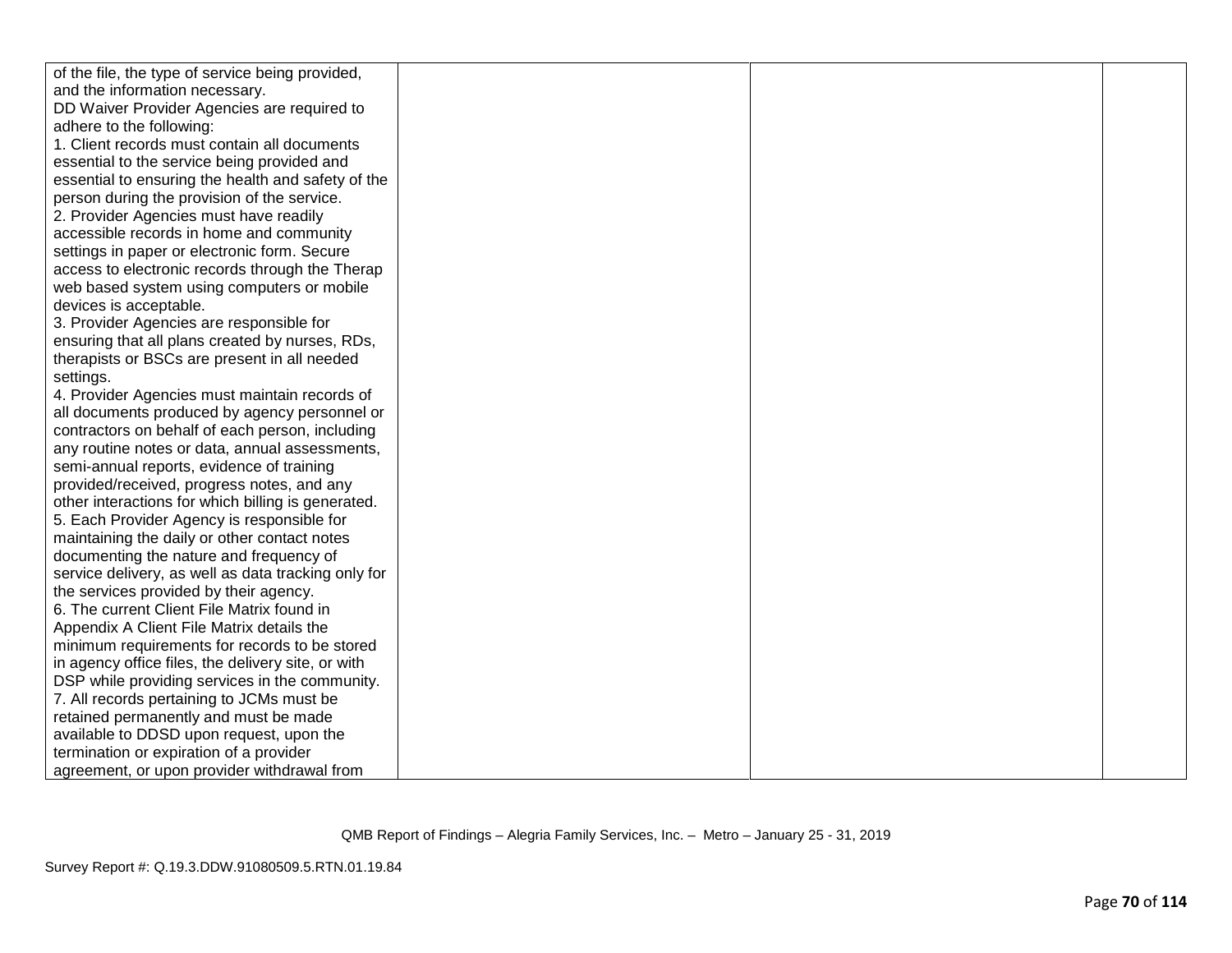| services.                                                                                                                                                                                                                                                                                                                                                                                                                                                                                                                                                                                                                                                                                                                                                                                                                                                                                               |  |  |
|---------------------------------------------------------------------------------------------------------------------------------------------------------------------------------------------------------------------------------------------------------------------------------------------------------------------------------------------------------------------------------------------------------------------------------------------------------------------------------------------------------------------------------------------------------------------------------------------------------------------------------------------------------------------------------------------------------------------------------------------------------------------------------------------------------------------------------------------------------------------------------------------------------|--|--|
| 20.5.3 Health Passport and Physician<br><b>Consultation Form: All Primary and Secondary</b><br>Provider Agencies must use the Health Passport<br>and Physician Consultation form from the<br>Therap system. This standardized document<br>contains individual, physician and emergency<br>contact information, a complete list of current<br>medical diagnoses, health and safety risk<br>factors, allergies, and information regarding<br>insurance, guardianship, and advance<br>directives. The Health Passport also includes a<br>standardized form to use at medical<br>appointments called the Physician Consultation<br>form. The Physician Consultation form contains<br>a list of all current medications.                                                                                                                                                                                     |  |  |
| <b>Chapter 10: Living Care Arrangements (LCA)</b><br>Living Supports-Supported Living: 10.3.9.6.1<br><b>Monitoring and Supervision</b><br>4. Ensure and document the following:<br>a. The person has a Primary Care Practitioner.<br>b. The person receives an annual physical<br>examination and other examinations as<br>recommended by a Primary Care Practitioner or<br>specialist.<br>c. The person receives annual dental check-ups<br>and other check-ups as recommended by a<br>licensed dentist.<br>d. The person receives a hearing test as<br>recommended by a licensed audiologist.<br>e. The person receives eye examinations as<br>recommended by a licensed optometrist or<br>ophthalmologist.<br>5. Agency activities occur as required for follow-<br>up activities to medical appointments (e.g.<br>treatment, visits to specialists, and changes in<br>medication or daily routine). |  |  |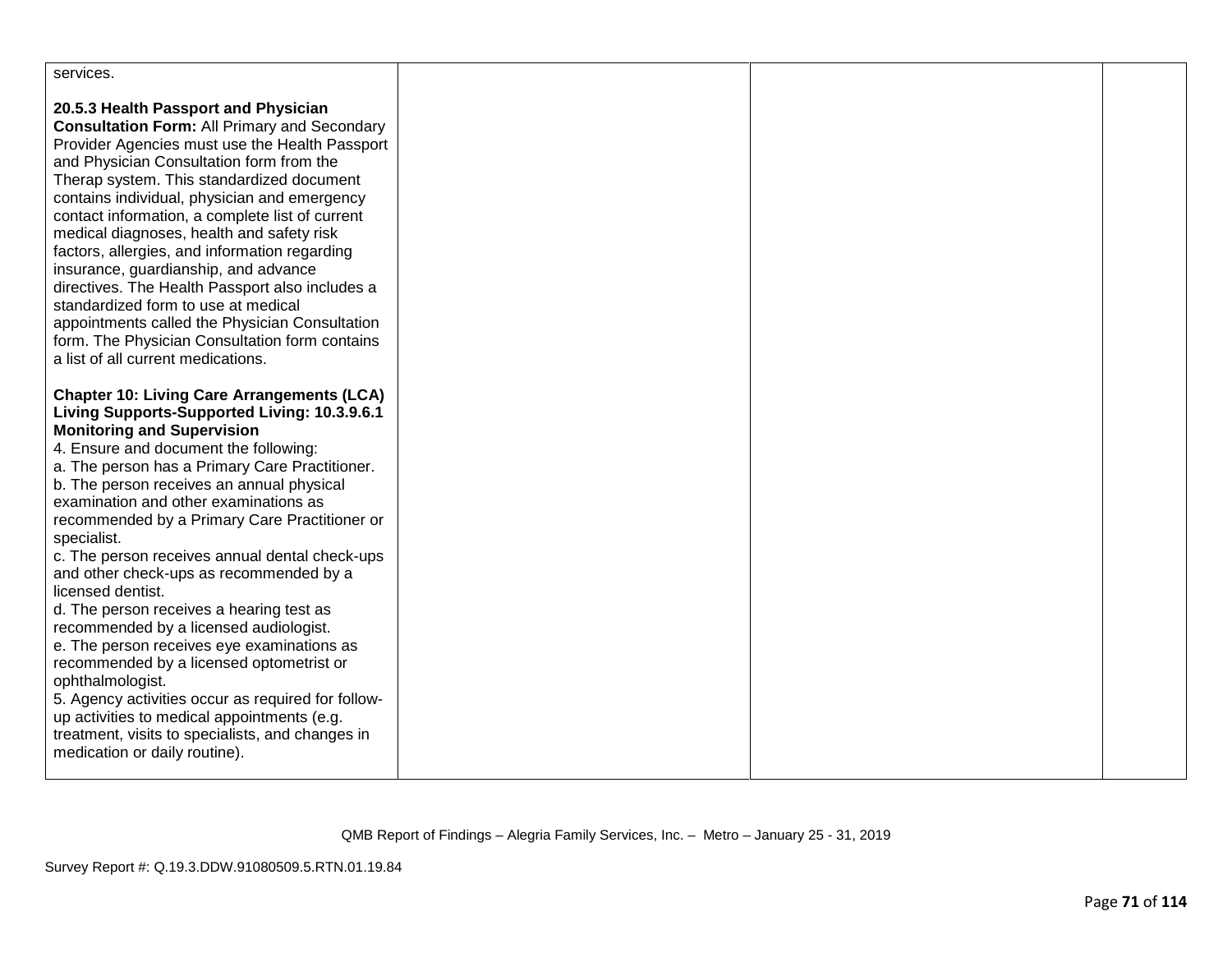| 10.3.10.1 Living Care Arrangements (LCA)<br><b>Living Supports-IMLS:</b><br>10.3.10.2 General Requirements: 9. Medical<br>services must be ensured (i.e., ensure each<br>person has a licensed Primary Care Practitioner<br>and receives an annual physical examination,                                                                                                                                                                     |  |  |
|----------------------------------------------------------------------------------------------------------------------------------------------------------------------------------------------------------------------------------------------------------------------------------------------------------------------------------------------------------------------------------------------------------------------------------------------|--|--|
| specialty medical care as needed, and annual<br>dental checkup by a licensed dentist).                                                                                                                                                                                                                                                                                                                                                       |  |  |
| <b>Chapter 13 Nursing Services: 13.2.3 General</b><br><b>Requirements:</b><br>1. Each person has a licensed primary care<br>practitioner and receives an annual physical<br>examination and specialty medical/dental care<br>as needed. Nurses communicate with these<br>providers to share current health information.                                                                                                                      |  |  |
| Developmental Disabilities (DD) Waiver Service<br>Standards effective 11/1/2012 revised<br>4/23/2013; 6/15/2015<br>Chapter 6 (CCS) 3. Agency Requirements:<br>G. Consumer Records Policy: All Provider<br>Agencies shall maintain at the administrative<br>office a confidential case file for each individual.<br>Provider agency case files for individuals are<br>required to comply with the DDSD Individual<br>Case File Matrix policy. |  |  |
| <b>Chapter 7 (CIHS) 3. Agency Requirements:</b><br>E. Consumer Records Policy: All Provider<br>Agencies must maintain at the administrative<br>office a confidential case file for each individual.<br>Provider agency case files for individuals are<br>required to comply with the DDSD Individual<br>Case File Matrix policy.                                                                                                             |  |  |
| Chapter 11 (FL) 3. Agency Requirements:<br>D. Consumer Records Policy: All Family Living<br>Provider Agencies must maintain at the<br>administrative office a confidential case file for                                                                                                                                                                                                                                                     |  |  |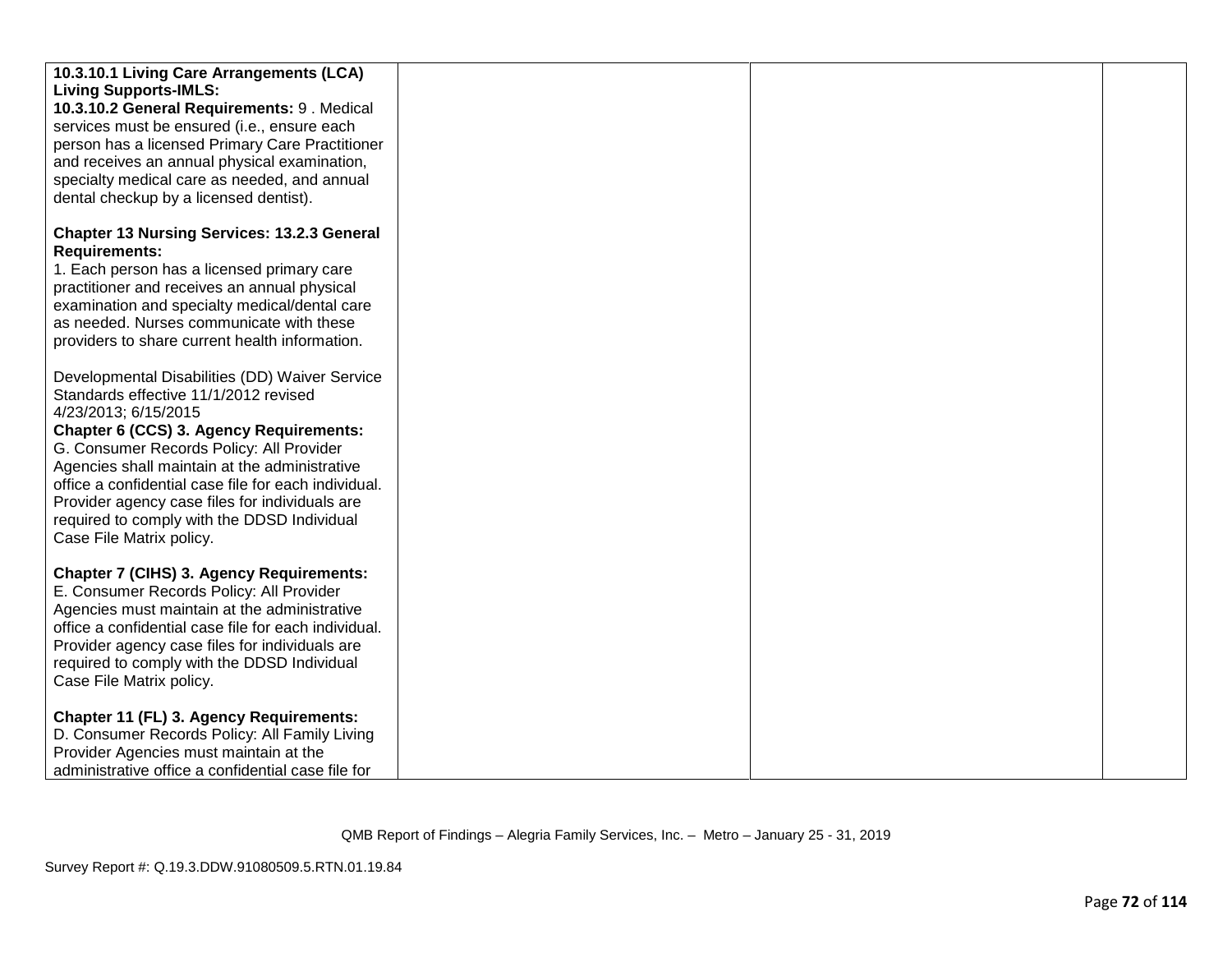| each individual. Provider agency case files for<br>individuals are required to comply with the<br>DDSD Individual Case File Matrix policy.<br>Chapter 12 (SL) 3. Agency Requirements:                                                                                                       |  |  |
|---------------------------------------------------------------------------------------------------------------------------------------------------------------------------------------------------------------------------------------------------------------------------------------------|--|--|
| D. Consumer Records Policy: All Family Living<br>Provider Agencies must maintain at the<br>administrative office a confidential case file for<br>each individual. Provider agency case files for<br>individuals are required to comply with the<br>DDSD Individual Case File Matrix policy. |  |  |
| DEVELOPMENTAL DISABILITIES SUPPORTS<br>DIVISION (DDSD): Director's Release:<br><b>Consumer Record Requirements eff.</b><br>11/1/2012                                                                                                                                                        |  |  |
| III. Requirement Amendments(s) or<br><b>Clarifications:</b>                                                                                                                                                                                                                                 |  |  |
| A. All case management, living supports,<br>customized in-home supports, community                                                                                                                                                                                                          |  |  |
| integrated employment and customized<br>community supports providers must maintain                                                                                                                                                                                                          |  |  |
| records for individuals served through DD<br>Waiver in accordance with the Individual Case<br>File Matrix incorporated in this director's release.                                                                                                                                          |  |  |
| H. Readily accessible electronic records are<br>accessible, including those stored through the                                                                                                                                                                                              |  |  |
| Therap web-based system.                                                                                                                                                                                                                                                                    |  |  |
|                                                                                                                                                                                                                                                                                             |  |  |
|                                                                                                                                                                                                                                                                                             |  |  |
|                                                                                                                                                                                                                                                                                             |  |  |
|                                                                                                                                                                                                                                                                                             |  |  |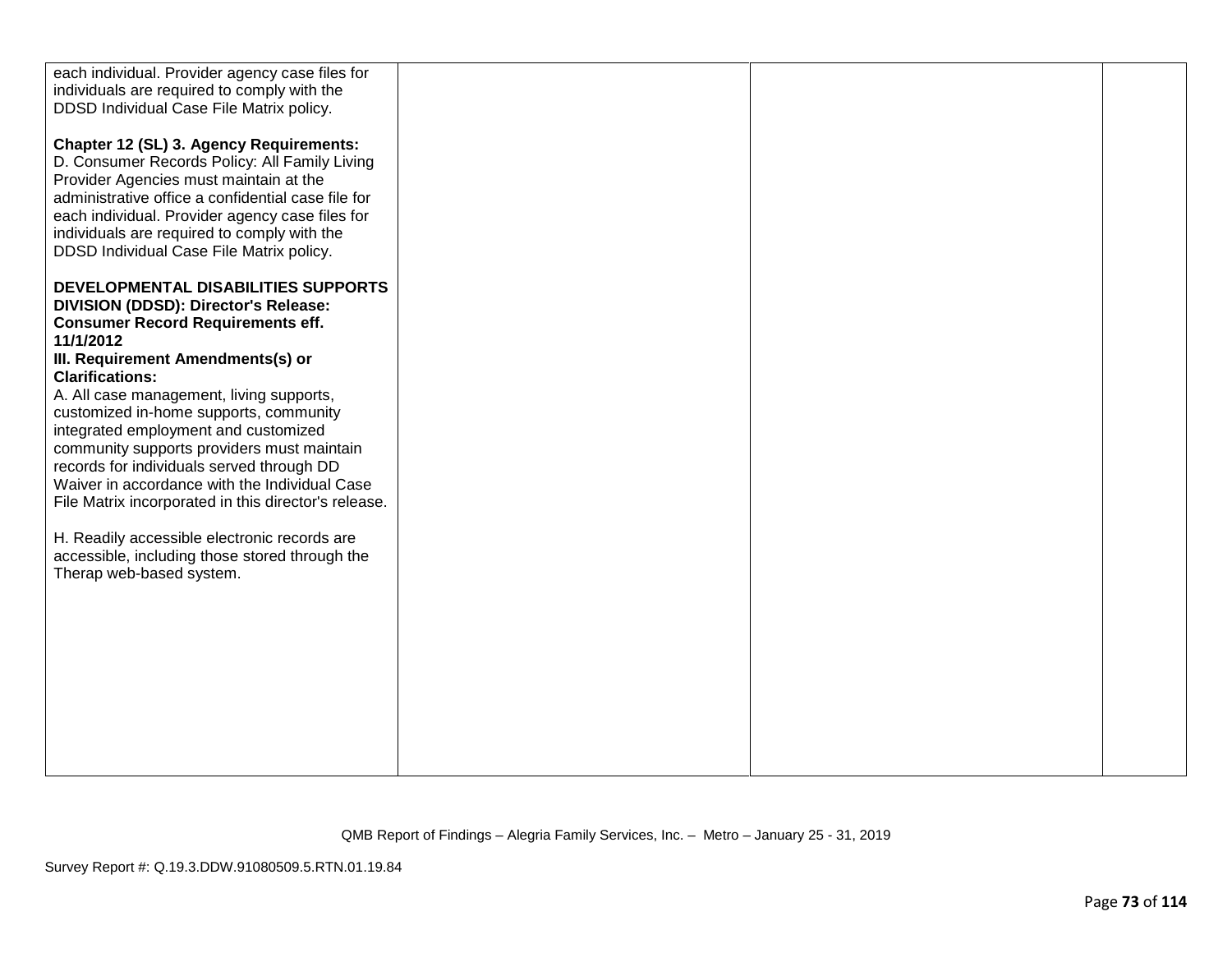| Tag #1A09 Medication Delivery - Routine            | <b>Condition of Participation Level Deficiency</b> |                                                                                      |  |
|----------------------------------------------------|----------------------------------------------------|--------------------------------------------------------------------------------------|--|
| <b>Medication Administration</b>                   |                                                    |                                                                                      |  |
| Developmental Disabilities (DD) Waiver Service     | After an analysis of the evidence it has been      | <b>Provider:</b>                                                                     |  |
| Standards 2/26/2018; Eff Date: 3/1/2018            | determined there is a significant potential for a  | <b>State your Plan of Correction for the</b>                                         |  |
| <b>Chapter 20: Provider Documentation and</b>      | negative outcome to occur.                         | deficiencies cited in this tag here (How is the                                      |  |
| <b>Client Records 20.6 Medication</b>              |                                                    | deficiency going to be corrected? This can be                                        |  |
| <b>Administration Record (MAR): A current</b>      | Medication Administration Records (MAR) were       | specific to each deficiency cited or if possible an                                  |  |
| Medication Administration Record (MAR) must        | reviewed for the months of December 2018 and       | overall correction?): $\rightarrow$                                                  |  |
| be maintained in all settings where medications    | January 2019.                                      |                                                                                      |  |
| or treatments are delivered. Family Living         |                                                    |                                                                                      |  |
| Providers may opt not to use MARs if they are      | Based on record review, 3 of 11 individuals had    |                                                                                      |  |
| the sole provider who supports the person with     | Medication Administration Records (MAR),           |                                                                                      |  |
| medications or treatments. However, if there are   | which contained missing medications entries        |                                                                                      |  |
| services provided by unrelated DSP, ANS for        | and/or other errors:                               |                                                                                      |  |
| Medication Oversight must be budgeted, and a       |                                                    |                                                                                      |  |
| MAR must be created and used by the DSP.           | Individual #5                                      | <b>Provider:</b>                                                                     |  |
| Primary and Secondary Provider Agencies are        | January 2019                                       | <b>Enter your ongoing Quality</b>                                                    |  |
| responsible for:                                   | Medication Administration Records contained        | <b>Assurance/Quality Improvement processes</b>                                       |  |
| 1. Creating and maintaining either an electronic   | missing entries. No documentation found            | as it related to this tag number here (What is                                       |  |
| or paper MAR in their service setting. Provider    | indicating reason for missing entries:             | going to be done? How many individuals is this                                       |  |
| Agencies may use the MAR in Therap, but are        | • Calcium - Vitamin D 500mg / 400u (2 times        | going to effect? How often will this be completed?                                   |  |
| not mandated to do so.                             | daily) - Blank $1/5$ (8 AM and 8 PM)               | Who is responsible? What steps will be taken if<br>issues are found?): $\rightarrow$ |  |
| 2. Continually communicating any changes           |                                                    |                                                                                      |  |
| about medications and treatments between           | • Vitamin D3 2000mg (1 time daily) - Blank         |                                                                                      |  |
| Provider Agencies to assure health and safety.     | $1/5$ (8 AM)                                       |                                                                                      |  |
| 7. Including the following on the MAR:             |                                                    |                                                                                      |  |
| a. The name of the person, a transcription of the  | • Animal Shape Chewable Vitamins (1 time           |                                                                                      |  |
| physician's or licensed health care provider's     | daily) - Blank 1/5 (8 AM)                          |                                                                                      |  |
| orders including the brand and generic names       |                                                    |                                                                                      |  |
| for all ordered routine and PRN medications or     | Individual #9                                      |                                                                                      |  |
| treatments, and the diagnoses for which the        | December 2018                                      |                                                                                      |  |
| medications or treatments are prescribed;          | Medication Administration Records contained        |                                                                                      |  |
| b. The prescribed dosage, frequency and            | missing entries. No documentation found            |                                                                                      |  |
| method or route of administration; times and       | indicating reason for missing entries:             |                                                                                      |  |
| dates of administration for all ordered routine or | • Docusate Sodium 100 mg (2 times daily) -         |                                                                                      |  |
| PRN prescriptions or treatments; over the          | Blank 12/11, 25 (8 PM)                             |                                                                                      |  |
| counter (OTC) or "comfort" medications or          |                                                    |                                                                                      |  |
| treatments and all self-selected herbal or vitamin | • Divalproex ER 500 mg 2 tablets (2 times          |                                                                                      |  |
| therapy;                                           | daily) - Blank 12/25 (8 PM)                        |                                                                                      |  |
| c. Documentation of all time limited or            |                                                    |                                                                                      |  |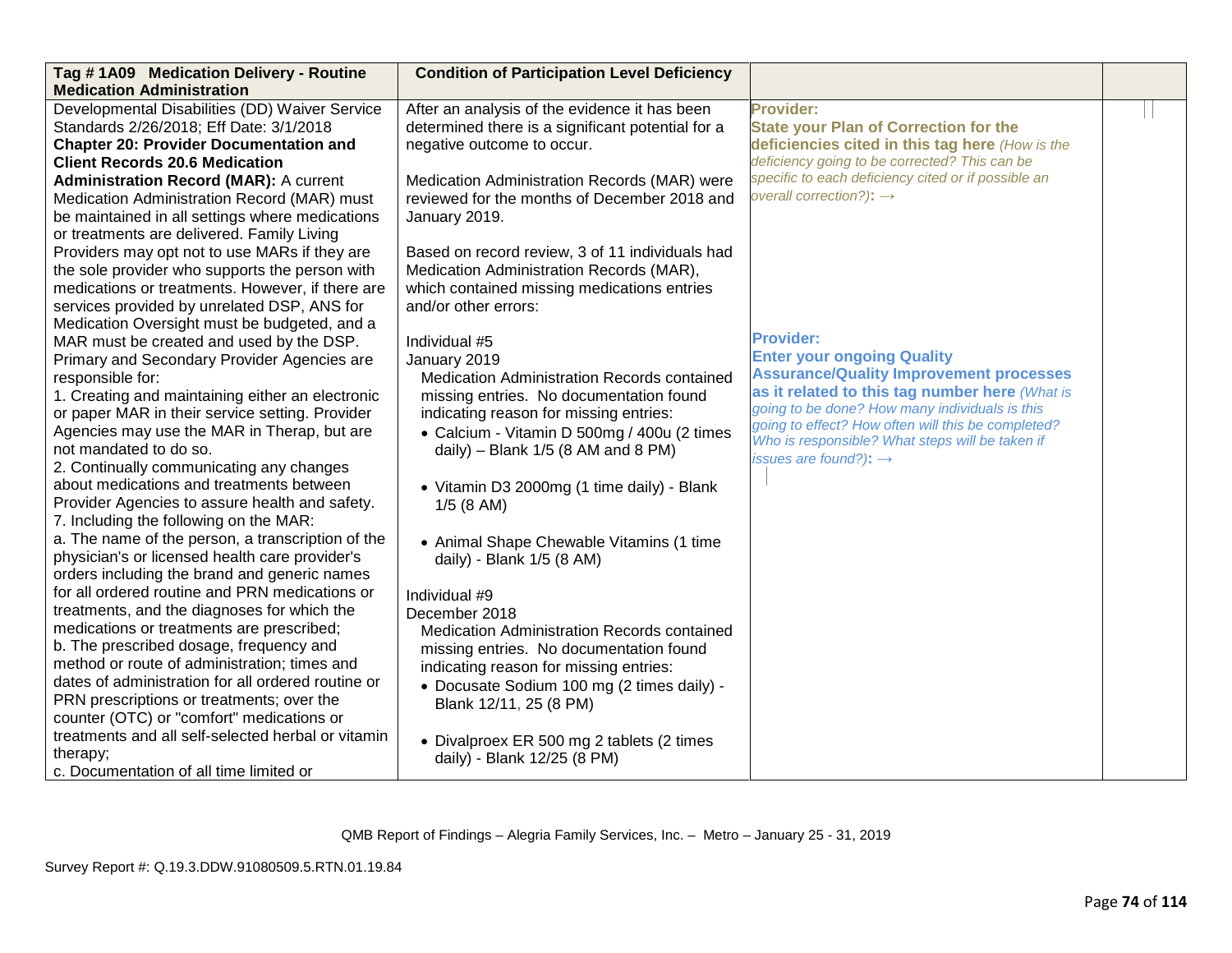| d. The initials of the individual administering or<br>assisting with the medication delivery and a<br>signature page or electronic record that<br>designates the full name corresponding to the<br>initials;<br>e. Documentation of refused, missed, or held<br>medications or treatments:<br>f. Documentation of any allergic reaction that<br>occurred due to medication or treatments; and<br>g. For PRN medications or treatments:<br>i. instructions for the use of the PRN medication<br>or treatment which must include observable<br>signs/symptoms or circumstances in which the<br>medication or treatment is to be used and the<br>number of doses that may be used in a 24-hour<br>period;<br>ii. clear documentation that the DSP contacted<br>the agency nurse prior to assisting with the<br>medication or treatment, unless the DSP is a<br>Family Living Provider related by affinity of<br>consanguinity; and<br>iii. documentation of the effectiveness of the<br>PRN medication or treatment. | • Trazodone 50 mg (1 time daily) - Blank<br>12/25 (8 PM)<br>• Oxygen 2 liters (2 times daily) - Blank 12/25<br>$(8 \text{ PM})$<br>• Calcium Carbonate - Vitamin D 600 - 400<br>tablet (2 times daily) - Blank 12/25 (8 PM)<br>• Carbamazepine 200 mg 1.5 tablets (3 times<br>daily) - Blank 12/17, 25 (8 PM), 12/25 (2<br>PM)<br>• Lovastatin 40 mg (1 time daily) - Blank<br>12/25 (8 PM)<br>Individual #11<br>January 2019<br>Medication Administration Records contained<br>missing entries. No documentation found<br>indicating reason for missing entries:<br>• Docusate Sodium 100mg (2 times daily) -<br>Blank 1/10, 16 (8AM) |
|-------------------------------------------------------------------------------------------------------------------------------------------------------------------------------------------------------------------------------------------------------------------------------------------------------------------------------------------------------------------------------------------------------------------------------------------------------------------------------------------------------------------------------------------------------------------------------------------------------------------------------------------------------------------------------------------------------------------------------------------------------------------------------------------------------------------------------------------------------------------------------------------------------------------------------------------------------------------------------------------------------------------|----------------------------------------------------------------------------------------------------------------------------------------------------------------------------------------------------------------------------------------------------------------------------------------------------------------------------------------------------------------------------------------------------------------------------------------------------------------------------------------------------------------------------------------------------------------------------------------------------------------------------------------|
| <b>Chapter 10 Living Care Arrangements</b><br>10.3.4 Medication Assessment and Delivery:<br>Living Supports Provider Agencies must support<br>and comply with:<br>1. the processes identified in the DDSD AWMD<br>training;<br>2. the nursing and DSP functions identified in<br>the Chapter 13.3 Part 2- Adult Nursing Services;<br>3. all Board of Pharmacy regulations as noted in<br>Chapter 16.5 Board of Pharmacy; and<br>4. documentation requirements in a Medication<br>Administration Record (MAR) as described in<br>Chapter 20.6 Medication Administration Record<br>$(MAR)$ .                                                                                                                                                                                                                                                                                                                                                                                                                        |                                                                                                                                                                                                                                                                                                                                                                                                                                                                                                                                                                                                                                        |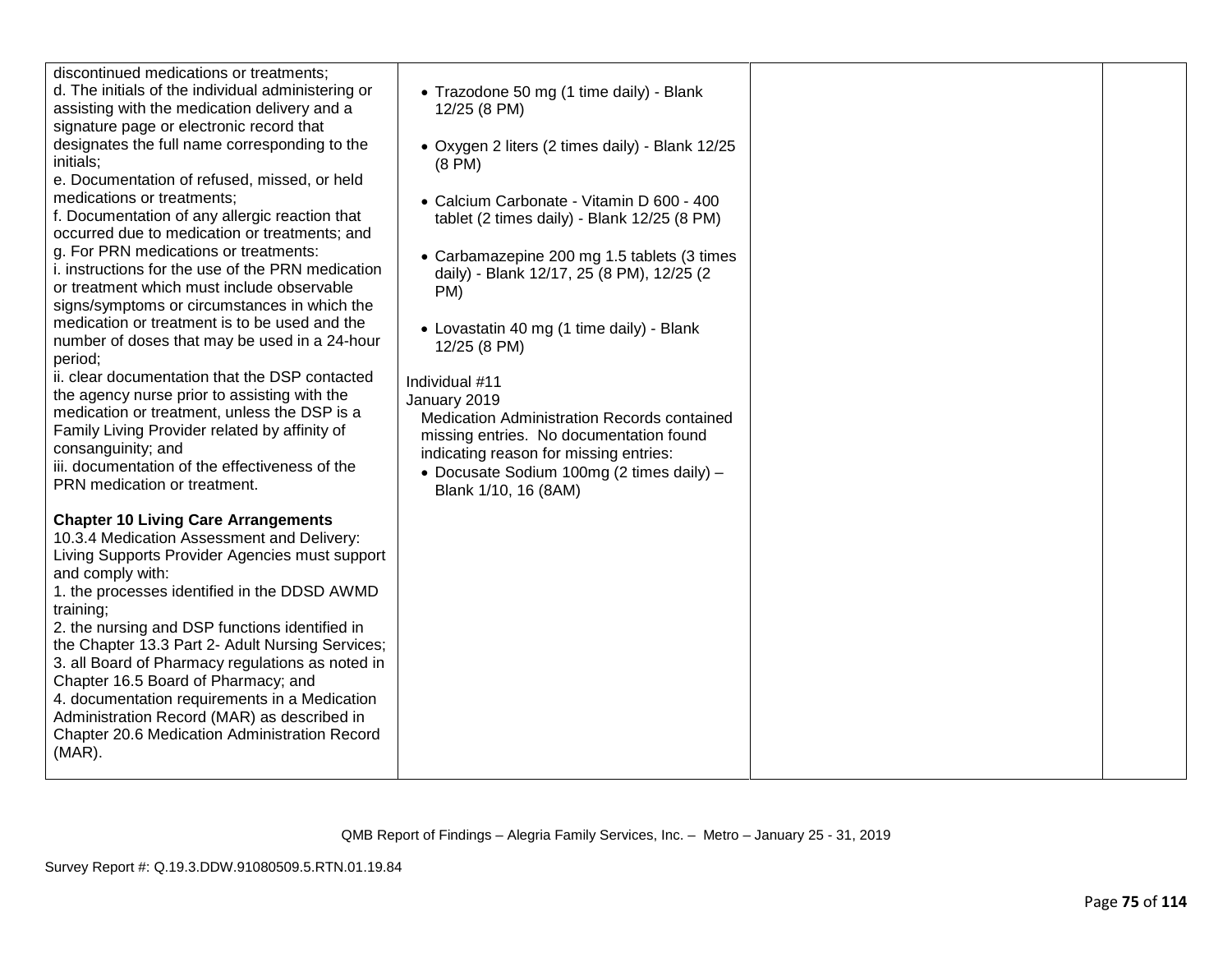| Tag #1A09.1 Medication Delivery - PRN              | <b>Condition of Participation Level Deficiency</b> |                                                                                                       |  |
|----------------------------------------------------|----------------------------------------------------|-------------------------------------------------------------------------------------------------------|--|
| <b>Medication Administration</b>                   |                                                    |                                                                                                       |  |
| Developmental Disabilities (DD) Waiver Service     | After an analysis of the evidence it has been      | Provider:                                                                                             |  |
| Standards 2/26/2018; Eff Date: 3/1/2018            | determined there is a significant potential for a  | <b>State your Plan of Correction for the</b>                                                          |  |
| <b>Chapter 20: Provider Documentation and</b>      | negative outcome to occur.                         | deficiencies cited in this tag here (How is the                                                       |  |
| <b>Client Records 20.6 Medication</b>              |                                                    | deficiency going to be corrected? This can be                                                         |  |
| <b>Administration Record (MAR): A current</b>      | Medication Administration Records (MAR) were       | specific to each deficiency cited or if possible an                                                   |  |
| Medication Administration Record (MAR) must        | reviewed for the months of December 2018 and       | overall correction?): $\rightarrow$                                                                   |  |
| be maintained in all settings where medications    | January 2019.                                      |                                                                                                       |  |
| or treatments are delivered. Family Living         |                                                    |                                                                                                       |  |
| Providers may opt not to use MARs if they are      | Based on record review, 2 of 11 individuals had    |                                                                                                       |  |
| the sole provider who supports the person with     | PRN Medication Administration Records (MAR),       |                                                                                                       |  |
| medications or treatments. However, if there are   | which contained missing elements as required       |                                                                                                       |  |
| services provided by unrelated DSP, ANS for        | by standard:                                       |                                                                                                       |  |
| Medication Oversight must be budgeted, and a       |                                                    |                                                                                                       |  |
| MAR must be created and used by the DSP.           | Individual #1                                      | <b>Provider:</b>                                                                                      |  |
| Primary and Secondary Provider Agencies are        | January 2019                                       | <b>Enter your ongoing Quality</b>                                                                     |  |
| responsible for:                                   | No Effectiveness was noted on the                  | <b>Assurance/Quality Improvement processes</b>                                                        |  |
| 1. Creating and maintaining either an electronic   | Medication Administration Record for the           | as it related to this tag number here (What is                                                        |  |
| or paper MAR in their service setting. Provider    | following PRN medication:                          | going to be done? How many individuals is this                                                        |  |
| Agencies may use the MAR in Therap, but are        | • Naproxen 250 mg tablet - PRN - 1/18 (given       | going to affect? How often will this be completed?<br>Who is responsible? What steps will be taken if |  |
| not mandated to do so.                             | 1 time)                                            | issues are found?): $\rightarrow$                                                                     |  |
| 2. Continually communicating any changes           |                                                    |                                                                                                       |  |
| about medications and treatments between           | Individual #6                                      |                                                                                                       |  |
| Provider Agencies to assure health and safety.     | January 2019                                       |                                                                                                       |  |
| 7. Including the following on the MAR:             | No Effectiveness was noted on the                  |                                                                                                       |  |
| a. The name of the person, a transcription of the  | Medication Administration Record for the           |                                                                                                       |  |
| physician's or licensed health care provider's     | following PRN medication:                          |                                                                                                       |  |
| orders including the brand and generic names       | • Ibuprofen 200mg tab - PRN - 1/24 (given 1        |                                                                                                       |  |
| for all ordered routine and PRN medications or     | time)                                              |                                                                                                       |  |
| treatments, and the diagnoses for which the        |                                                    |                                                                                                       |  |
| medications or treatments are prescribed;          |                                                    |                                                                                                       |  |
| b. The prescribed dosage, frequency and            |                                                    |                                                                                                       |  |
| method or route of administration; times and       |                                                    |                                                                                                       |  |
| dates of administration for all ordered routine or |                                                    |                                                                                                       |  |
| PRN prescriptions or treatments; over the          |                                                    |                                                                                                       |  |
| counter (OTC) or "comfort" medications or          |                                                    |                                                                                                       |  |
| treatments and all self-selected herbal or vitamin |                                                    |                                                                                                       |  |
| therapy;                                           |                                                    |                                                                                                       |  |
| c. Documentation of all time limited or            |                                                    |                                                                                                       |  |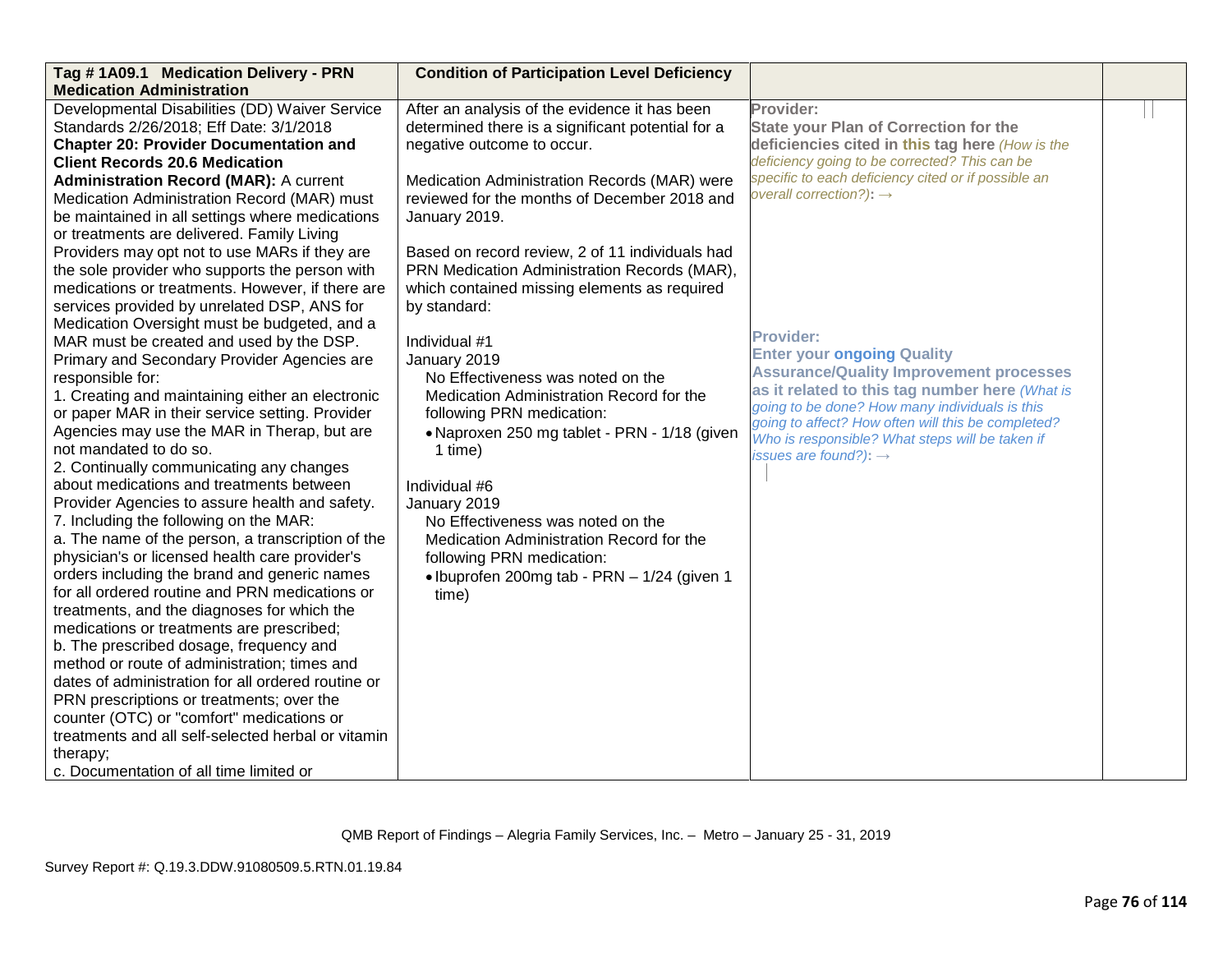| discontinued medications or treatments;<br>d. The initials of the individual administering or<br>assisting with the medication delivery and a<br>signature page or electronic record that<br>designates the full name corresponding to the<br>initials;<br>e. Documentation of refused, missed, or held<br>medications or treatments:<br>f. Documentation of any allergic reaction that<br>occurred due to medication or treatments; and<br>g. For PRN medications or treatments:<br>i. instructions for the use of the PRN medication<br>or treatment which must include observable<br>signs/symptoms or circumstances in which the<br>medication or treatment is to be used and the<br>number of doses that may be used in a 24-hour<br>period;<br>ii. clear documentation that the DSP contacted<br>the agency nurse prior to assisting with the<br>medication or treatment, unless the DSP is a |  |  |
|-----------------------------------------------------------------------------------------------------------------------------------------------------------------------------------------------------------------------------------------------------------------------------------------------------------------------------------------------------------------------------------------------------------------------------------------------------------------------------------------------------------------------------------------------------------------------------------------------------------------------------------------------------------------------------------------------------------------------------------------------------------------------------------------------------------------------------------------------------------------------------------------------------|--|--|
| Family Living Provider related by affinity of                                                                                                                                                                                                                                                                                                                                                                                                                                                                                                                                                                                                                                                                                                                                                                                                                                                       |  |  |
| consanguinity; and                                                                                                                                                                                                                                                                                                                                                                                                                                                                                                                                                                                                                                                                                                                                                                                                                                                                                  |  |  |
| iii. documentation of the effectiveness of the<br>PRN medication or treatment.                                                                                                                                                                                                                                                                                                                                                                                                                                                                                                                                                                                                                                                                                                                                                                                                                      |  |  |
| <b>Chapter 10 Living Care Arrangements</b><br>10.3.4 Medication Assessment and Delivery:<br>Living Supports Provider Agencies must support<br>and comply with:<br>1. the processes identified in the DDSD AWMD<br>training;<br>2. the nursing and DSP functions identified in<br>the Chapter 13.3 Part 2- Adult Nursing Services;<br>3. all Board of Pharmacy regulations as noted in<br>Chapter 16.5 Board of Pharmacy; and<br>4. documentation requirements in a Medication<br>Administration Record (MAR) as described in<br>Chapter 20.6 Medication Administration Record<br>$(MAR)$ .                                                                                                                                                                                                                                                                                                          |  |  |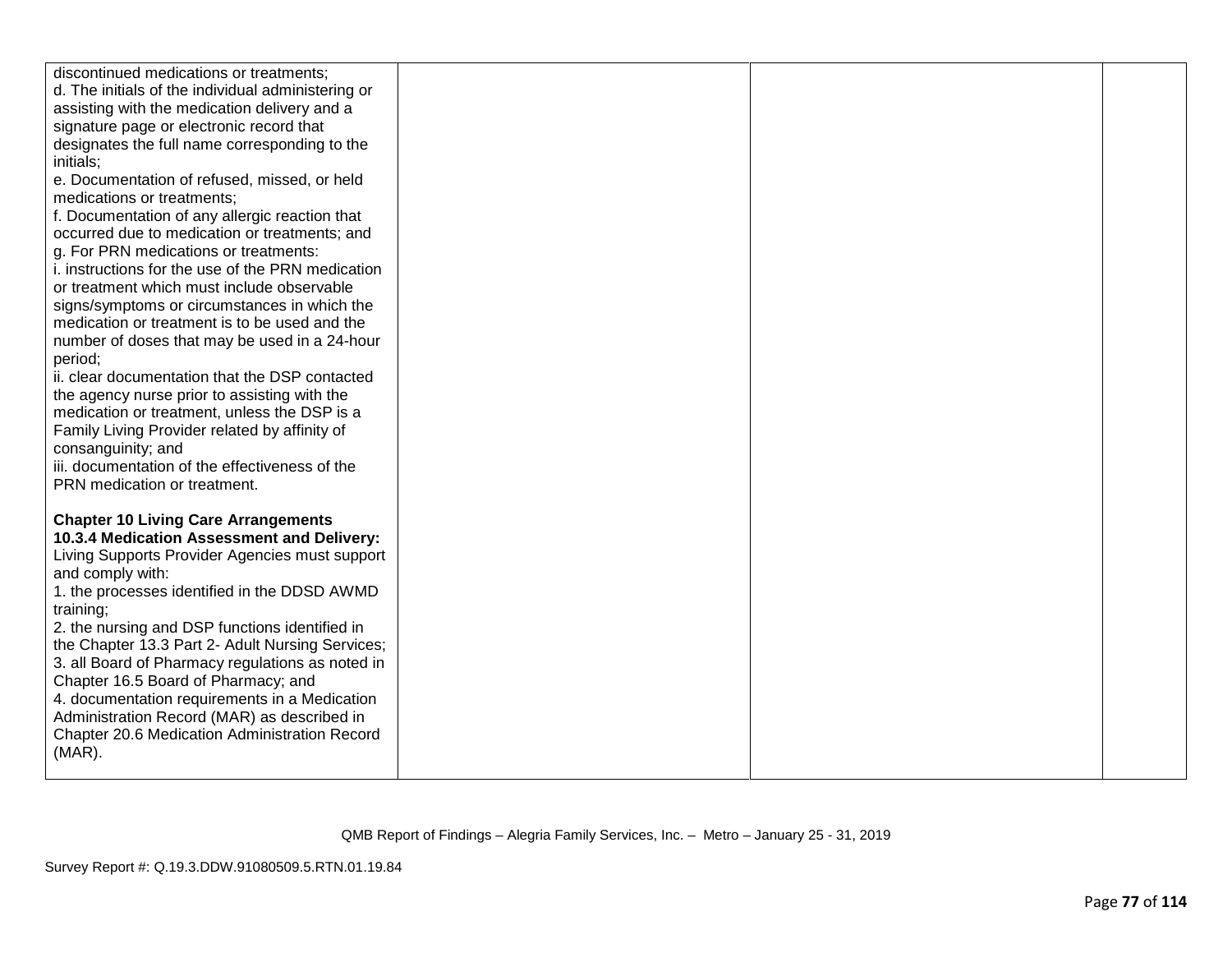| Tag #1A15.2 Administrative Case File:              | <b>Standard Level Deficiency</b>                   |                                                                                                       |  |
|----------------------------------------------------|----------------------------------------------------|-------------------------------------------------------------------------------------------------------|--|
| <b>Healthcare Documentation (Therap and</b>        |                                                    |                                                                                                       |  |
| <b>Required Plans)</b>                             |                                                    |                                                                                                       |  |
| Developmental Disabilities (DD) Waiver Service     | After an analysis of the evidence it has been      | <b>Provider:</b>                                                                                      |  |
| Standards 2/26/2018; Eff Date: 3/1/2018            | determined there is a significant potential for a  | <b>State your Plan of Correction for the</b>                                                          |  |
| <b>Chapter 20: Provider Documentation and</b>      | negative outcome to occur.                         | deficiencies cited in this tag here (How is the                                                       |  |
| <b>Client Records: 20.2 Client Records</b>         |                                                    | deficiency going to be corrected? This can be                                                         |  |
| Requirements: All DD Waiver Provider               | Based on record review, the Agency did not         | specific to each deficiency cited or if possible an                                                   |  |
| Agencies are required to create and maintain       | maintain the required documentation in the         | overall correction?): $\rightarrow$                                                                   |  |
| individual client records. The contents of client  | Individuals Agency Record as required by           |                                                                                                       |  |
| records vary depending on the unique needs of      | standard for 1 of 11 individual                    |                                                                                                       |  |
| the person receiving services and the resultant    |                                                    |                                                                                                       |  |
| information produced. The extent of                | Review of the administrative individual case files |                                                                                                       |  |
| documentation required for individual client       | revealed the following items were not found,       |                                                                                                       |  |
| records per service type depends on the location   | incomplete, and/or not current:                    |                                                                                                       |  |
| of the file, the type of service being provided,   |                                                    |                                                                                                       |  |
| and the information necessary.                     | <b>Special Health Care Needs:</b>                  | <b>Provider:</b>                                                                                      |  |
| DD Waiver Provider Agencies are required to        | <b>Nutritional Plan:</b>                           | <b>Enter your ongoing Quality</b>                                                                     |  |
| adhere to the following:                           | • Individual #10 - As indicated by the IST         | <b>Assurance/Quality Improvement processes</b>                                                        |  |
| 1. Client records must contain all documents       | section of ISP the individual is required to       | as it related to this tag number here (What is                                                        |  |
| essential to the service being provided and        | have a plan. No evidence of a plan found.          | going to be done? How many individuals is this                                                        |  |
| essential to ensuring the health and safety of the |                                                    | going to effect? How often will this be completed?<br>Who is responsible? What steps will be taken if |  |
| person during the provision of the service.        |                                                    | issues are found?): $\rightarrow$                                                                     |  |
| 2. Provider Agencies must have readily             |                                                    |                                                                                                       |  |
| accessible records in home and community           |                                                    |                                                                                                       |  |
| settings in paper or electronic form. Secure       |                                                    |                                                                                                       |  |
| access to electronic records through the Therap    |                                                    |                                                                                                       |  |
| web based system using computers or mobile         |                                                    |                                                                                                       |  |
| devices is acceptable.                             |                                                    |                                                                                                       |  |
| 3. Provider Agencies are responsible for           |                                                    |                                                                                                       |  |
| ensuring that all plans created by nurses, RDs,    |                                                    |                                                                                                       |  |
| therapists or BSCs are present in all needed       |                                                    |                                                                                                       |  |
| settings.                                          |                                                    |                                                                                                       |  |
| 4. Provider Agencies must maintain records of      |                                                    |                                                                                                       |  |
| all documents produced by agency personnel or      |                                                    |                                                                                                       |  |
| contractors on behalf of each person, including    |                                                    |                                                                                                       |  |
| any routine notes or data, annual assessments,     |                                                    |                                                                                                       |  |
| semi-annual reports, evidence of training          |                                                    |                                                                                                       |  |
| provided/received, progress notes, and any         |                                                    |                                                                                                       |  |
| other interactions for which billing is generated. |                                                    |                                                                                                       |  |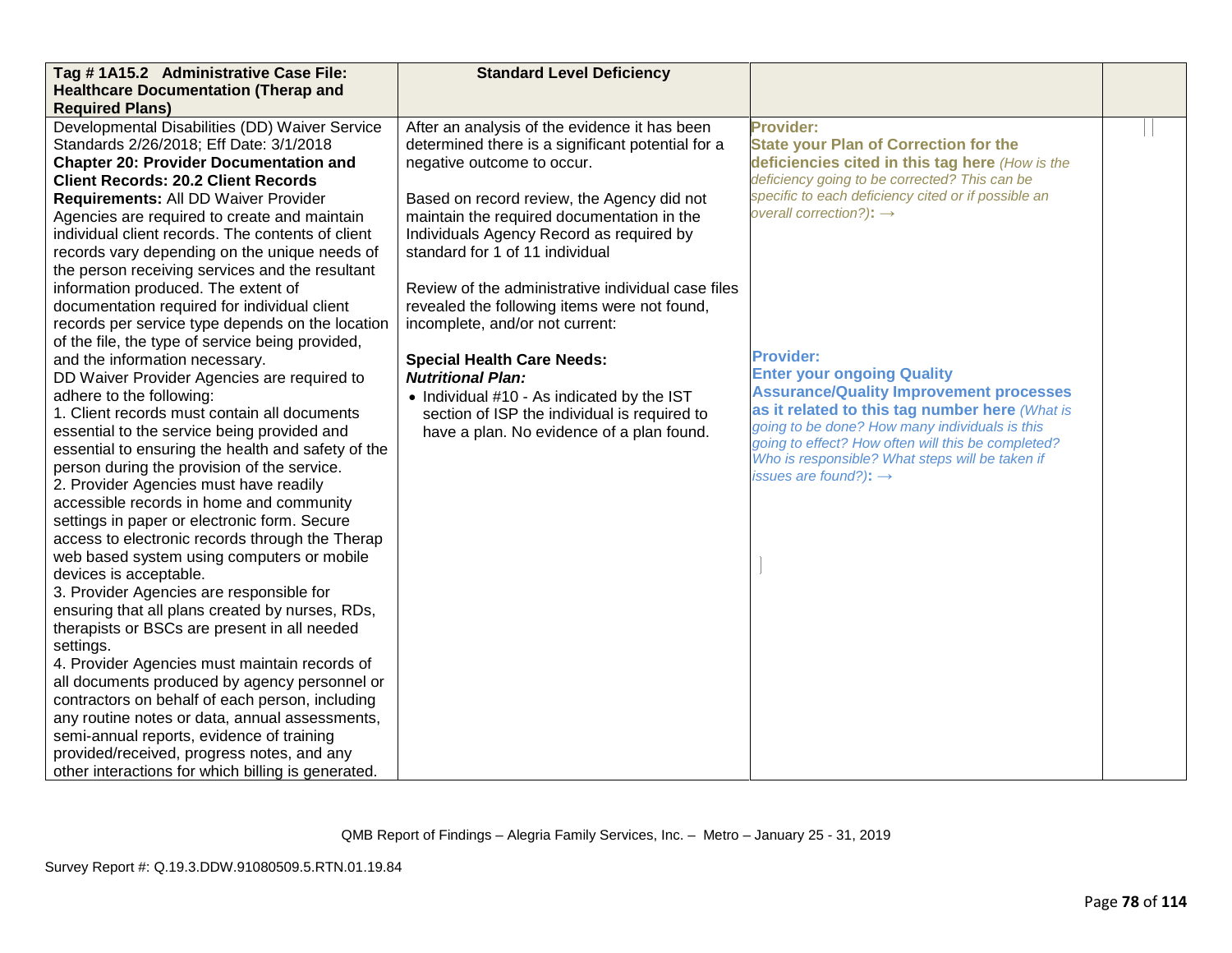| 5. Each Provider Agency is responsible for<br>maintaining the daily or other contact notes<br>documenting the nature and frequency of<br>service delivery, as well as data tracking only for<br>the services provided by their agency.<br>6. The current Client File Matrix found in<br>Appendix A Client File Matrix details the<br>minimum requirements for records to be stored<br>in agency office files, the delivery site, or with<br>DSP while providing services in the community.<br>7. All records pertaining to JCMs must be<br>retained permanently and must be made<br>available to DDSD upon request, upon the<br>termination or expiration of a provider<br>agreement, or upon provider withdrawal from<br>services. |
|-------------------------------------------------------------------------------------------------------------------------------------------------------------------------------------------------------------------------------------------------------------------------------------------------------------------------------------------------------------------------------------------------------------------------------------------------------------------------------------------------------------------------------------------------------------------------------------------------------------------------------------------------------------------------------------------------------------------------------------|
|                                                                                                                                                                                                                                                                                                                                                                                                                                                                                                                                                                                                                                                                                                                                     |
|                                                                                                                                                                                                                                                                                                                                                                                                                                                                                                                                                                                                                                                                                                                                     |
| <b>Chapter 3 Safeguards: 3.1.1 Decision</b><br><b>Consultation Process (DCP): Health decisions</b><br>are the sole domain of waiver participants, their                                                                                                                                                                                                                                                                                                                                                                                                                                                                                                                                                                             |
| guardians or healthcare decision makers.<br>Participants and their healthcare decision                                                                                                                                                                                                                                                                                                                                                                                                                                                                                                                                                                                                                                              |
|                                                                                                                                                                                                                                                                                                                                                                                                                                                                                                                                                                                                                                                                                                                                     |
| makers can confidently make decisions that are                                                                                                                                                                                                                                                                                                                                                                                                                                                                                                                                                                                                                                                                                      |
| compatible with their personal and cultural                                                                                                                                                                                                                                                                                                                                                                                                                                                                                                                                                                                                                                                                                         |
| values. Provider Agencies are required to                                                                                                                                                                                                                                                                                                                                                                                                                                                                                                                                                                                                                                                                                           |
| support the informed decision making of waiver                                                                                                                                                                                                                                                                                                                                                                                                                                                                                                                                                                                                                                                                                      |
| participants by supporting access to medical                                                                                                                                                                                                                                                                                                                                                                                                                                                                                                                                                                                                                                                                                        |
| consultation, information, and other available                                                                                                                                                                                                                                                                                                                                                                                                                                                                                                                                                                                                                                                                                      |
| resources according to the following:                                                                                                                                                                                                                                                                                                                                                                                                                                                                                                                                                                                                                                                                                               |
| 1. The DCP is used when a person or his/her<br>guardian/healthcare decision maker has                                                                                                                                                                                                                                                                                                                                                                                                                                                                                                                                                                                                                                               |
| concerns, needs more information about health-                                                                                                                                                                                                                                                                                                                                                                                                                                                                                                                                                                                                                                                                                      |
| related issues, or has decided not to follow all or                                                                                                                                                                                                                                                                                                                                                                                                                                                                                                                                                                                                                                                                                 |
| part of an order, recommendation, or                                                                                                                                                                                                                                                                                                                                                                                                                                                                                                                                                                                                                                                                                                |
| suggestion. This includes, but is not limited to:                                                                                                                                                                                                                                                                                                                                                                                                                                                                                                                                                                                                                                                                                   |
| a. medical orders or recommendations from the                                                                                                                                                                                                                                                                                                                                                                                                                                                                                                                                                                                                                                                                                       |
| Primary Care Practitioner, Specialists or other                                                                                                                                                                                                                                                                                                                                                                                                                                                                                                                                                                                                                                                                                     |
| licensed medical or healthcare practitioners                                                                                                                                                                                                                                                                                                                                                                                                                                                                                                                                                                                                                                                                                        |
| such as a Nurse Practitioner (NP or CNP),                                                                                                                                                                                                                                                                                                                                                                                                                                                                                                                                                                                                                                                                                           |
| Physician Assistant (PA) or Dentist;                                                                                                                                                                                                                                                                                                                                                                                                                                                                                                                                                                                                                                                                                                |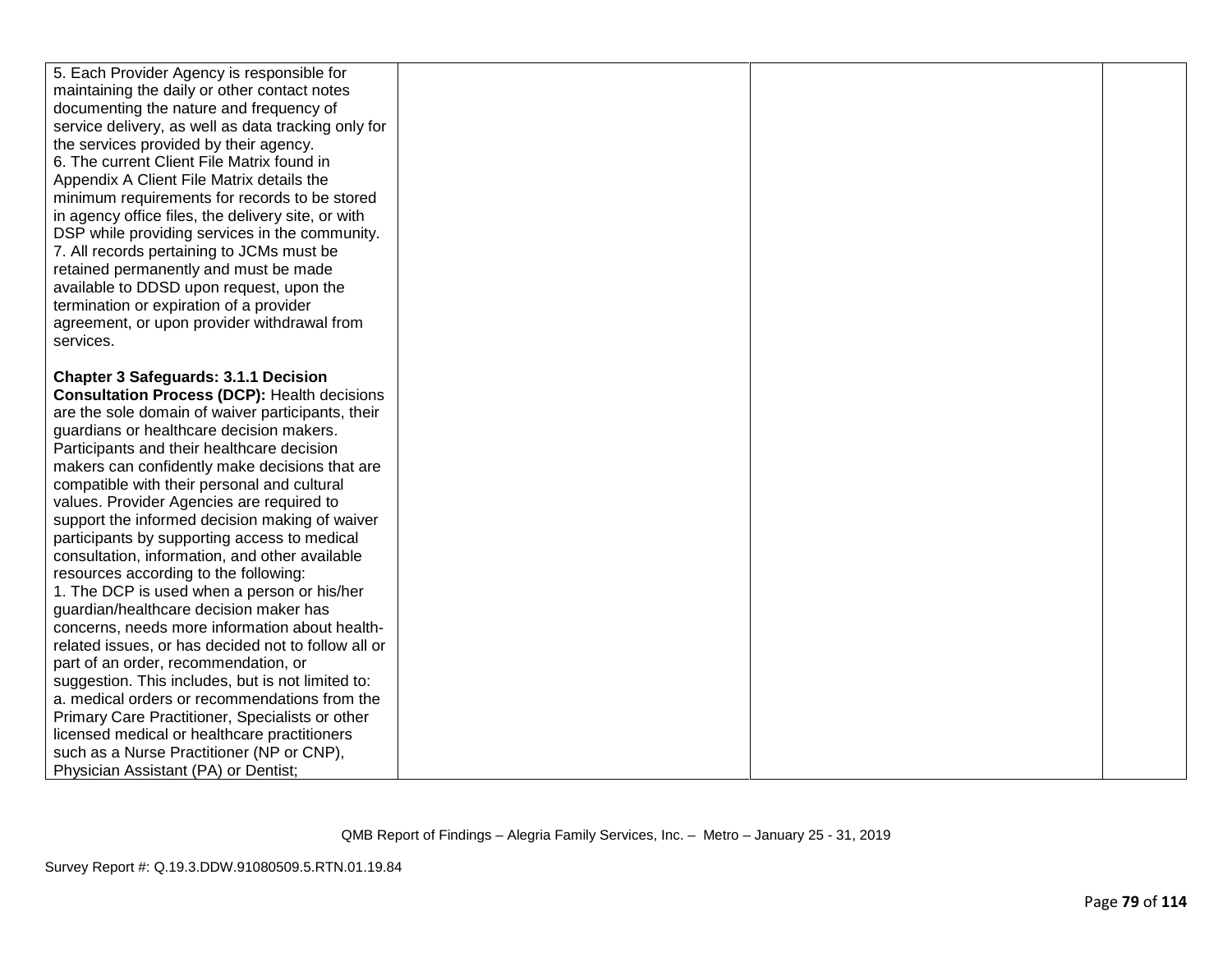| b. clinical recommendations made by<br>registered/licensed clinicians who are either<br>members of the IDT or clinicians who have<br>performed an evaluation such as a video-<br>fluoroscopy;<br>c. health related recommendations or<br>suggestions from oversight activities such as the<br>Individual Quality Review (IQR) or other DOH<br>review or oversight activities; and<br>d. recommendations made through a Healthcare<br>Plan (HCP), including a Comprehensive<br>Aspiration Risk Management Plan (CARMP), or<br>another plan. |  |  |
|--------------------------------------------------------------------------------------------------------------------------------------------------------------------------------------------------------------------------------------------------------------------------------------------------------------------------------------------------------------------------------------------------------------------------------------------------------------------------------------------------------------------------------------------|--|--|
|                                                                                                                                                                                                                                                                                                                                                                                                                                                                                                                                            |  |  |
| 2. When the person/guardian disagrees with a                                                                                                                                                                                                                                                                                                                                                                                                                                                                                               |  |  |
| recommendation or does not agree with the                                                                                                                                                                                                                                                                                                                                                                                                                                                                                                  |  |  |
| implementation of that recommendation,                                                                                                                                                                                                                                                                                                                                                                                                                                                                                                     |  |  |
| Provider Agencies follow the DCP and attend                                                                                                                                                                                                                                                                                                                                                                                                                                                                                                |  |  |
| the meeting coordinated by the CM. During this                                                                                                                                                                                                                                                                                                                                                                                                                                                                                             |  |  |
| meeting:                                                                                                                                                                                                                                                                                                                                                                                                                                                                                                                                   |  |  |
| a. Providers inform the person/guardian of the<br>rationale for that recommendation, so that the                                                                                                                                                                                                                                                                                                                                                                                                                                           |  |  |
| benefit is made clear. This will be done in                                                                                                                                                                                                                                                                                                                                                                                                                                                                                                |  |  |
| layman's terms and will include basic sharing of                                                                                                                                                                                                                                                                                                                                                                                                                                                                                           |  |  |
| information designed to assist the                                                                                                                                                                                                                                                                                                                                                                                                                                                                                                         |  |  |
| person/guardian with understanding the risks                                                                                                                                                                                                                                                                                                                                                                                                                                                                                               |  |  |
| and benefits of the recommendation.                                                                                                                                                                                                                                                                                                                                                                                                                                                                                                        |  |  |
| b. The information will be focused on the specific                                                                                                                                                                                                                                                                                                                                                                                                                                                                                         |  |  |
| area of concern by the person/guardian.                                                                                                                                                                                                                                                                                                                                                                                                                                                                                                    |  |  |
| Alternatives should be presented, when                                                                                                                                                                                                                                                                                                                                                                                                                                                                                                     |  |  |
| available, if the guardian is interested in                                                                                                                                                                                                                                                                                                                                                                                                                                                                                                |  |  |
| considering other options for implementation.                                                                                                                                                                                                                                                                                                                                                                                                                                                                                              |  |  |
| c. Providers support the person/guardian to                                                                                                                                                                                                                                                                                                                                                                                                                                                                                                |  |  |
| make an informed decision.                                                                                                                                                                                                                                                                                                                                                                                                                                                                                                                 |  |  |
| d. The decision made by the person/guardian                                                                                                                                                                                                                                                                                                                                                                                                                                                                                                |  |  |
| during the meeting is accepted; plans are                                                                                                                                                                                                                                                                                                                                                                                                                                                                                                  |  |  |
| modified; and the IDT honors this health                                                                                                                                                                                                                                                                                                                                                                                                                                                                                                   |  |  |
| decision in every setting.                                                                                                                                                                                                                                                                                                                                                                                                                                                                                                                 |  |  |
|                                                                                                                                                                                                                                                                                                                                                                                                                                                                                                                                            |  |  |
| <b>Chapter 13 Nursing Services:</b>                                                                                                                                                                                                                                                                                                                                                                                                                                                                                                        |  |  |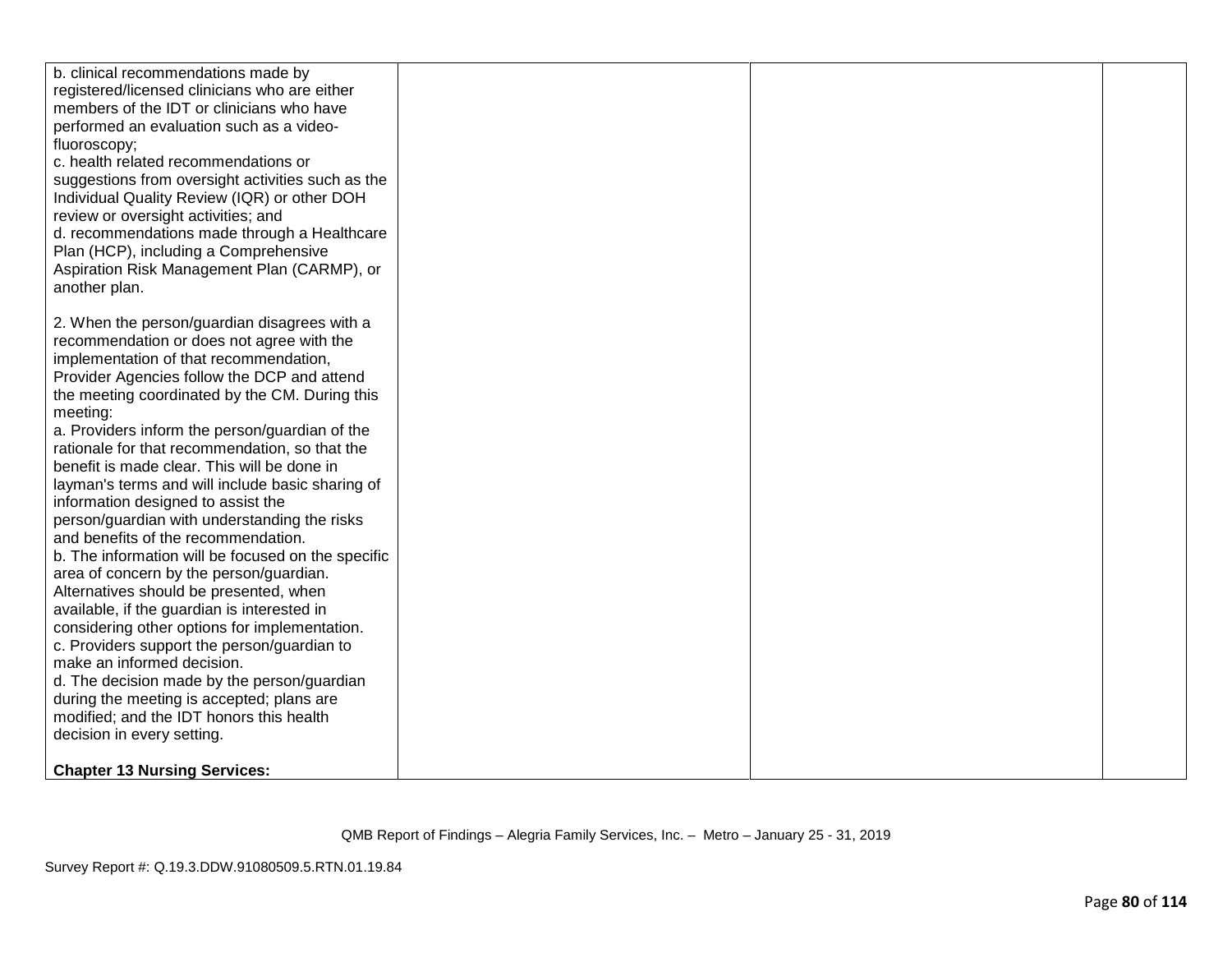| 13.2.5 Electronic Nursing Assessment and        |  |  |
|-------------------------------------------------|--|--|
| <b>Planning Process:</b> The nursing assessment |  |  |
| process includes several DDSD mandated tools:   |  |  |
| the electronic Comprehensive Nursing            |  |  |
| Assessment Tool (e-CHAT), the Aspiration Risk   |  |  |
| Screening Tool (ARST) and the Medication        |  |  |
| Administration Assessment Tool (MAAT). This     |  |  |
| process includes developing and training Health |  |  |
| Care Plans and Medical Emergency Response       |  |  |
| Plans.                                          |  |  |
| The following hierarchy is based on budgeted    |  |  |
| services and is used to identify which Provider |  |  |
| Agency nurse has primary responsibility for     |  |  |
| completion of the nursing assessment process    |  |  |
| and related subsequent planning and training.   |  |  |
| Additional communication and collaboration for  |  |  |
| planning specific to CCS or CIE services may be |  |  |
| needed.                                         |  |  |
| The hierarchy for Nursing Assessment and        |  |  |
| Planning responsibilities is:                   |  |  |
| 1. Living Supports: Supported Living, IMLS or   |  |  |
| Family Living via ANS;                          |  |  |
| 2. Customized Community Supports- Group;        |  |  |
| and                                             |  |  |
| 3. Adult Nursing Services (ANS):                |  |  |
| a. for persons in Community Inclusion with      |  |  |
| health-related needs; or                        |  |  |
| b. if no residential services are budgeted but  |  |  |
| assessment is desired and health needs may      |  |  |
| exist.                                          |  |  |
| 13.2.6 The Electronic Comprehensive Health      |  |  |
| <b>Assessment Tool (e-CHAT)</b>                 |  |  |
| 1. The e-CHAT is a nursing assessment. It may   |  |  |
| not be delegated by a licensed nurse to a non-  |  |  |
| licensed person.                                |  |  |
| 2. The nurse must see the person face-to-face   |  |  |
| to complete the nursing assessment. Additional  |  |  |
| information may be gathered from members of     |  |  |
| the IDT and other sources.                      |  |  |
|                                                 |  |  |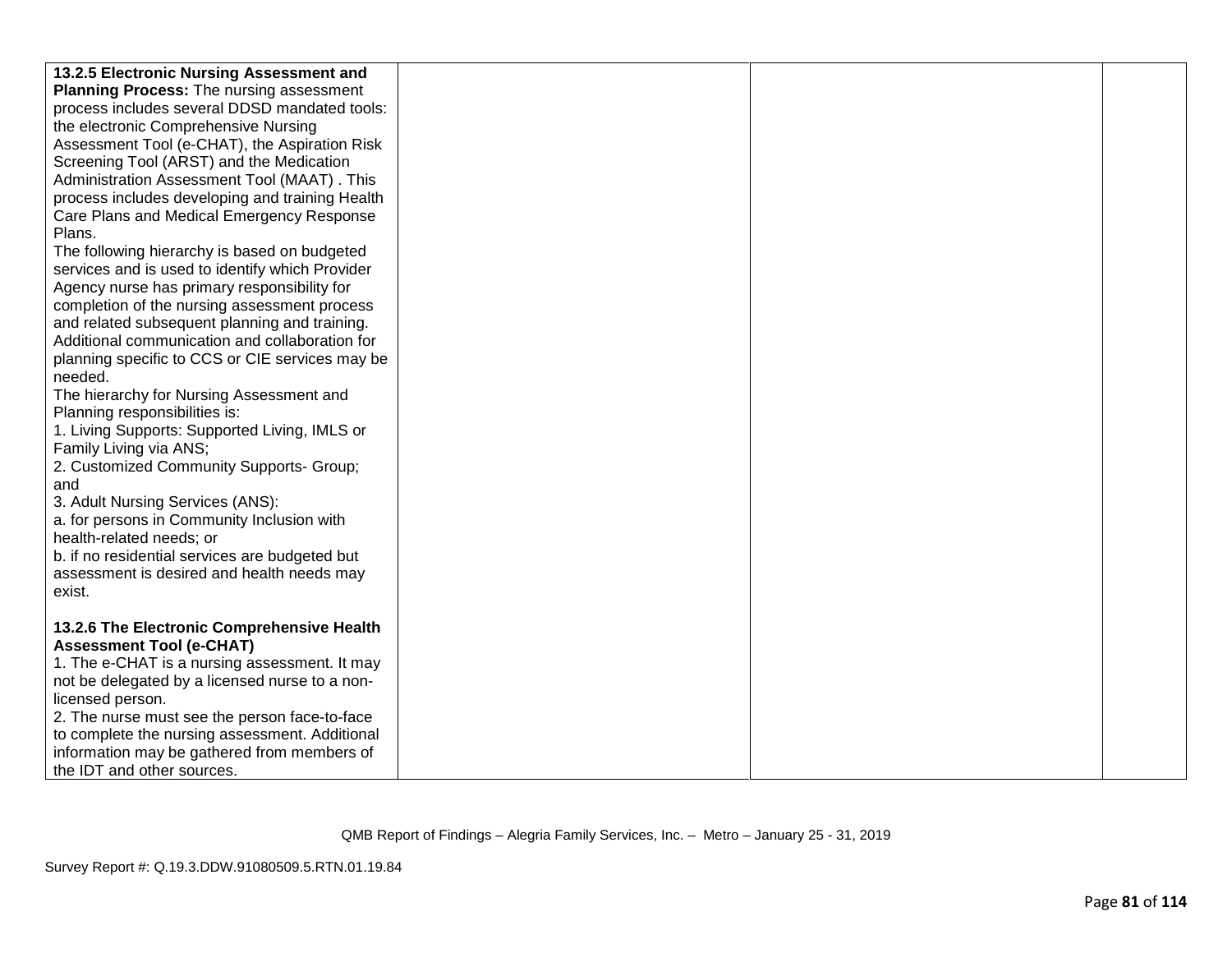| 3. An e-CHAT is required for persons in FL, SL,<br>IMLS, or CCS-Group. All other DD Waiver<br>recipients may obtain an e-CHAT if needed or<br>desired by adding ANS hours for assessment<br>and consultation to their budget.<br>4. When completing the e-CHAT, the nurse is<br>required to review and update the electronic<br>record and consider the diagnoses, medications,<br>treatments, and overall status of the person.<br>Discussion with others may be needed to obtain<br>critical information.<br>5. The nurse is required to complete all the e-<br>CHAT assessment questions and add additional<br>pertinent information in all comment sections.                                                                                                                                                                                                                                                                     |  |  |
|--------------------------------------------------------------------------------------------------------------------------------------------------------------------------------------------------------------------------------------------------------------------------------------------------------------------------------------------------------------------------------------------------------------------------------------------------------------------------------------------------------------------------------------------------------------------------------------------------------------------------------------------------------------------------------------------------------------------------------------------------------------------------------------------------------------------------------------------------------------------------------------------------------------------------------------|--|--|
| 13.2.7 Aspiration Risk Management<br><b>Screening Tool (ARST)</b>                                                                                                                                                                                                                                                                                                                                                                                                                                                                                                                                                                                                                                                                                                                                                                                                                                                                    |  |  |
| 13.2.8 Medication Administration<br><b>Assessment Tool (MAAT):</b><br>1. A licensed nurse completes the DDSD<br>Medication Administration Assessment Tool<br>(MAAT) at least two weeks before the annual<br>ISP meeting.<br>2. After completion of the MAAT, the nurse will<br>present recommendations regarding the level of<br>assistance with medication delivery (AWMD) to<br>the IDT. A copy of the MAAT will be sent to all<br>the team members two weeks before the annual<br>ISP meeting and the original MAAT will be<br>retained in the Provider Agency records.<br>3. Decisions about medication delivery are made<br>by the IDT to promote a person's maximum<br>independence and community integration. The<br>IDT will reach consensus regarding which<br>criteria the person meets, as indicated by the<br>results of the MAAT and the nursing<br>recommendations, and the decision is<br>documented this in the ISP. |  |  |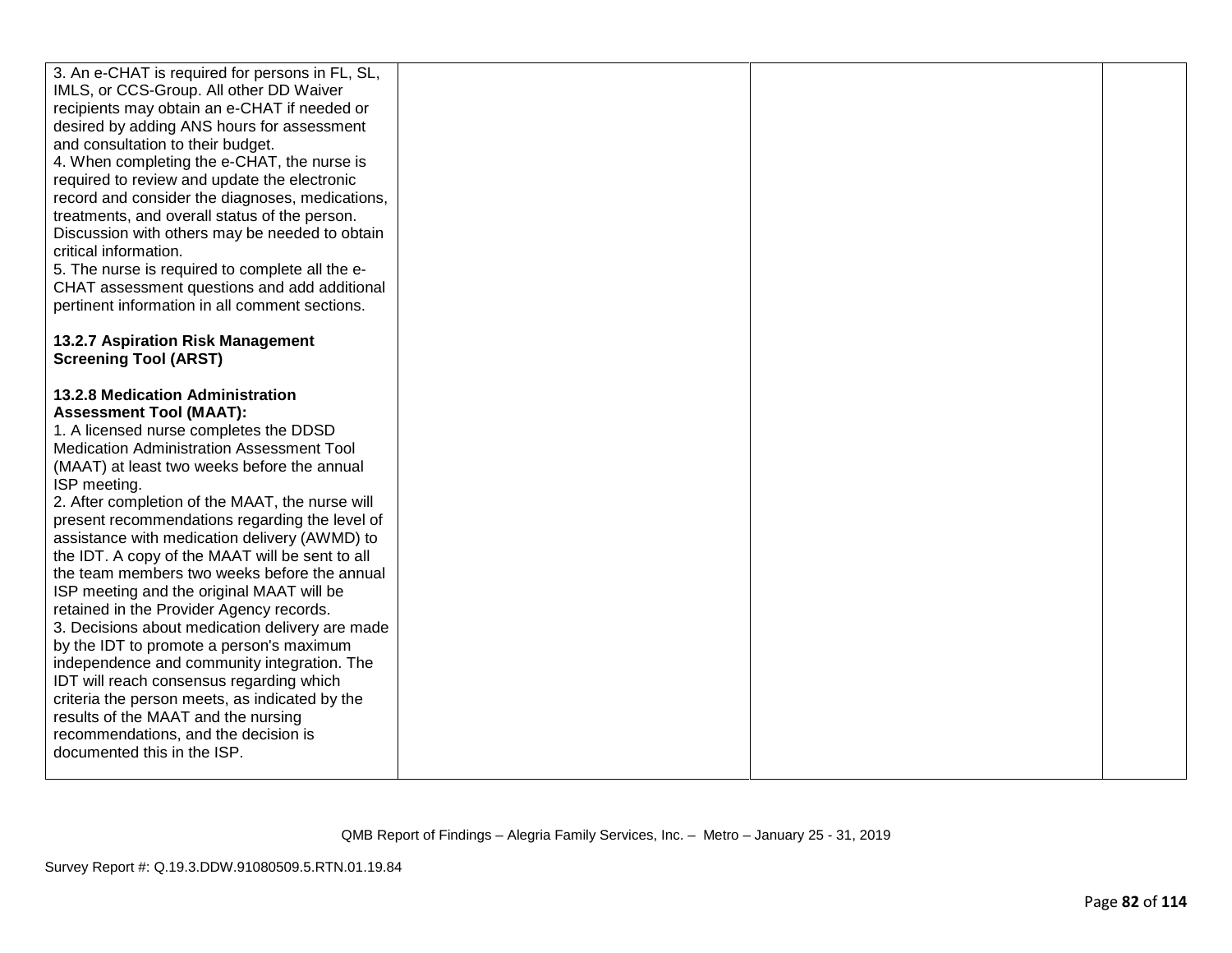| 13.2.9 Healthcare Plans (HCP):                    |  |  |
|---------------------------------------------------|--|--|
| 1. At the nurse's discretion, based on prudent    |  |  |
| nursing practice, interim HCPs may be             |  |  |
| developed to address issues that must be          |  |  |
| implemented immediately after admission,          |  |  |
| readmission or change of medical condition to     |  |  |
| provide safe services prior to completion of the  |  |  |
| e-CHAT and formal care planning process. This     |  |  |
| includes interim ARM plans for those persons      |  |  |
| newly identified at moderate or high risk for     |  |  |
| aspiration. All interim plans must be removed if  |  |  |
| the plan is no longer needed or when final HCP    |  |  |
| including CARMPs are in place to avoid            |  |  |
| duplication of plans.                             |  |  |
| 2. In collaboration with the IDT, the agency      |  |  |
| nurse is required to create HCPs that address all |  |  |
| the areas identified as required in the most      |  |  |
| current e-CHAT summary report which is            |  |  |
| indicated by "R" in the HCP column. At the        |  |  |
| nurse's sole discretion, based on prudent         |  |  |
| nursing practice, HCPs may be combined where      |  |  |
| clinically appropriate. The nurse should use      |  |  |
| nursing judgment to determine whether to also     |  |  |
| include HCPs for any of the areas indicated by    |  |  |
| "C" on the e-CHAT summary report. The nurse       |  |  |
| may also create other HCPs plans that the nurse   |  |  |
| determines are warranted.                         |  |  |
|                                                   |  |  |
| 13.2.10 Medical Emergency Response Plan           |  |  |
| (MERP):                                           |  |  |
| 1. The agency nurse is required to develop a      |  |  |
| Medical Emergency Response Plan (MERP) for        |  |  |
| all conditions marked with an "R" in the e-CHAT   |  |  |
| summary report. The agency nurse should use       |  |  |
| her/his clinical judgment and input from the      |  |  |
| Interdisciplinary Team (IDT) to determine         |  |  |
| whether shown as "C" in the e-CHAT summary        |  |  |
| report or other conditions also warrant a MERP.   |  |  |
| 2. MERPs are required for persons who have        |  |  |
| one or more conditions or illnesses that present  |  |  |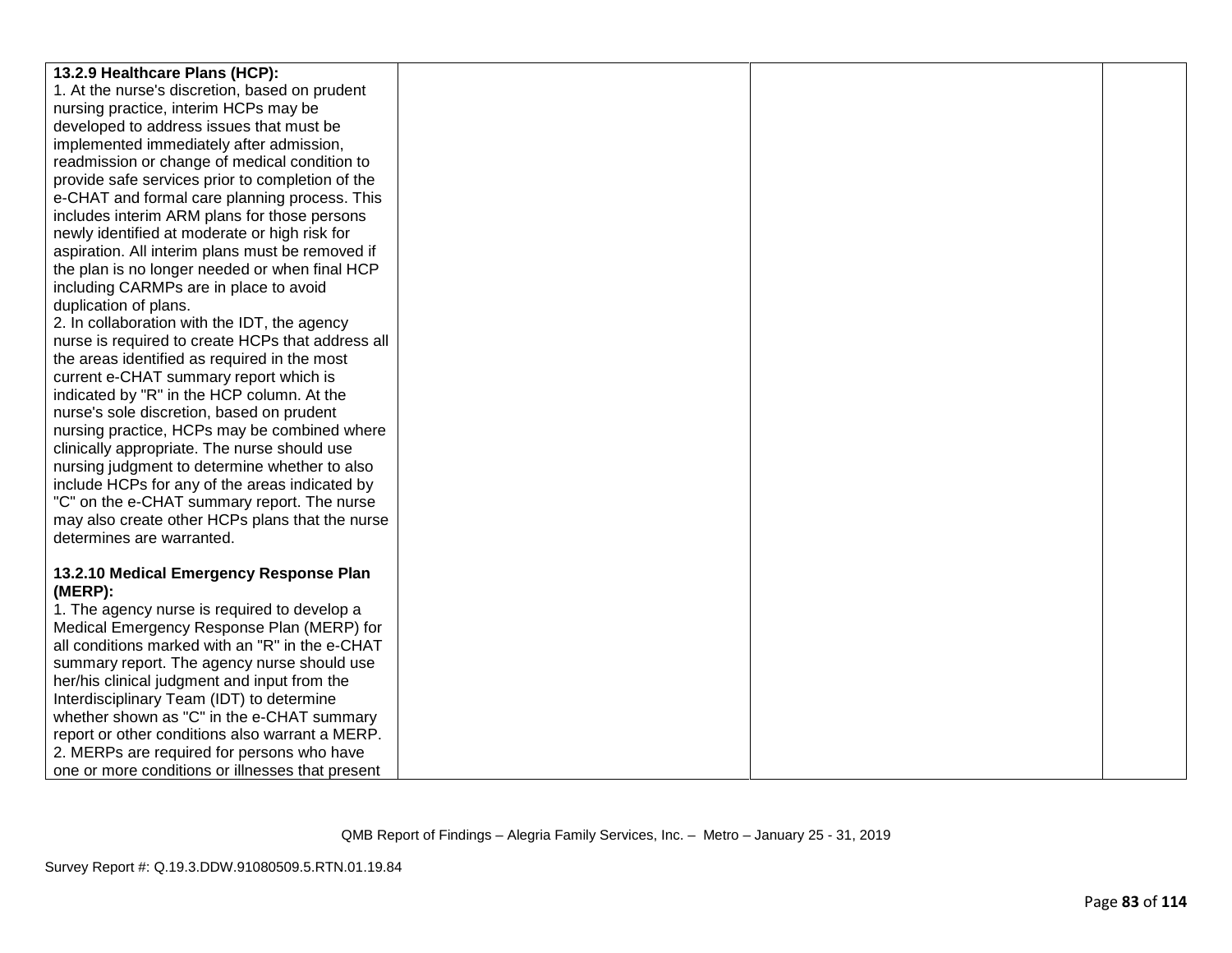| a likely potential to become a life-threatening      |  |  |
|------------------------------------------------------|--|--|
| situation.                                           |  |  |
|                                                      |  |  |
|                                                      |  |  |
| <b>Chapter 20: Provider Documentation and</b>        |  |  |
| Client Records: 20.5.3 Health Passport and           |  |  |
| Physician Consultation Form: All Primary and         |  |  |
|                                                      |  |  |
| Secondary Provider Agencies must use the             |  |  |
| Health Passport and Physician Consultation           |  |  |
| form from the Therap system. This standardized       |  |  |
| document contains individual, physician and          |  |  |
| emergency contact information, a complete list       |  |  |
|                                                      |  |  |
| of current medical diagnoses, health and safety      |  |  |
| risk factors, allergies, and information regarding   |  |  |
| insurance, guardianship, and advance                 |  |  |
| directives. The Health Passport also includes a      |  |  |
| standardized form to use at medical                  |  |  |
|                                                      |  |  |
| appointments called the Physician Consultation       |  |  |
| form.                                                |  |  |
|                                                      |  |  |
| Developmental Disabilities (DD) Waiver Service       |  |  |
|                                                      |  |  |
| Standards effective 11/1/2012 revised                |  |  |
| 4/23/2013; 6/15/2015                                 |  |  |
| Chapter 6 (CCS) 2. Service Requirements. E.          |  |  |
| The agency nurse(s) for Customized Community         |  |  |
| Supports providers must provide the following        |  |  |
|                                                      |  |  |
| services: 1. Implementation of pertinent PCP         |  |  |
| orders; ongoing oversight and monitoring of the      |  |  |
| individual's health status and medically related     |  |  |
| supports when receiving this service;                |  |  |
| 3. Agency Requirements: Consumer Records             |  |  |
| Policy: All Provider Agencies shall maintain at      |  |  |
|                                                      |  |  |
| the administrative office a confidential case file   |  |  |
| for each individual. Provider agency case files      |  |  |
| for individuals are required to comply with the      |  |  |
| DDSD Individual Case File Matrix policy.             |  |  |
|                                                      |  |  |
|                                                      |  |  |
| <b>Chapter 7 (CIHS) 3. Agency Requirements:</b>      |  |  |
| E. Consumer Records Policy: All Provider             |  |  |
| Agencies must maintain at the administrative         |  |  |
| office a confidential case file for each individual. |  |  |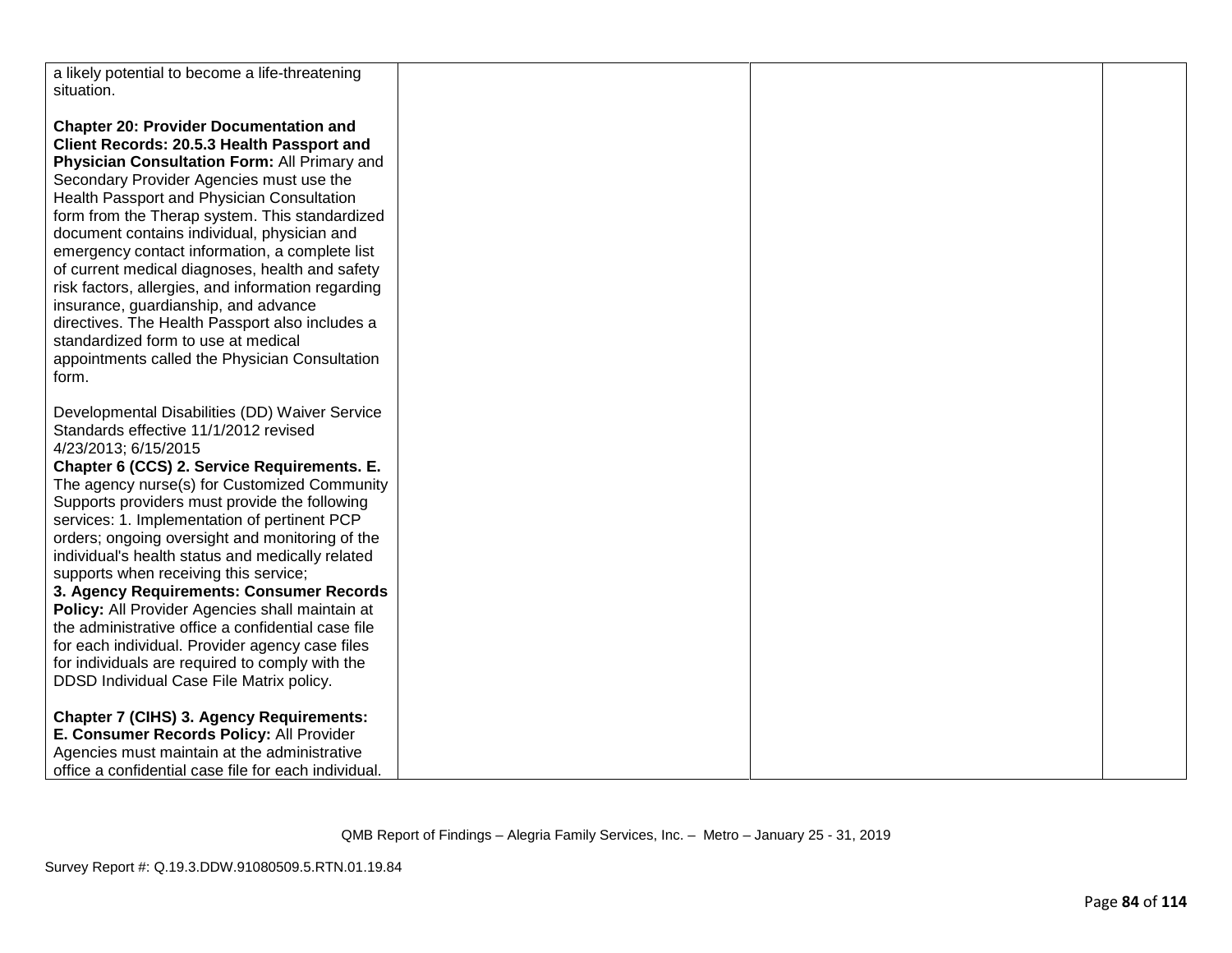| Provider agency case files for individuals are     |  |  |
|----------------------------------------------------|--|--|
| required to comply with the DDSD Individual        |  |  |
| Case File Matrix policy.                           |  |  |
| <b>Chapter 11 (FL) 3. Agency Requirements:</b>     |  |  |
| D. Consumer Records Policy: All Family Living      |  |  |
| Provider Agencies must maintain at the             |  |  |
| administrative office a confidential case file for |  |  |
| each individual. Provider agency case files for    |  |  |
| individuals are required to comply with the        |  |  |
| DDSD Individual Case File Matrix policy.           |  |  |
| I. Health Care Requirements for Family             |  |  |
| Living: 5. A nurse employed or contracted by       |  |  |
| the Family Living Supports provider must           |  |  |
| complete the e-CHAT, the Aspiration Risk           |  |  |
| Screening Tool, (ARST), and the Medication         |  |  |
| Administration Assessment Tool (MAAT) and          |  |  |
| any other assessments deemed appropriate on        |  |  |
| at least an annual basis for each individual       |  |  |
| served, upon significant change of clinical        |  |  |
| condition and upon return from any                 |  |  |
| hospitalizations. In addition, the MAAT must be    |  |  |
| updated for any significant change of medication   |  |  |
| regime, change of route that requires delivery by  |  |  |
| licensed or certified staff, or when an individual |  |  |
| has completed training designed to improve their   |  |  |
| skills to support self-administration.             |  |  |
|                                                    |  |  |
| a. For newly-allocated or admitted individuals,    |  |  |
| assessments are required to be completed           |  |  |
| within three (3) business days of admission or     |  |  |
| two (2) weeks following the initial ISP meeting,   |  |  |
| whichever comes first.                             |  |  |
|                                                    |  |  |
| b. For individuals already in services, the        |  |  |
| required assessments are to be completed no        |  |  |
| more than forty-five (45) calendar days and at     |  |  |
| least fourteen (14) calendar days prior to the     |  |  |
| annual ISP meeting.                                |  |  |
| c. Assessments must be updated within three        |  |  |
|                                                    |  |  |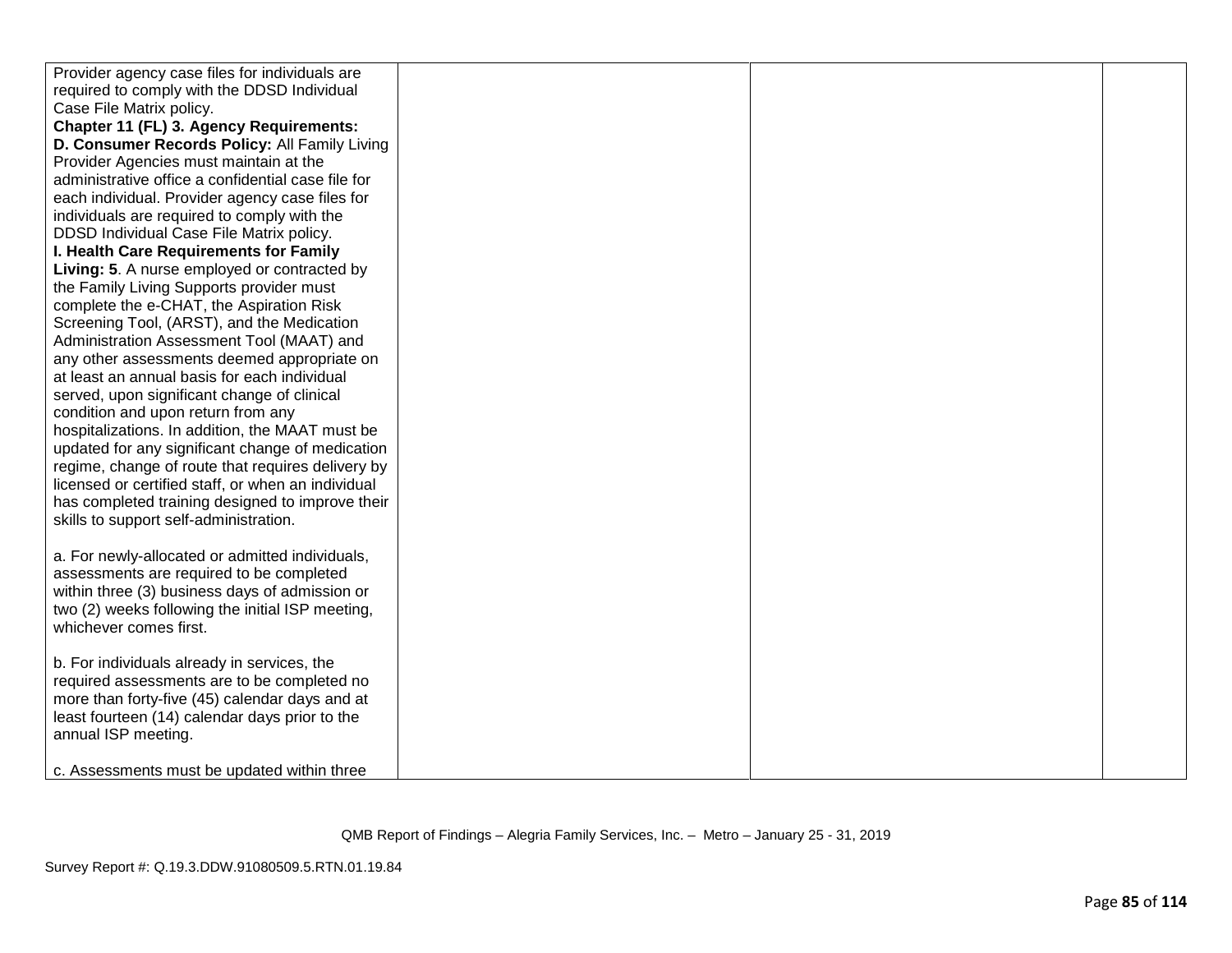| (3) business days following any significant        |  |  |
|----------------------------------------------------|--|--|
| change of clinical condition and within three (3)  |  |  |
|                                                    |  |  |
| business days following return from                |  |  |
| hospitalization.                                   |  |  |
|                                                    |  |  |
|                                                    |  |  |
| d. Other nursing assessments conducted to          |  |  |
| determine current health status or to evaluate a   |  |  |
| change in clinical condition must be documented    |  |  |
| in a signed progress note that includes time and   |  |  |
|                                                    |  |  |
| date as well as subjective information including   |  |  |
| the individual complaints, signs and symptoms      |  |  |
| noted by staff, family members or other team       |  |  |
|                                                    |  |  |
| members; objective information including vital     |  |  |
| signs, physical examination, weight, and other     |  |  |
| pertinent data for the given situation (e.g.,      |  |  |
| seizure frequency, method in which temperature     |  |  |
|                                                    |  |  |
| taken); assessment of the clinical status, and     |  |  |
| plan of action addressing relevant aspects of all  |  |  |
| active health problems and follow up on any        |  |  |
| recommendations of medical consultants.            |  |  |
|                                                    |  |  |
|                                                    |  |  |
| e. Develop any urgently needed interim             |  |  |
| Healthcare Plans or MERPs per DDSD policy          |  |  |
| pending authorization of ongoing Adult Nursing     |  |  |
|                                                    |  |  |
| services as indicated by health status and         |  |  |
| individual/guardian choice.                        |  |  |
|                                                    |  |  |
| Chapter 12 (SL) 3. Agency Requirements:            |  |  |
|                                                    |  |  |
| D. Consumer Records Policy: All Supported          |  |  |
| Living Provider Agencies must maintain at the      |  |  |
| administrative office a confidential case file for |  |  |
| each individual. Provider agency case files for    |  |  |
|                                                    |  |  |
| individuals are required to comply with the        |  |  |
| DDSD Individual Case File Matrix policy.           |  |  |
|                                                    |  |  |
|                                                    |  |  |
|                                                    |  |  |
|                                                    |  |  |
|                                                    |  |  |
|                                                    |  |  |
|                                                    |  |  |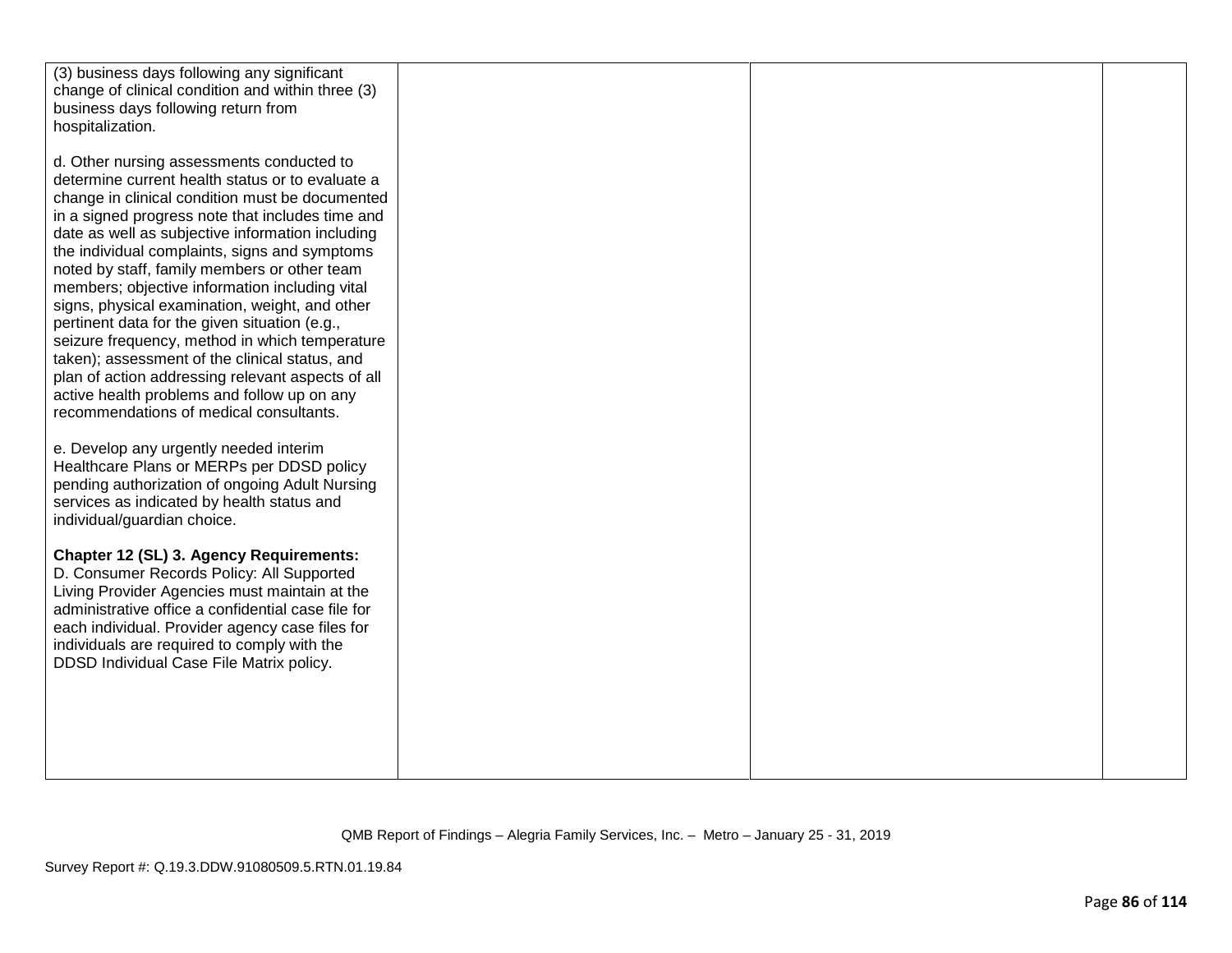| Tag #1A31 Client Rights/Human Rights                | <b>Condition of Participation Level Deficiency</b> |                                                                                                       |  |
|-----------------------------------------------------|----------------------------------------------------|-------------------------------------------------------------------------------------------------------|--|
| NMAC 7.26.3.11 RESTRICTIONS OR                      | After an analysis of the evidence it has been      | <b>Provider:</b>                                                                                      |  |
| <b>LIMITATION OF CLIENT'S RIGHTS:</b>               | determined there is a significant potential for a  | <b>State your Plan of Correction for the</b>                                                          |  |
| A. A service provider shall not restrict or limit a | negative outcome to occur.                         | deficiencies cited in this tag here (How is the                                                       |  |
| client's rights except:                             |                                                    | deficiency going to be corrected? This can be                                                         |  |
| (1) where the restriction or limitation is allowed  | Based on record review and/or interview, the       | specific to each deficiency cited or if possible an                                                   |  |
| in an emergency and is necessary to prevent         | Agency did not ensure the rights of Individuals    | overall correction?): $\rightarrow$                                                                   |  |
| imminent risk of physical harm to the client or     | was not restricted or limited for 1 of 11          |                                                                                                       |  |
| another person; or                                  | Individuals.                                       |                                                                                                       |  |
| (2) where the interdisciplinary team has            |                                                    |                                                                                                       |  |
| determined that the client's limited capacity to    | A review of Agency Individual files indicated      |                                                                                                       |  |
| exercise the right threatens his or her physical    | Human Rights Committee Approval was                |                                                                                                       |  |
| safety; or                                          | required for restrictions.                         |                                                                                                       |  |
| (3) as provided for in Section 10.1.14 [now         |                                                    |                                                                                                       |  |
| Subsection N of 7.26.3.10 NMAC].                    | No documentation was found regarding Human         | <b>Provider:</b>                                                                                      |  |
| B. Any emergency intervention to prevent            | Rights Approval for the following:                 | <b>Enter your ongoing Quality</b>                                                                     |  |
| physical harm shall be reasonable to prevent        |                                                    | <b>Assurance/Quality Improvement processes</b>                                                        |  |
| harm, shall be the least restrictive intervention   | $\bullet$ Limits on visitations (#1)               | as it related to this tag number here (What is                                                        |  |
| necessary to meet the emergency, shall be           |                                                    | going to be done? How many individuals is this                                                        |  |
| allowed no longer than necessary and shall be       | • TV time out $(\#1)$                              | going to effect? How often will this be completed?<br>Who is responsible? What steps will be taken if |  |
| subject to interdisciplinary team (IDT) review.     |                                                    | issues are found?): $\rightarrow$                                                                     |  |
| The IDT upon completion of its review may refer     | • Diabetes test strip restriction (#1)             |                                                                                                       |  |
| its findings to the office of quality assurance.    |                                                    |                                                                                                       |  |
| The emergency intervention may be subject to        |                                                    |                                                                                                       |  |
| review by the service provider's behavioral         |                                                    |                                                                                                       |  |
| support committee or human rights committee in      |                                                    |                                                                                                       |  |
| accordance with the behavioral support policies     |                                                    |                                                                                                       |  |
| or other department regulation or policy.           |                                                    |                                                                                                       |  |
| C. The service provider may adopt reasonable        |                                                    |                                                                                                       |  |
| program policies of general applicability to        |                                                    |                                                                                                       |  |
| clients served by that service provider that do     |                                                    |                                                                                                       |  |
| not violate client rights. [09/12/94; 01/15/97;     |                                                    |                                                                                                       |  |
| Recompiled 10/31/01]                                |                                                    |                                                                                                       |  |
| Developmental Disabilities (DD) Waiver Service      |                                                    |                                                                                                       |  |
| Standards 2/26/2018; Eff Date: 3/1/2018             |                                                    |                                                                                                       |  |
| Chapter 2: Human Rights: Civil rights apply to      |                                                    |                                                                                                       |  |
| everyone, including all waiver participants,        |                                                    |                                                                                                       |  |
| family members, guardians, natural supports,        |                                                    |                                                                                                       |  |
| and Provider Agencies. Everyone has a               |                                                    |                                                                                                       |  |
| responsibility to make sure those rights are not    |                                                    |                                                                                                       |  |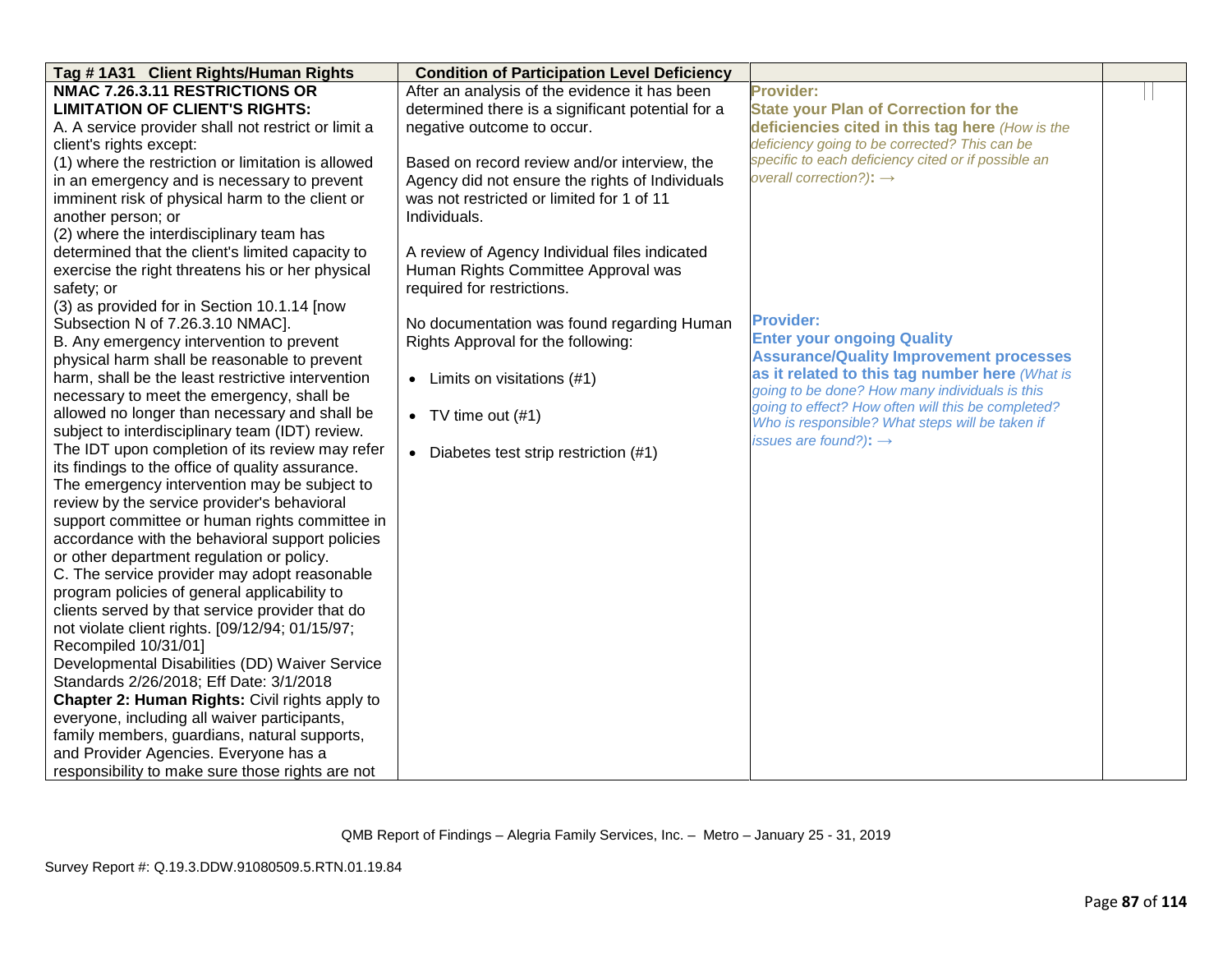| violated. All Provider Agencies play a role in        |  |  |
|-------------------------------------------------------|--|--|
| person-centered planning (PCP) and have an            |  |  |
| obligation to contribute to the planning process,     |  |  |
| always focusing on how to best support the            |  |  |
| person.                                               |  |  |
| Chapter 3 Safeguards: 3.3.1 HRC Procedural            |  |  |
| <b>Requirements:</b>                                  |  |  |
| 1. An invitation to participate in the HRC meeting    |  |  |
| of a rights restriction review will be given to the   |  |  |
| person (regardless of verbal or cognitive ability),   |  |  |
| his/her guardian, and/or a family member (if          |  |  |
| desired by the person), and the Behavior              |  |  |
| Support Consultant (BSC) at least 10 working          |  |  |
| days prior to the meeting (except for in              |  |  |
| emergency situations). If the person (and/or the      |  |  |
| guardian) does not wish to attend, his/her stated     |  |  |
| preferences may be brought to the meeting by          |  |  |
| someone whom the person chooses as his/her            |  |  |
| representative.                                       |  |  |
| 2. The Provider Agencies that are seeking to          |  |  |
| temporarily limit the person's right(s) (e.g., Living |  |  |
| Supports, Community Inclusion, or BSC) are            |  |  |
| required to support the person's informed             |  |  |
| consent regarding the rights restriction, as well     |  |  |
| as their timely participation in the review.          |  |  |
| 3. The plan's author, designated staff (e.g.,         |  |  |
| agency service coordinator) and/or the CM             |  |  |
| makes a written or oral presentation to the HRC.      |  |  |
| 4. The results of the HRC review are reported in      |  |  |
| writing to the person supported, the guardian,        |  |  |
| the BSC, the mental health or other specialized       |  |  |
| therapy provider, and the CM within three             |  |  |
| working days of the meeting.                          |  |  |
| 5. HRC committees are required to meet at least       |  |  |
| on a quarterly basis.                                 |  |  |
| 6. A quorum to conduct an HRC meeting is at           |  |  |
| least three voting members eligible to vote in        |  |  |
| each situation and at least one must be a             |  |  |
| community member at large.                            |  |  |
| 7. HRC members who are directly involved in           |  |  |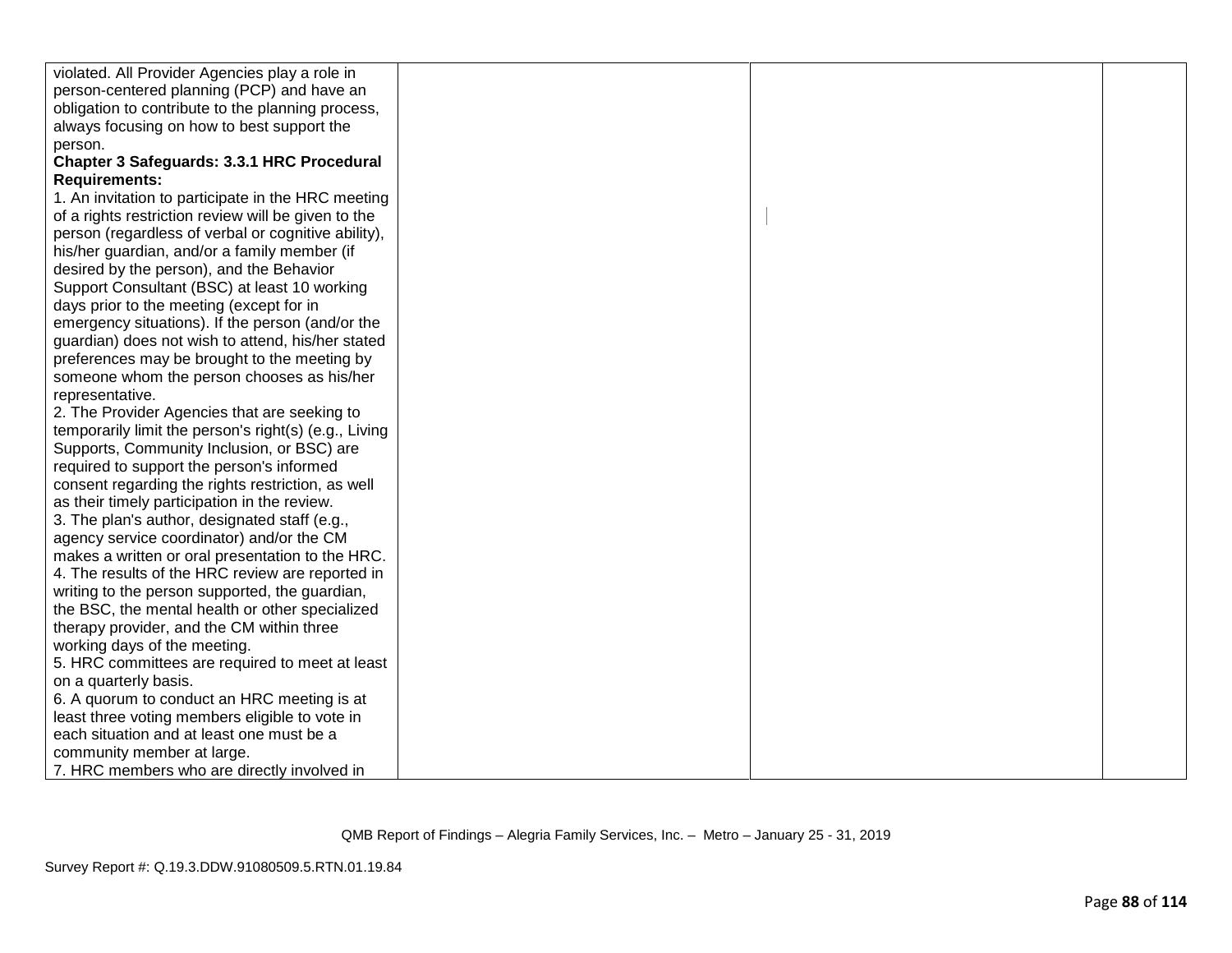| the services provided to the person must excuse    |  |  |
|----------------------------------------------------|--|--|
| themselves from voting in that situation.          |  |  |
| Each HRC is required to have a provision for       |  |  |
| emergency approval of rights restrictions based    |  |  |
| upon credible threats of harm against self or      |  |  |
| others that may arise between scheduled HRC        |  |  |
| meetings (e.g., locking up sharp knives after a    |  |  |
| serious attempt to injure self or others or a      |  |  |
| disclosure, with a credible plan, to seriously     |  |  |
| injure or kill someone). The confidential and      |  |  |
| HIPAA compliant emergency meeting may be           |  |  |
| via telephone, video or conference call, or        |  |  |
| secure email. Procedures may include an initial    |  |  |
| emergency phone meeting, and a subsequent          |  |  |
| follow-up emergency meeting in complex and/or      |  |  |
| ongoing situations.                                |  |  |
| 8. The HRC with primary responsibility for         |  |  |
| implementation of the rights restriction will      |  |  |
| record all meeting minutes on an individual        |  |  |
| basis, i.e., each meeting discussion for an        |  |  |
| individual will be recorded separately, and        |  |  |
| minutes of all meetings will be retained at the    |  |  |
| agency for at least six years from the final date  |  |  |
| of continuance of the restriction.                 |  |  |
| 3.3.3 HRC and Behavioral Support: The HRC          |  |  |
| reviews temporary restrictions of rights that are  |  |  |
| related to medical issues or health and safety     |  |  |
| considerations such as decreased mobility (e.g.,   |  |  |
| the use of bed rails due to risk of falling during |  |  |
| the night while getting out of bed). However,      |  |  |
| other temporary restrictions may be                |  |  |
| implemented because of health and safety           |  |  |
| considerations arising from behavioral issues.     |  |  |
| Positive Behavioral Supports (PBS) are             |  |  |
| mandated and used when behavioral support is       |  |  |
| needed and desired by the person and/or the        |  |  |
| IDT. PBS emphasizes the acquisition and            |  |  |
| maintenance of positive skills (e.g. building      |  |  |
| healthy relationships) to increase the person's    |  |  |
| quality of life understanding that a natural       |  |  |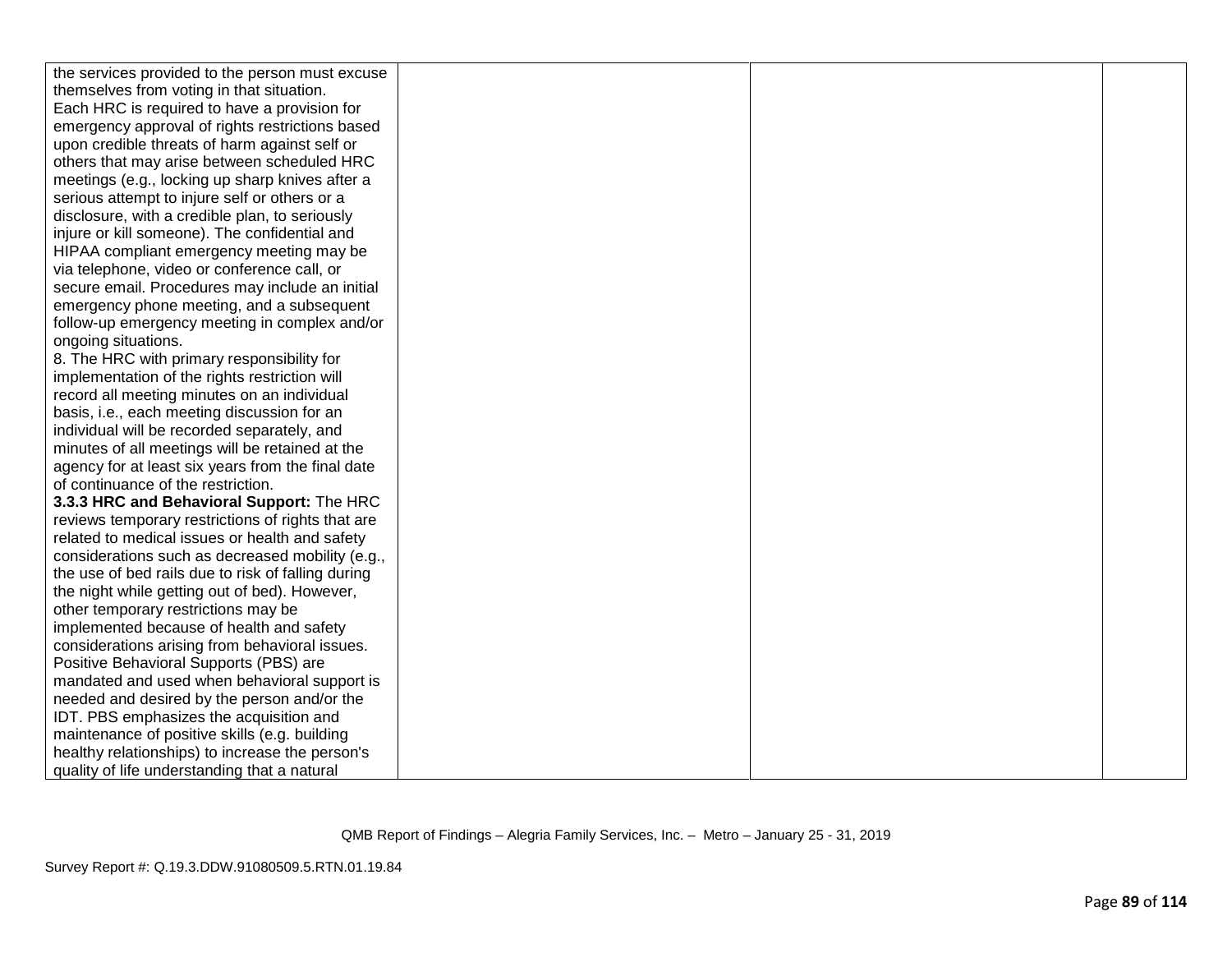| reduction in other challenging behaviors will     |  |  |
|---------------------------------------------------|--|--|
| follow. At times, aversive interventions may be   |  |  |
| temporarily included as a part of a person's      |  |  |
| behavioral support (usually in the BCIP), and     |  |  |
| therefore, need to be reviewed prior to           |  |  |
| implementation as well as periodically while the  |  |  |
| restrictive intervention is in place. PBSPs not   |  |  |
| containing aversive interventions do not require  |  |  |
| HRC review or approval.                           |  |  |
| Plans (e.g., ISPs, PBSPs, BCIPs PPMPs, and/or     |  |  |
| RMPs) that contain any aversive interventions     |  |  |
| are submitted to the HRC in advance of a          |  |  |
| meeting, except in emergency situations.          |  |  |
| 3.3.4 Interventions Requiring HRC Review          |  |  |
| and Approval: HRCs must review prior to           |  |  |
| implementation, any plans (e.g. ISPs, PBSPs,      |  |  |
| BCIPs and/or PPMPs, RMPs), with strategies,       |  |  |
| including but not limited to:                     |  |  |
| 1. response cost;                                 |  |  |
| 2. restitution;                                   |  |  |
| 3. emergency physical restraint (EPR);            |  |  |
| 4. routine use of law enforcement as part of a    |  |  |
| BCIP;                                             |  |  |
| 5. routine use of emergency hospitalization       |  |  |
| procedures as part of a BCIP;                     |  |  |
| 6. use of point systems;                          |  |  |
| 7. use of intense, highly structured, and         |  |  |
| specialized treatment strategies, including level |  |  |
| systems with response cost or failure to earn     |  |  |
| components;                                       |  |  |
| 8. a 1:1 staff to person ratio for behavioral     |  |  |
| reasons, or, very rarely, a 2:1 staff to person   |  |  |
| ratio for behavioral or medical reasons;          |  |  |
| 9. use of PRN psychotropic medications;           |  |  |
| 10. use of protective devices for behavioral      |  |  |
| purposes (e.g., helmets for head banging, Posey   |  |  |
| gloves for biting hand);                          |  |  |
| 11. use of bed rails;                             |  |  |
| 12. use of a device and/or monitoring system      |  |  |
| through PST may impact the person's privacy or    |  |  |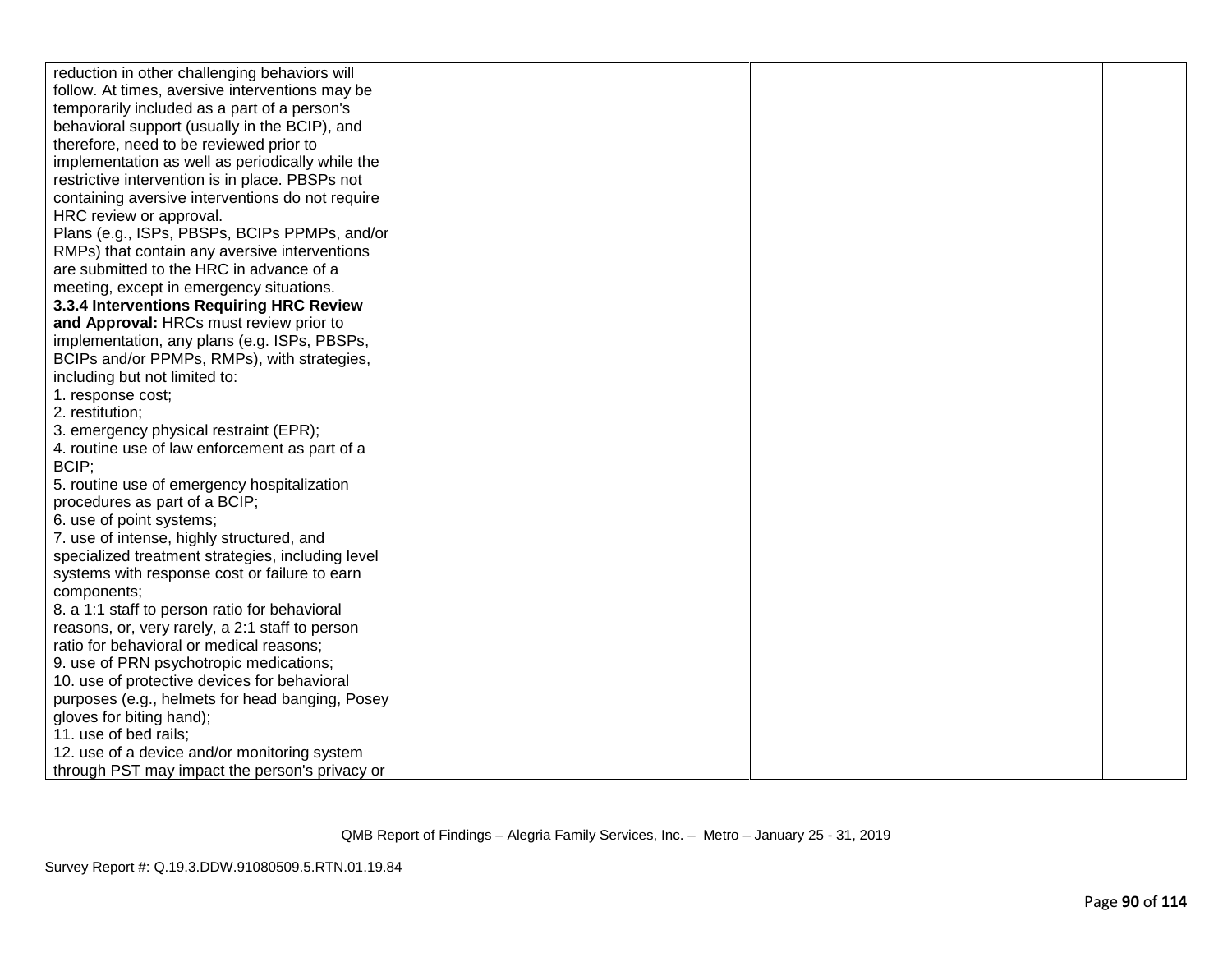| other rights; or                                   |  |  |
|----------------------------------------------------|--|--|
| 13. use of any alarms to alert staff to a person's |  |  |
| whereabouts.                                       |  |  |
| 3.4 Emergency Physical Restraint (EPR):            |  |  |
| Every person shall be free from the use of         |  |  |
| restrictive physical crisis intervention measures  |  |  |
| that are unnecessary. Provider Agencies who        |  |  |
| support people who may occasionally need           |  |  |
| intervention such as Emergency Physical            |  |  |
| Restraint (EPR) are required to institute          |  |  |
| procedures to maximize safety.                     |  |  |
| 3.4.5 Human Rights Committee: The HRC              |  |  |
| reviews use of EPR. The BCIP may not be            |  |  |
| implemented without HRC review and approval        |  |  |
| whenever EPR or other restrictive measure(s)       |  |  |
| are included. Provider Agencies with an HRC        |  |  |
| are required to ensure that the HRCs:              |  |  |
| 1. participate in training regarding required      |  |  |
| constitution and oversight activities for HRCs;    |  |  |
| 2. review any BCIP, that include the use of EPR;   |  |  |
| 3. occur at least annually, occur in any quarter   |  |  |
| where EPR is used, and occur whenever any          |  |  |
| change to the BCIP is considered;                  |  |  |
| 4. maintain HRC minutes approving or               |  |  |
| disallowing the use of EPR as written in a BCIP;   |  |  |
| and                                                |  |  |
| 5. maintain HRC minutes of meetings reviewing      |  |  |
| the implementation of the BCIP when EPR is         |  |  |
| used.                                              |  |  |
|                                                    |  |  |
|                                                    |  |  |
|                                                    |  |  |
|                                                    |  |  |
|                                                    |  |  |
|                                                    |  |  |
|                                                    |  |  |
|                                                    |  |  |
|                                                    |  |  |
|                                                    |  |  |
|                                                    |  |  |
|                                                    |  |  |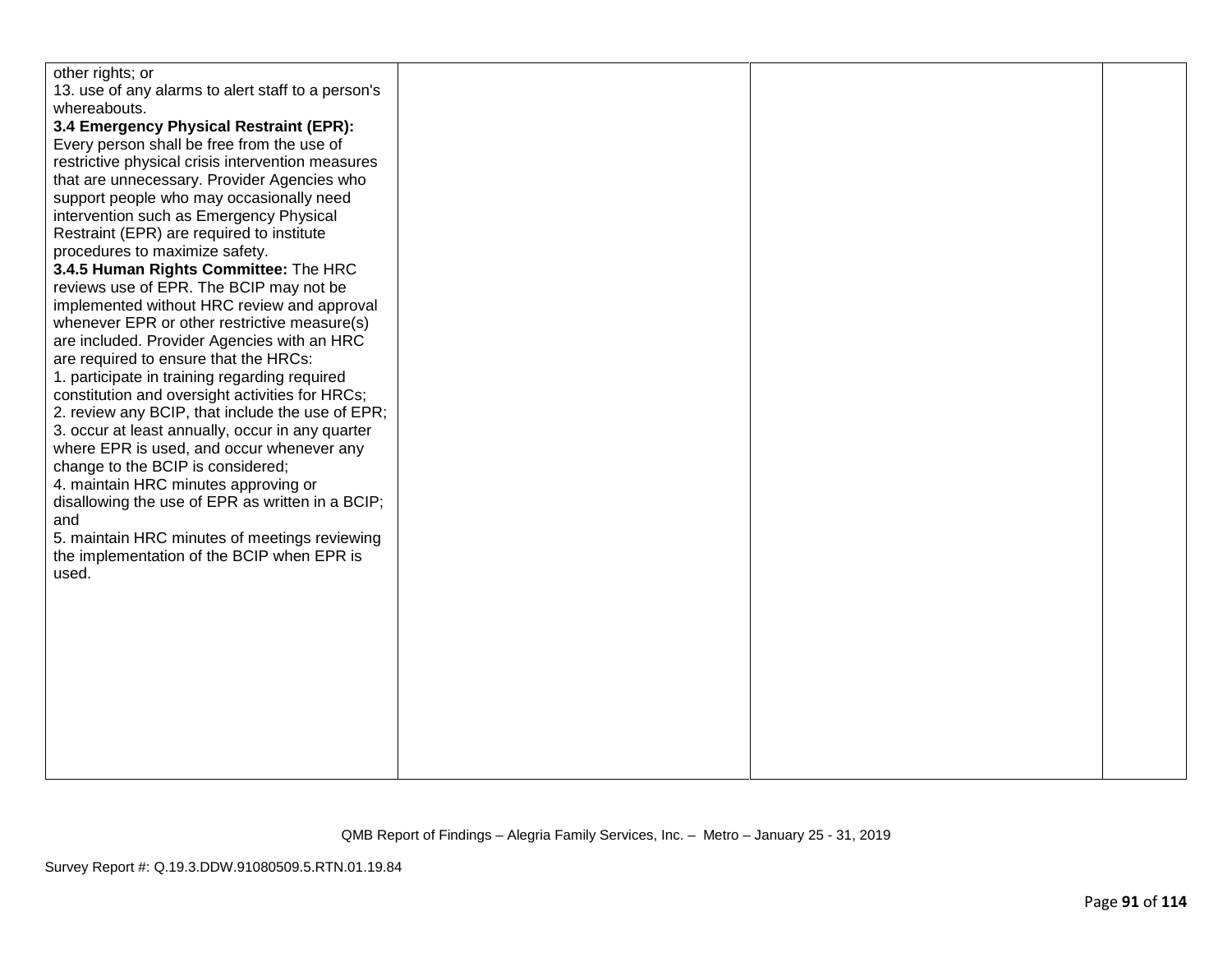| Tag # LS06 Family Living Requirements                | <b>Standard Level Deficiency</b>                    |                                                                                                  |  |
|------------------------------------------------------|-----------------------------------------------------|--------------------------------------------------------------------------------------------------|--|
| Developmental Disabilities (DD) Waiver Service       | Based on record review, the Agency did not          | Provider:                                                                                        |  |
| Standards 2/26/2018; Eff Date: 3/1/2018              | complete all DDSD requirements for approval of      | <b>State your Plan of Correction for the</b>                                                     |  |
| <b>Chapter 10: Living Care Arrangements (LCA)</b>    | each direct support provider for 3 of 11            | deficiencies cited in this tag here (How is the                                                  |  |
| 10.3.8 Living Supports Family Living: 10.3.8.2       | individuals.                                        | deficiency going to be corrected? This can be                                                    |  |
| <b>Family Living Agency Requirement</b>              |                                                     | specific to each deficiency cited or if possible an                                              |  |
| 10.3.8.2.1 Monitoring and Supervision: Family        | Review of the Agency files revealed the             | overall correction?): $\rightarrow$                                                              |  |
| Living Provider Agencies must:                       | following items were                                |                                                                                                  |  |
| 1. Provide and document monthly face-to-face         |                                                     |                                                                                                  |  |
| consultation in the Family Living home conducted     |                                                     |                                                                                                  |  |
| by agency supervisors or internal service            | <b>Family Living (Annual Update) Home Study:</b>    |                                                                                                  |  |
| coordinators with the DSP and the person             | • Individual #9 - Not Current. Last completed       |                                                                                                  |  |
| receiving services to include:                       | on 9/18/2017.                                       |                                                                                                  |  |
| a. reviewing implementation of the person's ISP,     |                                                     |                                                                                                  |  |
| Outcomes, Action Plans, and associated support       | <b>Monthly Consultation with the Direct Support</b> | <b>Provider:</b>                                                                                 |  |
| plans, including HCPs, MERPs, PBSP, CARMP,           | Provider and the person receiving services:         |                                                                                                  |  |
| WDSI;                                                | • Individual $#4$ - None found for $2/2018$ -       | <b>Enter your ongoing Quality</b><br><b>Assurance/Quality Improvement processes</b>              |  |
| b. scheduling of activities and appointments and     | 6/2018.                                             |                                                                                                  |  |
| advising the DSP regarding expectations and next     |                                                     | as it related to this tag number here (What is<br>going to be done? How many individuals is this |  |
| steps, including the need for IST or retraining from | • Individual #10 - None found for $1/2018$ -        | going to affect? How often will this be completed?                                               |  |
| a nurse, nutritionist, therapists or BSC; and        | 10/2018.                                            | Who is responsible? What steps will be taken if                                                  |  |
| c. assisting with resolution of service or support   |                                                     | issues are found?): $\rightarrow$                                                                |  |
| issues raised by the DSP or observed by the          |                                                     |                                                                                                  |  |
| supervisor, service coordinator, or other IDT        |                                                     |                                                                                                  |  |
| members.                                             |                                                     |                                                                                                  |  |
| 2. Monitor that the DSP implement and document       |                                                     |                                                                                                  |  |
| progress of the AT inventory, physician and nurse    |                                                     |                                                                                                  |  |
| practitioner orders, therapy, HCPs, PBSP, BCIP,      |                                                     |                                                                                                  |  |
| PPMP, RMP, MERPs, and CARMPs.                        |                                                     |                                                                                                  |  |
| 10.3.8.2.2 Home Studies: Family Living Provider      |                                                     |                                                                                                  |  |
| Agencies must complete all DDSD requirements         |                                                     |                                                                                                  |  |
| for an approved home study prior to placement.       |                                                     |                                                                                                  |  |
| After the initial home study, an updated home        |                                                     |                                                                                                  |  |
| study must be completed annually. The home           |                                                     |                                                                                                  |  |
| study must also be updated each time there is a      |                                                     |                                                                                                  |  |
| change in family composition or when the family      |                                                     |                                                                                                  |  |
| moves to a new home. The content and                 |                                                     |                                                                                                  |  |
| procedures used by the Provider Agency to            |                                                     |                                                                                                  |  |
| conduct home studies must be approved by DDSD        |                                                     |                                                                                                  |  |
| and must comply with CMS settings requirements.      |                                                     |                                                                                                  |  |
|                                                      |                                                     |                                                                                                  |  |
|                                                      |                                                     |                                                                                                  |  |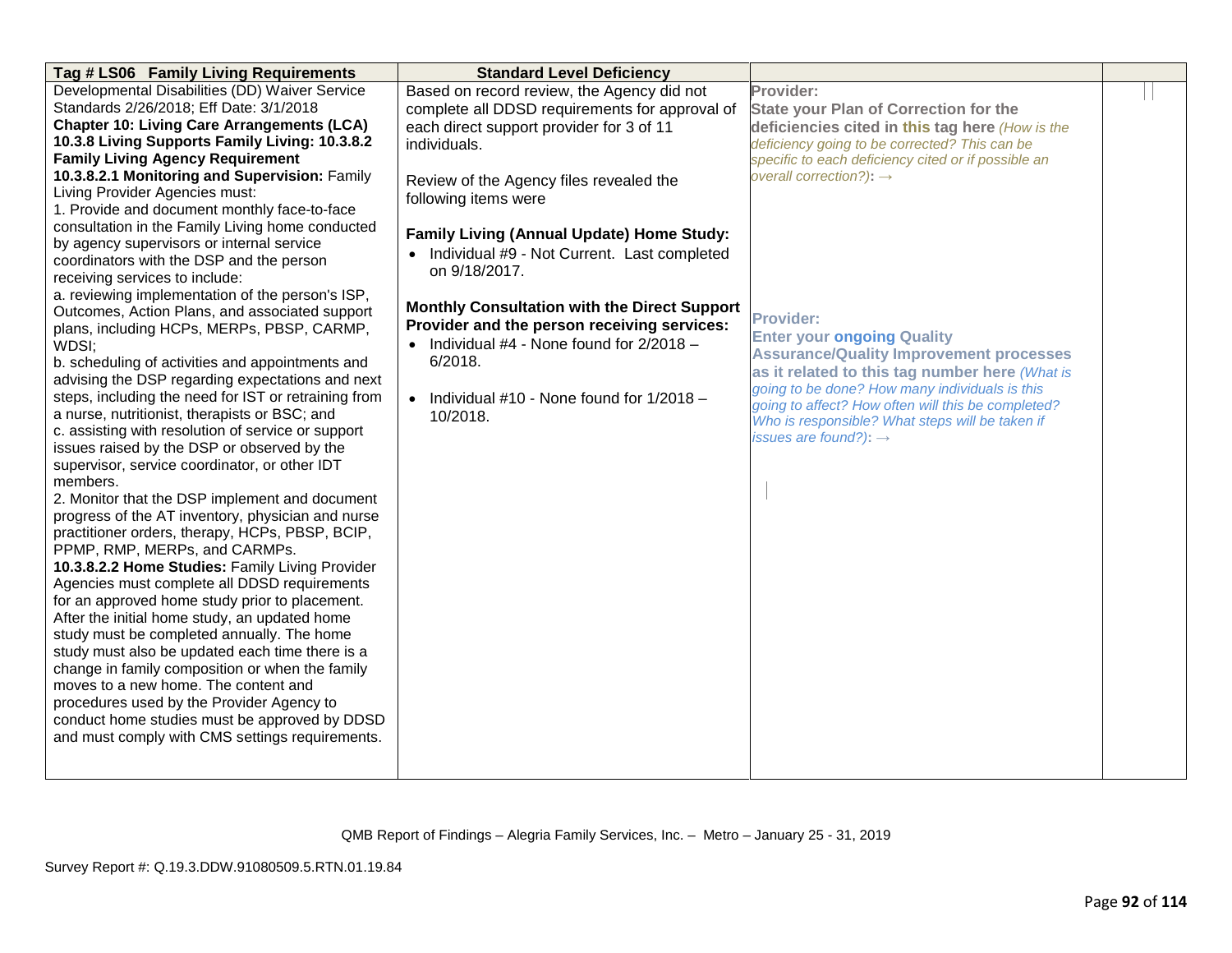| Tag # LS25 Residential Health and Safety             | <b>Standard Level Deficiency</b>                 |                                                                                                  |  |
|------------------------------------------------------|--------------------------------------------------|--------------------------------------------------------------------------------------------------|--|
| (Supported Living & Family Living)                   |                                                  |                                                                                                  |  |
| Developmental Disabilities (DD) Waiver Service       | Based on record review and / or observation, the | Provider:                                                                                        |  |
| Standards 2/26/2018; Eff Date: 3/1/2018              | Agency did not ensure that each individuals'     | <b>State your Plan of Correction for the</b>                                                     |  |
| <b>Chapter 10: Living Care Arrangements (LCA)</b>    | residence met all requirements within the        | deficiencies cited in this tag here (How is the                                                  |  |
| 10.3.6 Requirements for Each Residence:              | standard for 4 of 7 Living Care Arrangement      | deficiency going to be corrected? This can be                                                    |  |
| Provider Agencies must assure that each              | residences.                                      | specific to each deficiency cited or if possible an                                              |  |
| residence is clean, safe, and comfortable, and       |                                                  | overall correction?): $\rightarrow$                                                              |  |
| each residence accommodates individual daily         | Review of the residential records and            |                                                                                                  |  |
| living, social and leisure activities. In addition,  | observation of the residence revealed the        |                                                                                                  |  |
| the Provider Agency must ensure the residence:       | following items were not found, not functioning  |                                                                                                  |  |
| 1. has basic utilities, i.e., gas, power, water, and | or incomplete:                                   |                                                                                                  |  |
| telephone;                                           |                                                  |                                                                                                  |  |
| 2. has a battery operated or electric smoke          | <b>Supported Living Requirements:</b>            |                                                                                                  |  |
| detectors or a sprinkler system, carbon              | • Emergency evacuation procedures that           |                                                                                                  |  |
| monoxide detectors, and fire extinguisher;           | address, but are not limited to fire, chemical   | <b>Provider:</b>                                                                                 |  |
| 3. has a general-purpose first aid kit;              | and/or hazardous waste spills and flooding       | <b>Enter your ongoing Quality</b>                                                                |  |
| 4. has accessible written documentation of           | (#3, 11)                                         | <b>Assurance/Quality Improvement processes</b>                                                   |  |
| evacuation drills occurring at least three times a   |                                                  | as it related to this tag number here (What is<br>going to be done? How many individuals is this |  |
| year overall, one time a year for each shift;        | Note: The following Individuals share a SL       | going to affect? How often will this be completed?                                               |  |
| 5. has water temperature that does not exceed a      | residence:                                       | Who is responsible? What steps will be taken if                                                  |  |
| safe temperature (1100 F);                           | $\triangleright$ #3, 11                          | issues are found?): $\rightarrow$                                                                |  |
| 6. has safe storage of all medications with          |                                                  |                                                                                                  |  |
| dispensing instructions for each person that are     | <b>Family Living Requirements:</b>               |                                                                                                  |  |
| consistent with the Assistance with Medication       | • Emergency evacuation procedures that           |                                                                                                  |  |
| (AWMD) training or each person's ISP;                | address, but are not limited to, fire, chemical  |                                                                                                  |  |
| 7. has an emergency placement plan for               | and/or hazardous waste spills, and flooding      |                                                                                                  |  |
| relocation of people in the event of an              | (#4, 5, 10)                                      |                                                                                                  |  |
| emergency evacuation that makes the residence        |                                                  |                                                                                                  |  |
| unsuitable for occupancy;                            | • Emergency placement plan for relocation of     |                                                                                                  |  |
| 8. has emergency evacuation procedures that          | people in the event of an emergency              |                                                                                                  |  |
| address, but are not limited to, fire, chemical      | evacuation that makes the residence              |                                                                                                  |  |
| and/or hazardous waste spills, and flooding;         | unsuitable for occupancy (#4)                    |                                                                                                  |  |
| 9. supports environmental modifications and          |                                                  |                                                                                                  |  |
| assistive technology devices, including              |                                                  |                                                                                                  |  |
| modifications to the bathroom (i.e., shower          |                                                  |                                                                                                  |  |
| chairs, grab bars, walk in shower, raised toilets,   |                                                  |                                                                                                  |  |
| etc.) based on the unique needs of the individual    |                                                  |                                                                                                  |  |
| in consultation with the IDT;                        |                                                  |                                                                                                  |  |
| 10. has or arranges for necessary equipment for      |                                                  |                                                                                                  |  |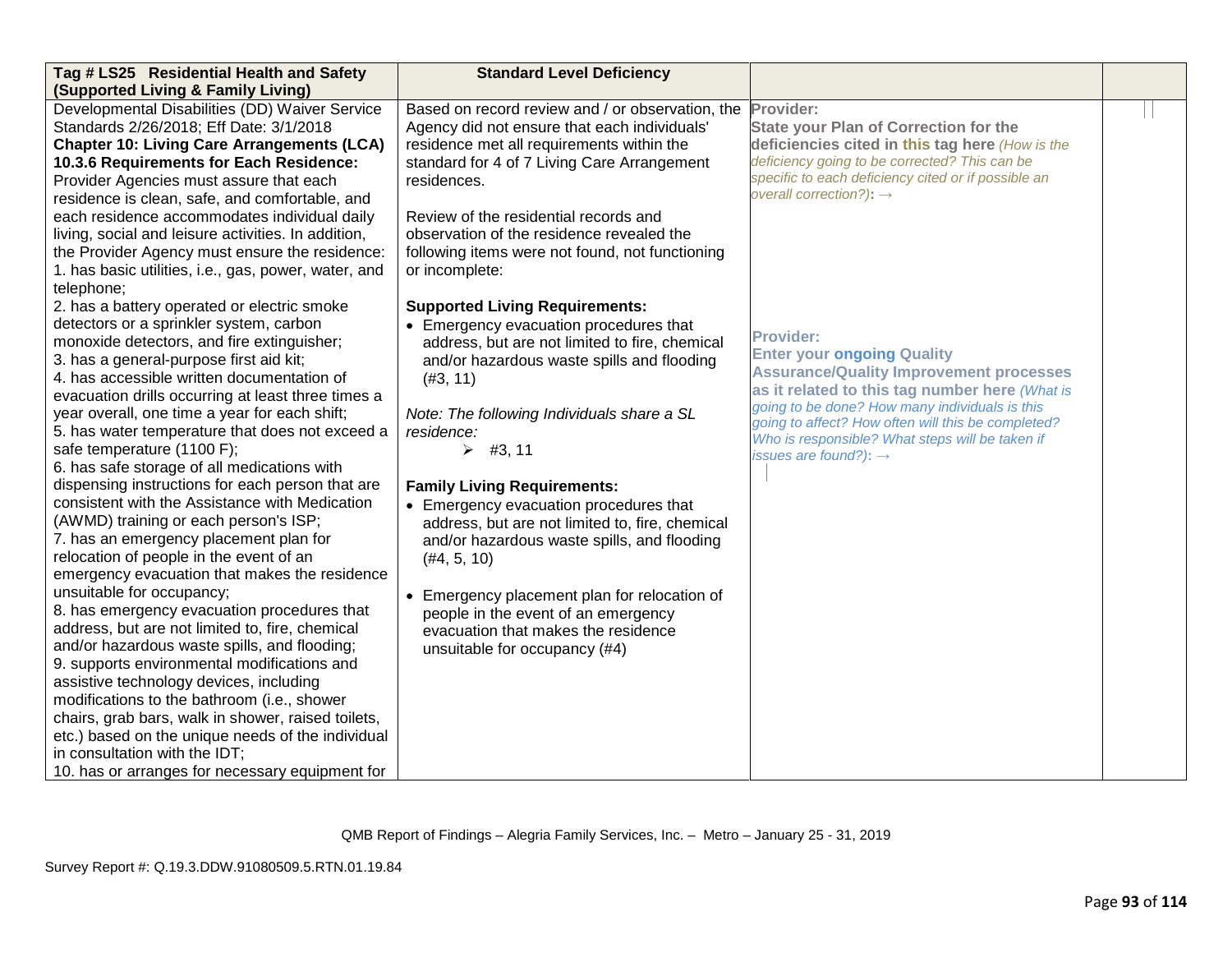| bathing and transfers to support health and          |  |  |
|------------------------------------------------------|--|--|
| safety with consultation from therapists as          |  |  |
| needed;                                              |  |  |
| 11. has the phone number for poison control          |  |  |
| within line of site of the telephone;                |  |  |
| 12. has general household appliances, and            |  |  |
| kitchen and dining utensils;                         |  |  |
| 13. has proper food storage and cleaning             |  |  |
| supplies;                                            |  |  |
| 14. has adequate food for three meals a day          |  |  |
| and individual preferences; and                      |  |  |
| 15. has at least two bathrooms for residences        |  |  |
| with more than two residents.                        |  |  |
|                                                      |  |  |
| Developmental Disabilities (DD) Waiver Service       |  |  |
| Standards effective 11/1/2012 revised                |  |  |
| 4/23/2013; 6/15/2015                                 |  |  |
| <b>CHAPTER 11 (FL) Living Supports - Family</b>      |  |  |
| <b>Living Agency Requirements G. Residence</b>       |  |  |
| <b>Requirements for Living Supports- Family</b>      |  |  |
| Living Services: 1. Family Living Services           |  |  |
| providers must assure that each individual's         |  |  |
| residence is maintained to be clean, safe and        |  |  |
| comfortable and accommodates the individuals'        |  |  |
| daily living, social and leisure activities. In      |  |  |
| addition, the residence must:                        |  |  |
| a. Maintain basic utilities, i.e., gas, power, water |  |  |
| and telephone;                                       |  |  |
| b. Provide environmental accommodations and          |  |  |
| assistive technology devices in the residence        |  |  |
| including modifications to the bathroom (i.e.,       |  |  |
| shower chairs, grab bars, walk in shower, raised     |  |  |
| toilets, etc.) based on the unique needs of the      |  |  |
| individual in consultation with the IDT;             |  |  |
| c. Have a battery operated or electric smoke         |  |  |
| detectors, carbon monoxide detectors, fire           |  |  |
| extinguisher, or a sprinkler system;                 |  |  |
| d. Have a general-purpose first aid kit;             |  |  |
| e. Allow at a maximum of two (2) individuals to      |  |  |
| share, with mutual consent, a bedroom and            |  |  |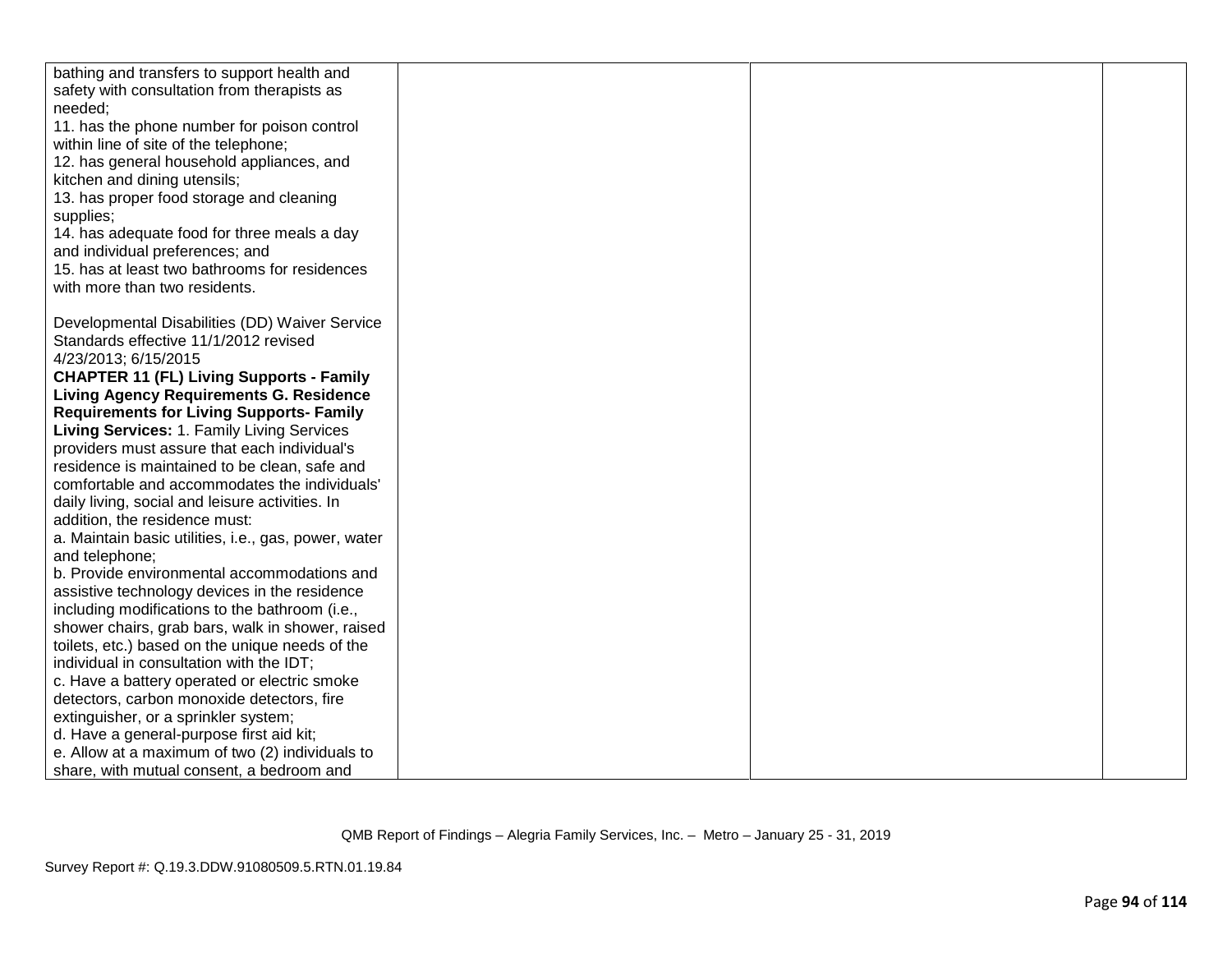| each individual has the right to have his or her  |  |  |
|---------------------------------------------------|--|--|
| own bed;                                          |  |  |
| f. Have accessible written documentation of       |  |  |
| actual evacuation drills occurring at least three |  |  |
| (3) times a year;                                 |  |  |
| g. Have accessible written procedures for the     |  |  |
| safe storage of all medications with dispensing   |  |  |
| instructions for each individual that are         |  |  |
| consistent with the Assisting with Medication     |  |  |
| Delivery training or each individual's ISP; and   |  |  |
| h. Have accessible written procedures for         |  |  |
| emergency placement and relocation of             |  |  |
| individuals in the event of an emergency          |  |  |
| evacuation that makes the residence unsuitable    |  |  |
| for occupancy. The emergency evacuation           |  |  |
| procedures must address, but are not limited to,  |  |  |
| fire, chemical and/or hazardous waste spills, and |  |  |
| flooding.                                         |  |  |
|                                                   |  |  |
|                                                   |  |  |
|                                                   |  |  |
|                                                   |  |  |
|                                                   |  |  |
|                                                   |  |  |
|                                                   |  |  |
|                                                   |  |  |
|                                                   |  |  |
|                                                   |  |  |
|                                                   |  |  |
|                                                   |  |  |
|                                                   |  |  |
|                                                   |  |  |
|                                                   |  |  |
|                                                   |  |  |
|                                                   |  |  |
|                                                   |  |  |
|                                                   |  |  |
|                                                   |  |  |
|                                                   |  |  |
|                                                   |  |  |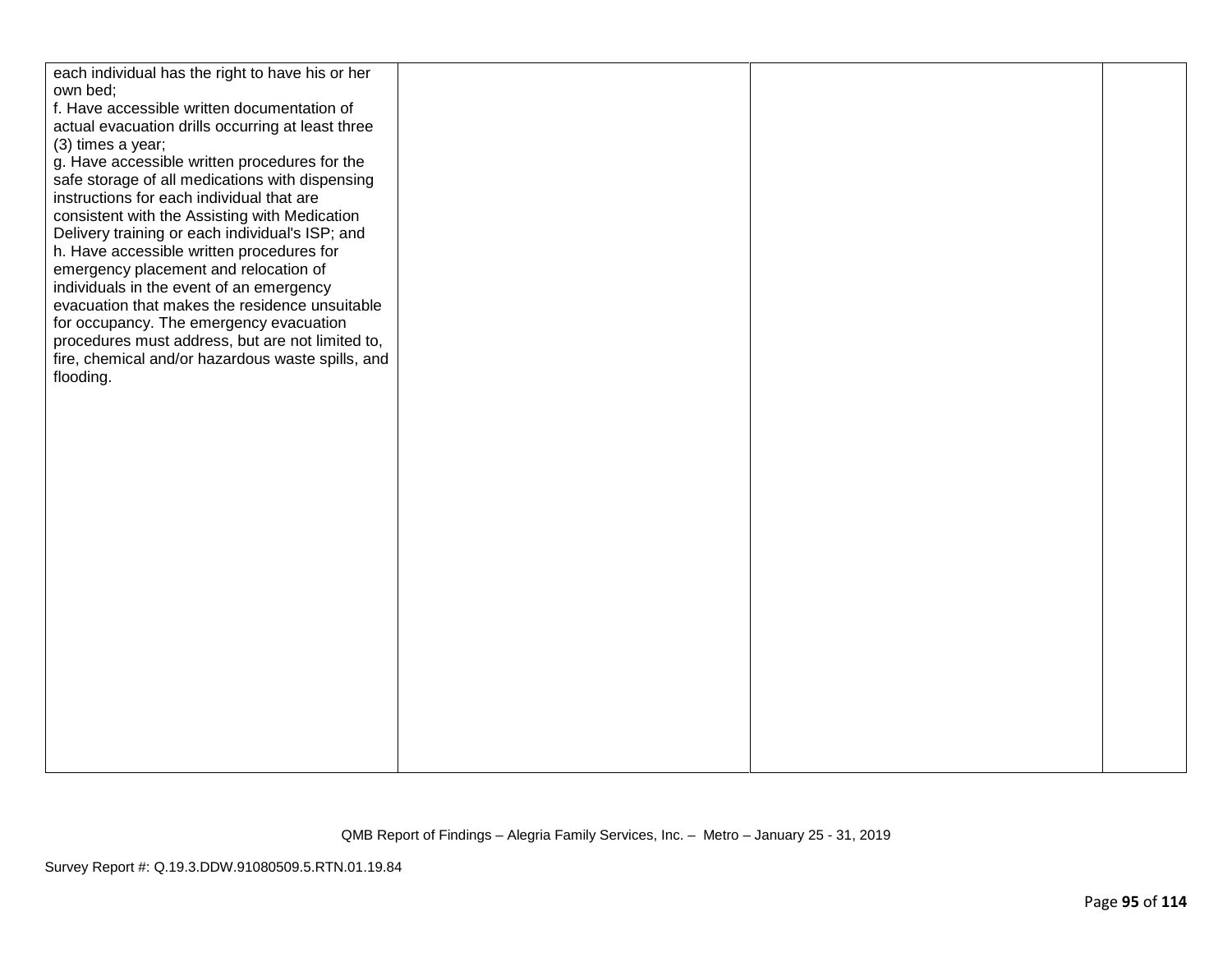| <b>Standard of Care</b>                                                                                                                               | <b>Deficiencies</b>                            | Agency Plan of Correction, On-going QA/QI<br>& Responsible Party                           | <b>Date</b><br><b>Due</b> |
|-------------------------------------------------------------------------------------------------------------------------------------------------------|------------------------------------------------|--------------------------------------------------------------------------------------------|---------------------------|
| Service Domain: Medicaid Billing/Reimbursement - State financial oversight exists to assure that claims are coded and paid for in accordance with the |                                                |                                                                                            |                           |
| reimbursement methodology specified in the approved waiver.                                                                                           |                                                |                                                                                            |                           |
| Tag # IS30 Customized Community                                                                                                                       | <b>Standard Level Deficiency</b>               |                                                                                            |                           |
| <b>Supports Reimbursement</b>                                                                                                                         |                                                |                                                                                            |                           |
| Developmental Disabilities (DD) Waiver Service                                                                                                        | Based on record review, the Agency did not     | Provider:                                                                                  |                           |
| Standards 2/26/2018; Eff Date: 3/1/2018                                                                                                               | provide written or electronic documentation as | <b>State your Plan of Correction for the</b>                                               |                           |
| <b>Chapter 21: Billing Requirements: 21.4</b>                                                                                                         | evidence for each unit billed for Customized   | deficiencies cited in this tag here (How is the                                            |                           |
| <b>Recording Keeping and Documentation</b>                                                                                                            | Community Supports for 1 of 7 individuals.     | deficiency going to be corrected? This can be                                              |                           |
| <b>Requirements: DD Waiver Provider Agencies</b>                                                                                                      |                                                | specific to each deficiency cited or if possible an<br>overall correction?): $\rightarrow$ |                           |
| must maintain all records necessary to                                                                                                                | Individual #2                                  |                                                                                            |                           |
| demonstrate proper provision of services for                                                                                                          | October 2018                                   |                                                                                            |                           |
| Medicaid billing. At a minimum, Provider                                                                                                              | • The Agency billed 184 units of Customized    |                                                                                            |                           |
| Agencies must adhere to the following:                                                                                                                | Community Supports (Individual) (H2021         |                                                                                            |                           |
| 1. The level and type of service provided must                                                                                                        | HB U1) from 10/22/2018 through                 |                                                                                            |                           |
| be supported in the ISP and have an approved                                                                                                          | 10/30/2018. Documentation received             |                                                                                            |                           |
| budget prior to service delivery and billing.                                                                                                         | accounted for 168 units.                       |                                                                                            |                           |
| 2. Comprehensive documentation of direct                                                                                                              |                                                | <b>Provider:</b>                                                                           |                           |
| service delivery must include, at a minimum:                                                                                                          |                                                | <b>Enter your ongoing Quality</b>                                                          |                           |
| a. the agency name;                                                                                                                                   |                                                | <b>Assurance/Quality Improvement processes</b>                                             |                           |
| b. the name of the recipient of the service;                                                                                                          |                                                | as it related to this tag number here (What is                                             |                           |
| c. the location of the service;                                                                                                                       |                                                | going to be done? How many individuals is this                                             |                           |
| d. the date of the service;                                                                                                                           |                                                | going to affect? How often will this be completed?                                         |                           |
| e. the type of service;                                                                                                                               |                                                | Who is responsible? What steps will be taken if                                            |                           |
| f. the start and end times of the service;                                                                                                            |                                                | issues are found?): $\rightarrow$                                                          |                           |
| g. the signature and title of each staff member                                                                                                       |                                                |                                                                                            |                           |
| who documents their time; and                                                                                                                         |                                                |                                                                                            |                           |
| h. the nature of services.                                                                                                                            |                                                |                                                                                            |                           |
| 3. A Provider Agency that receives payment for                                                                                                        |                                                |                                                                                            |                           |
| treatment, services, or goods must retain all                                                                                                         |                                                |                                                                                            |                           |
| medical and business records for a period of at                                                                                                       |                                                |                                                                                            |                           |
| least six years from the last payment date, until                                                                                                     |                                                |                                                                                            |                           |
| ongoing audits are settled, or until involvement                                                                                                      |                                                |                                                                                            |                           |
| of the state Attorney General is completed                                                                                                            |                                                |                                                                                            |                           |
| regarding settlement of any claim, whichever is                                                                                                       |                                                |                                                                                            |                           |
| longer.                                                                                                                                               |                                                |                                                                                            |                           |
| 4. A Provider Agency that receives payment for                                                                                                        |                                                |                                                                                            |                           |
| treatment, services or goods must retain all                                                                                                          |                                                |                                                                                            |                           |
| medical and business records relating to any of                                                                                                       |                                                |                                                                                            |                           |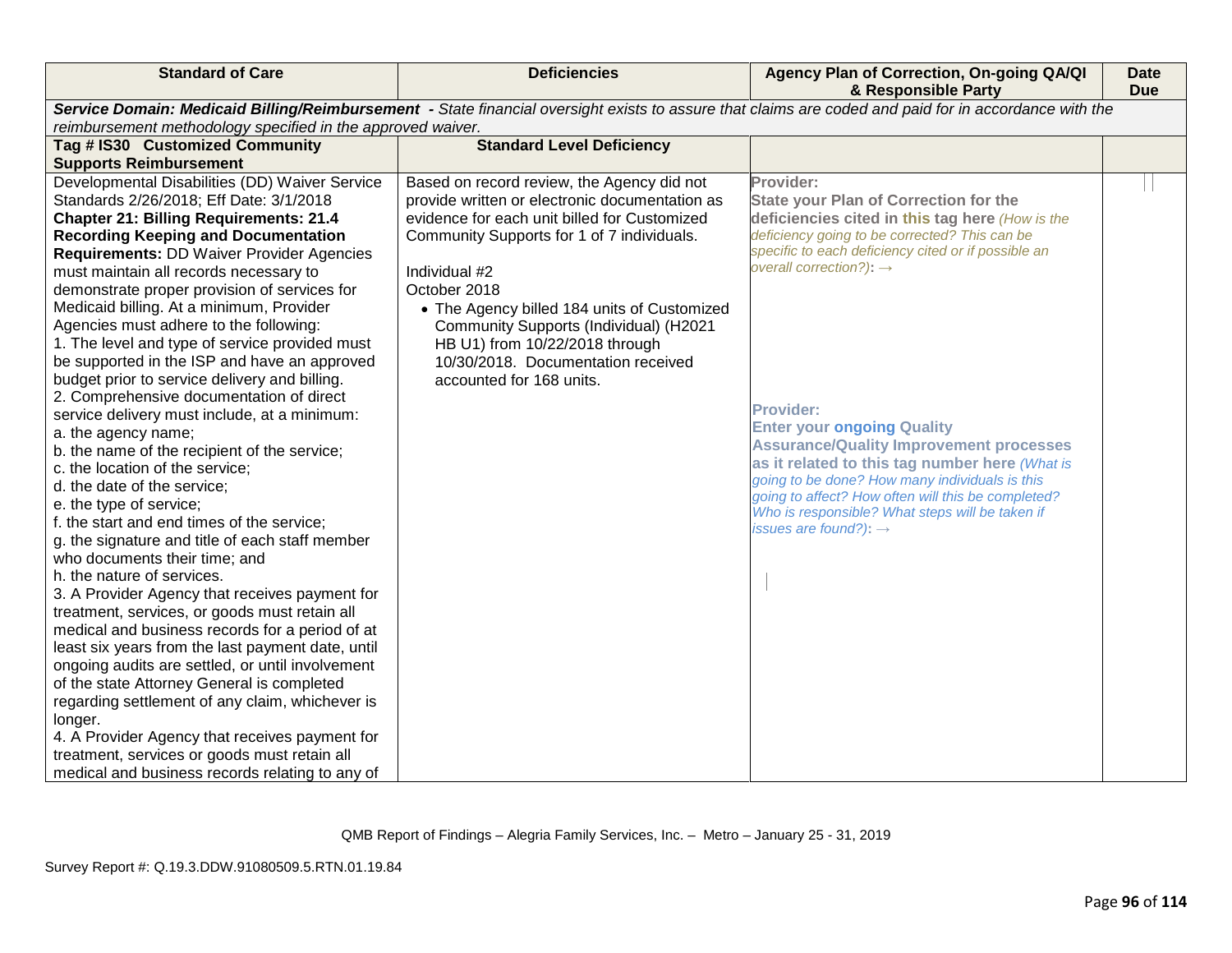| the following for a period of at least six years<br>from the payment date:<br>a. treatment or care of any eligible recipient;<br>b. services or goods provided to any eligible<br>recipient;<br>c. amounts paid by MAD on behalf of any<br>eligible recipient; and<br>d. any records required by MAD for the                                                                                                                                                                                                                                                                                                                                                                                                                                                                                   |  |  |
|------------------------------------------------------------------------------------------------------------------------------------------------------------------------------------------------------------------------------------------------------------------------------------------------------------------------------------------------------------------------------------------------------------------------------------------------------------------------------------------------------------------------------------------------------------------------------------------------------------------------------------------------------------------------------------------------------------------------------------------------------------------------------------------------|--|--|
| administration of Medicaid.                                                                                                                                                                                                                                                                                                                                                                                                                                                                                                                                                                                                                                                                                                                                                                    |  |  |
| 21.9 Billable Units: The unit of billing depends<br>on the service type. The unit may be a 15-<br>minute interval, a daily unit, a monthly unit or a<br>dollar amount. The unit of billing is identified in<br>the current DD Waiver Rate Table. Provider<br>Agencies must correctly report service units.                                                                                                                                                                                                                                                                                                                                                                                                                                                                                     |  |  |
| 21.9.1 Requirements for Daily Units: For<br>services billed in daily units, Provider Agencies<br>must adhere to the following:<br>1. A day is considered 24-hours from midnight to<br>midnight.<br>2. If 12 or fewer hours of service are provided,<br>then one-half unit shall be billed. A whole unit<br>can be billed if more than 12 hours of service is<br>provided during a 24-hour period.<br>3. The maximum allowable billable units cannot<br>exceed 340 calendar days per ISP year or 170<br>calendar days per six months.<br>4. When a person transitions from one Provider<br>Agency to another during the ISP year, a<br>standard formula to calculate the units billed by<br>each Provider Agency must be applied as<br>follows:<br>a. The discharging Provider Agency bills the |  |  |
| number of calendar days that services were<br>provided multiplied by .93 (93%).<br>b. The receiving Provider Agency bills the<br>remaining days up to 340 for the ISP year.                                                                                                                                                                                                                                                                                                                                                                                                                                                                                                                                                                                                                    |  |  |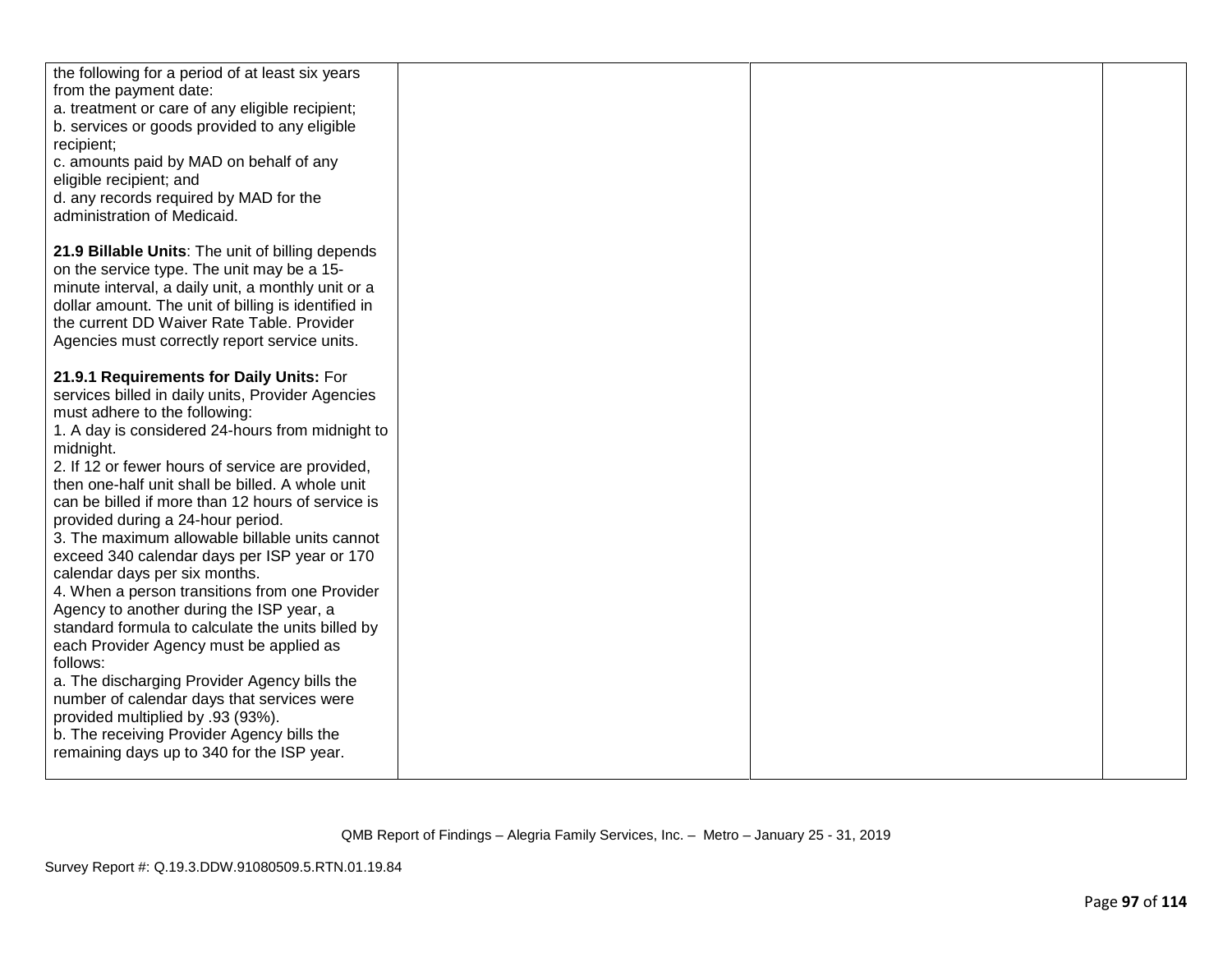| 21.9.2 Requirements for Monthly Units: For                                              |  |  |
|-----------------------------------------------------------------------------------------|--|--|
|                                                                                         |  |  |
| services billed in monthly units, a Provider                                            |  |  |
| Agency must adhere to the following:                                                    |  |  |
| 1. A month is considered a period of 30 calendar                                        |  |  |
| days.                                                                                   |  |  |
| 2. At least one hour of face-to-face billable                                           |  |  |
| services shall be provided during a calendar                                            |  |  |
| month where any portion of a monthly unit is                                            |  |  |
| billed.                                                                                 |  |  |
| 3. Monthly units can be prorated by a half unit.                                        |  |  |
| 4. Agency transfers not occurring at the                                                |  |  |
| beginning of the 30-day interval are required to                                        |  |  |
| be coordinated in the middle of the 30-day                                              |  |  |
| interval so that the discharging and receiving                                          |  |  |
| agency receive a half unit.                                                             |  |  |
|                                                                                         |  |  |
| 21.9.3 Requirements for 15-minute and                                                   |  |  |
| hourly units: For services billed in 15-minute or                                       |  |  |
| hourly intervals, Provider Agencies must adhere                                         |  |  |
| to the following:                                                                       |  |  |
| 1. When time spent providing the service is not                                         |  |  |
| exactly 15 minutes or one hour, Provider                                                |  |  |
| Agencies are responsible for reporting time                                             |  |  |
| correctly following NMAC 8.302.2.                                                       |  |  |
| 2. Services that last in their entirety less than                                       |  |  |
| eight minutes cannot be billed.                                                         |  |  |
|                                                                                         |  |  |
| Developmental Disabilities (DD) Waiver Service<br>Standards effective 11/1/2012 revised |  |  |
| 4/23/2013; 6/15/2015                                                                    |  |  |
| <b>CHAPTER 6 (CCS) 4. REIMBURSEMENT</b>                                                 |  |  |
| A. Required Records: Customized Community                                               |  |  |
| Supports Services Provider Agencies must                                                |  |  |
| maintain all records necessary to fully disclose                                        |  |  |
| the type, quality, quantity and clinical necessity                                      |  |  |
| of services furnished to individuals who are                                            |  |  |
| currently receiving services. Customized                                                |  |  |
| <b>Community Supports Services Provider Agency</b>                                      |  |  |
| records must be sufficiently detailed to                                                |  |  |
| substantiate the date, time, individual name,                                           |  |  |
|                                                                                         |  |  |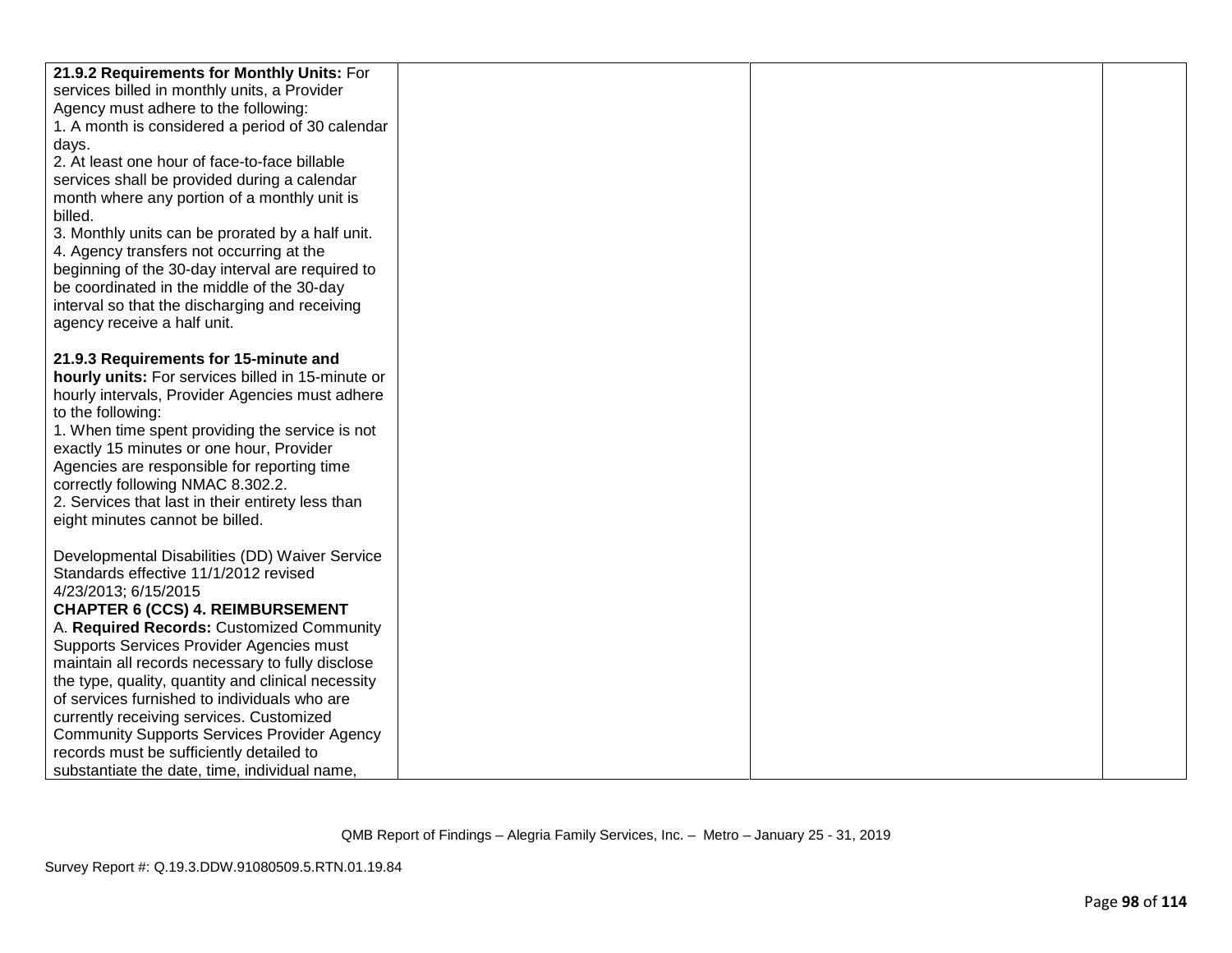| servicing provider, nature of services, and length<br>of a session of service billed. Providers are                                                                                                                                                                                                                                                                                            |  |  |
|------------------------------------------------------------------------------------------------------------------------------------------------------------------------------------------------------------------------------------------------------------------------------------------------------------------------------------------------------------------------------------------------|--|--|
| required to comply with the New Mexico Human<br>Services Department Billing Regulations.                                                                                                                                                                                                                                                                                                       |  |  |
| <b>B. Billable Unit:</b><br>1. The billable unit for Individual Customized<br>Community Supports is a fifteen (15) minute<br>unit.<br>2. The billable unit for Community Inclusion Aide<br>is a fifteen (15) minute unit.<br>3. The billable unit for Group Customized<br>Community Supports is a fifteen (15) minute<br>unit, with the rate category based on the NM<br>DDW group assignment. |  |  |
| 4. The time at home is intermittent or brief; e.g.<br>one hour time period for lunch and/or change of<br>clothes. The Provider Agency may bill for<br>providing this support under Customized<br>Community Supports without prior approval from<br>DDSD.                                                                                                                                       |  |  |
| 5. The billable unit for Individual Intensive<br>Behavioral Customized Community Supports is<br>a fifteen (15) minute unit.<br>6. The billable unit for Fiscal Management for<br>Adult Education is one dollar per unit including a<br>10% administrative processing fee.<br>7. The billable units for Adult Nursing Services<br>are addressed in the Adult Nursing Services<br>Chapter.       |  |  |
| C. Billable Activities: All DSP activities that<br>are:<br>a. Provided face to face with the individual;<br>b. Described in the individual's approved ISP;<br>c. Provided in accordance with the Scope of<br>Services; and<br>d. Activities included in billable services,<br>activities or situations.                                                                                        |  |  |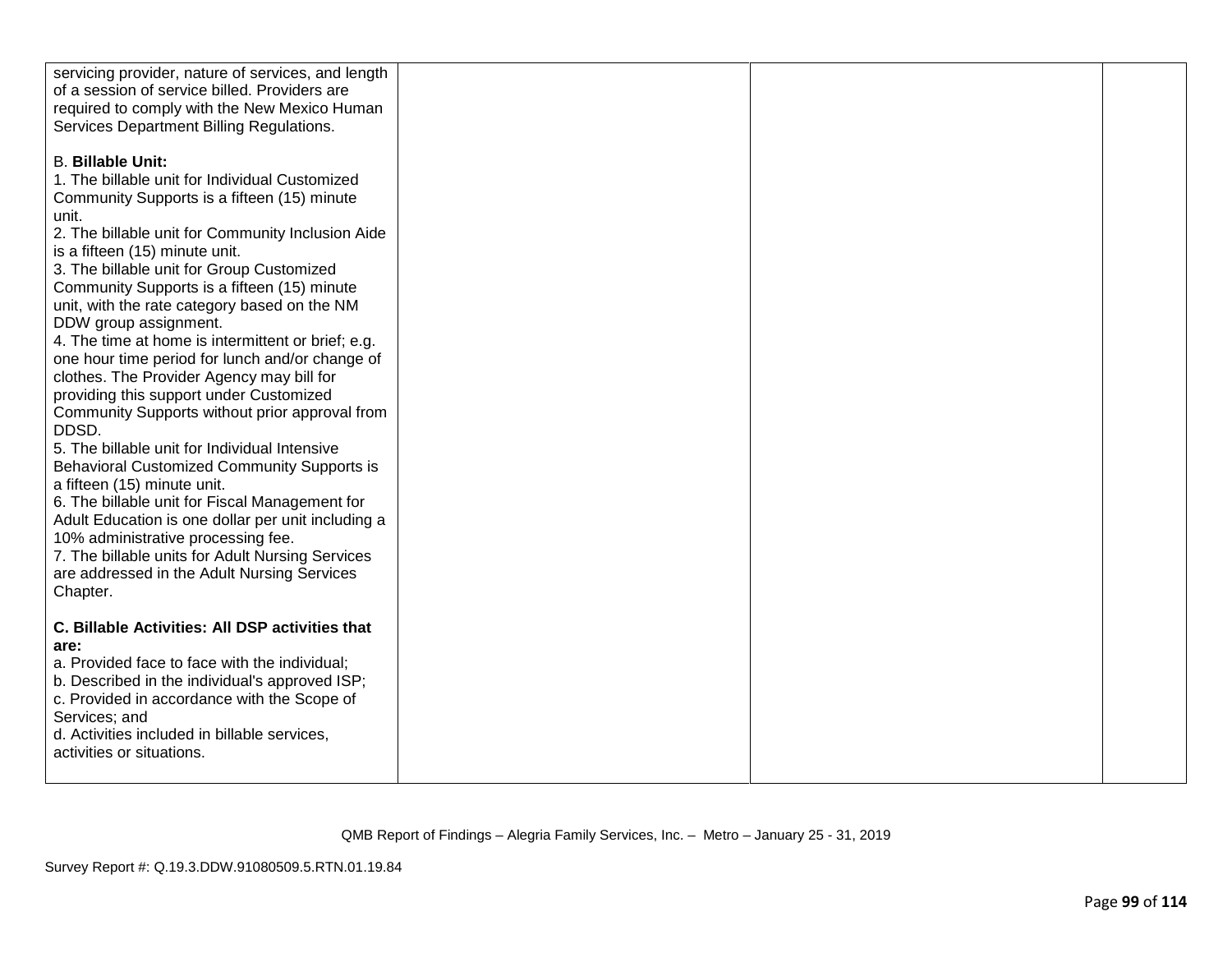| Tag # LS26 Supported Living                       | <b>Standard Level Deficiency</b>               |                                                                                                      |  |
|---------------------------------------------------|------------------------------------------------|------------------------------------------------------------------------------------------------------|--|
| <b>Reimbursement</b>                              |                                                |                                                                                                      |  |
| Developmental Disabilities (DD) Waiver Service    | Based on record review, the Agency did not     | Provider:                                                                                            |  |
| Standards 2/26/2018; Eff Date: 3/1/2018           | provide written or electronic documentation as | <b>State your Plan of Correction for the</b>                                                         |  |
| <b>Chapter 21: Billing Requirements: 21.4</b>     | evidence for each unit billed for Supported    | deficiencies cited in this tag here (How is the                                                      |  |
| <b>Recording Keeping and Documentation</b>        | Living Services for 2 of 4 individuals.        | deficiency going to be corrected? This can be                                                        |  |
| <b>Requirements: DD Waiver Provider Agencies</b>  |                                                | specific to each deficiency cited or if possible an                                                  |  |
| must maintain all records necessary to            | Individual #3                                  | overall correction?): $\rightarrow$                                                                  |  |
| demonstrate proper provision of services for      | October 2018                                   |                                                                                                      |  |
| Medicaid billing. At a minimum, Provider          | • The Agency billed 1 unit of Supported Living |                                                                                                      |  |
| Agencies must adhere to the following:            | (T2016 HB U6) on 10/14/2018.                   |                                                                                                      |  |
| 1. The level and type of service provided must    | Documentation received accounted for .5        |                                                                                                      |  |
| be supported in the ISP and have an approved      | units. As indicated by the DDW Standards       |                                                                                                      |  |
| budget prior to service delivery and billing.     | at least 12 hours in a 24-hour period must     |                                                                                                      |  |
| 2. Comprehensive documentation of direct          | be provided in order to bill a complete unit.  |                                                                                                      |  |
| service delivery must include, at a minimum:      |                                                | <b>Provider:</b>                                                                                     |  |
| a. the agency name;                               | • The Agency billed 1 unit of Supported Living | <b>Enter your ongoing Quality</b>                                                                    |  |
| b. the name of the recipient of the service;      | (T2016 HB U6) on 10/21/2018.                   | <b>Assurance/Quality Improvement processes</b>                                                       |  |
| c. the location of the service;                   | Documentation received accounted for .5        | as it related to this tag number here (What is                                                       |  |
| d. the date of the service;                       | units. As indicated by the DDW Standards       | going to be done? How many individuals is this<br>going to affect? How often will this be completed? |  |
| e. the type of service;                           | at least 12 hours in a 24-hour period must     | Who is responsible? What steps will be taken if                                                      |  |
| f. the start and end times of the service;        | be provided in order to bill a complete unit.  | issues are found?): $\rightarrow$                                                                    |  |
| g. the signature and title of each staff member   |                                                |                                                                                                      |  |
| who documents their time; and                     | November 2018                                  |                                                                                                      |  |
| h. the nature of services.                        | • The Agency billed 1 unit of Supported Living |                                                                                                      |  |
| 3. A Provider Agency that receives payment for    | (T2016 HB U6) on 11/4/2018.                    |                                                                                                      |  |
| treatment, services, or goods must retain all     | Documentation received accounted for .5        |                                                                                                      |  |
| medical and business records for a period of at   | units. As indicated by the DDW Standards       |                                                                                                      |  |
| least six years from the last payment date, until | at least 12 hours in a 24-hour period must     |                                                                                                      |  |
| ongoing audits are settled, or until involvement  | be provided in order to bill a complete unit.  |                                                                                                      |  |
| of the state Attorney General is completed        |                                                |                                                                                                      |  |
| regarding settlement of any claim, whichever is   | • The Agency billed 1 unit of Supported Living |                                                                                                      |  |
| longer.                                           | (T2016 HB U6) on 11/11/2018.                   |                                                                                                      |  |
| 4. A Provider Agency that receives payment for    | Documentation received accounted for .5        |                                                                                                      |  |
| treatment, services or goods must retain all      | units. As indicated by the DDW Standards       |                                                                                                      |  |
| medical and business records relating to any of   | at least 12 hours in a 24-hour period must     |                                                                                                      |  |
| the following for a period of at least six years  | be provided in order to bill a complete unit.  |                                                                                                      |  |
| from the payment date:                            |                                                |                                                                                                      |  |
| a. treatment or care of any eligible recipient;   |                                                |                                                                                                      |  |
| b. services or goods provided to any eligible     |                                                |                                                                                                      |  |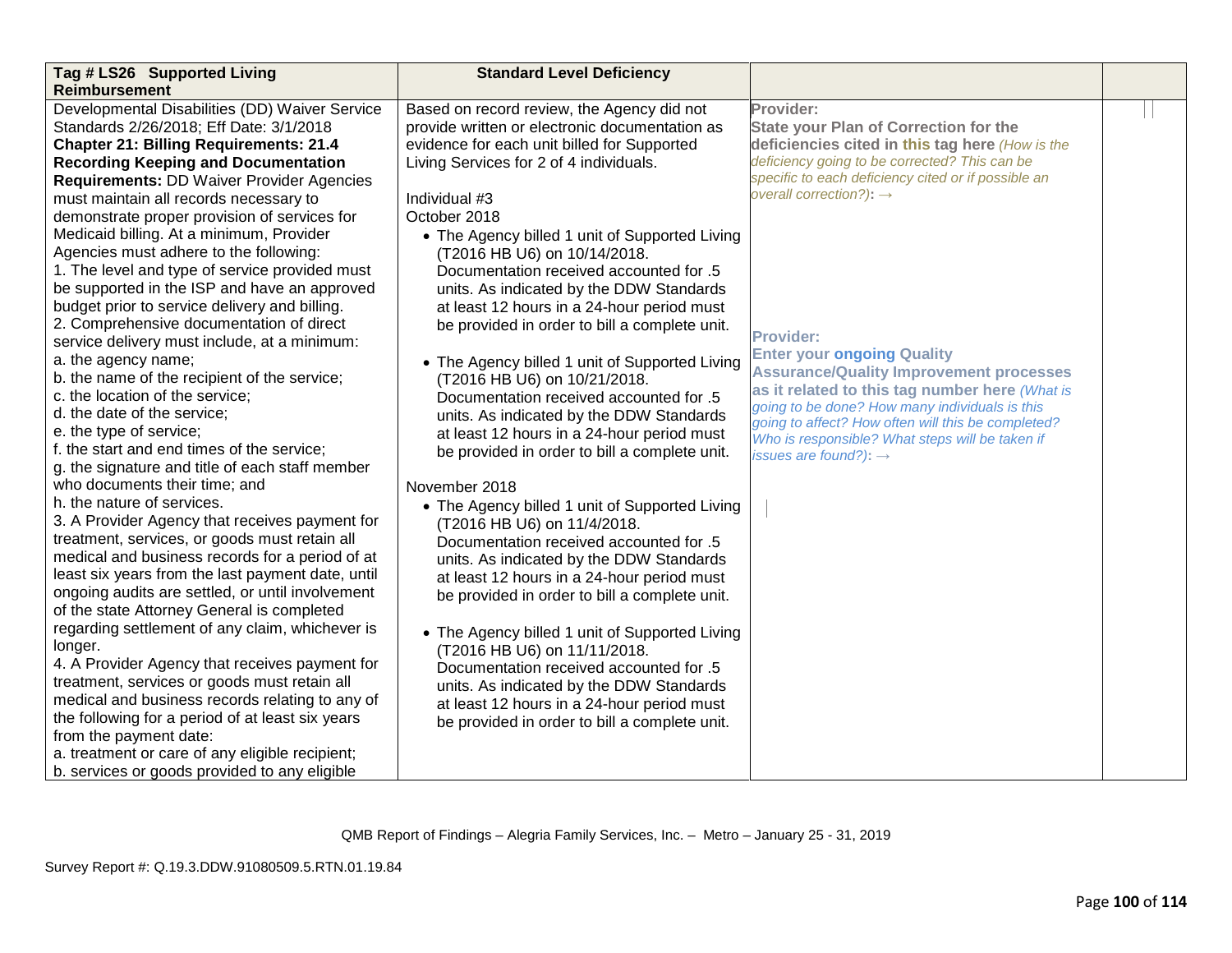| recipient;                                          | • The Agency billed 1 unit of Supported Living |  |
|-----------------------------------------------------|------------------------------------------------|--|
| c. amounts paid by MAD on behalf of any             | (T2016 HB U6) on 11/18/2018.                   |  |
| eligible recipient; and                             | Documentation received accounted for .5        |  |
| d. any records required by MAD for the              | units. As indicated by the DDW Standards       |  |
| administration of Medicaid.                         | at least 12 hours in a 24-hour period must     |  |
| 21.9 Billable Units: The unit of billing depends    | be provided in order to bill a complete unit.  |  |
| on the service type. The unit may be a 15-          |                                                |  |
| minute interval, a daily unit, a monthly unit or a  | • The Agency billed 1 unit of Supported Living |  |
| dollar amount. The unit of billing is identified in | (T2016 HB U6) on 11/24/2018.                   |  |
| the current DD Waiver Rate Table. Provider          | Documentation received accounted for .5        |  |
| Agencies must correctly report service units.       | units. As indicated by the DDW Standards       |  |
| 21.9.1 Requirements for Daily Units: For            | at least 12 hours in a 24-hour period must     |  |
| services billed in daily units, Provider Agencies   | be provided in order to bill a complete unit.  |  |
| must adhere to the following:                       |                                                |  |
| 1. A day is considered 24-hours from midnight to    | December 2018                                  |  |
| midnight.                                           | • The Agency billed 1 unit of Supported Living |  |
| 2. If 12 or fewer hours of service are provided,    | (T2016 HB U6) on 12/2/2018.                    |  |
| then one-half unit shall be billed. A whole unit    | Documentation received accounted for .5        |  |
| can be billed if more than 12 hours of service is   | units. As indicated by the DDW Standards       |  |
| provided during a 24-hour period.                   | at least 12 hours in a 24-hour period must     |  |
| 3. The maximum allowable billable units cannot      | be provided in order to bill a complete unit.  |  |
| exceed 340 calendar days per ISP year or 170        |                                                |  |
| calendar days per six months.                       | • The Agency billed 1 unit of Supported Living |  |
| 4. When a person transitions from one Provider      | (T2016 HB U6) on 12/9/2018.                    |  |
| Agency to another during the ISP year, a            | Documentation received accounted for .5        |  |
| standard formula to calculate the units billed by   | units. As indicated by the DDW Standards       |  |
| each Provider Agency must be applied as             | at least 12 hours in a 24-hour period must     |  |
| follows:                                            | be provided in order to bill a complete unit.  |  |
| a. The discharging Provider Agency bills the        |                                                |  |
| number of calendar days that services were          |                                                |  |
| provided multiplied by .93 (93%).                   | • The Agency billed 1 unit of Supported Living |  |
| b. The receiving Provider Agency bills the          | (T2016 HB U6) on 12/16/2018.                   |  |
| remaining days up to 340 for the ISP year.          | Documentation received accounted for .5        |  |
| 21.9.2 Requirements for Monthly Units: For          | units. As indicated by the DDW Standards       |  |
| services billed in monthly units, a Provider        | at least 12 hours in a 24-hour period must     |  |
| Agency must adhere to the following:                | be provided in order to bill a complete unit.  |  |
| 1. A month is considered a period of 30 calendar    |                                                |  |
| days.                                               | • The Agency billed 1 unit of Supported Living |  |
| 2. At least one hour of face-to-face billable       | (T2016 HB U6) on 12/23/2018.                   |  |
| services shall be provided during a calendar        | Documentation received accounted for .5        |  |
|                                                     |                                                |  |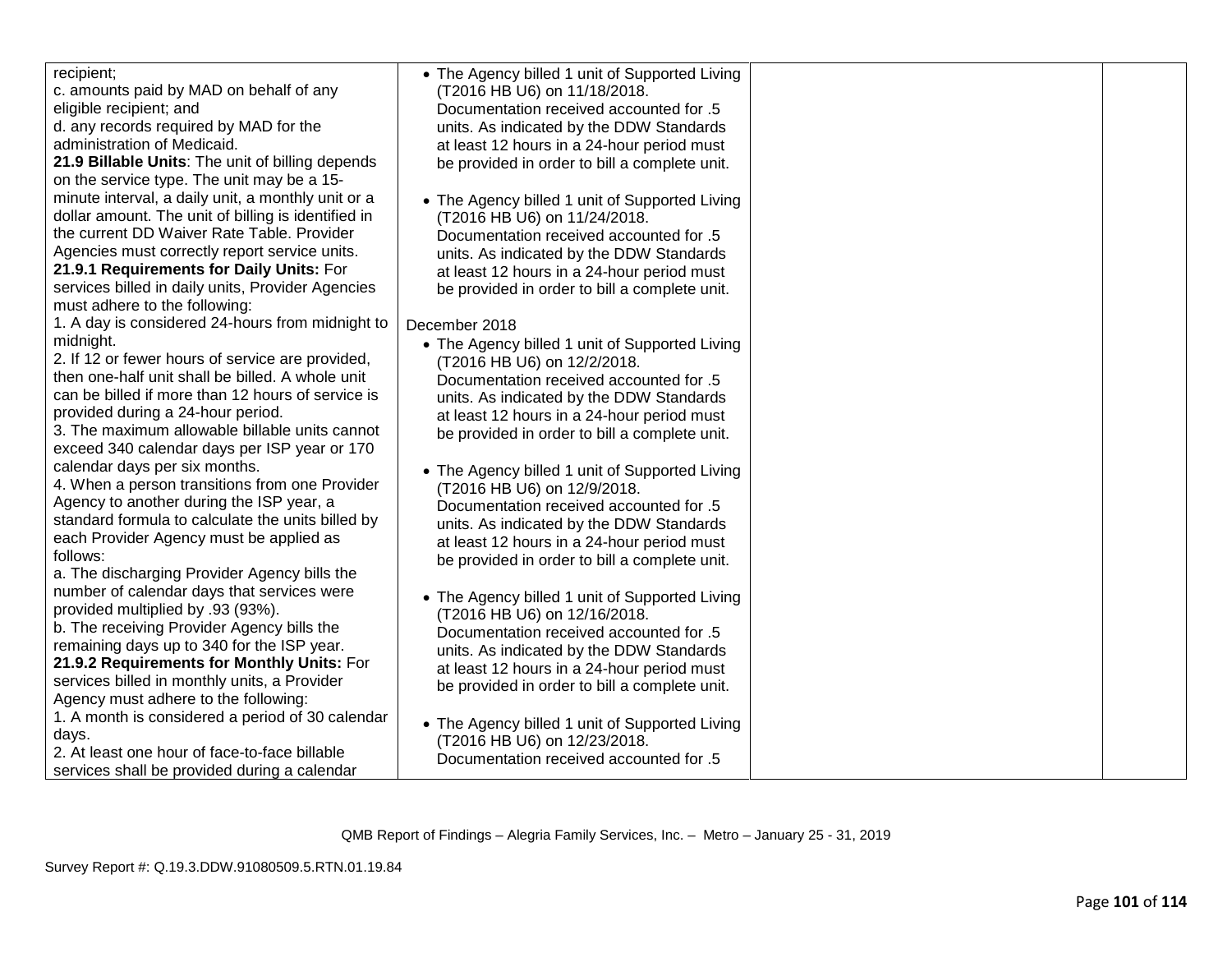| month where any portion of a monthly unit is      | units. As indicated by the DDW Standards       |  |
|---------------------------------------------------|------------------------------------------------|--|
| billed.                                           | at least 12 hours in a 24-hour period must     |  |
| 3. Monthly units can be prorated by a half unit.  | be provided in order to bill a complete unit.  |  |
| 4. Agency transfers not occurring at the          |                                                |  |
| beginning of the 30-day interval are required to  | Individual #6                                  |  |
| be coordinated in the middle of the 30-day        | December 2018                                  |  |
| interval so that the discharging and receiving    | • The Agency billed 1 unit of Supported Living |  |
| agency receive a half unit.                       | (T2016 HB U4) on 12/24/2018.                   |  |
| 21.9.3 Requirements for 15-minute and             | Documentation received accounted for 0.5       |  |
| hourly units: For services billed in 15-minute or | units. As indicated by the DDW Standards       |  |
| hourly intervals, Provider Agencies must adhere   | at least 12 hours in a 24-hour period must     |  |
| to the following:                                 | be provided in order to bill a complete unit.  |  |
| 1. When time spent providing the service is not   |                                                |  |
| exactly 15 minutes or one hour, Provider          | • The Agency billed 1 unit of Supported Living |  |
| Agencies are responsible for reporting time       | (T2016 HB U4) from on 12/25/2018.              |  |
| correctly following NMAC 8.302.2.                 | Documentation received accounted for 0         |  |
| 2. Services that last in their entirety less than | units. Progress note indicated the individual  |  |
| eight minutes cannot be billed.                   |                                                |  |
|                                                   | was out of program.                            |  |
|                                                   |                                                |  |
|                                                   | • The Agency billed 1 unit of Supported Living |  |
|                                                   | (T2016 HB U4) on 12/26/2018.                   |  |
|                                                   | Documentation received accounted for 0.5       |  |
|                                                   | units. As indicated by the DDW Standards       |  |
|                                                   | at least 12 hours in a 24-hour period must     |  |
|                                                   | be provided in order to bill a complete unit.  |  |
|                                                   |                                                |  |
|                                                   | • The Agency billed 1 unit of Supported Living |  |
|                                                   | (T2016 HB U4) on 12/27/2018.                   |  |
|                                                   | Documentation received accounted for 0.5       |  |
|                                                   | units. As indicated by the DDW Standards       |  |
|                                                   | at least 12 hours in a 24-hour period must     |  |
|                                                   | be provided in order to bill a complete unit.  |  |
|                                                   |                                                |  |
|                                                   |                                                |  |
|                                                   |                                                |  |
|                                                   |                                                |  |
|                                                   |                                                |  |
|                                                   |                                                |  |
|                                                   |                                                |  |
|                                                   |                                                |  |
|                                                   |                                                |  |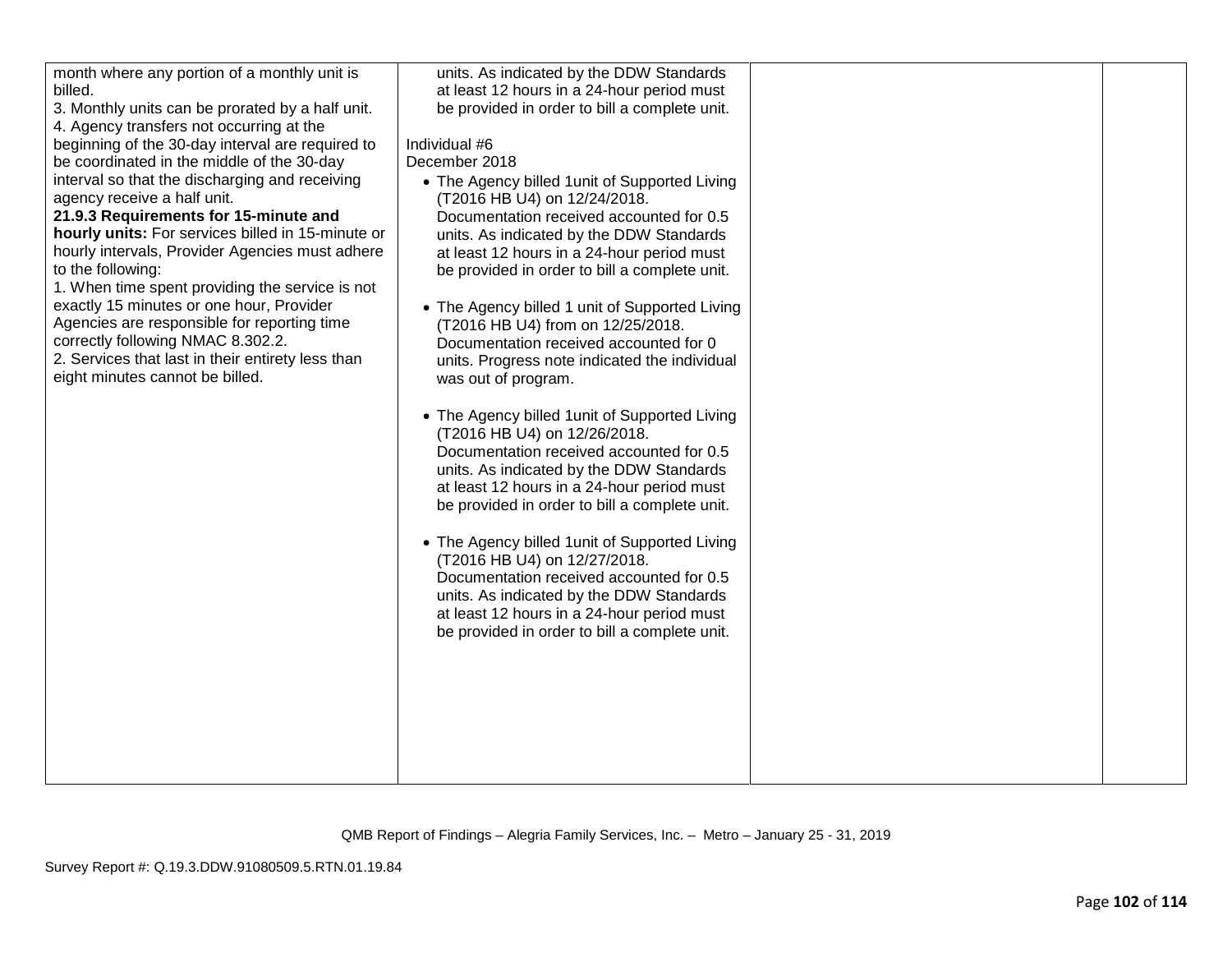| Tag # LS27 Family Living Reimbursement            | <b>Standard Level Deficiency</b>                |                                                                                                       |  |
|---------------------------------------------------|-------------------------------------------------|-------------------------------------------------------------------------------------------------------|--|
| Developmental Disabilities (DD) Waiver Service    | Based on record review, the Agency did not      | <b>Provider:</b>                                                                                      |  |
| Standards 2/26/2018; Eff Date: 3/1/2018           | provide written or electronic documentation as  | <b>State your Plan of Correction for the</b>                                                          |  |
| <b>Chapter 21: Billing Requirements: 21.4</b>     | evidence for each unit billed for Family Living | deficiencies cited in this tag here (How is the                                                       |  |
| <b>Recording Keeping and Documentation</b>        | Services for 4 of 4 individuals.                | deficiency going to be corrected? This can be                                                         |  |
| <b>Requirements: DD Waiver Provider Agencies</b>  |                                                 | specific to each deficiency cited or if possible an                                                   |  |
| must maintain all records necessary to            | Individual #4                                   | overall correction?): $\rightarrow$                                                                   |  |
| demonstrate proper provision of services for      | October 2018                                    |                                                                                                       |  |
| Medicaid billing. At a minimum, Provider          | • The Agency billed 6 units of Family Living    |                                                                                                       |  |
| Agencies must adhere to the following:            | (T2033 HB) from 10/1/2018 through               |                                                                                                       |  |
| 1. The level and type of service provided must    | 10/6/2018. Documentation received               |                                                                                                       |  |
| be supported in the ISP and have an approved      | accounted for 2.5 units. On $10/1 - 6$ , 2018,  |                                                                                                       |  |
| budget prior to service delivery and billing.     | documentation did not account for at least      |                                                                                                       |  |
| 2. Comprehensive documentation of direct          | 12 hours of service in each 24-hour period      |                                                                                                       |  |
| service delivery must include, at a minimum:      | as required by DDW Standards to bill a          | <b>Provider:</b>                                                                                      |  |
| a. the agency name;                               | complete unit.                                  | <b>Enter your ongoing Quality</b>                                                                     |  |
| b. the name of the recipient of the service;      |                                                 | <b>Assurance/Quality Improvement processes</b>                                                        |  |
| c. the location of the service;                   | • The Agency billed 7 units of Family Living    | as it related to this tag number here (What is                                                        |  |
| d. the date of the service;                       | (T2033 HB) from 10/7/2018 through               | going to be done? How many individuals is this                                                        |  |
| e. the type of service;                           | 10/13/2018. Documentation received              | going to effect? How often will this be completed?<br>Who is responsible? What steps will be taken if |  |
| f. the start and end times of the service;        | accounted for 3.5 units. On $10/7 - 13$ ,       | issues are found?): $\rightarrow$                                                                     |  |
| g. the signature and title of each staff member   | 2018, documentation did not account for at      |                                                                                                       |  |
| who documents their time; and                     | least 12 hours of service in each 24-hour       |                                                                                                       |  |
| h. the nature of services.                        | period as required by DDW Standards to bill     |                                                                                                       |  |
| 3. A Provider Agency that receives payment for    | a complete unit.                                |                                                                                                       |  |
| treatment, services, or goods must retain all     |                                                 |                                                                                                       |  |
| medical and business records for a period of at   | • The Agency billed 7 units of Family Living    |                                                                                                       |  |
| least six years from the last payment date, until | (T2033 HB) from 10/14/2018 through              |                                                                                                       |  |
| ongoing audits are settled, or until involvement  | 10/20/2018. Documentation received              |                                                                                                       |  |
| of the state Attorney General is completed        | accounted for 3 units.                          |                                                                                                       |  |
| regarding settlement of any claim, whichever is   |                                                 |                                                                                                       |  |
| longer.                                           | • The Agency billed 7 units of Family Living    |                                                                                                       |  |
| 4. A Provider Agency that receives payment for    | (T2033 HB) from 10/21/2018 through              |                                                                                                       |  |
| treatment, services or goods must retain all      | 10/27/2018. Documentation received              |                                                                                                       |  |
| medical and business records relating to any of   | accounted for 3.5 units. On $10/21 - 27$ ,      |                                                                                                       |  |
| the following for a period of at least six years  | 2018, documentation did not account for at      |                                                                                                       |  |
| from the payment date:                            | least 12 hours of service in each 24-hour       |                                                                                                       |  |
| a. treatment or care of any eligible recipient;   | period as required by DDW Standards to bill     |                                                                                                       |  |
| b. services or goods provided to any eligible     | a complete unit.                                |                                                                                                       |  |
| recipient;                                        |                                                 |                                                                                                       |  |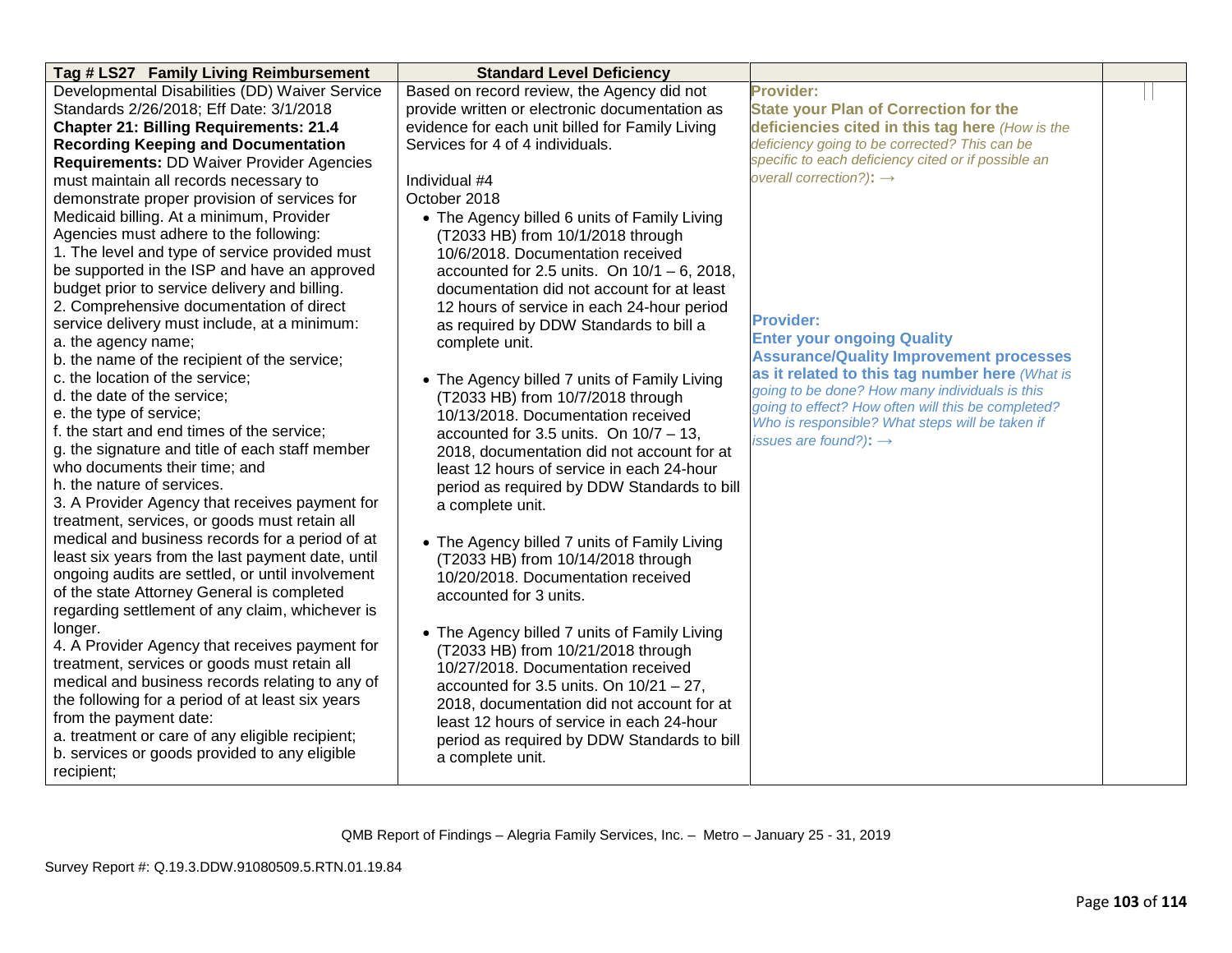| c. amounts paid by MAD on behalf of any<br>eligible recipient; and<br>d. any records required by MAD for the<br>administration of Medicaid.<br>21.9 Billable Units: The unit of billing depends<br>on the service type. The unit may be a 15-<br>minute interval, a daily unit, a monthly unit or a<br>dollar amount. The unit of billing is identified in<br>the current DD Waiver Rate Table. Provider                                                                                                                                                                                                                                                                                                                                                                                                                                                                                                                                                                                                                                                                                                                                                                                                                          | • The Agency billed 2 units of Family Living<br>(T2033 HB) from 10/28/2018 through<br>10/29/2018. Documentation received<br>accounted for 1 unit.<br>November 2018<br>• The Agency billed 3 units of Family Living<br>(T2033 HB) from 11/1/2018 through<br>11/3/2018. Documentation received<br>accounted for 1 unit.                                                                                                                                                                                                                                                                                                                                                                                                                                                                                                                                                                                                                                                                                              |  |
|-----------------------------------------------------------------------------------------------------------------------------------------------------------------------------------------------------------------------------------------------------------------------------------------------------------------------------------------------------------------------------------------------------------------------------------------------------------------------------------------------------------------------------------------------------------------------------------------------------------------------------------------------------------------------------------------------------------------------------------------------------------------------------------------------------------------------------------------------------------------------------------------------------------------------------------------------------------------------------------------------------------------------------------------------------------------------------------------------------------------------------------------------------------------------------------------------------------------------------------|--------------------------------------------------------------------------------------------------------------------------------------------------------------------------------------------------------------------------------------------------------------------------------------------------------------------------------------------------------------------------------------------------------------------------------------------------------------------------------------------------------------------------------------------------------------------------------------------------------------------------------------------------------------------------------------------------------------------------------------------------------------------------------------------------------------------------------------------------------------------------------------------------------------------------------------------------------------------------------------------------------------------|--|
| Agencies must correctly report service units.<br>21.9.1 Requirements for Daily Units: For<br>services billed in daily units, Provider Agencies<br>must adhere to the following:<br>1. A day is considered 24-hours from midnight to<br>midnight.<br>2. If 12 or fewer hours of service are provided,<br>then one-half unit shall be billed. A whole unit<br>can be billed if more than 12 hours of service is<br>provided during a 24-hour period.<br>3. The maximum allowable billable units cannot<br>exceed 340 calendar days per ISP year or 170<br>calendar days per six months.<br>4. When a person transitions from one Provider<br>Agency to another during the ISP year, a<br>standard formula to calculate the units billed by<br>each Provider Agency must be applied as<br>follows:<br>a. The discharging Provider Agency bills the<br>number of calendar days that services were<br>provided multiplied by .93 (93%).<br>b. The receiving Provider Agency bills the<br>remaining days up to 340 for the ISP year.<br>21.9.2 Requirements for Monthly Units: For<br>services billed in monthly units, a Provider<br>Agency must adhere to the following:<br>1. A month is considered a period of 30 calendar<br>days. | • The Agency billed 7 units of Family Living<br>(T2033 HB) from 11/4/2018 through<br>11/10/2018. Documentation received<br>accounted for 3.5 units. On $11/4 - 10$ , 2018,<br>documentation did not account for at least<br>12 hours of service in each 24-hour period<br>as required by DDW Standards to bill a<br>complete unit.<br>• The Agency billed 7 units of Family Living<br>(T2033 HB) from 11/11/2018 through<br>11/17/2018. Documentation received<br>accounted for 3.5 units. On $11/11 - 17$ ,<br>2018, documentation did not account for at<br>least 12 hours of service in each 24-hour<br>period as required by DDW Standards to bill<br>a complete unit.<br>• The Agency billed 7 units of Family Living<br>(T2033 HB) from 11/18/2018 through<br>11/24/2018. Documentation received<br>accounted for 2.5 units. On $11/18 - 24$ ,<br>2018, documentation did not account for at<br>least 12 hours of service in each 24-hour<br>period as required by DDW Standards to bill<br>a complete unit. |  |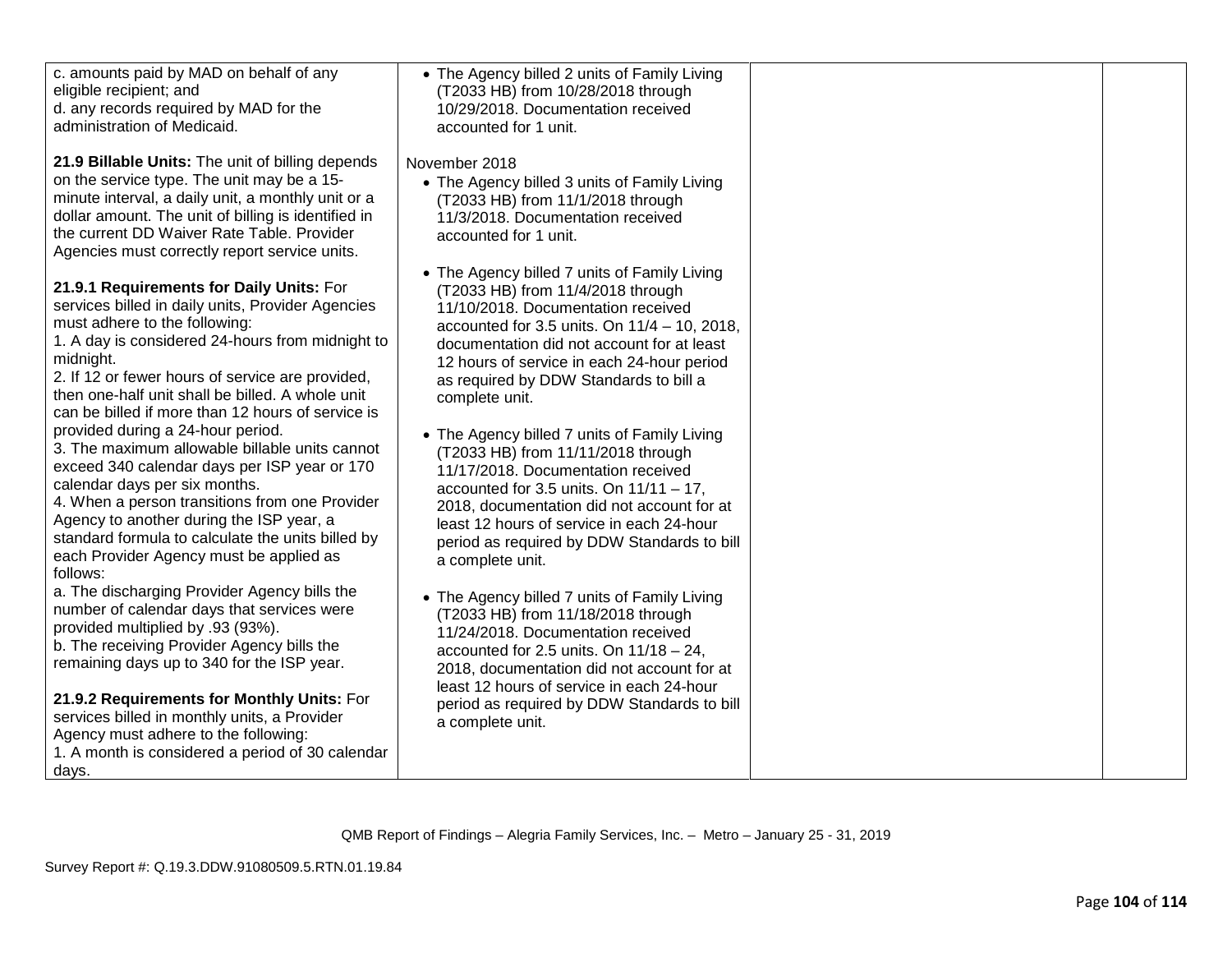| 2. At least one hour of face-to-face billable<br>• The Agency billed 4 units of Family Living<br>services shall be provided during a calendar<br>(T2033 HB) from 11/28/2018 through<br>month where any portion of a monthly unit is<br>11/24/2018. Documentation received<br>billed.<br>accounted for 2 units.<br>3. Monthly units can be prorated by a half unit.<br>4. Agency transfers not occurring at the<br>December 2018<br>beginning of the 30-day interval are required to<br>• The Agency billed 1 unit of Family Living<br>be coordinated in the middle of the 30-day<br>(T2033 HB) on 12/1/2018. Documentation<br>interval so that the discharging and receiving<br>received accounted for .5 units. As<br>agency receive a half unit.<br>indicated by the DDW Standards at least 12<br>hours in a 24-hour period must be provided<br>21.9.3 Requirements for 15-minute and<br>in order to bill a complete unit.<br>hourly units: For services billed in 15-minute or<br>hourly intervals, Provider Agencies must adhere<br>• The Agency billed 7 units of Family Living<br>to the following:<br>(T2033 HB) from 12/2/2018 through<br>1. When time spent providing the service is not<br>12/8/2018. Documentation received<br>exactly 15 minutes or one hour, Provider<br>accounted for 3.5 units. On $12/2 - 8$ , 2018,<br>Agencies are responsible for reporting time<br>documentation did not account for at least |
|-----------------------------------------------------------------------------------------------------------------------------------------------------------------------------------------------------------------------------------------------------------------------------------------------------------------------------------------------------------------------------------------------------------------------------------------------------------------------------------------------------------------------------------------------------------------------------------------------------------------------------------------------------------------------------------------------------------------------------------------------------------------------------------------------------------------------------------------------------------------------------------------------------------------------------------------------------------------------------------------------------------------------------------------------------------------------------------------------------------------------------------------------------------------------------------------------------------------------------------------------------------------------------------------------------------------------------------------------------------------------------------------------------------------------------------|
|                                                                                                                                                                                                                                                                                                                                                                                                                                                                                                                                                                                                                                                                                                                                                                                                                                                                                                                                                                                                                                                                                                                                                                                                                                                                                                                                                                                                                                   |
|                                                                                                                                                                                                                                                                                                                                                                                                                                                                                                                                                                                                                                                                                                                                                                                                                                                                                                                                                                                                                                                                                                                                                                                                                                                                                                                                                                                                                                   |
|                                                                                                                                                                                                                                                                                                                                                                                                                                                                                                                                                                                                                                                                                                                                                                                                                                                                                                                                                                                                                                                                                                                                                                                                                                                                                                                                                                                                                                   |
|                                                                                                                                                                                                                                                                                                                                                                                                                                                                                                                                                                                                                                                                                                                                                                                                                                                                                                                                                                                                                                                                                                                                                                                                                                                                                                                                                                                                                                   |
|                                                                                                                                                                                                                                                                                                                                                                                                                                                                                                                                                                                                                                                                                                                                                                                                                                                                                                                                                                                                                                                                                                                                                                                                                                                                                                                                                                                                                                   |
|                                                                                                                                                                                                                                                                                                                                                                                                                                                                                                                                                                                                                                                                                                                                                                                                                                                                                                                                                                                                                                                                                                                                                                                                                                                                                                                                                                                                                                   |
|                                                                                                                                                                                                                                                                                                                                                                                                                                                                                                                                                                                                                                                                                                                                                                                                                                                                                                                                                                                                                                                                                                                                                                                                                                                                                                                                                                                                                                   |
|                                                                                                                                                                                                                                                                                                                                                                                                                                                                                                                                                                                                                                                                                                                                                                                                                                                                                                                                                                                                                                                                                                                                                                                                                                                                                                                                                                                                                                   |
|                                                                                                                                                                                                                                                                                                                                                                                                                                                                                                                                                                                                                                                                                                                                                                                                                                                                                                                                                                                                                                                                                                                                                                                                                                                                                                                                                                                                                                   |
|                                                                                                                                                                                                                                                                                                                                                                                                                                                                                                                                                                                                                                                                                                                                                                                                                                                                                                                                                                                                                                                                                                                                                                                                                                                                                                                                                                                                                                   |
|                                                                                                                                                                                                                                                                                                                                                                                                                                                                                                                                                                                                                                                                                                                                                                                                                                                                                                                                                                                                                                                                                                                                                                                                                                                                                                                                                                                                                                   |
|                                                                                                                                                                                                                                                                                                                                                                                                                                                                                                                                                                                                                                                                                                                                                                                                                                                                                                                                                                                                                                                                                                                                                                                                                                                                                                                                                                                                                                   |
|                                                                                                                                                                                                                                                                                                                                                                                                                                                                                                                                                                                                                                                                                                                                                                                                                                                                                                                                                                                                                                                                                                                                                                                                                                                                                                                                                                                                                                   |
|                                                                                                                                                                                                                                                                                                                                                                                                                                                                                                                                                                                                                                                                                                                                                                                                                                                                                                                                                                                                                                                                                                                                                                                                                                                                                                                                                                                                                                   |
|                                                                                                                                                                                                                                                                                                                                                                                                                                                                                                                                                                                                                                                                                                                                                                                                                                                                                                                                                                                                                                                                                                                                                                                                                                                                                                                                                                                                                                   |
|                                                                                                                                                                                                                                                                                                                                                                                                                                                                                                                                                                                                                                                                                                                                                                                                                                                                                                                                                                                                                                                                                                                                                                                                                                                                                                                                                                                                                                   |
|                                                                                                                                                                                                                                                                                                                                                                                                                                                                                                                                                                                                                                                                                                                                                                                                                                                                                                                                                                                                                                                                                                                                                                                                                                                                                                                                                                                                                                   |
|                                                                                                                                                                                                                                                                                                                                                                                                                                                                                                                                                                                                                                                                                                                                                                                                                                                                                                                                                                                                                                                                                                                                                                                                                                                                                                                                                                                                                                   |
| correctly following NMAC 8.302.2.<br>12 hours of service in each 24-hour period                                                                                                                                                                                                                                                                                                                                                                                                                                                                                                                                                                                                                                                                                                                                                                                                                                                                                                                                                                                                                                                                                                                                                                                                                                                                                                                                                   |
| 2. Services that last in their entirety less than<br>as required by DDW Standards to bill a                                                                                                                                                                                                                                                                                                                                                                                                                                                                                                                                                                                                                                                                                                                                                                                                                                                                                                                                                                                                                                                                                                                                                                                                                                                                                                                                       |
| eight minutes cannot be billed.<br>complete unit.                                                                                                                                                                                                                                                                                                                                                                                                                                                                                                                                                                                                                                                                                                                                                                                                                                                                                                                                                                                                                                                                                                                                                                                                                                                                                                                                                                                 |
| Developmental Disabilities (DD) Waiver Service                                                                                                                                                                                                                                                                                                                                                                                                                                                                                                                                                                                                                                                                                                                                                                                                                                                                                                                                                                                                                                                                                                                                                                                                                                                                                                                                                                                    |
| • The Agency billed 7 units of Family Living<br>Standards effective 11/1/2012 revised                                                                                                                                                                                                                                                                                                                                                                                                                                                                                                                                                                                                                                                                                                                                                                                                                                                                                                                                                                                                                                                                                                                                                                                                                                                                                                                                             |
| (T2033 HB) from 12/9/2018 through<br>4/23/2013; 6/15/2015                                                                                                                                                                                                                                                                                                                                                                                                                                                                                                                                                                                                                                                                                                                                                                                                                                                                                                                                                                                                                                                                                                                                                                                                                                                                                                                                                                         |
| 12/15/2018. Documentation received<br><b>CHAPTER 11 (FL) 5. REIMBURSEMENT</b>                                                                                                                                                                                                                                                                                                                                                                                                                                                                                                                                                                                                                                                                                                                                                                                                                                                                                                                                                                                                                                                                                                                                                                                                                                                                                                                                                     |
| accounted for 3 units.<br>A. Family Living Services Provider Agencies                                                                                                                                                                                                                                                                                                                                                                                                                                                                                                                                                                                                                                                                                                                                                                                                                                                                                                                                                                                                                                                                                                                                                                                                                                                                                                                                                             |
| must maintain all records necessary to fully                                                                                                                                                                                                                                                                                                                                                                                                                                                                                                                                                                                                                                                                                                                                                                                                                                                                                                                                                                                                                                                                                                                                                                                                                                                                                                                                                                                      |
| • The Agency billed 7 units of Family Living<br>disclose the type, quality, quantity and clinical                                                                                                                                                                                                                                                                                                                                                                                                                                                                                                                                                                                                                                                                                                                                                                                                                                                                                                                                                                                                                                                                                                                                                                                                                                                                                                                                 |
| (T2033 HB) from 12/16/2018 through<br>necessity of services furnished to individuals                                                                                                                                                                                                                                                                                                                                                                                                                                                                                                                                                                                                                                                                                                                                                                                                                                                                                                                                                                                                                                                                                                                                                                                                                                                                                                                                              |
| 12/22/2018. Documentation received<br>who are currently receiving services. The Family                                                                                                                                                                                                                                                                                                                                                                                                                                                                                                                                                                                                                                                                                                                                                                                                                                                                                                                                                                                                                                                                                                                                                                                                                                                                                                                                            |
| accounted for 3.5 units. On $12/16 - 22$ ,<br>Living Services Provider Agency records must                                                                                                                                                                                                                                                                                                                                                                                                                                                                                                                                                                                                                                                                                                                                                                                                                                                                                                                                                                                                                                                                                                                                                                                                                                                                                                                                        |
| 2018, documentation did not account for at<br>be sufficiently detailed to substantiate the date,                                                                                                                                                                                                                                                                                                                                                                                                                                                                                                                                                                                                                                                                                                                                                                                                                                                                                                                                                                                                                                                                                                                                                                                                                                                                                                                                  |
| least 12 hours of service in each 24-hour<br>time, individual name, servicing provider, nature                                                                                                                                                                                                                                                                                                                                                                                                                                                                                                                                                                                                                                                                                                                                                                                                                                                                                                                                                                                                                                                                                                                                                                                                                                                                                                                                    |
| period as required by DDW Standards to bill<br>of services, and length of a session of service                                                                                                                                                                                                                                                                                                                                                                                                                                                                                                                                                                                                                                                                                                                                                                                                                                                                                                                                                                                                                                                                                                                                                                                                                                                                                                                                    |
| a complete unit.<br>billed. Providers are required to comply with the                                                                                                                                                                                                                                                                                                                                                                                                                                                                                                                                                                                                                                                                                                                                                                                                                                                                                                                                                                                                                                                                                                                                                                                                                                                                                                                                                             |
| New Mexico Human Services Department Billing                                                                                                                                                                                                                                                                                                                                                                                                                                                                                                                                                                                                                                                                                                                                                                                                                                                                                                                                                                                                                                                                                                                                                                                                                                                                                                                                                                                      |
| • The Agency billed 6 units of Family Living<br>Regulations                                                                                                                                                                                                                                                                                                                                                                                                                                                                                                                                                                                                                                                                                                                                                                                                                                                                                                                                                                                                                                                                                                                                                                                                                                                                                                                                                                       |
| (T2033 HB) from 12/23/2018 through                                                                                                                                                                                                                                                                                                                                                                                                                                                                                                                                                                                                                                                                                                                                                                                                                                                                                                                                                                                                                                                                                                                                                                                                                                                                                                                                                                                                |
| 1. From the payments received for Family Living                                                                                                                                                                                                                                                                                                                                                                                                                                                                                                                                                                                                                                                                                                                                                                                                                                                                                                                                                                                                                                                                                                                                                                                                                                                                                                                                                                                   |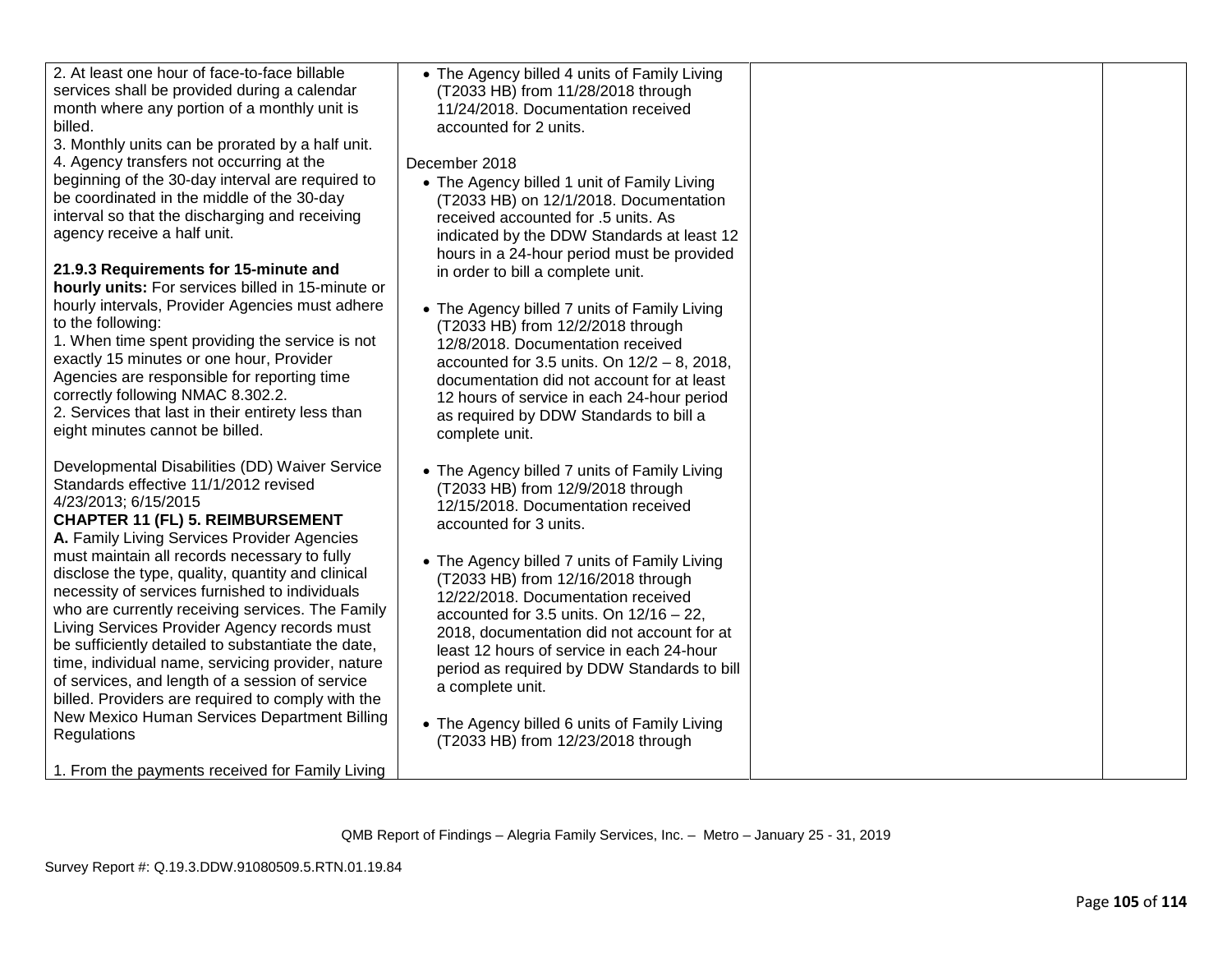| services, the Family Living Agency must:                                                          | 12/28/2018. Documentation received                                                      |  |
|---------------------------------------------------------------------------------------------------|-----------------------------------------------------------------------------------------|--|
| a. Provide a minimum payment to the contracted                                                    | accounted for 3 units.                                                                  |  |
| primary caregiver of \$2,051 per month; and                                                       |                                                                                         |  |
| b. Provide or arrange up to seven hundred fifty                                                   | Individual #5                                                                           |  |
| (750) hours of substitute care as sick leave or                                                   | October 2018                                                                            |  |
| relief for the primary caregiver. Under no                                                        | • The Agency billed 6 units of Family Living                                            |  |
| circumstances can the Family Living Provider                                                      | (T2033 HB) from 10/1/2018 through                                                       |  |
| agency limit how these hours will be used over                                                    | 10/6/2018. Documentation received                                                       |  |
| the course of the ISP year. It is not allowed to                                                  | accounted for 3 units.                                                                  |  |
| limit the number of substitute care hours used in                                                 |                                                                                         |  |
| a given time period, other than an ISP year.                                                      | • The Agency billed 7 units of Family Living                                            |  |
|                                                                                                   | (T2033 HB) from 10/7/2018 through                                                       |  |
| <b>B. Billable Units:</b>                                                                         | 10/13/2018. Documentation received                                                      |  |
| 1. The billable unit for Family Living is based on                                                | accounted for 3.5 units. On 10/7 - 13, 2018,                                            |  |
| a daily rate. A day is considered 24-hours from                                                   | documentation did not account for at least                                              |  |
| midnight to midnight. If 12 or less hours of<br>service, are provided then one half unit shall be | 12 hours of service in each 24-hour period                                              |  |
| billed. A whole unit can be billed if more than 12                                                | as required by DDW Standards to bill a                                                  |  |
| hours of service is provided during a 24-hour                                                     | complete unit.                                                                          |  |
| period.                                                                                           |                                                                                         |  |
| 2. The maximum allowable billable units cannot                                                    | • The Agency billed 7 units of Family Living                                            |  |
| exceed three hundred forty (340) days per ISP                                                     | (T2033 HB) from 10/14/2018 through                                                      |  |
| year or one hundred seventy (170) days per six                                                    | 10/20/2018. Documentation received                                                      |  |
| (6) months.                                                                                       | accounted for 3.5 units. On $10/14 - 20$ ,                                              |  |
| Developmental Disabilities (DD) Waiver                                                            | 2018, documentation did not account for at<br>least 12 hours of service in each 24-hour |  |
| Service Standards effective 4/1/2007                                                              | period as required by DDW Standards to bill                                             |  |
| <b>CHAPTER 6. IX. REIMBURSEMENT FOR</b>                                                           | a complete unit.                                                                        |  |
| <b>COMMUNITY LIVING SERVICES</b>                                                                  |                                                                                         |  |
| D. Reimbursement for Independent Living                                                           | • The Agency billed 7 units of Family Living                                            |  |
| Services: The billable unit for Independent                                                       | (T2033 HB) from 10/21/2018 through                                                      |  |
| Living Services is a monthly rate with a                                                          | 10/27/2018. Documentation received                                                      |  |
| maximum of 12 units a year. Independent                                                           | accounted for 3.5 units. On $10/21 - 27$ ,                                              |  |
| Living Services is reimbursed at two levels                                                       | 2018, documentation did not account for at                                              |  |
| based on the number of hours of service                                                           | least 12 hours of service in each 24-hour                                               |  |
| needed by the individual as specified in the                                                      | period as required by DDW Standards to bill                                             |  |
| ISP. An individual receiving at least 20 hours                                                    | a complete unit.                                                                        |  |
| but less than 100 hours of direct service per                                                     |                                                                                         |  |
| month will be reimbursed at Level II rate. An                                                     | • The Agency billed 2 units of Family Living                                            |  |
| individual receiving 100 or more hours of direct                                                  | (T2033 HB) from 10/28/2018 through                                                      |  |
|                                                                                                   |                                                                                         |  |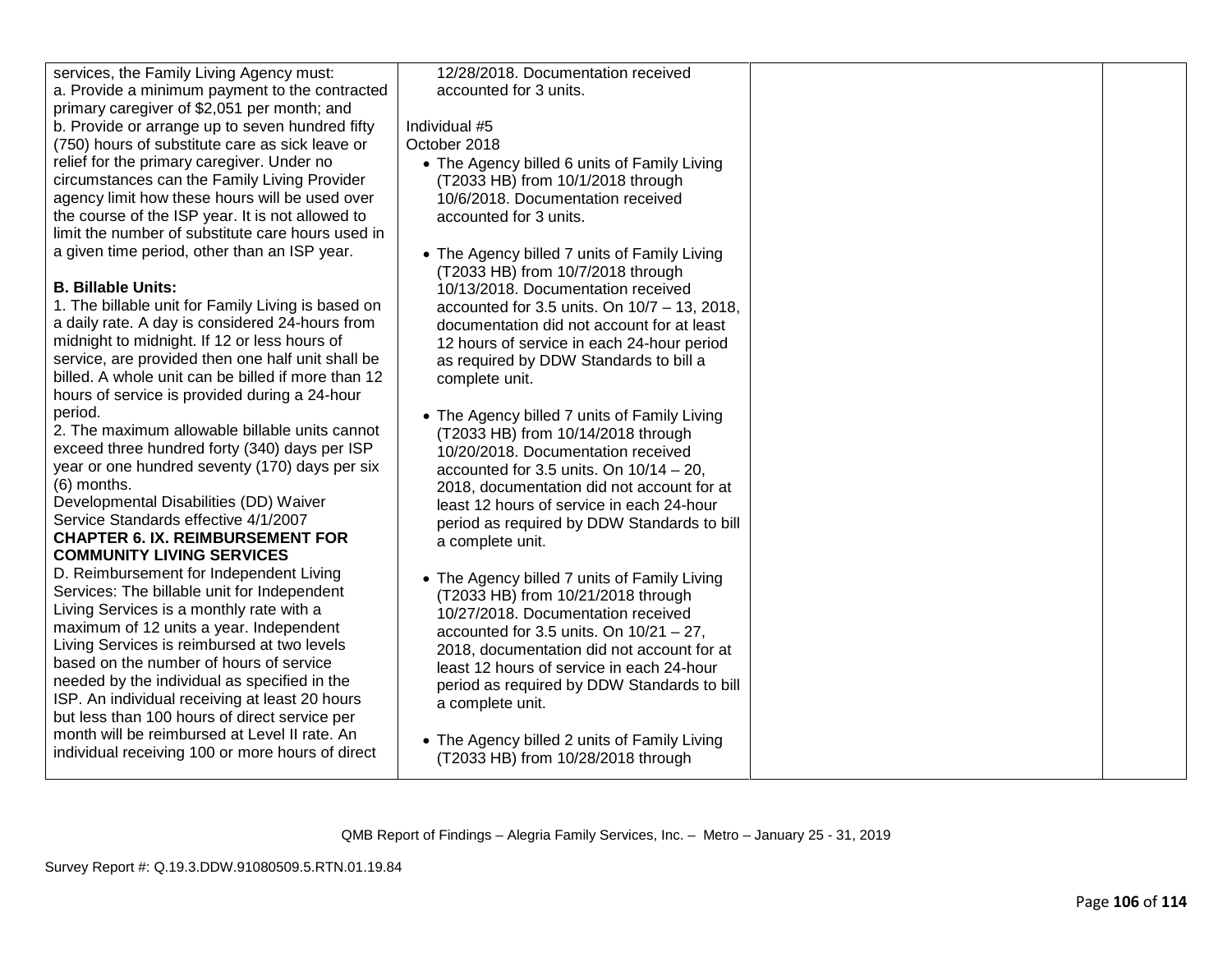| service per month will be reimbursed at the<br>10/29/2018. Documentation received<br>Level I rate.<br>accounted for 1 unit.<br>NMAC 8.302.1.17 Effective Date 9-15-08<br><b>Record Keeping and Documentation</b><br>November 2018<br>Requirements - A provider must maintain all the<br>• The Agency billed 3 units of Family Living<br>records necessary to fully disclose the nature,<br>(T2033 HB) from 11/1/2018 through<br>quality, amount and medical necessity of<br>11/3/2018. Documentation received<br>services furnished to an eligible recipient who is<br>accounted for 1.5 units. On $11/1 - 3$ , 2018,<br>currently receiving or who has received services<br>documentation did not account for at least<br>in the past.<br>12 hours of service in each 24-hour period<br>Detail Required in Records - Provider Records<br>as required by DDW Standards to bill a<br>must be sufficiently detailed to substantiate the<br>complete unit.<br>date, time, eligible recipient name, rendering,<br>attending, ordering or prescribing provider; level<br>• The Agency billed 7 units of Family Living<br>and quantity of services, length of a session of<br>(T2033 HB) from 11/4/2018 through<br>service billed, diagnosis and medical necessity<br>11/10/2018. Documentation received<br>of any service Treatment plans or other<br>accounted for 3.5 units. On $11/4 - 10$ , 2018,<br>plans of care must be sufficiently detailed to<br>documentation did not account for at least<br>substantiate the level of need, supervision, and<br>12 hours of service in each 24-hour period<br>direction and service(s) needed by the eligible<br>as required by DDW Standards to bill a<br>recipient.<br>complete unit.<br><b>Services Billed by Units of Time -</b><br>Services billed on the basis of time units spent<br>• The Agency billed 7 units of Family Living<br>with an eligible recipient must be sufficiently<br>(T2033 HB) from 11/11/2018 through<br>detailed to document the actual time spent with<br>11/17/2018. Documentation received<br>the eligible recipient and the services provided<br>accounted for 3 units.<br>during that time unit.<br>Records Retention - A provider who receives<br>• The Agency billed 7 units of Family Living<br>payment for treatment, services or goods must<br>(T2033 HB) from 11/18/2018 through<br>retain all medical and business records relating<br>11/24/2018. Documentation received<br>to any of the following for a period of at least six<br>accounted for 0 units. Per documentation<br>years from the payment date:<br>on progress notes, the individual was out of |                                                 |  |
|------------------------------------------------------------------------------------------------------------------------------------------------------------------------------------------------------------------------------------------------------------------------------------------------------------------------------------------------------------------------------------------------------------------------------------------------------------------------------------------------------------------------------------------------------------------------------------------------------------------------------------------------------------------------------------------------------------------------------------------------------------------------------------------------------------------------------------------------------------------------------------------------------------------------------------------------------------------------------------------------------------------------------------------------------------------------------------------------------------------------------------------------------------------------------------------------------------------------------------------------------------------------------------------------------------------------------------------------------------------------------------------------------------------------------------------------------------------------------------------------------------------------------------------------------------------------------------------------------------------------------------------------------------------------------------------------------------------------------------------------------------------------------------------------------------------------------------------------------------------------------------------------------------------------------------------------------------------------------------------------------------------------------------------------------------------------------------------------------------------------------------------------------------------------------------------------------------------------------------------------------------------------------------------------------------------------------------------------------------------------------------------------------------------------------------------------------------------------------------------------------------------------------------------------------------------------------------------------------------------------------------------------|-------------------------------------------------|--|
|                                                                                                                                                                                                                                                                                                                                                                                                                                                                                                                                                                                                                                                                                                                                                                                                                                                                                                                                                                                                                                                                                                                                                                                                                                                                                                                                                                                                                                                                                                                                                                                                                                                                                                                                                                                                                                                                                                                                                                                                                                                                                                                                                                                                                                                                                                                                                                                                                                                                                                                                                                                                                                                |                                                 |  |
|                                                                                                                                                                                                                                                                                                                                                                                                                                                                                                                                                                                                                                                                                                                                                                                                                                                                                                                                                                                                                                                                                                                                                                                                                                                                                                                                                                                                                                                                                                                                                                                                                                                                                                                                                                                                                                                                                                                                                                                                                                                                                                                                                                                                                                                                                                                                                                                                                                                                                                                                                                                                                                                |                                                 |  |
|                                                                                                                                                                                                                                                                                                                                                                                                                                                                                                                                                                                                                                                                                                                                                                                                                                                                                                                                                                                                                                                                                                                                                                                                                                                                                                                                                                                                                                                                                                                                                                                                                                                                                                                                                                                                                                                                                                                                                                                                                                                                                                                                                                                                                                                                                                                                                                                                                                                                                                                                                                                                                                                |                                                 |  |
|                                                                                                                                                                                                                                                                                                                                                                                                                                                                                                                                                                                                                                                                                                                                                                                                                                                                                                                                                                                                                                                                                                                                                                                                                                                                                                                                                                                                                                                                                                                                                                                                                                                                                                                                                                                                                                                                                                                                                                                                                                                                                                                                                                                                                                                                                                                                                                                                                                                                                                                                                                                                                                                |                                                 |  |
|                                                                                                                                                                                                                                                                                                                                                                                                                                                                                                                                                                                                                                                                                                                                                                                                                                                                                                                                                                                                                                                                                                                                                                                                                                                                                                                                                                                                                                                                                                                                                                                                                                                                                                                                                                                                                                                                                                                                                                                                                                                                                                                                                                                                                                                                                                                                                                                                                                                                                                                                                                                                                                                |                                                 |  |
|                                                                                                                                                                                                                                                                                                                                                                                                                                                                                                                                                                                                                                                                                                                                                                                                                                                                                                                                                                                                                                                                                                                                                                                                                                                                                                                                                                                                                                                                                                                                                                                                                                                                                                                                                                                                                                                                                                                                                                                                                                                                                                                                                                                                                                                                                                                                                                                                                                                                                                                                                                                                                                                |                                                 |  |
|                                                                                                                                                                                                                                                                                                                                                                                                                                                                                                                                                                                                                                                                                                                                                                                                                                                                                                                                                                                                                                                                                                                                                                                                                                                                                                                                                                                                                                                                                                                                                                                                                                                                                                                                                                                                                                                                                                                                                                                                                                                                                                                                                                                                                                                                                                                                                                                                                                                                                                                                                                                                                                                |                                                 |  |
|                                                                                                                                                                                                                                                                                                                                                                                                                                                                                                                                                                                                                                                                                                                                                                                                                                                                                                                                                                                                                                                                                                                                                                                                                                                                                                                                                                                                                                                                                                                                                                                                                                                                                                                                                                                                                                                                                                                                                                                                                                                                                                                                                                                                                                                                                                                                                                                                                                                                                                                                                                                                                                                |                                                 |  |
|                                                                                                                                                                                                                                                                                                                                                                                                                                                                                                                                                                                                                                                                                                                                                                                                                                                                                                                                                                                                                                                                                                                                                                                                                                                                                                                                                                                                                                                                                                                                                                                                                                                                                                                                                                                                                                                                                                                                                                                                                                                                                                                                                                                                                                                                                                                                                                                                                                                                                                                                                                                                                                                |                                                 |  |
|                                                                                                                                                                                                                                                                                                                                                                                                                                                                                                                                                                                                                                                                                                                                                                                                                                                                                                                                                                                                                                                                                                                                                                                                                                                                                                                                                                                                                                                                                                                                                                                                                                                                                                                                                                                                                                                                                                                                                                                                                                                                                                                                                                                                                                                                                                                                                                                                                                                                                                                                                                                                                                                |                                                 |  |
|                                                                                                                                                                                                                                                                                                                                                                                                                                                                                                                                                                                                                                                                                                                                                                                                                                                                                                                                                                                                                                                                                                                                                                                                                                                                                                                                                                                                                                                                                                                                                                                                                                                                                                                                                                                                                                                                                                                                                                                                                                                                                                                                                                                                                                                                                                                                                                                                                                                                                                                                                                                                                                                |                                                 |  |
|                                                                                                                                                                                                                                                                                                                                                                                                                                                                                                                                                                                                                                                                                                                                                                                                                                                                                                                                                                                                                                                                                                                                                                                                                                                                                                                                                                                                                                                                                                                                                                                                                                                                                                                                                                                                                                                                                                                                                                                                                                                                                                                                                                                                                                                                                                                                                                                                                                                                                                                                                                                                                                                |                                                 |  |
|                                                                                                                                                                                                                                                                                                                                                                                                                                                                                                                                                                                                                                                                                                                                                                                                                                                                                                                                                                                                                                                                                                                                                                                                                                                                                                                                                                                                                                                                                                                                                                                                                                                                                                                                                                                                                                                                                                                                                                                                                                                                                                                                                                                                                                                                                                                                                                                                                                                                                                                                                                                                                                                |                                                 |  |
|                                                                                                                                                                                                                                                                                                                                                                                                                                                                                                                                                                                                                                                                                                                                                                                                                                                                                                                                                                                                                                                                                                                                                                                                                                                                                                                                                                                                                                                                                                                                                                                                                                                                                                                                                                                                                                                                                                                                                                                                                                                                                                                                                                                                                                                                                                                                                                                                                                                                                                                                                                                                                                                |                                                 |  |
|                                                                                                                                                                                                                                                                                                                                                                                                                                                                                                                                                                                                                                                                                                                                                                                                                                                                                                                                                                                                                                                                                                                                                                                                                                                                                                                                                                                                                                                                                                                                                                                                                                                                                                                                                                                                                                                                                                                                                                                                                                                                                                                                                                                                                                                                                                                                                                                                                                                                                                                                                                                                                                                |                                                 |  |
|                                                                                                                                                                                                                                                                                                                                                                                                                                                                                                                                                                                                                                                                                                                                                                                                                                                                                                                                                                                                                                                                                                                                                                                                                                                                                                                                                                                                                                                                                                                                                                                                                                                                                                                                                                                                                                                                                                                                                                                                                                                                                                                                                                                                                                                                                                                                                                                                                                                                                                                                                                                                                                                |                                                 |  |
|                                                                                                                                                                                                                                                                                                                                                                                                                                                                                                                                                                                                                                                                                                                                                                                                                                                                                                                                                                                                                                                                                                                                                                                                                                                                                                                                                                                                                                                                                                                                                                                                                                                                                                                                                                                                                                                                                                                                                                                                                                                                                                                                                                                                                                                                                                                                                                                                                                                                                                                                                                                                                                                |                                                 |  |
|                                                                                                                                                                                                                                                                                                                                                                                                                                                                                                                                                                                                                                                                                                                                                                                                                                                                                                                                                                                                                                                                                                                                                                                                                                                                                                                                                                                                                                                                                                                                                                                                                                                                                                                                                                                                                                                                                                                                                                                                                                                                                                                                                                                                                                                                                                                                                                                                                                                                                                                                                                                                                                                |                                                 |  |
|                                                                                                                                                                                                                                                                                                                                                                                                                                                                                                                                                                                                                                                                                                                                                                                                                                                                                                                                                                                                                                                                                                                                                                                                                                                                                                                                                                                                                                                                                                                                                                                                                                                                                                                                                                                                                                                                                                                                                                                                                                                                                                                                                                                                                                                                                                                                                                                                                                                                                                                                                                                                                                                |                                                 |  |
|                                                                                                                                                                                                                                                                                                                                                                                                                                                                                                                                                                                                                                                                                                                                                                                                                                                                                                                                                                                                                                                                                                                                                                                                                                                                                                                                                                                                                                                                                                                                                                                                                                                                                                                                                                                                                                                                                                                                                                                                                                                                                                                                                                                                                                                                                                                                                                                                                                                                                                                                                                                                                                                |                                                 |  |
|                                                                                                                                                                                                                                                                                                                                                                                                                                                                                                                                                                                                                                                                                                                                                                                                                                                                                                                                                                                                                                                                                                                                                                                                                                                                                                                                                                                                                                                                                                                                                                                                                                                                                                                                                                                                                                                                                                                                                                                                                                                                                                                                                                                                                                                                                                                                                                                                                                                                                                                                                                                                                                                |                                                 |  |
|                                                                                                                                                                                                                                                                                                                                                                                                                                                                                                                                                                                                                                                                                                                                                                                                                                                                                                                                                                                                                                                                                                                                                                                                                                                                                                                                                                                                                                                                                                                                                                                                                                                                                                                                                                                                                                                                                                                                                                                                                                                                                                                                                                                                                                                                                                                                                                                                                                                                                                                                                                                                                                                |                                                 |  |
|                                                                                                                                                                                                                                                                                                                                                                                                                                                                                                                                                                                                                                                                                                                                                                                                                                                                                                                                                                                                                                                                                                                                                                                                                                                                                                                                                                                                                                                                                                                                                                                                                                                                                                                                                                                                                                                                                                                                                                                                                                                                                                                                                                                                                                                                                                                                                                                                                                                                                                                                                                                                                                                |                                                 |  |
|                                                                                                                                                                                                                                                                                                                                                                                                                                                                                                                                                                                                                                                                                                                                                                                                                                                                                                                                                                                                                                                                                                                                                                                                                                                                                                                                                                                                                                                                                                                                                                                                                                                                                                                                                                                                                                                                                                                                                                                                                                                                                                                                                                                                                                                                                                                                                                                                                                                                                                                                                                                                                                                |                                                 |  |
|                                                                                                                                                                                                                                                                                                                                                                                                                                                                                                                                                                                                                                                                                                                                                                                                                                                                                                                                                                                                                                                                                                                                                                                                                                                                                                                                                                                                                                                                                                                                                                                                                                                                                                                                                                                                                                                                                                                                                                                                                                                                                                                                                                                                                                                                                                                                                                                                                                                                                                                                                                                                                                                |                                                 |  |
|                                                                                                                                                                                                                                                                                                                                                                                                                                                                                                                                                                                                                                                                                                                                                                                                                                                                                                                                                                                                                                                                                                                                                                                                                                                                                                                                                                                                                                                                                                                                                                                                                                                                                                                                                                                                                                                                                                                                                                                                                                                                                                                                                                                                                                                                                                                                                                                                                                                                                                                                                                                                                                                |                                                 |  |
|                                                                                                                                                                                                                                                                                                                                                                                                                                                                                                                                                                                                                                                                                                                                                                                                                                                                                                                                                                                                                                                                                                                                                                                                                                                                                                                                                                                                                                                                                                                                                                                                                                                                                                                                                                                                                                                                                                                                                                                                                                                                                                                                                                                                                                                                                                                                                                                                                                                                                                                                                                                                                                                |                                                 |  |
|                                                                                                                                                                                                                                                                                                                                                                                                                                                                                                                                                                                                                                                                                                                                                                                                                                                                                                                                                                                                                                                                                                                                                                                                                                                                                                                                                                                                                                                                                                                                                                                                                                                                                                                                                                                                                                                                                                                                                                                                                                                                                                                                                                                                                                                                                                                                                                                                                                                                                                                                                                                                                                                |                                                 |  |
|                                                                                                                                                                                                                                                                                                                                                                                                                                                                                                                                                                                                                                                                                                                                                                                                                                                                                                                                                                                                                                                                                                                                                                                                                                                                                                                                                                                                                                                                                                                                                                                                                                                                                                                                                                                                                                                                                                                                                                                                                                                                                                                                                                                                                                                                                                                                                                                                                                                                                                                                                                                                                                                |                                                 |  |
|                                                                                                                                                                                                                                                                                                                                                                                                                                                                                                                                                                                                                                                                                                                                                                                                                                                                                                                                                                                                                                                                                                                                                                                                                                                                                                                                                                                                                                                                                                                                                                                                                                                                                                                                                                                                                                                                                                                                                                                                                                                                                                                                                                                                                                                                                                                                                                                                                                                                                                                                                                                                                                                |                                                 |  |
|                                                                                                                                                                                                                                                                                                                                                                                                                                                                                                                                                                                                                                                                                                                                                                                                                                                                                                                                                                                                                                                                                                                                                                                                                                                                                                                                                                                                                                                                                                                                                                                                                                                                                                                                                                                                                                                                                                                                                                                                                                                                                                                                                                                                                                                                                                                                                                                                                                                                                                                                                                                                                                                |                                                 |  |
|                                                                                                                                                                                                                                                                                                                                                                                                                                                                                                                                                                                                                                                                                                                                                                                                                                                                                                                                                                                                                                                                                                                                                                                                                                                                                                                                                                                                                                                                                                                                                                                                                                                                                                                                                                                                                                                                                                                                                                                                                                                                                                                                                                                                                                                                                                                                                                                                                                                                                                                                                                                                                                                |                                                 |  |
| service.                                                                                                                                                                                                                                                                                                                                                                                                                                                                                                                                                                                                                                                                                                                                                                                                                                                                                                                                                                                                                                                                                                                                                                                                                                                                                                                                                                                                                                                                                                                                                                                                                                                                                                                                                                                                                                                                                                                                                                                                                                                                                                                                                                                                                                                                                                                                                                                                                                                                                                                                                                                                                                       | (1) treatment or care of any eligible recipient |  |
| (2) services or goods provided to any eligible                                                                                                                                                                                                                                                                                                                                                                                                                                                                                                                                                                                                                                                                                                                                                                                                                                                                                                                                                                                                                                                                                                                                                                                                                                                                                                                                                                                                                                                                                                                                                                                                                                                                                                                                                                                                                                                                                                                                                                                                                                                                                                                                                                                                                                                                                                                                                                                                                                                                                                                                                                                                 |                                                 |  |
| recipient<br>• The Agency billed 4 units of Family Living                                                                                                                                                                                                                                                                                                                                                                                                                                                                                                                                                                                                                                                                                                                                                                                                                                                                                                                                                                                                                                                                                                                                                                                                                                                                                                                                                                                                                                                                                                                                                                                                                                                                                                                                                                                                                                                                                                                                                                                                                                                                                                                                                                                                                                                                                                                                                                                                                                                                                                                                                                                      |                                                 |  |
| (3) amounts paid by MAD on behalf of any<br>(T2033 HB) from 11/25/2018 through                                                                                                                                                                                                                                                                                                                                                                                                                                                                                                                                                                                                                                                                                                                                                                                                                                                                                                                                                                                                                                                                                                                                                                                                                                                                                                                                                                                                                                                                                                                                                                                                                                                                                                                                                                                                                                                                                                                                                                                                                                                                                                                                                                                                                                                                                                                                                                                                                                                                                                                                                                 |                                                 |  |
| eligible recipient; and<br>11/28/2018. Documentation received                                                                                                                                                                                                                                                                                                                                                                                                                                                                                                                                                                                                                                                                                                                                                                                                                                                                                                                                                                                                                                                                                                                                                                                                                                                                                                                                                                                                                                                                                                                                                                                                                                                                                                                                                                                                                                                                                                                                                                                                                                                                                                                                                                                                                                                                                                                                                                                                                                                                                                                                                                                  |                                                 |  |
| (4) any records required by MAD for the<br>accounted for 2 units.                                                                                                                                                                                                                                                                                                                                                                                                                                                                                                                                                                                                                                                                                                                                                                                                                                                                                                                                                                                                                                                                                                                                                                                                                                                                                                                                                                                                                                                                                                                                                                                                                                                                                                                                                                                                                                                                                                                                                                                                                                                                                                                                                                                                                                                                                                                                                                                                                                                                                                                                                                              |                                                 |  |
| administration of Medicaid                                                                                                                                                                                                                                                                                                                                                                                                                                                                                                                                                                                                                                                                                                                                                                                                                                                                                                                                                                                                                                                                                                                                                                                                                                                                                                                                                                                                                                                                                                                                                                                                                                                                                                                                                                                                                                                                                                                                                                                                                                                                                                                                                                                                                                                                                                                                                                                                                                                                                                                                                                                                                     |                                                 |  |
| December 2018                                                                                                                                                                                                                                                                                                                                                                                                                                                                                                                                                                                                                                                                                                                                                                                                                                                                                                                                                                                                                                                                                                                                                                                                                                                                                                                                                                                                                                                                                                                                                                                                                                                                                                                                                                                                                                                                                                                                                                                                                                                                                                                                                                                                                                                                                                                                                                                                                                                                                                                                                                                                                                  |                                                 |  |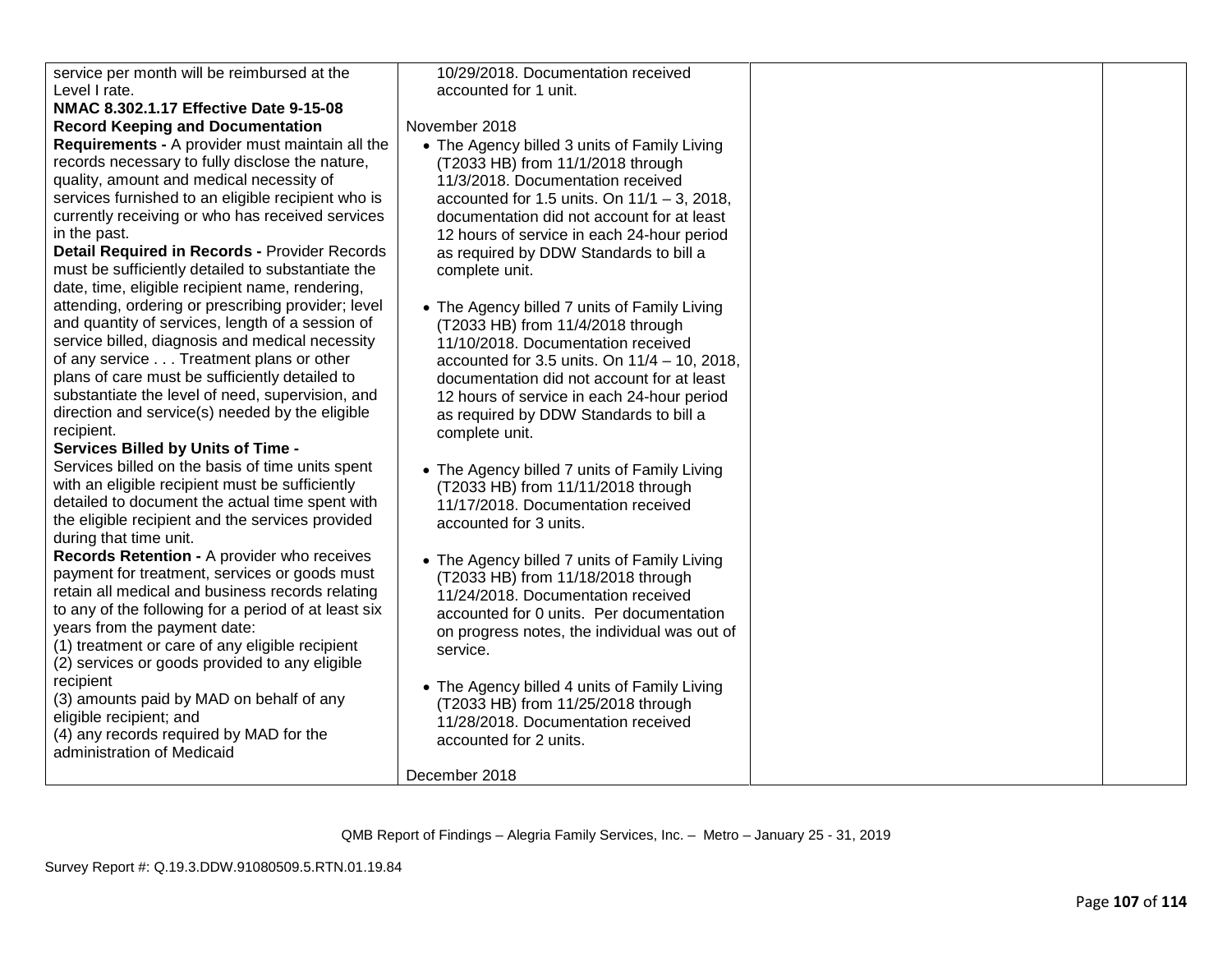| • The Agency billed 1 units of Family Living<br>(T2033 HB) on 12/1/2018. Documentation<br>received accounted for .5 units. As<br>indicated by the DDW Standards at least 12<br>hours in a 24-hour period must be provided<br>in order to bill a complete unit.<br>• The Agency billed 7 units of Family Living<br>(T2033 HB) from 12/2/2018 through<br>12/8/2018. Documentation received<br>accounted for 3.5 units.<br>• The Agency billed 7 units of Family Living<br>(T2033 HB) from 12/9/2018 through<br>12/15/2018. Documentation received<br>accounted for 3.5 units. On $12/9 - 6$ , 2018,<br>documentation did not account for at least<br>12 hours of service in each 24-hour period<br>as required by DDW Standards to bill a<br>complete unit. |  |
|-----------------------------------------------------------------------------------------------------------------------------------------------------------------------------------------------------------------------------------------------------------------------------------------------------------------------------------------------------------------------------------------------------------------------------------------------------------------------------------------------------------------------------------------------------------------------------------------------------------------------------------------------------------------------------------------------------------------------------------------------------------|--|
| December 2018<br>• The Agency billed 7 units of Family Living<br>(T2033 HB) from 12/16/2018 through<br>12/22/2018. Documentation received<br>accounted for 3.5 units. On $12/16 - 22$ ,<br>2018, documentation did not account for at<br>least 12 hours of service in each 24-hour<br>period as required by DDW Standards to bill<br>a complete unit.<br>• The Agency billed 7 units of Family Living<br>(T2033 HB) from 12/23/2018 through<br>12/28/2018. Documentation received<br>accounted for 3.5 units. On $12/23 - 28$ ,<br>2018, documentation did not account for at<br>least 12 hours of service in each 24-hour<br>period as required by DDW Standards to bill<br>a complete unit.                                                             |  |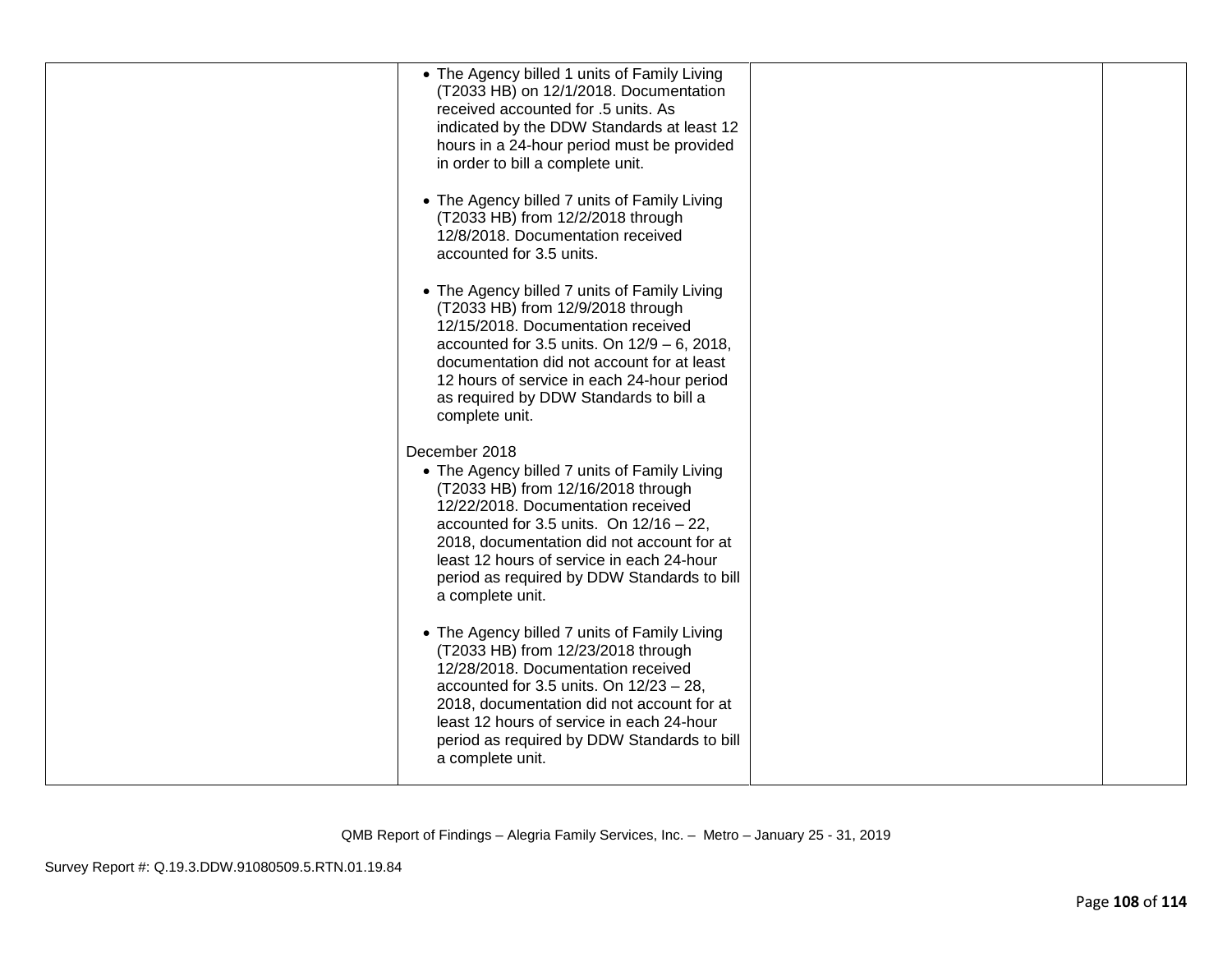| Individual #9<br>October 2018<br>• The Agency billed 6 units of Family Living<br>(T2033) from 10/1/2018 through 10/6/2018.<br>Documentation received accounted for 3<br>units. On $10/1 - 6$ , 2018, documentation did<br>not account for at least 12 hours of service<br>in each 24-hour period as required by DDW<br>Standards to bill a complete unit. |  |
|-----------------------------------------------------------------------------------------------------------------------------------------------------------------------------------------------------------------------------------------------------------------------------------------------------------------------------------------------------------|--|
| • The Agency billed 7 units of Family Living<br>(T2033) from 10/7/2018 through<br>10/13/2018. Documentation received<br>accounted for 3.5 units. On $10/7 - 13$ , 2018,<br>documentation did not account for at least<br>12 hours of service in each 24-hour period<br>as required by DDW Standards to bill a<br>complete unit.                           |  |
| • The Agency billed 7 units of Family Living<br>(T2033) from 10/14/2018 through<br>10/20/2018. Documentation received<br>accounted for 3.5 units. On $10/14 - 20$ ,<br>2018, documentation did not account for at<br>least 12 hours of service in each 24-hour<br>period as required by DDW Standards to bill<br>a complete unit.                         |  |
| • The Agency billed 7 units of Family Living<br>(T2033) from 10/21/2018 through<br>10/27/2018. Documentation received<br>accounted for 3.5 units. On $10/21 - 27$ ,<br>2018, documentation did not account for at<br>least 12 hours of service in each 24-hour<br>period as required by DDW Standards to bill<br>a complete unit.                         |  |
| • The Agency billed 2 units of Family Living<br>(T2033) from 10/28/2018 through<br>10/29/2018. Documentation received                                                                                                                                                                                                                                     |  |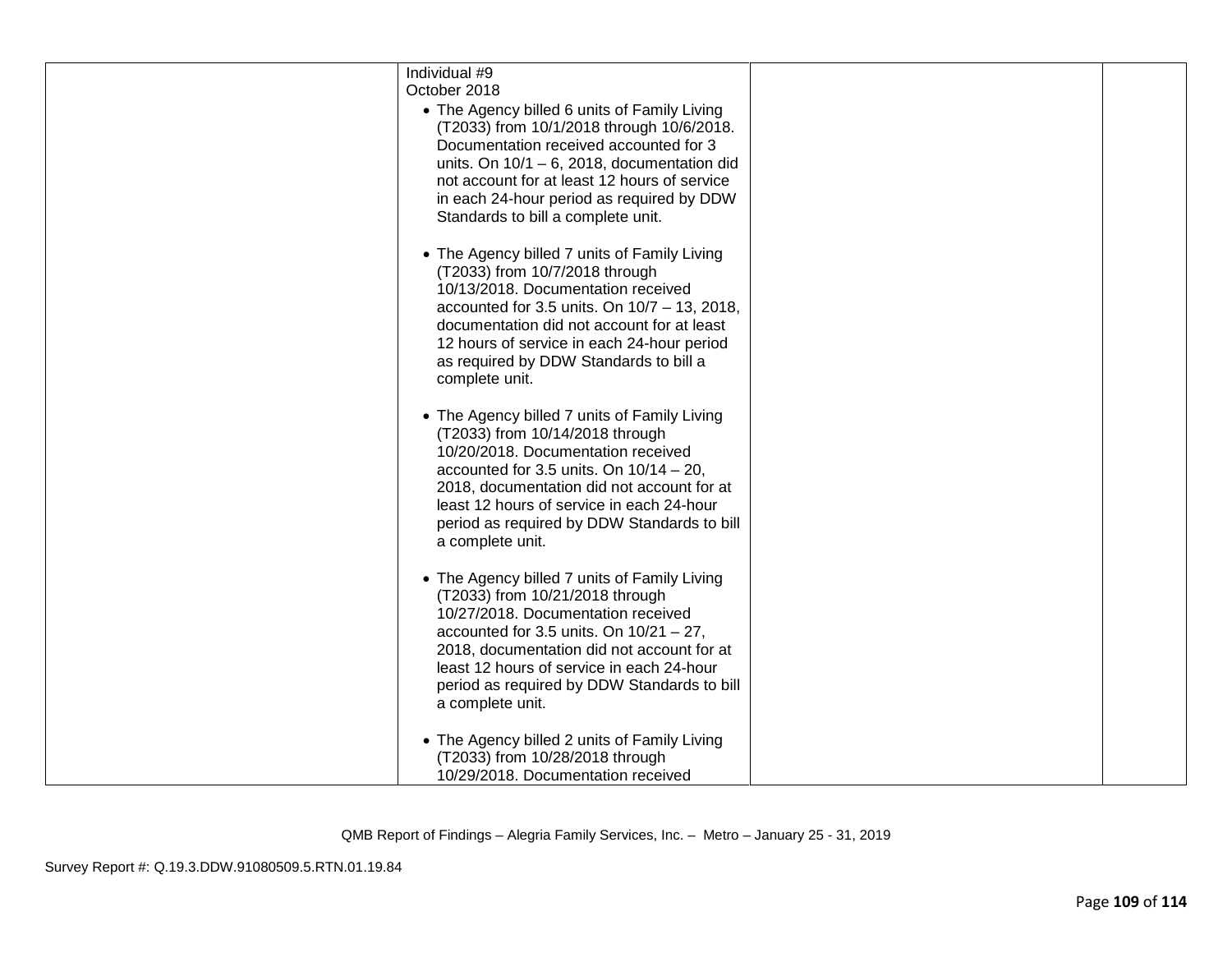| accounted for 1 unit. On 10/28 - 29, 2018,<br>documentation did not account for at least<br>12 hours of service in each 24-hour period<br>as required by DDW Standards to bill a<br>complete unit.                                                                                                                                       |  |
|------------------------------------------------------------------------------------------------------------------------------------------------------------------------------------------------------------------------------------------------------------------------------------------------------------------------------------------|--|
| November 2018<br>• The Agency billed 3 units of Family Living<br>(T2033) from 11/1/2018 through 11/3/2018.<br>Documentation received accounted for 1<br>unit. On $11/1 - 3$ , 2018, documentation did<br>not account for at least 12 hours of service<br>in each 24-hour period as required by DDW<br>Standards to bill a complete unit. |  |
| • The Agency billed 7 units of Family Living<br>(T2033) from 11/4/2018 through<br>11/10/2018. Documentation received<br>accounted for 3.5 units. On $11/4 - 10$ , 2018,<br>documentation did not account for at least<br>12 hours of service in each 24-hour period<br>as required by DDW Standards to bill a<br>complete unit.          |  |
| • The Agency billed 7 units of Family Living<br>(T2033) from 11/11/2018 through<br>11/17/2018. Documentation received<br>accounted for 3.5 units. On $11/11 - 17$ ,<br>2018, documentation did not account for at<br>least 12 hours of service in each 24-hour<br>period as required by DDW Standards to bill<br>a complete unit.        |  |
| • The Agency billed 7 units of Family Living<br>(T2033) from 11/18/2018 through<br>11/24/2018. Documentation received<br>accounted for 4 units. On $11/18 - 24$ , 2018,<br>documentation did not account for at least<br>12 hours of service in each 24-hour period                                                                      |  |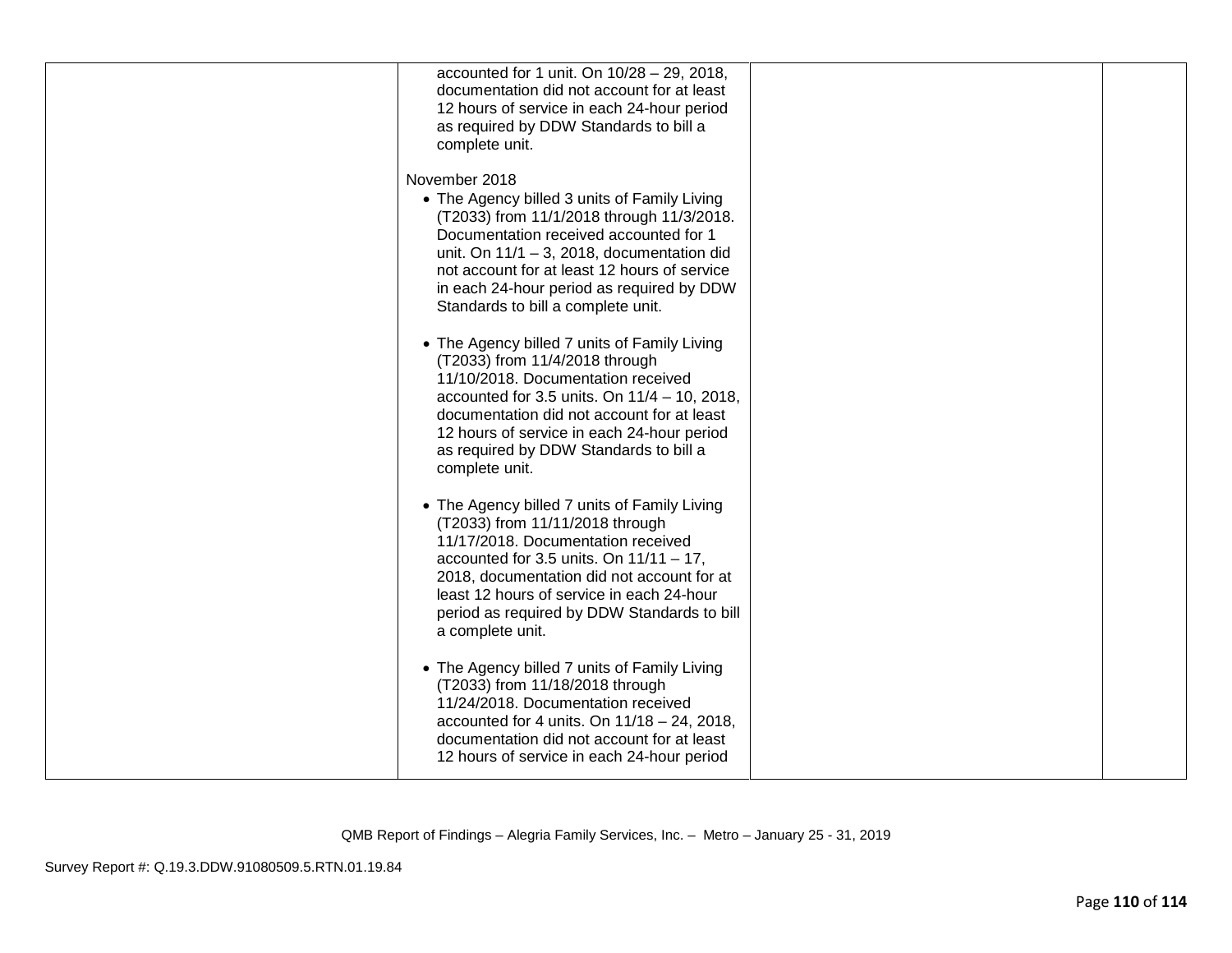| as required by DDW Standards to bill a<br>complete unit.                                                                                                                                                                                                                                                                                  |  |
|-------------------------------------------------------------------------------------------------------------------------------------------------------------------------------------------------------------------------------------------------------------------------------------------------------------------------------------------|--|
| • The Agency billed 4 units of Family Living<br>(T2033) from 11/25/2018 through<br>11/28/2018. Documentation received<br>accounted for 2 units. On $11/25 - 28$ , 2018,<br>documentation did not account for at least<br>12 hours of service in each 24-hour period<br>as required by DDW Standards to bill a<br>complete unit.           |  |
| December 2018<br>• The Agency billed 7 units of Family Living<br>(T2033) from 12/2/2018 through 12/8/2018.<br>Documentation received accounted for 4<br>units. On $12/2 - 8$ , 2018, documentation did<br>not account for at least 12 hours of service<br>in each 24-hour period as required by DDW<br>Standards to bill a complete unit. |  |
| • The Agency billed 7 units of Family Living<br>(T2033) from 12/9/2018 through<br>12/15/2018. Documentation received<br>accounted for 3.5 units. On 12/9 - 15, 2018,<br>documentation did not account for at least<br>12 hours of service in each 24-hour period<br>as required by DDW Standards to bill a<br>complete unit.              |  |
| • The Agency billed 7 units of Family Living<br>(T2033) from 12/16/2018 through<br>12/22/2018. Documentation received<br>accounted for 3.5 units. On $12/16 - 22$ ,<br>2018, documentation did not account for at<br>least 12 hours of service in each 24-hour<br>period as required by DDW Standards to bill<br>a complete unit.         |  |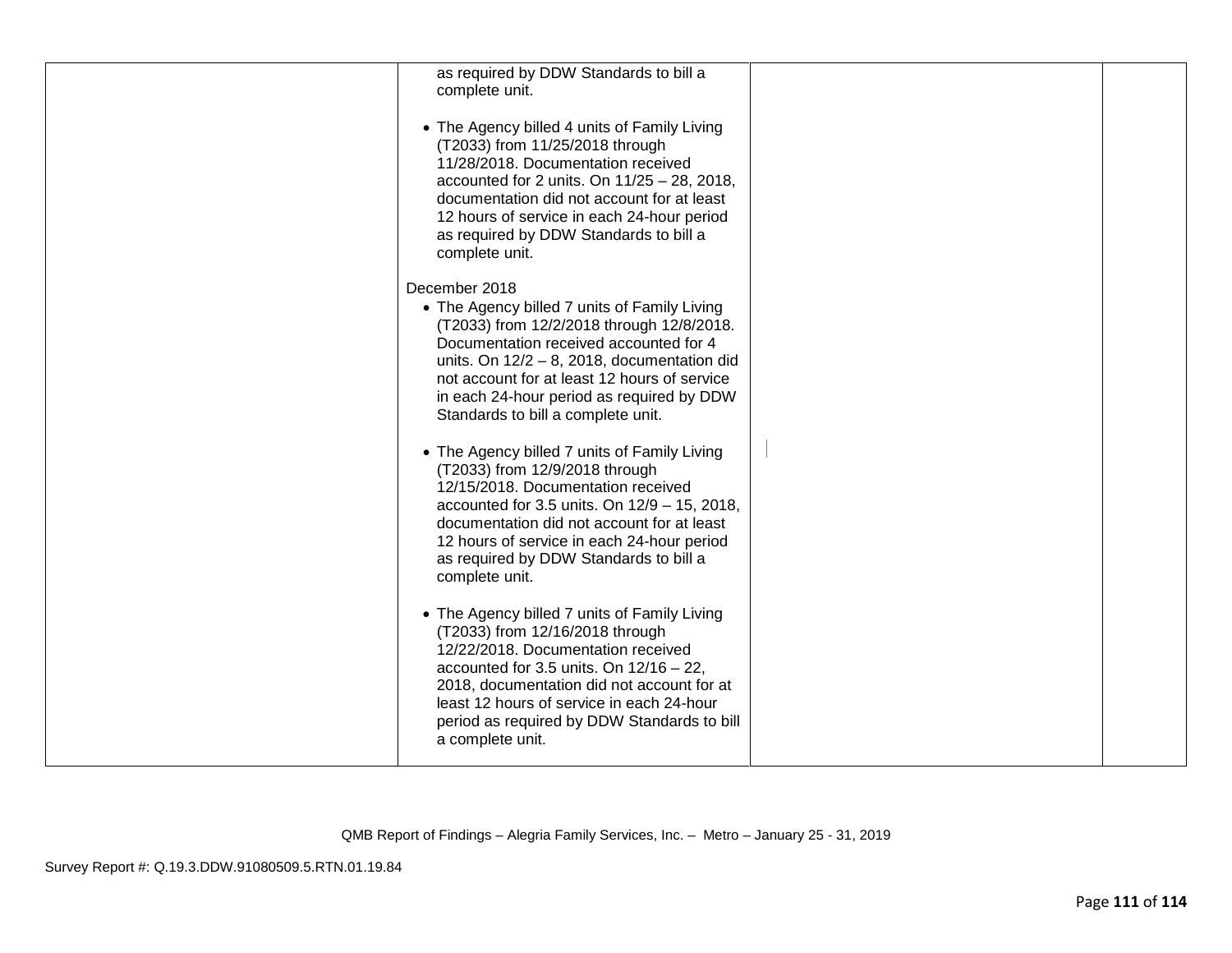| • The Agency billed 6 units of Family Living<br>(T2033) from 12/23/2018 through<br>12/28/2018. Documentation received<br>accounted for 3 units. On $12/23 - 28$ , 2018,<br>documentation did not account for at least<br>12 hours of service in each 24-hour period<br>as required by DDW Standards to bill a<br>complete unit. |  |
|---------------------------------------------------------------------------------------------------------------------------------------------------------------------------------------------------------------------------------------------------------------------------------------------------------------------------------|--|
| Individual #10<br>October 2018<br>• The Agency billed 2 units of Family Living<br>(T2033 HB) from 10/28/2018 through<br>10/29/2018. No documentation was found<br>for 10/28/2018 through 10/29/2018 to justify<br>the 2 units billed.                                                                                           |  |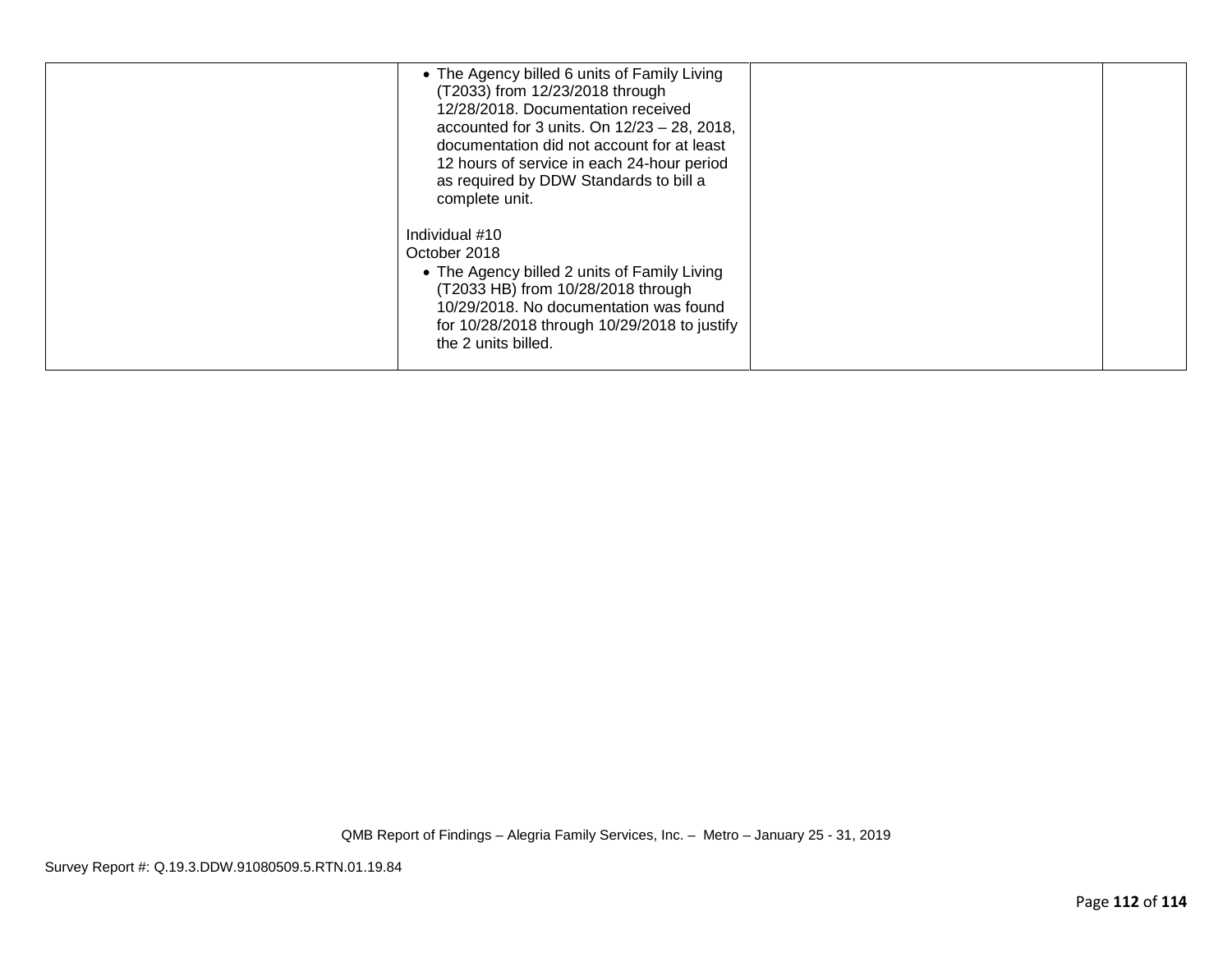MICHELLE LUJAN GRISHAM GOVERNOR



KATHYLEEN M. KUNKEL **CABINET SECRETARY** 

Date: May 6, 2019

| To:<br>Provider:<br>Address:<br>City, State, Zip: | Larry K. Maxey, Executive Director<br>Alegria Family Services, Inc.<br>2921 Carlisle Blvd. NE, Suite 212<br>Albuquerque, New Mexico 87110-2895 |
|---------------------------------------------------|------------------------------------------------------------------------------------------------------------------------------------------------|
| E-mail Address:                                   | larry@alegriafamily.com                                                                                                                        |
| Region:<br>Survey Date:                           | Metro<br>January 25 - 31, 2019                                                                                                                 |
| Program Surveyed:                                 | Developmental Disabilities Waiver                                                                                                              |
| Service Surveyed:                                 | 2007: Family Living<br>2012 & 2018: Supported Living, Family Living, Customized In-Home<br>Supports, Customized<br><b>Community Supports</b>   |
| Survey Type:                                      | Routine                                                                                                                                        |

Dear Larry K. Maxey;

The Division of Health Improvement Quality Management Bureau received and reviewed the documents you submitted for your Plan of Correction. Your Plan of Correction is not closed.

## **Your Plan of Correction will be considered for closure when a Verification survey confirms that you have corrected all survey deficiencies and sustained all corrections.**

The Quality Management Bureau will need to conduct a verification survey to ensure previously cited deficiencies have been corrected and that systemic Quality Improvement and Quality Assurance processes have been effective at sustaining corrections.

If the Verification survey determines survey deficiencies have been corrected and corrective measures have effectively maintained compliance with DDW Standards, your Plan of Correction will be considered for closure.

If the Verification survey identifies repeat deficiencies, the Plan of Correction process will continue and your case may be referred to the Internal Review Committee for discussion of possible civil monetary penalties possible monetary fines and/or other sanctions.

Thank you for your cooperation with the Plan of Correction process.

Sincerely,